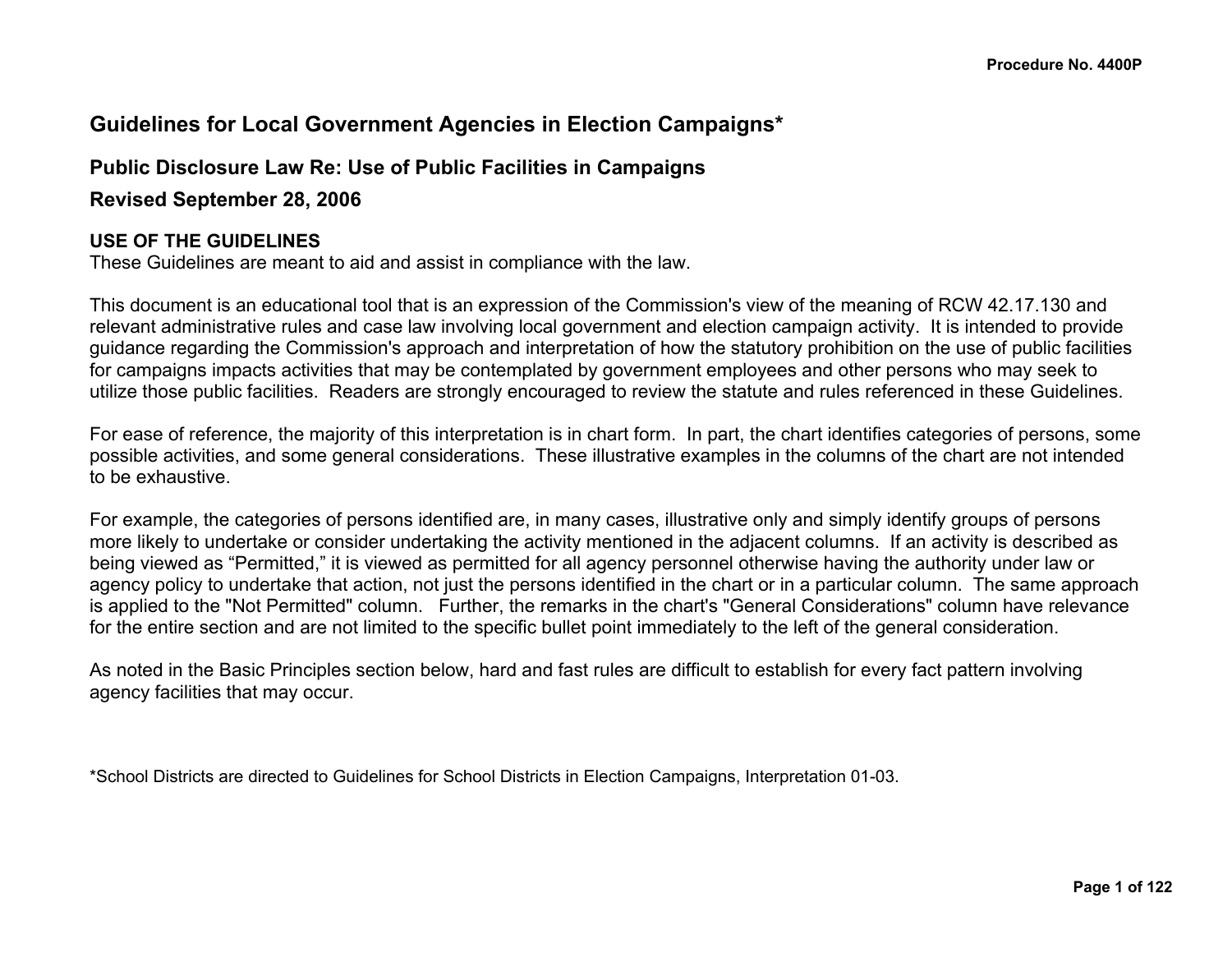Situations may arise that are not squarely addressed by the guidelines or that merit additional discussion. The PDC urges government agencies to review the guidelines in their entirety, and to consult with their own legal counsel and with the PDC. The PDC can be reached at pdc@pdc.wa.gov, 360/753-1111 or toll free at 1-877-601-2828.

## **RCW 42.17.130**

# Use of public office or agency facilities in campaigns — Prohibition — Exceptions.

No elective official nor any employee of his [or her] office nor any person appointed to or employed by any public office or agency may use or authorize the use of any of the facilities of a public office or agency, directly or indirectly, for the purpose of assisting a campaign for election of any person to any office or for the promotion of or opposition to any ballot proposition. Facilities of a public office or agency include, but are not limited to, use of stationery, postage, machines, and equipment, use of employees of the office or agency during working hours, vehicles, office space, publications of the office or agency, and clientele lists of persons served by the office or agency. However, this does not apply to the following activities:

 (1) Action taken at an open public meeting by members of an elected legislative body or by an elected board, council, or commission of a special purpose district including, but not limited to, fire districts, public hospital districts, library districts, park districts, port districts, public utility districts, school districts, sewer districts, and water districts, to express a collective decision, or to actually vote upon a motion, proposal, resolution, order, or ordinance, or to support or oppose a ballot proposition so long as (a) any required notice of the meeting includes the title and number of the ballot proposition, and (b) members of the legislative body, members of the board, council, or commission of the special purpose district, or members of the public are afforded an approximately equal opportunity for the expression of an opposing view;

 (2) A statement by an elected official in support of or in opposition to any ballot proposition at an open press conference or in response to a specific inquiry;

(3) Activities which are part of the normal and regular conduct of the office or agency.

## **Notes:**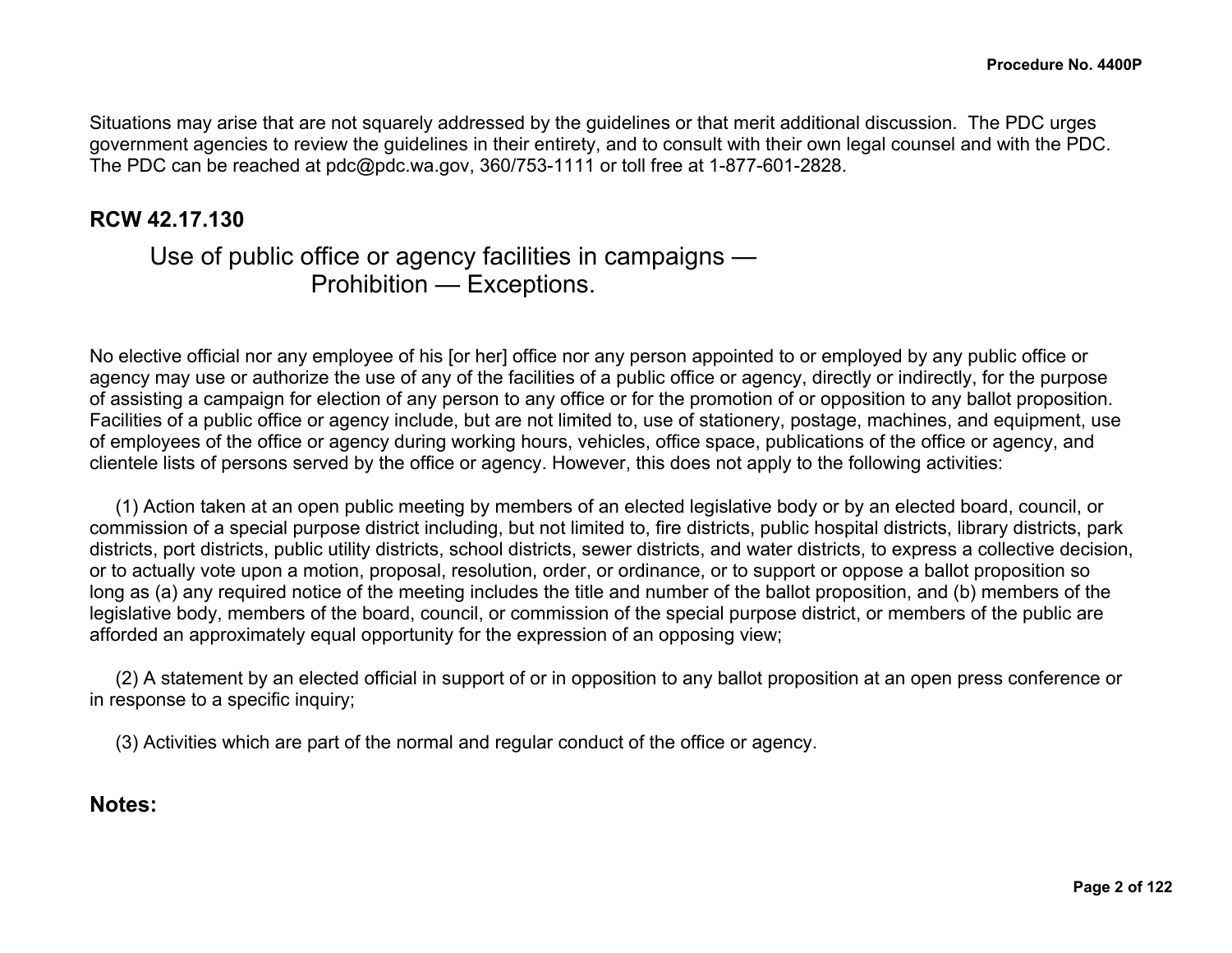**Finding -- Intent -- 2006 c 215:** "(1) The legislature finds that the public benefits from an open and inclusive discussion of proposed ballot measures by local elected leaders, and that for twenty-five years these discussions have included the opportunity for elected boards, councils, and commissions of special purpose districts to vote in open public meetings in order to express their support of, or opposition to, ballot propositions affecting their jurisdictions.

 (2) The legislature intends to affirm and clarify the state's long-standing policy of promoting informed public discussion and understanding of ballot propositions by allowing elected boards, councils, and commissions of special purpose districts to adopt resolutions supporting or opposing ballot propositions." [2006 c 215 § 1.]

#### **WAC 390-05-271 General applications of RCW 42.17.130.**

- (1) RCW 42.17.130 does not restrict the right of any individual to express his or her own personal views concerning, supporting, or opposing any candidate or ballot proposition, if such expression does not involve a use of the facilities of a public office or agency.
- (2) RCW 42.17.130 does not prevent a public office or agency from (a) making facilities available on a nondiscriminatory, equal access basis for political uses or (b) making an objective and fair presentation of facts relevant to a ballot proposition, if such action is part of the normal and regular conduct of the office or agency.

### **WAC 390-05-273**

#### **Definition of normal and regular conduct.**

Normal and regular conduct of a public office or agency, as that term is used in the proviso to RCW 42.17.130, means conduct which is (1) lawful, i.e., specifically authorized, either expressly or by necessary implication, in an appropriate enactment, and (2) usual, i.e., not effected or authorized in or by some extraordinary means or manner. No local office or agency may authorize a use of public facilities for the purpose of assisting a candidate's campaign or promoting or opposing a ballot proposition, in the absence of a constitutional, charter, or statutory provision separately authorizing such use.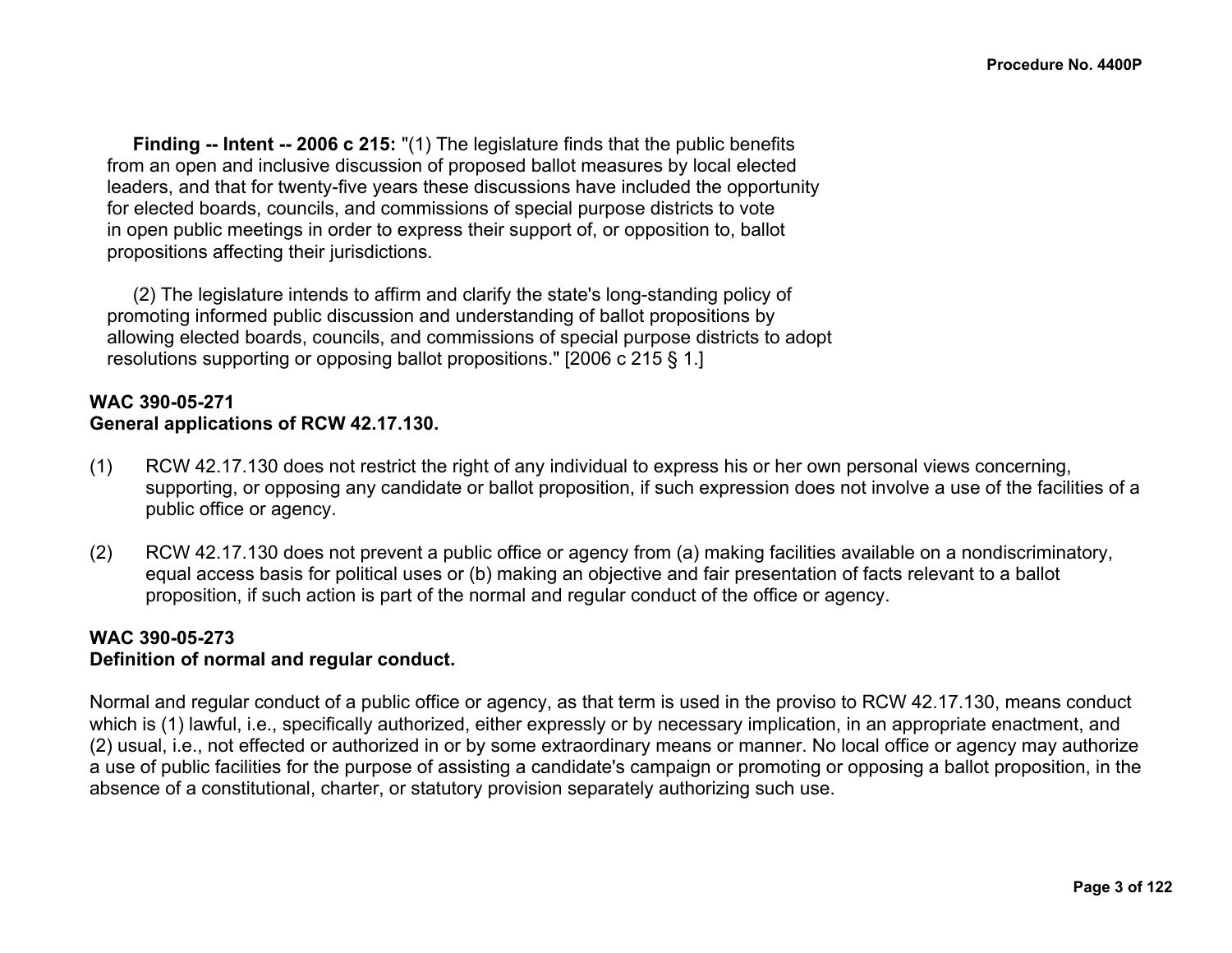Similar prohibitions on the use of public facilities by state employees and state officers are described in a memorandum from the Attorney General's Office regarding RCW 42.52 and available at http://www.atg.wa.gov/pubs/publicfundsmemo062800.htm

## **BASIC PRINCIPLES**

- 1. Public facilities may not be used to support or oppose a candidate or ballot proposition. RCW 42.17.130. Facilities include local government agency equipment, buildings, supplies, employee work time, and agency publications. The statute includes an exception to the prohibition for "activities which are part of the normal and regular conduct of the office or agency."
- 2. The Public Disclosure Commission holds that it is not only the right, but the responsibility of local government to inform the general public of the operational and maintenance issues facing local agencies. This includes informing the community of the needs of the agency that the community may not realize exist. Local governments may expend funds for this purpose provided that the preparation and distribution of information is not for the purpose of influencing the outcome of an election.
- 3. Public employees do not forfeit their rights to engage in political activity because of their employment. Neither may agency employees be subjected to coercion, pressure, or undue influence to participate in political activity or to take a particular position. Public officials and employees should make it clear that any participation is personal rather than officially sponsored.
- 4. Supervisory personnel have a duty to know, apply, and communicate to their staffs the difference between acceptable information activities and inappropriate promotional activities in support of local government ballot measures.
- 5. Local elected officials are free to support agency ballot issues and engage in other political activities as long as such activities do not make use of government facilities, time or resources and do not either pressure or condone employees' use of agency facilities, time or resources to support ballot issues.
- 6. The PDC is charged with enforcing RCW 42.17.130. This requires consideration and analysis of activities, which may or may not be determined to be in violation of the statute. The PDC has, over the years, developed methods of considering and analyzing activities engaged in by public offices. Among the factors considered are the normal and regular conduct and the timing, tone, and tenor of activities in relation to ballot measure elections. As in any matter where intent is to be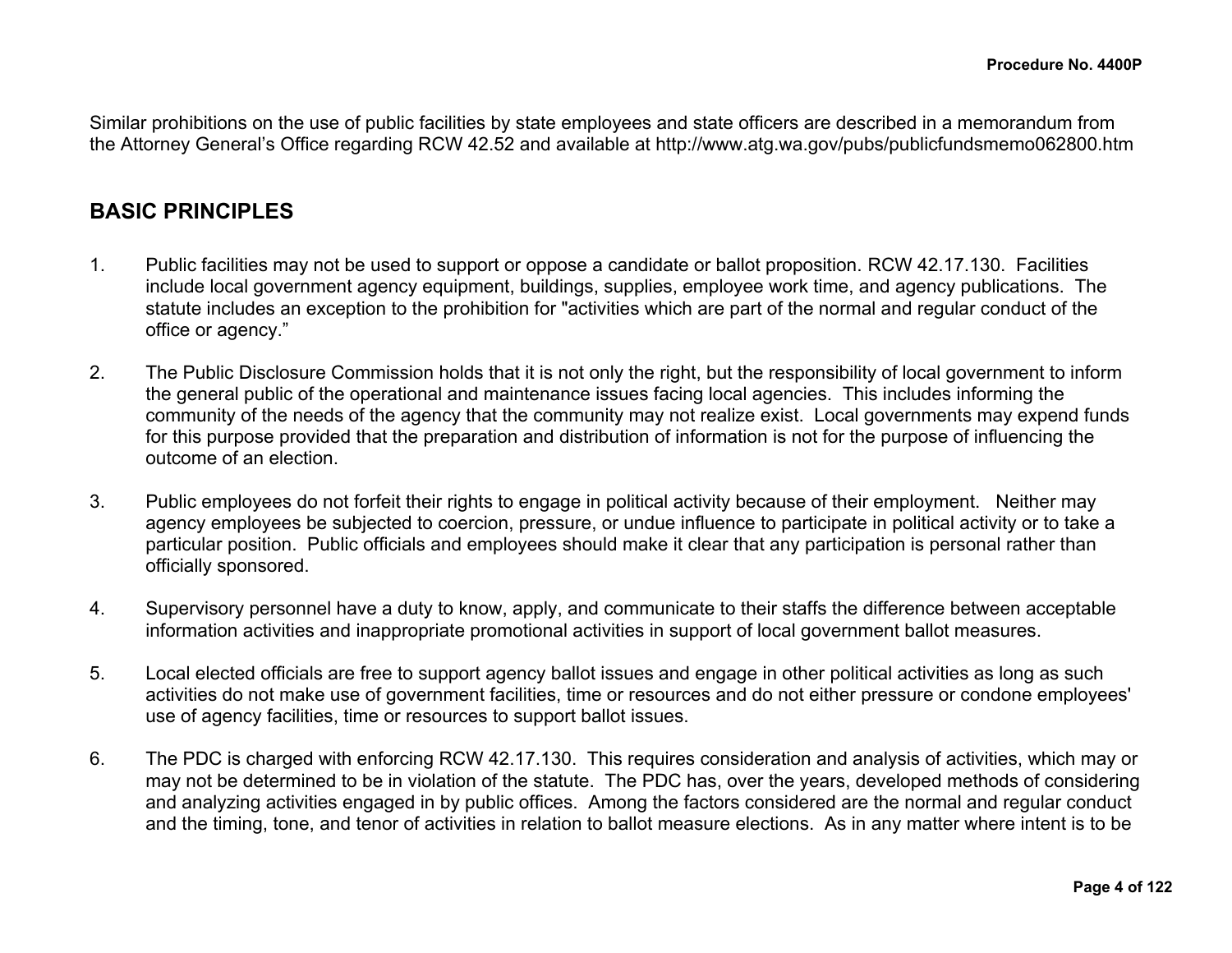considered, hard and fast rules, which will be applicable to all situations, are difficult to establish. The combination of a number of activities into a coordinated campaign involving close coordination between agency activities and citizens' committee activities which closely resembles traditional election campaign activities and which is targeted at and/or occurs close in time to a ballot measure election is likely to draw close scrutiny and careful consideration by the PDC as to whether a violation has occurred.

7.a. Historically, the PDC has routinely advised and held that with respect to election-related publications, one jurisdictionwide objective and fair presentation of the facts per ballot measure is appropriate.

In addition, if an agency\* has also customarily distributed this information through means other than a jurisdiction-wide mailing (e.g. regularly scheduled newsletter, website, bilingual documents, or other format), that conduct has also been permitted under RCW 42.17.130 so long as the activity has been normal and regular for the government agency.

- b. The PDC will presume that every agency may distribute throughout its jurisdiction an objective and fair presentation of the facts for each ballot measure. If the agency distributes more than this jurisdiction-wide single publication, the agency must be able to demonstrate to the PDC that this conduct is normal and regular for that agency. In other words, the agency must be able to demonstrate that for other major policy issues facing the government jurisdiction, the agency has customarily communicated with its residents in a manner similar to that undertaken for the ballot measure.
- c. Agencies are urged to read the definitions of "normal and regular" at WAC 39005271 and WAC 390-05-273. **Agencies need to be aware, however, that in no case will the PDC view a marketing or sales effort related to a campaign or election as normal and regular conduct.**
- 8. The PDC attributes publications or other informational activity of a department or subdivision as the product of the local agency as a whole.
- 9. Providing an objective and fair presentation of facts to the public of ballot measures that directly impact a jurisdiction's maintenance and operation, even though the measure is not offered by the jurisdiction, may be considered part of the normal and regular conduct of the local agency. The agency must be able to demonstrate that for other major policy issues facing the jurisdiction, the agency has customarily communicated with its residents in a manner similar to that undertaken for the ballot measure.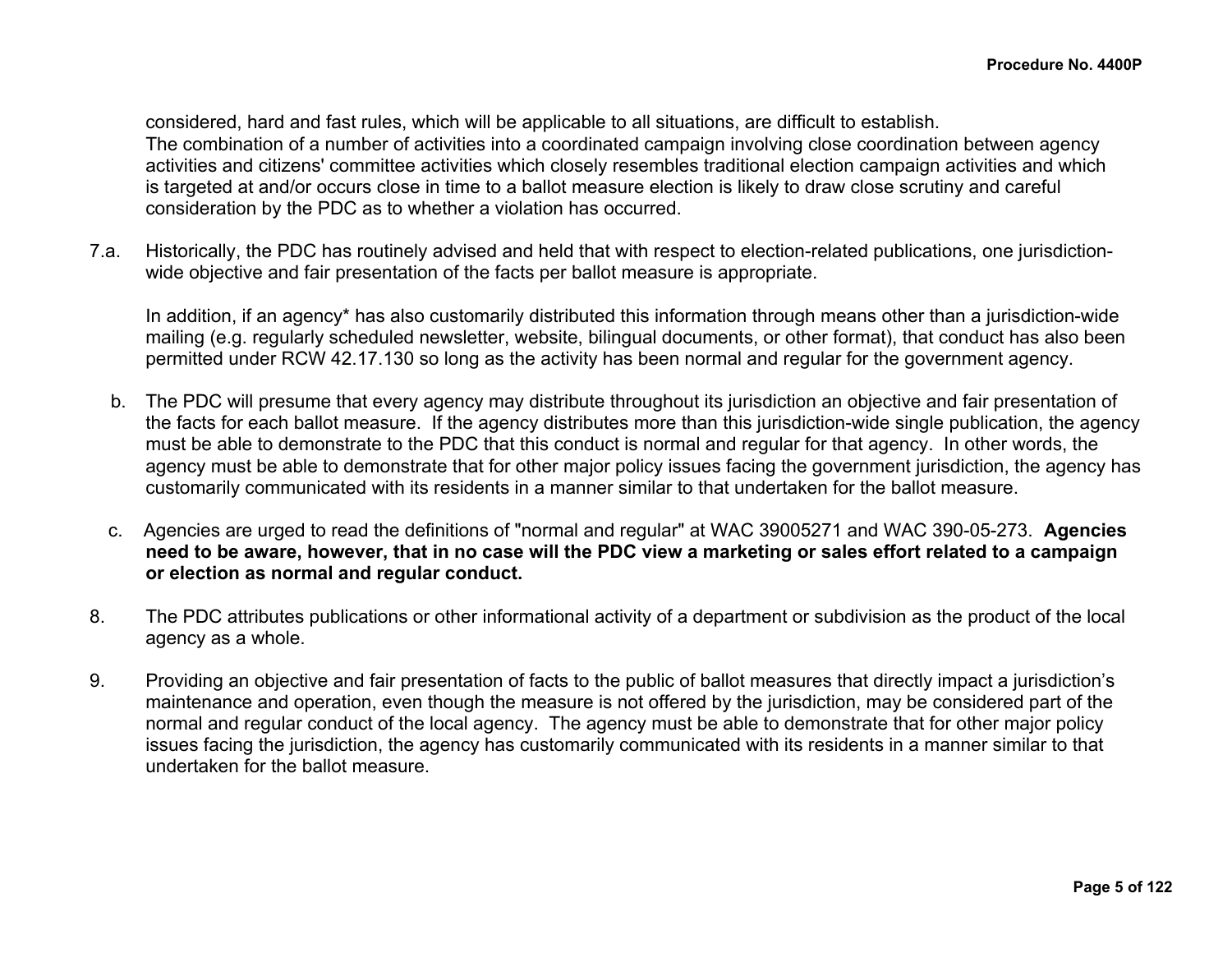10. State law provides certain exemptions from the prohibition on the use of public office or agency facilities in campaigns for an elected legislative body, an elected board, council or commission of a special purpose district, and elected officials that are not afforded appointed officials. RCW 42.17.130 (1) and (2) apply only to these elected bodies and elected officials.\*\*

\*Agency means any county, city, town, port district, special district, or other state political subdivision. \*\*See Chapter 215, Laws of 2006 and AGO 2005 No. 4.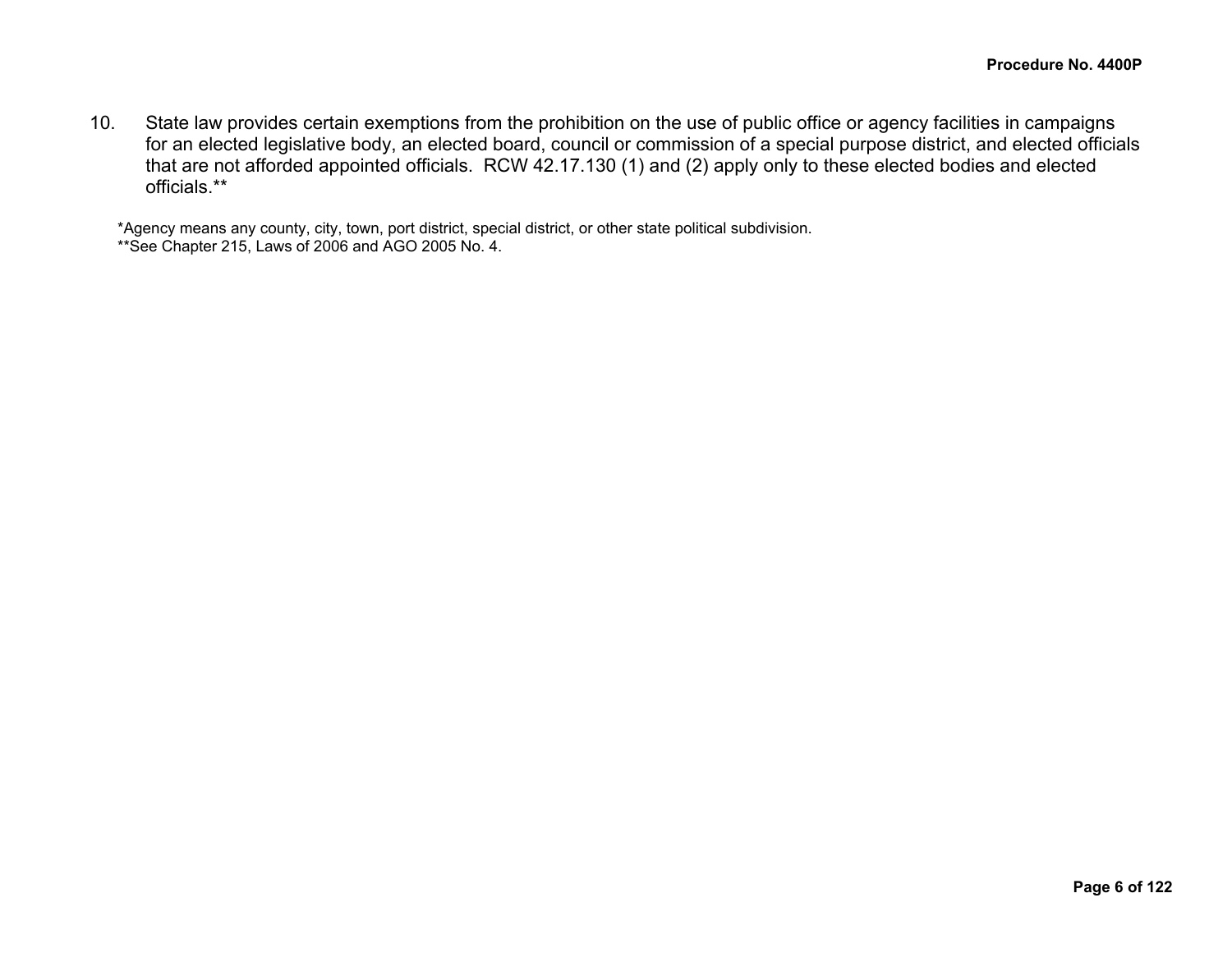| <b>Persons</b>                                                                                                                       | <b>Permitted</b>                                                                                                                                                                                                                                                         | <b>Not Permitted</b>                                                                                                                                                     | <b>General Considerations</b>                                                                                                                                                                                                    |
|--------------------------------------------------------------------------------------------------------------------------------------|--------------------------------------------------------------------------------------------------------------------------------------------------------------------------------------------------------------------------------------------------------------------------|--------------------------------------------------------------------------------------------------------------------------------------------------------------------------|----------------------------------------------------------------------------------------------------------------------------------------------------------------------------------------------------------------------------------|
| Agency*<br><b>Administrators</b><br>(County Administrator,<br>City Manager, Executive<br>Director, Fire Chief, PUD<br>Manager, Etc.) | May inform staff during non-work<br>$\bullet$<br>hours of opportunities to participate in<br>campaign activities.                                                                                                                                                        | Shall not pressure or coerce<br>$\bullet$<br>employees to participate in<br>campaign activities.                                                                         | Has there been communications<br>$\bullet$<br>with staff and with union<br>representatives regarding the<br>prohibition on the use of the<br>agency's internal mail or email<br>system to support or oppose a<br>ballot measure? |
|                                                                                                                                      | Are encouraged to communicate<br>to staff the difference between<br>acceptable and unacceptable<br>activities related to a ballot measure.                                                                                                                               | Shall not use internal memoranda<br>solely for the purpose of informing<br>employees of meetings supporting<br>or opposing ballot measures.                              |                                                                                                                                                                                                                                  |
|                                                                                                                                      | In the course of normal publications<br>for the agency, may distribute an<br>objective and fair presentation of<br>the facts based on and expanded<br>upon the information prepared by the<br>agency in accordance with the normal<br>and regular conduct of the agency. | Shall not coordinate informational<br>activities with campaign efforts,<br>in a manner that makes the<br>agency appear to be supporting or<br>opposing a ballot measure. | Is the distribution of this<br>$\bullet$<br>information consistent with the<br>normal practices of the agency<br>(such as newsletters, websites, or<br>some other format)?                                                       |
| <b>Agency</b><br><b>Administrators</b><br>(continued)                                                                                | May speak at community forums<br>$\bullet$<br>and clubs to present factual and<br>objective information on a ballot<br>measure during regular work<br>hours.                                                                                                             | Shall not use public resources to<br>$\bullet$<br>operate a speakers' bureau in a<br>manner that may be viewed as<br>promoting a ballot measure.                         | Is the information provided an<br>$\bullet$<br>objective and fair presentation<br>of the facts?                                                                                                                                  |
|                                                                                                                                      | May encourage staff and members<br>of the public to vote, as long as<br>such encouragement routinely<br>occurs for other elections.                                                                                                                                      |                                                                                                                                                                          | Is the activity consistent with<br>$\bullet$<br>the agency's normal and<br>regular course of business?                                                                                                                           |
|                                                                                                                                      | May respond to questions<br>$\bullet$<br>regarding a ballot measure if such<br>activity is consistent with his or her<br>normal and regular duties.                                                                                                                      |                                                                                                                                                                          | Do the materials accurately<br>$\bullet$<br>present the costs and other<br>anticipated impacts of a ballot<br>measure?                                                                                                           |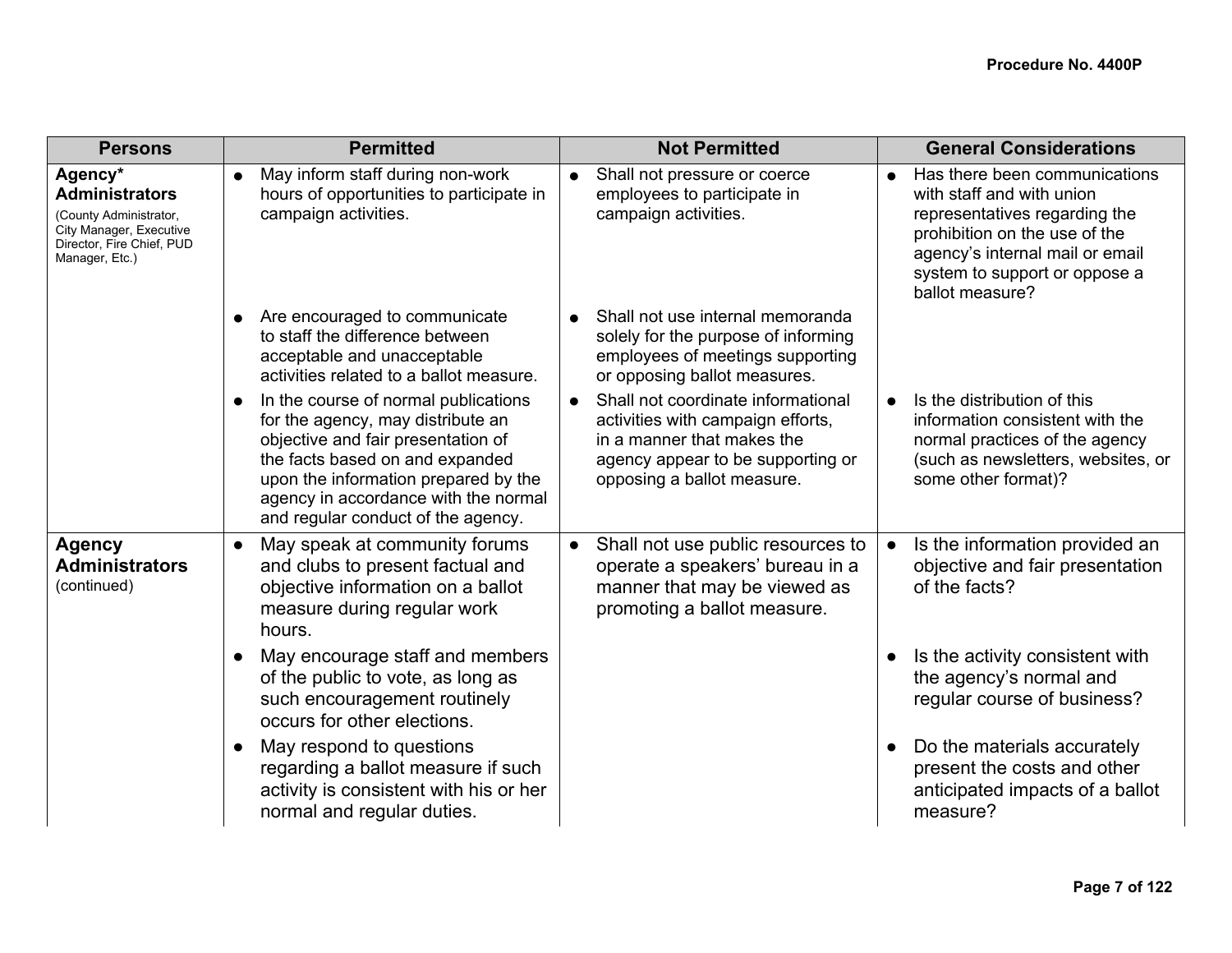|                                           | May wear campaign buttons or<br>similar items while on the job if<br>the agency's policy generally<br>permits employees to wear political<br>buttons.<br>May engage in campaign activities<br>$\bullet$<br>on their own time, during non-work<br>hours and without using public<br>resources. |                                                                                                                                                                                                             |  |
|-------------------------------------------|-----------------------------------------------------------------------------------------------------------------------------------------------------------------------------------------------------------------------------------------------------------------------------------------------|-------------------------------------------------------------------------------------------------------------------------------------------------------------------------------------------------------------|--|
| <b>Community</b><br><b>Groups</b>         | May use agency facilities for<br>$\bullet$<br>meetings supporting or opposing<br>a ballot measure to the extent<br>that the facilities are made<br>available on an equal access,<br>nondiscriminatory basis, and it<br>is part of the normal and regular<br>activity of the jurisdiction.     | Shall not use agency facilities to<br>produce materials that support<br>or oppose a ballot measure.                                                                                                         |  |
| <b>Local Elected</b><br>Legislative Body* | May collectively vote to support<br>$\bullet$<br>or oppose a ballot measure at a<br>properly noticed public meeting,<br>where opponents of the measure<br>are given an equal opportunity to<br>express views.                                                                                 | Shall not pressure or coerce<br>$\bullet$<br>agency management to<br>participate in campaign<br>activities.<br>Shall not explicitly include<br>passage of a ballot measure in<br>the agency's annual goals. |  |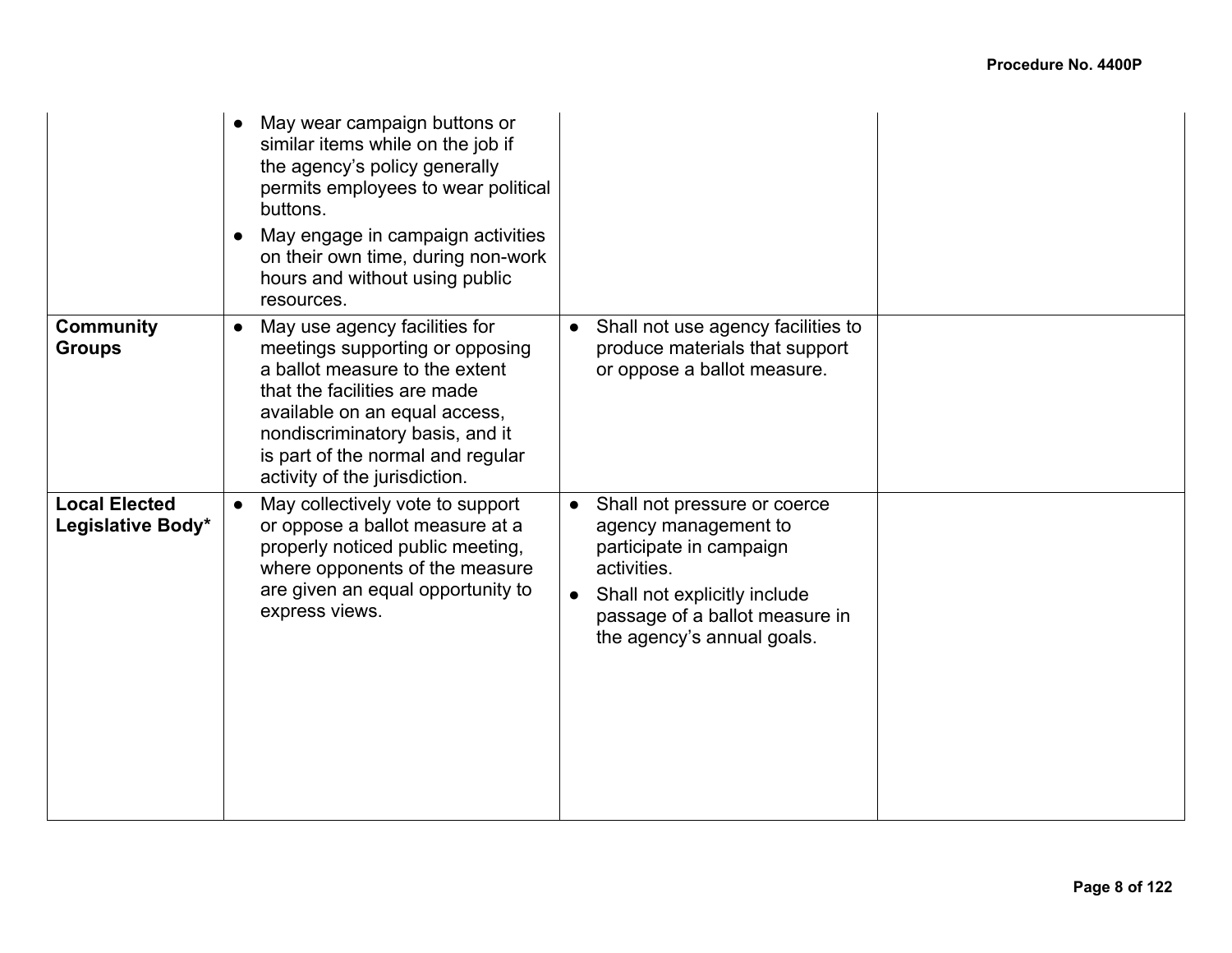| Local<br><b>Government</b><br><b>Elected Officials</b> | May engage in political activities<br>$\bullet$<br>on his or her own time, if no public<br>equipment, vehicle or facility is<br>used. (An elected official may<br>use his or her title, but should<br>clarify that he/she is speaking on<br>his/her own behalf, and not on<br>behalf of the agency. If the elected<br>legislative body has adopted a<br>resolution, the official can then<br>speak on behalf of the agency.)<br>May attend any function or event<br>at any time during the day and<br>voice his or her opinion about a<br>candidate or ballot proposition<br>as long as they are not being<br>compensated and are not using<br>any public equipment, vehicle or<br>other facility. | Shall not direct agency staff<br>$\bullet$<br>to perform tasks to support or<br>oppose campaign activities or<br>ballot measures.<br>Shall not use public facilities or<br>resources to engage in political<br>activities. | Is the elected official using staff<br>time, a public vehicle, or other<br>public resources?<br>Has the agency adopted a<br>$\bullet$<br>resolution? If yes, the elected<br>official can speak on behalf<br>of the agency. If not, has the<br>elected official made it clear<br>that he or she is not speaking<br>on behalf of the agency? |
|--------------------------------------------------------|----------------------------------------------------------------------------------------------------------------------------------------------------------------------------------------------------------------------------------------------------------------------------------------------------------------------------------------------------------------------------------------------------------------------------------------------------------------------------------------------------------------------------------------------------------------------------------------------------------------------------------------------------------------------------------------------------|----------------------------------------------------------------------------------------------------------------------------------------------------------------------------------------------------------------------------|--------------------------------------------------------------------------------------------------------------------------------------------------------------------------------------------------------------------------------------------------------------------------------------------------------------------------------------------|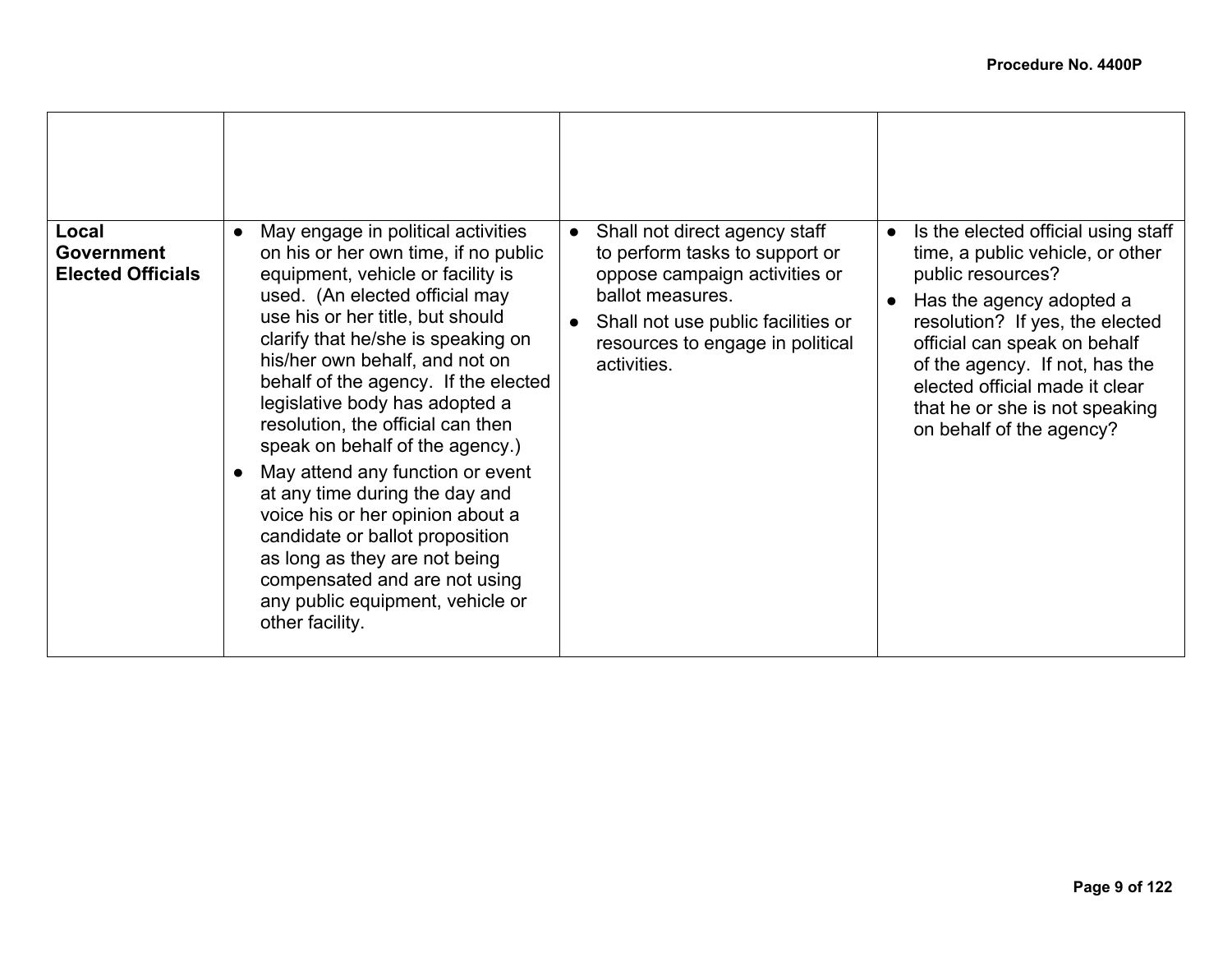| <b>Appointed</b><br><b>Officials</b><br>(Boards, Commissions, and<br>similar appointed positions) | May engage in political activities<br>$\bullet$<br>on his or her own time, if no public<br>equipment, vehicle or facility is<br>used. An appointed official may<br>use his or her title, but should<br>clarify that he/she is speaking on<br>his/her own behalf, and not on<br>behalf of the agency.<br>May attend any function or event<br>at any time during the day and<br>voice his or her opinion about a<br>candidate or ballot proposition<br>as long as they are not being<br>compensated and are not using<br>any public equipment, vehicle or<br>other facility. | Shall not direct agency staff<br>$\bullet$<br>to perform tasks to support or<br>oppose campaign activities or<br>ballot measures.<br>Shall not use public facilities or<br>resources to engage in political<br>activities.<br>Shall not use public facilities to<br>$\bullet$<br>express a collective decision or<br>actually vote upon a motion or<br>resolution to support or oppose<br>a ballot proposition.<br>Shall not use public facilities to<br>make a statement at a press<br>conference or responding to an<br>inquiry in support or opposition<br>to any ballot proposition. | Is the appointed official using<br>$\bullet$<br>staff time, a public vehicle, or<br>other public resources?<br>Has the appointed official<br>$\bullet$<br>made it clear that he or she is<br>not speaking on behalf of the<br>agency?                        |
|---------------------------------------------------------------------------------------------------|----------------------------------------------------------------------------------------------------------------------------------------------------------------------------------------------------------------------------------------------------------------------------------------------------------------------------------------------------------------------------------------------------------------------------------------------------------------------------------------------------------------------------------------------------------------------------|------------------------------------------------------------------------------------------------------------------------------------------------------------------------------------------------------------------------------------------------------------------------------------------------------------------------------------------------------------------------------------------------------------------------------------------------------------------------------------------------------------------------------------------------------------------------------------------|--------------------------------------------------------------------------------------------------------------------------------------------------------------------------------------------------------------------------------------------------------------|
| <b>Management Staff</b><br>or Their Designees                                                     | May speak at community forums and<br>clubs to present an objective and fair<br>presentation of the facts on a ballot<br>measure during regular work hours.<br>May fully participate in campaign<br>activities, including meeting with<br>citizens' campaign committees to plan<br>strategies, during non-work hours and<br>without the use of public resources.                                                                                                                                                                                                            | Shall not use public resources to<br>operate a speakers' bureau in a<br>manner that may be viewed as<br>promoting a ballot measure.<br>Shall not use public resources to<br>$\bullet$<br>promote or defeat a candidate or<br>ballot measure.                                                                                                                                                                                                                                                                                                                                             | Is the management staff using<br>public resources in a manner that<br>promotes or opposes a candidate<br>or a ballot measure?<br>Does the presentation accurately<br>$\bullet$<br>present the costs and other<br>anticipated impacts of a ballot<br>measure? |
| <b>Management</b><br><b>Staff or Their</b><br><b>Designees</b><br>(continued)                     | May inform staff during non-<br>$\bullet$<br>work hours of opportunities to<br>participate in campaign activities.                                                                                                                                                                                                                                                                                                                                                                                                                                                         | Shall not pressure or coerce<br>employees to participate in<br>campaign activities.                                                                                                                                                                                                                                                                                                                                                                                                                                                                                                      |                                                                                                                                                                                                                                                              |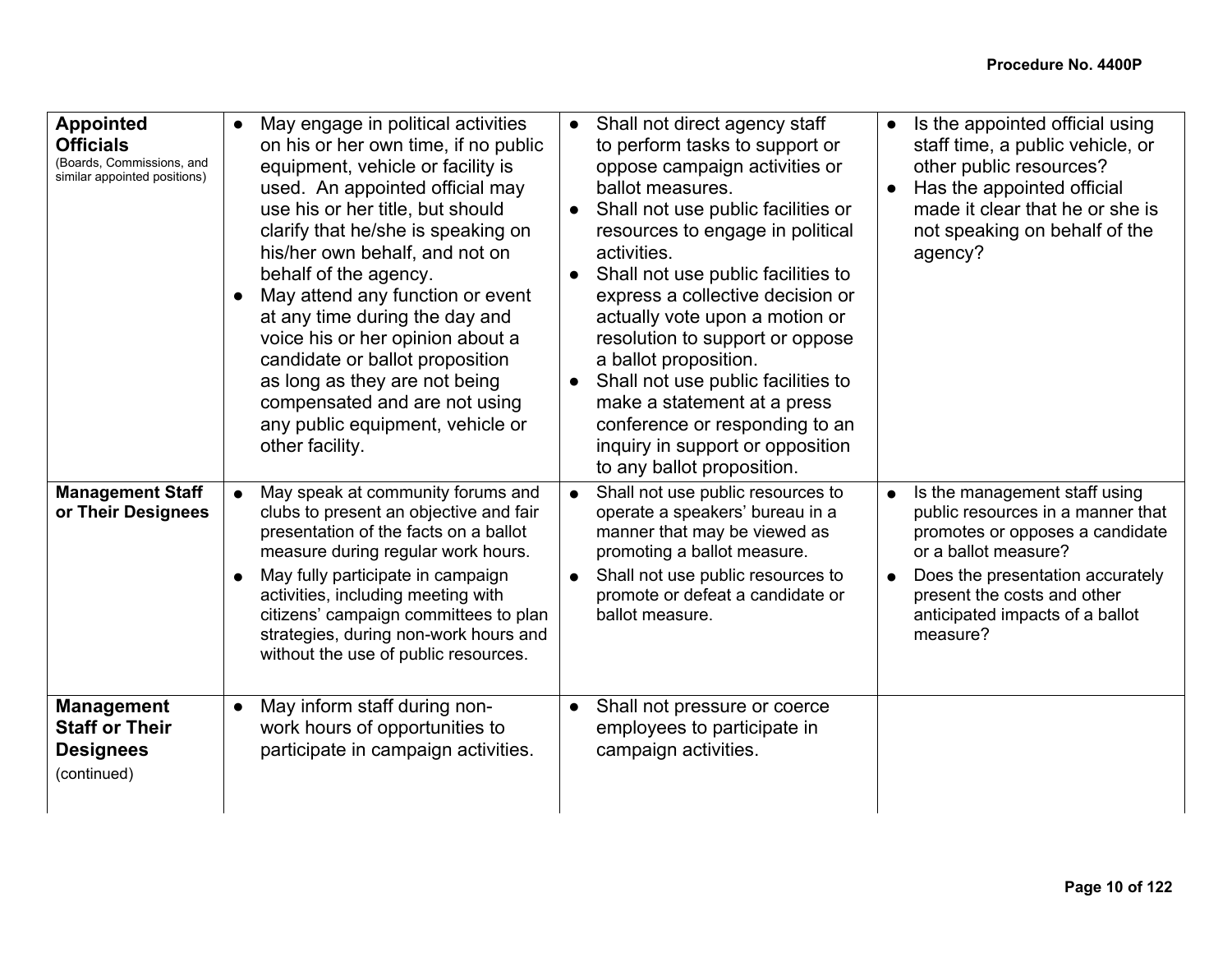|                            | May respond to questions<br>regarding a ballot measure if such<br>activity is consistent with his or her<br>normal and regular duties.<br>May wear campaign buttons or<br>similar items while on the job if<br>the agency's policy generally<br>permits employees to wear political<br>buttons.<br>May place window signs<br>or bumper stickers on their<br>privatelyowned cars, even if those<br>cars are parked on government<br>property during working hours. | Shall not use agency resources<br>to organize the distribution of<br>campaign materials.                                                                                                                                                                       | Does the agency have a policy<br>permitting employees to wear<br>political buttons?                                                                                                                                     |
|----------------------------|-------------------------------------------------------------------------------------------------------------------------------------------------------------------------------------------------------------------------------------------------------------------------------------------------------------------------------------------------------------------------------------------------------------------------------------------------------------------|----------------------------------------------------------------------------------------------------------------------------------------------------------------------------------------------------------------------------------------------------------------|-------------------------------------------------------------------------------------------------------------------------------------------------------------------------------------------------------------------------|
|                            | • Are encouraged to communicate<br>to staff the difference between<br>acceptable and unacceptable<br>activities related to a ballot<br>measure.                                                                                                                                                                                                                                                                                                                   |                                                                                                                                                                                                                                                                |                                                                                                                                                                                                                         |
|                            | May encourage staff and members<br>of the public to vote, as long as<br>such encouragement routinely<br>occurs for other elections.                                                                                                                                                                                                                                                                                                                               |                                                                                                                                                                                                                                                                |                                                                                                                                                                                                                         |
| Agency<br><b>Employees</b> | May speak at community forums<br>and clubs to present an objective<br>and fair presentation of the facts<br>on a ballot measure during regular<br>work hours.<br>May inform staff during non-<br>work hours of opportunities to<br>participate in campaign activities.                                                                                                                                                                                            | Shall not use work hours or<br>$\bullet$<br>public resources to promote<br>or oppose a candidate or<br>ballot measure (such as<br>gathering signatures, distributing<br>campaign materials, arranging<br>speaking engagements,<br>coordinating phone banks, or | Do the presentations accurately<br>$\bullet$<br>present the costs and other<br>anticipated impacts of a ballot<br>measure?<br>Is the employee acting on his<br>$\bullet$<br>or her own time, during non-<br>work hours? |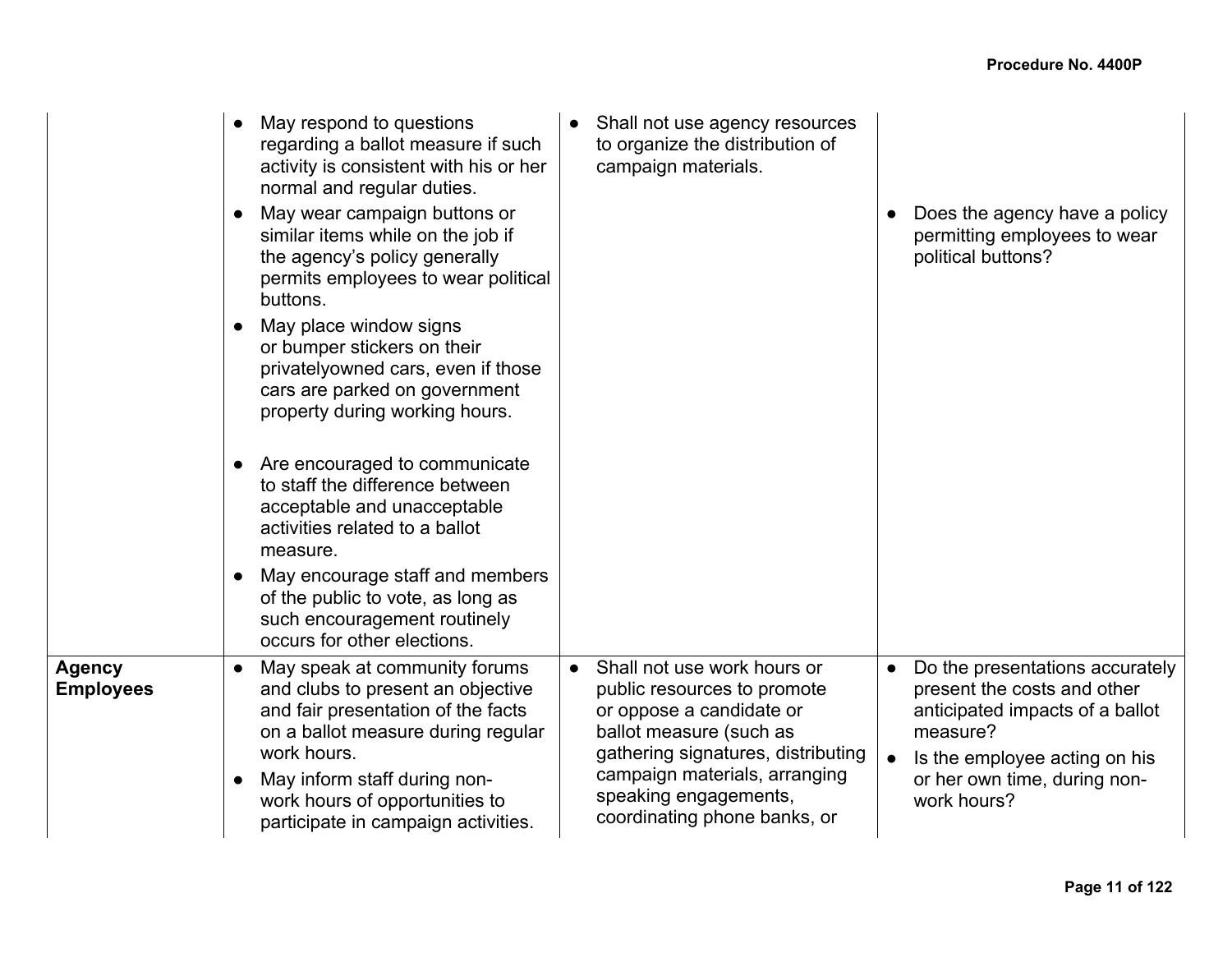|                                                  |                                                                                                                                                                                                                                                                                               | fundraising).                                                                             |           |                                                                                                                       |
|--------------------------------------------------|-----------------------------------------------------------------------------------------------------------------------------------------------------------------------------------------------------------------------------------------------------------------------------------------------|-------------------------------------------------------------------------------------------|-----------|-----------------------------------------------------------------------------------------------------------------------|
|                                                  | May engage in campaign activities<br>on their own time, during non-work<br>hours and without using public<br>resources.<br>May respond to questions<br>regarding a ballot measure if such<br>activity is consistent with his or her<br>normal and regular duties.                             | Shall not pressure or coerce<br>other employees to participate in<br>campaign activities. | $\bullet$ | Is the employee using<br>public resources in a matter<br>that promotes or defeats a<br>candidate or a ballot measure? |
|                                                  | May wear campaign buttons or<br>similar items while on the job if<br>the agency's policy generally<br>allows employees to wear political<br>buttons.                                                                                                                                          |                                                                                           |           | Does the agency have a policy<br>permitting employees to wear<br>political buttons?                                   |
|                                                  | May, during non-work hours, make<br>available campaign materials<br>to employees in lunchrooms<br>and break rooms that are used<br>only by staff or other authorized<br>individuals.                                                                                                          | Shall not use agency resources<br>to organize the distribution of<br>campaign materials.  |           |                                                                                                                       |
| <b>Agency</b><br><b>Employees</b><br>(continued) | May place window signs or<br>bumper stickers on their cars,<br>even if those cars are parked<br>on government agency property<br>during working hours.<br>May encourage staff and members<br>of the public to vote, as long as<br>such encouragement routinely<br>occurs for other elections. |                                                                                           |           |                                                                                                                       |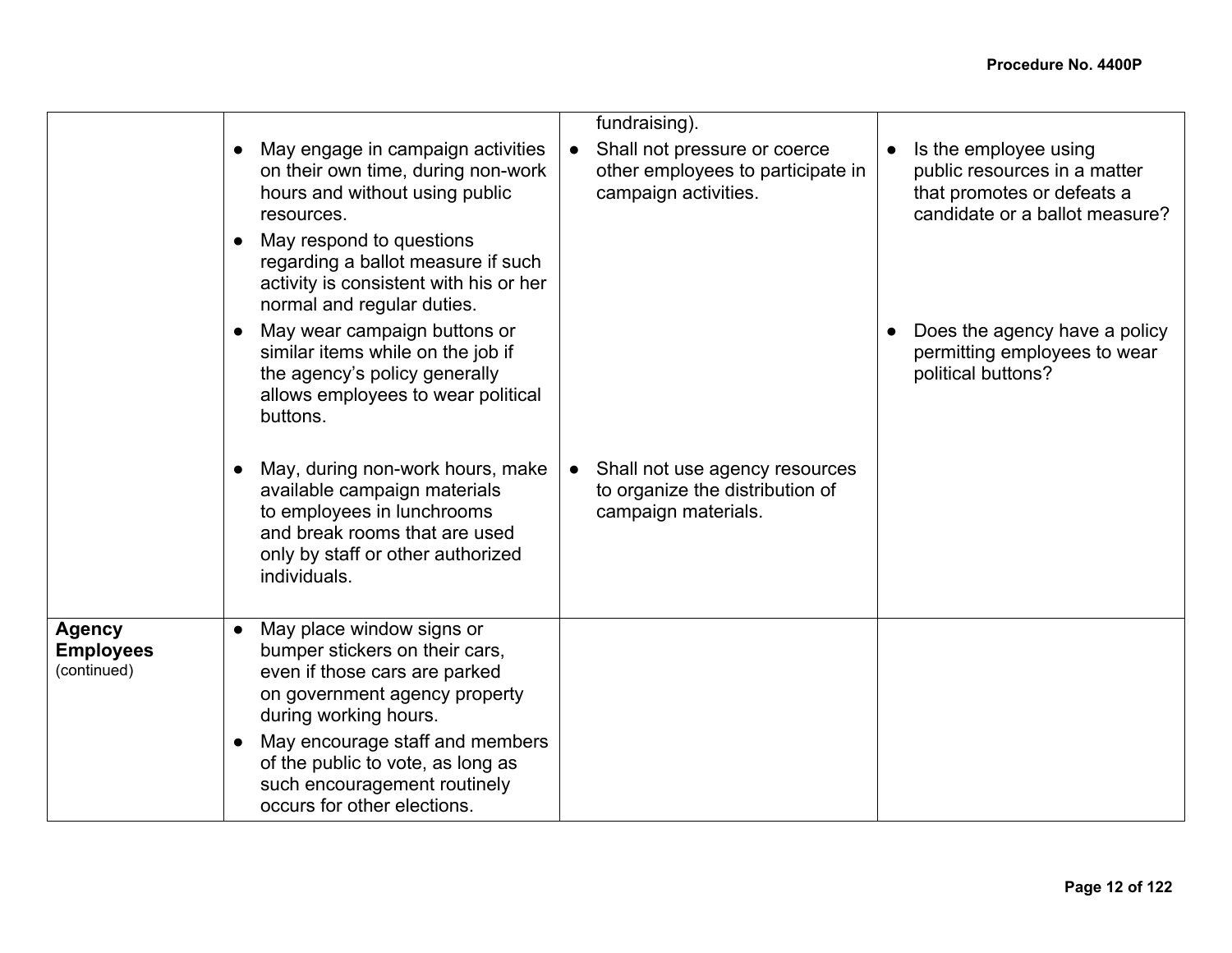| <b>Union</b><br><b>Representatives</b> | May, during non-work hours, make<br>$\bullet$<br>available campaign materials to<br>union members in lunchrooms<br>and break rooms that are used<br>only by staff or other authorized<br>individuals.                                                            | Shall not use the agency's<br>internal mail or email system<br>to communicate campaign-<br>related information, including<br>endorsements. | Are campaign materials made<br>$\bullet$<br>available only in those areas<br>used solely by staff or other<br>authorized individuals? |
|----------------------------------------|------------------------------------------------------------------------------------------------------------------------------------------------------------------------------------------------------------------------------------------------------------------|--------------------------------------------------------------------------------------------------------------------------------------------|---------------------------------------------------------------------------------------------------------------------------------------|
|                                        | May distribute campaign materials<br>$\bullet$<br>at union-sponsored meetings.                                                                                                                                                                                   | Shall not distribute promotional<br>materials in public areas.                                                                             | Does such distribution occur<br>during non-work hours?                                                                                |
|                                        | May post campaign materials on<br>$\bullet$<br>a bulletin board, if such a board is<br>in an area that is not accessible<br>to the general public and if such<br>activity is consistent with the<br>agency's policy and the collective<br>bargaining agreements. |                                                                                                                                            |                                                                                                                                       |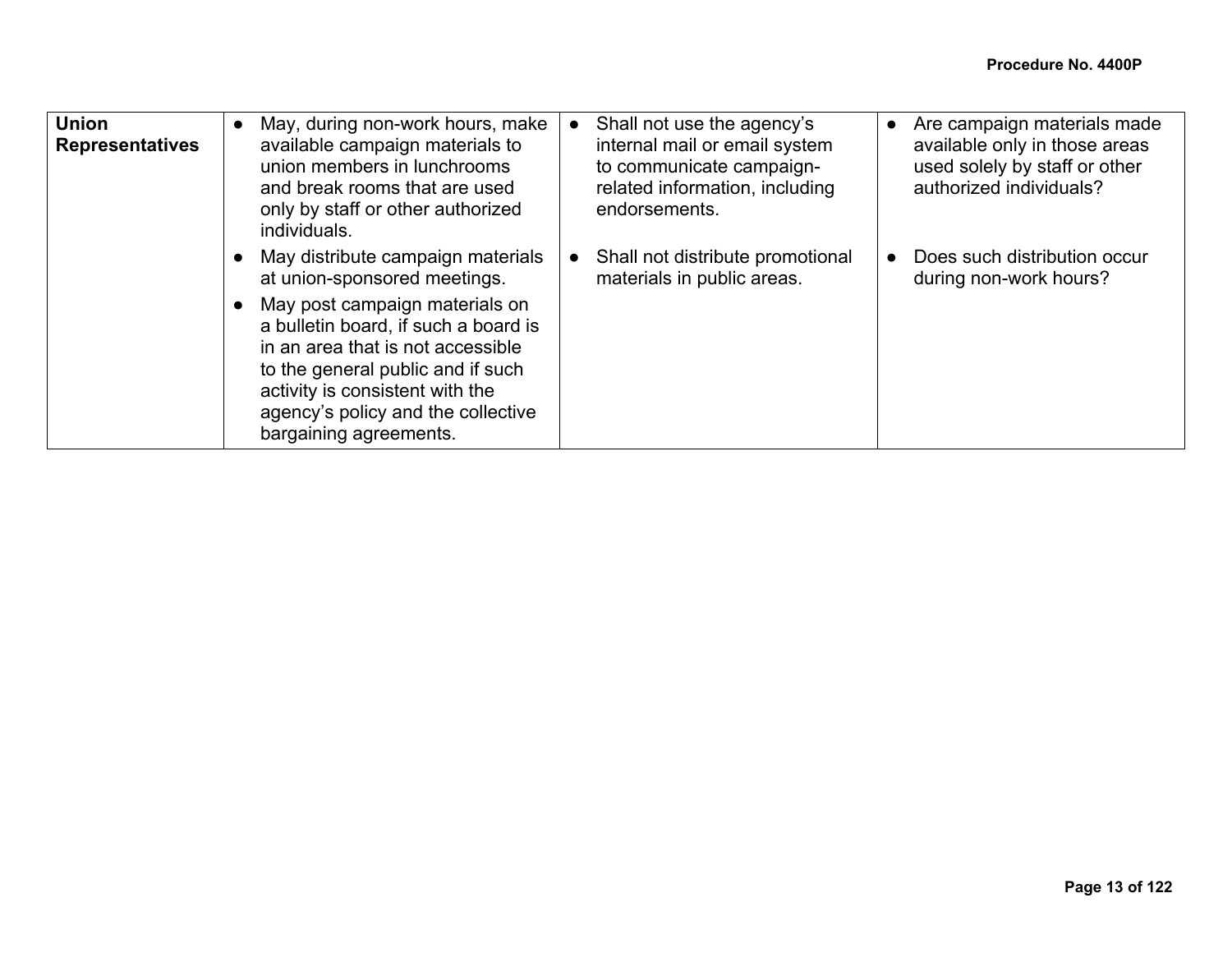| <b>Activities and</b><br><b>Resources</b> |                                                                                         | <b>Not Permitted</b>                                                                                                                                                                                                                           | <b>General Considerations</b>                                                                                                          |
|-------------------------------------------|-----------------------------------------------------------------------------------------|------------------------------------------------------------------------------------------------------------------------------------------------------------------------------------------------------------------------------------------------|----------------------------------------------------------------------------------------------------------------------------------------|
| <b>Equipment and</b><br><b>Supplies</b>   | $\overline{A}$<br>$\bullet$<br>g<br>е<br>n<br>C<br>y<br>e<br>m<br>Ω<br>e<br>е<br>S<br>n | • Public resources (including<br>but not limited to internal<br>mail systems, email systems,<br>copiers, telephone) shall not<br>be used to support or oppose<br>a candidate or ballot measure,<br>whether during or outside of<br>work hours. | Do the presentations fairly and<br>$\bullet$<br>objectively present the costs and<br>other anticipated impacts of a<br>ballot measure? |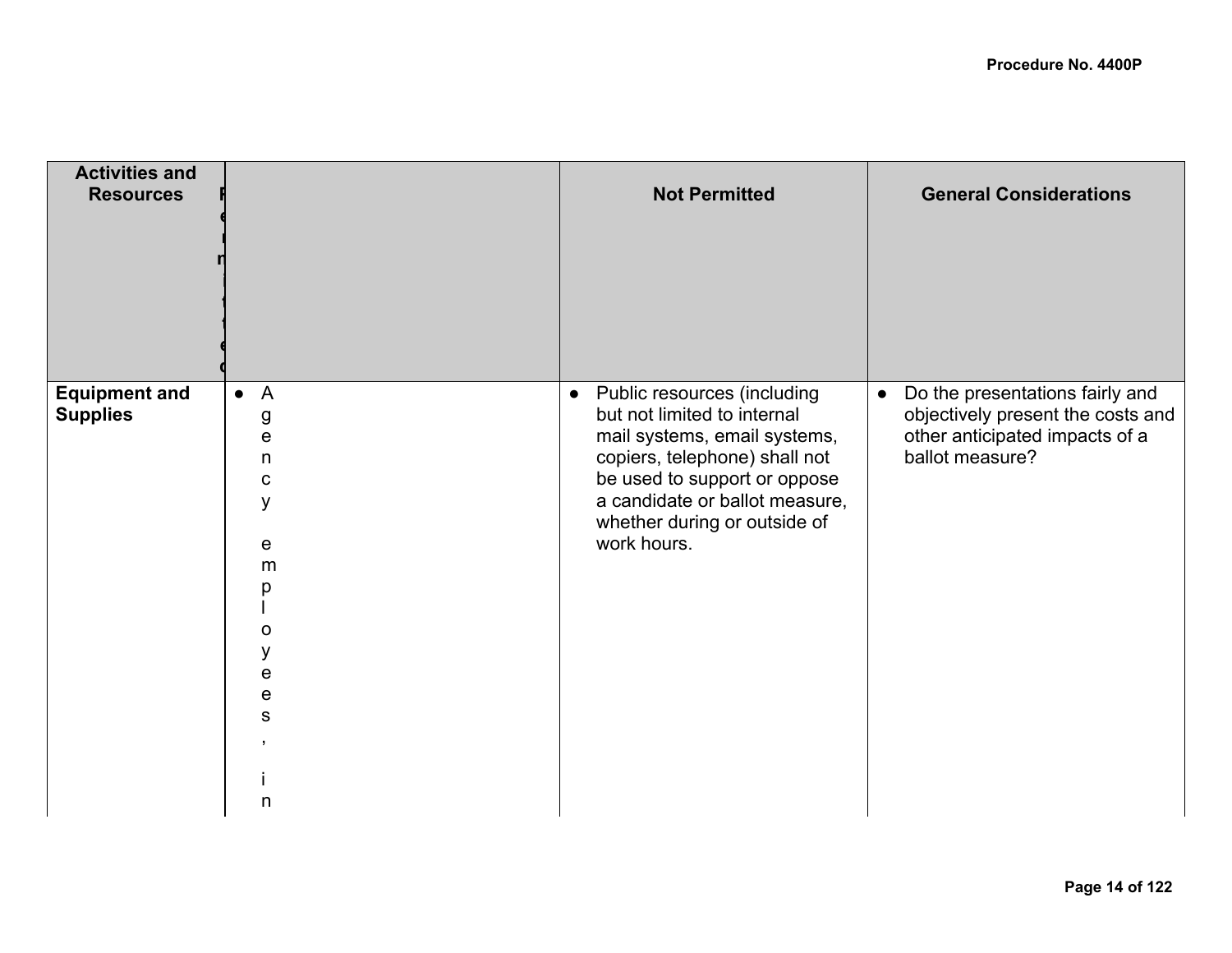| $\mathsf{t}$<br>$\boldsymbol{\mathsf{h}}$                         |  |
|-------------------------------------------------------------------|--|
| $\mathsf{e}% _{t}\left( t\right)$<br>${\bf c}$                    |  |
| $\mathsf{o}$<br>$\sf U$<br>$\mathsf{r}$<br>$\mathsf{s}$           |  |
| $\mathsf{e}% _{0}\left( \mathsf{e}\right)$                        |  |
| $\rm _f^o$<br>$\mathsf{t}$                                        |  |
| $\boldsymbol{\mathsf{h}}$<br>$\mathsf{e}\,$<br>İ.<br>$\mathsf{r}$ |  |
| ${\bf e}$<br>${\sf m}$                                            |  |
| $_{\rm l}^{\rm p}$<br>$\mathsf{o}$<br>y<br>m                      |  |
| $\mathsf{e}% _{t}\left( t\right)$<br>$\mathsf{n}$<br>$\mathbf t$  |  |
| $\,$ ,                                                            |  |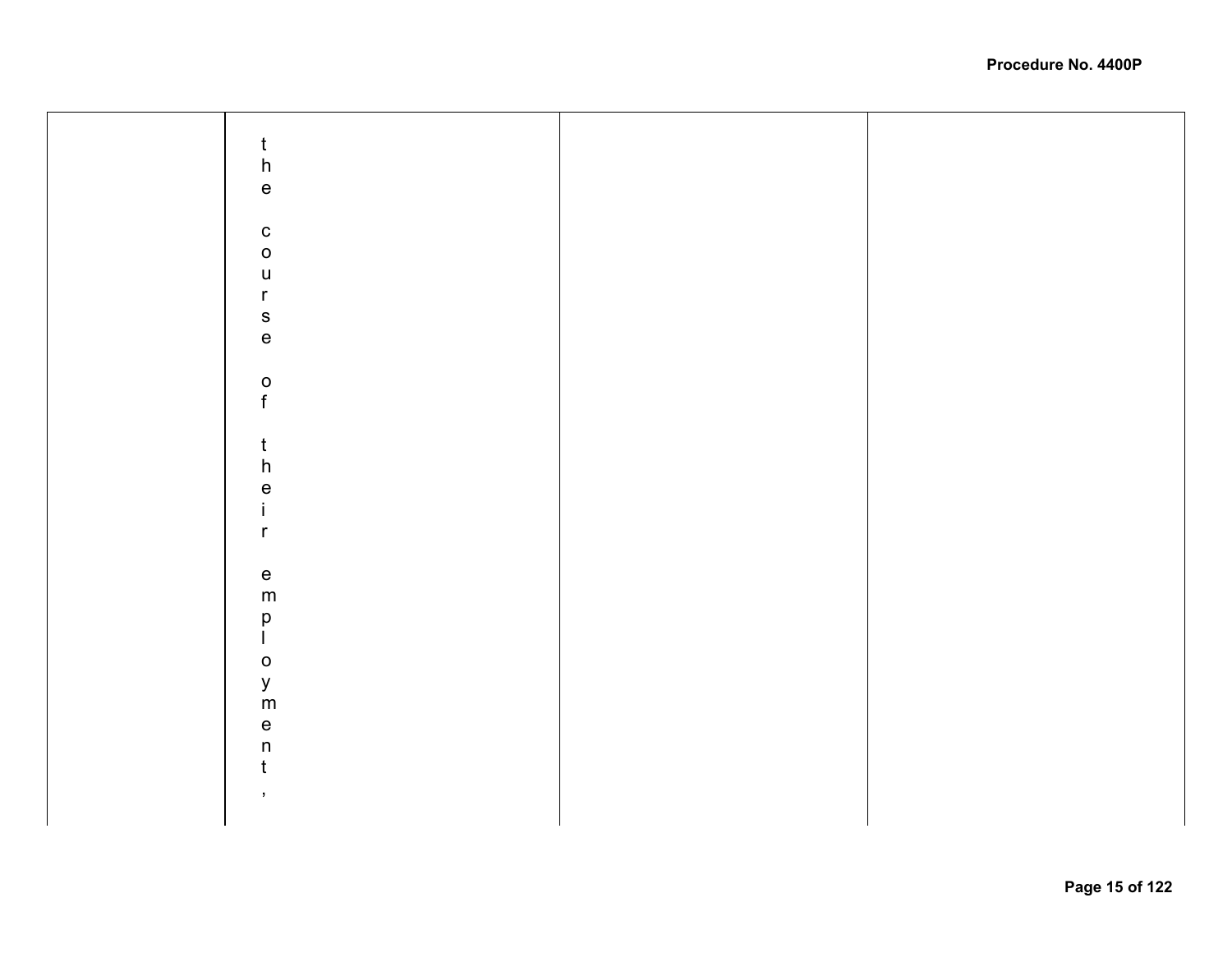|  | m                                                                     |  |
|--|-----------------------------------------------------------------------|--|
|  |                                                                       |  |
|  | $\mathsf{a}$                                                          |  |
|  | У                                                                     |  |
|  |                                                                       |  |
|  |                                                                       |  |
|  | $\sf U$                                                               |  |
|  | $\mathsf{s}$                                                          |  |
|  | $\mathsf{e}% _{t}\left( t\right) \equiv\mathsf{e}_{t}\left( t\right)$ |  |
|  |                                                                       |  |
|  |                                                                       |  |
|  | ${\bf e}$                                                             |  |
|  | q                                                                     |  |
|  |                                                                       |  |
|  | $\sf U$                                                               |  |
|  | İ.                                                                    |  |
|  |                                                                       |  |
|  | p<br>m                                                                |  |
|  |                                                                       |  |
|  | $\mathsf{e}% _{t}\left( t\right)$                                     |  |
|  | $\sf n$                                                               |  |
|  | $\mathfrak t$                                                         |  |
|  |                                                                       |  |
|  |                                                                       |  |
|  |                                                                       |  |
|  |                                                                       |  |
|  |                                                                       |  |
|  | $\sf n$                                                               |  |
|  | ${\bf C}$                                                             |  |
|  |                                                                       |  |
|  |                                                                       |  |
|  | $\sf U$                                                               |  |
|  | $\mathsf d$                                                           |  |
|  | i.                                                                    |  |
|  |                                                                       |  |
|  | $\mathsf n$                                                           |  |
|  | $\boldsymbol{g}$                                                      |  |
|  |                                                                       |  |
|  |                                                                       |  |
|  | $\sf b$                                                               |  |
|  | u                                                                     |  |
|  | t                                                                     |  |
|  |                                                                       |  |
|  |                                                                       |  |
|  |                                                                       |  |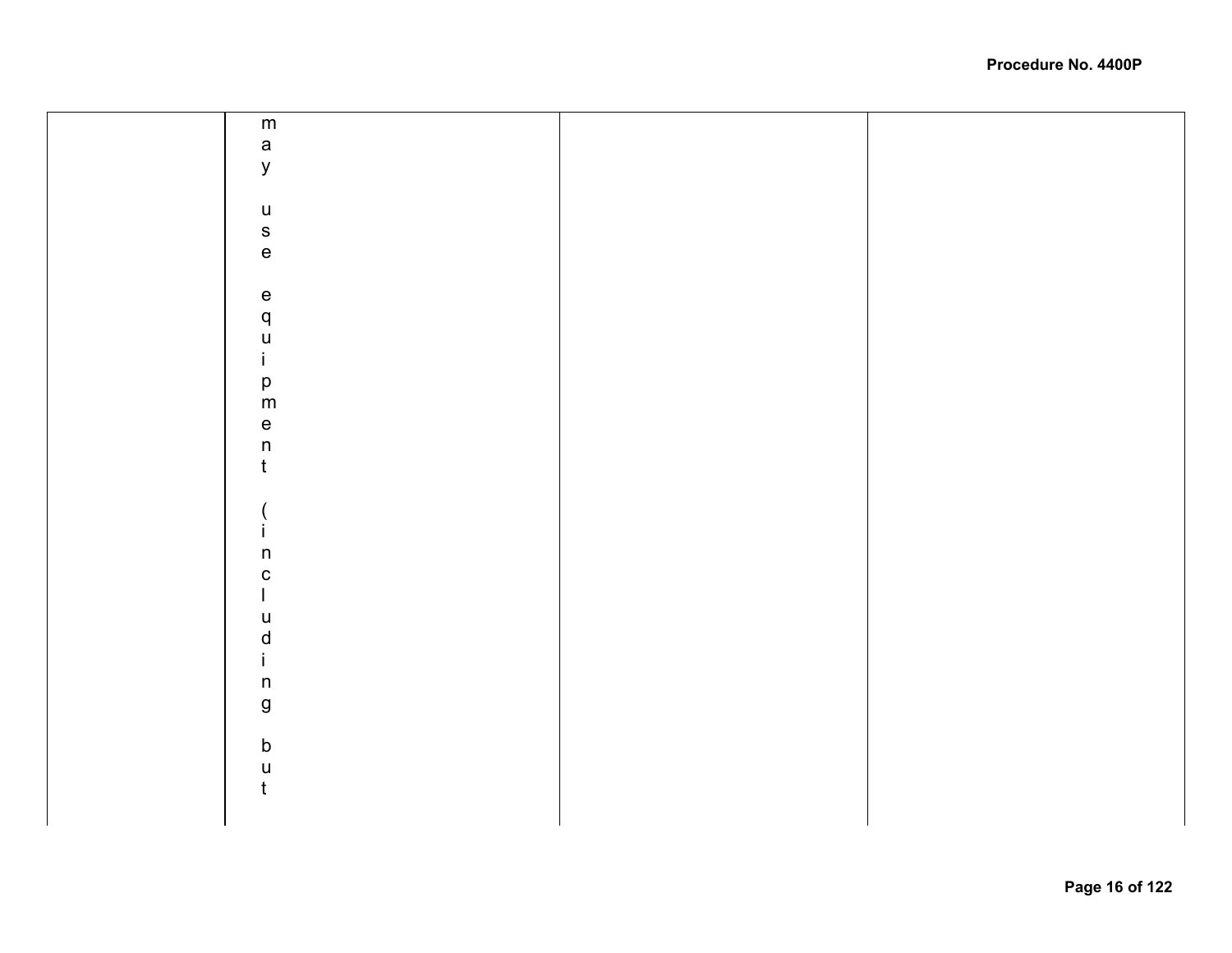| $\mathsf n$                                       |  |
|---------------------------------------------------|--|
| $\circ$                                           |  |
| $\mathfrak t$                                     |  |
|                                                   |  |
|                                                   |  |
|                                                   |  |
|                                                   |  |
| ${\sf m}$                                         |  |
| $\mathbf{I}$                                      |  |
| $\mathbf t$                                       |  |
| $\mathsf{e}% _{t}\left( t\right)$                 |  |
| ${\sf d}$                                         |  |
|                                                   |  |
| $\mathsf{t}$                                      |  |
| $\mathsf{o}$                                      |  |
|                                                   |  |
|                                                   |  |
| $\mathsf{p}% _{T}\left( t\right)$<br>$\mathsf{r}$ |  |
|                                                   |  |
| $\mathbf O$<br>$\mathbf{r}$                       |  |
| $\mathsf{I}$                                      |  |
| $\mathbf e$                                       |  |
| $\mathbf{C}$                                      |  |
| $\mathfrak t$                                     |  |
| $\mathsf{o}$                                      |  |
| $\mathsf{r}$                                      |  |
| $\mathsf S$                                       |  |
|                                                   |  |
|                                                   |  |
| $\frac{a}{n}$                                     |  |
| $\operatorname{\mathsf{d}}$                       |  |
|                                                   |  |
| ${\bf C}$                                         |  |
|                                                   |  |
| $\frac{0}{m}$                                     |  |
|                                                   |  |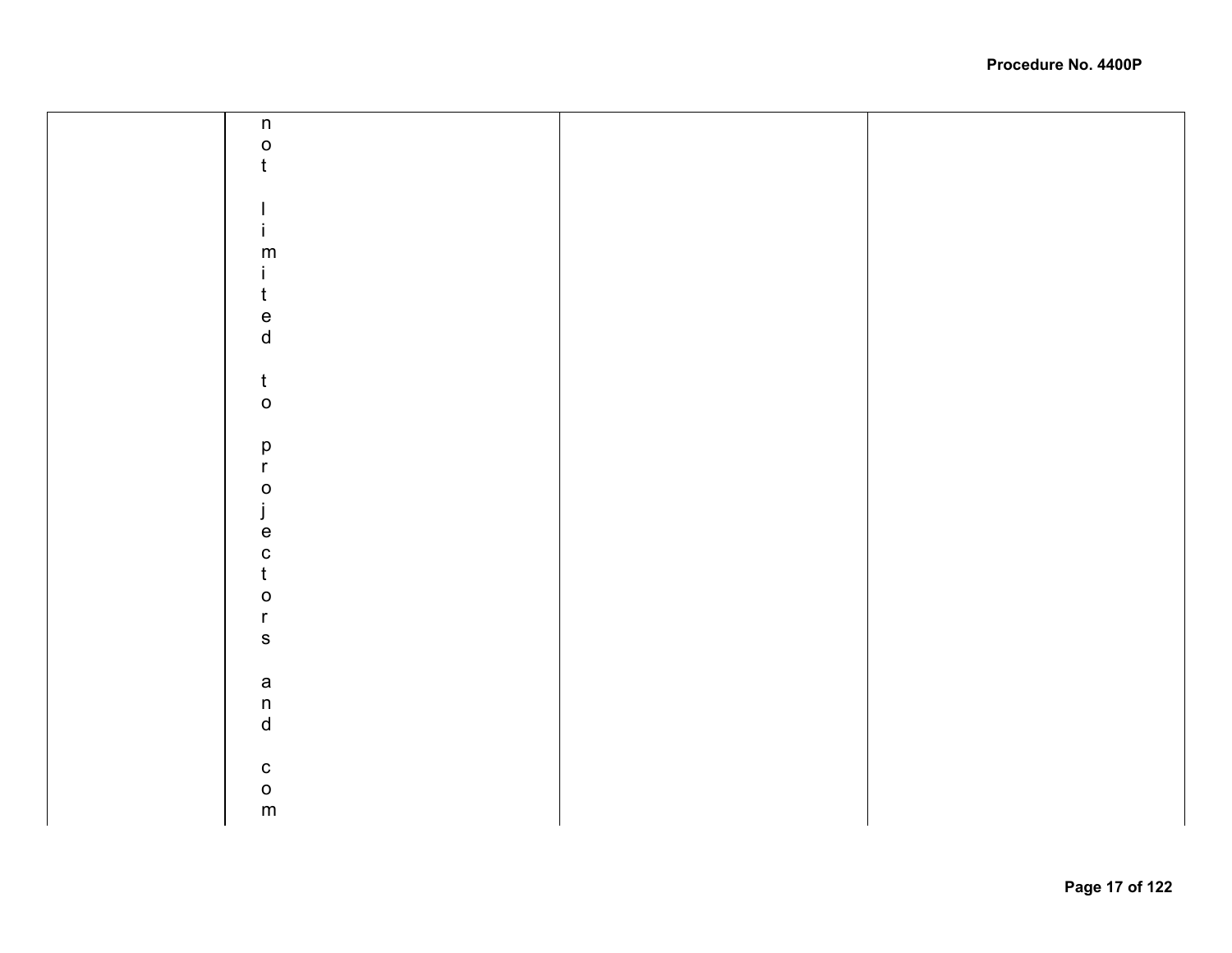| $\mathsf{p}% _{T}$                                                    |  |
|-----------------------------------------------------------------------|--|
| $\mathsf{u}%$                                                         |  |
| $\mathfrak t$                                                         |  |
|                                                                       |  |
| $\mathsf{e}$                                                          |  |
| $\mathbf{r}$                                                          |  |
| ${\sf s}$                                                             |  |
| $\mathcal{E}$                                                         |  |
|                                                                       |  |
|                                                                       |  |
| $\mathsf{t}$                                                          |  |
| $\mathsf{o}$                                                          |  |
|                                                                       |  |
| ${\sf m}$                                                             |  |
|                                                                       |  |
| a<br>k                                                                |  |
|                                                                       |  |
| $\mathsf{e}% _{t}\left( t\right) \equiv\mathsf{e}_{t}\left( t\right)$ |  |
|                                                                       |  |
| $\mathsf a$                                                           |  |
| $\mathsf{n}$                                                          |  |
|                                                                       |  |
|                                                                       |  |
| $\mathsf{o}$                                                          |  |
| $\mathsf b$                                                           |  |
| j                                                                     |  |
| $\mathbf e$                                                           |  |
| $\mathbf C$                                                           |  |
|                                                                       |  |
| t                                                                     |  |
| T                                                                     |  |
| ${\sf V}$                                                             |  |
| $\mathsf{e}% _{t}\left( t\right)$                                     |  |
|                                                                       |  |
|                                                                       |  |
| $\mathsf a$                                                           |  |
|                                                                       |  |
| $\begin{matrix} n \\ d \end{matrix}$                                  |  |
|                                                                       |  |
|                                                                       |  |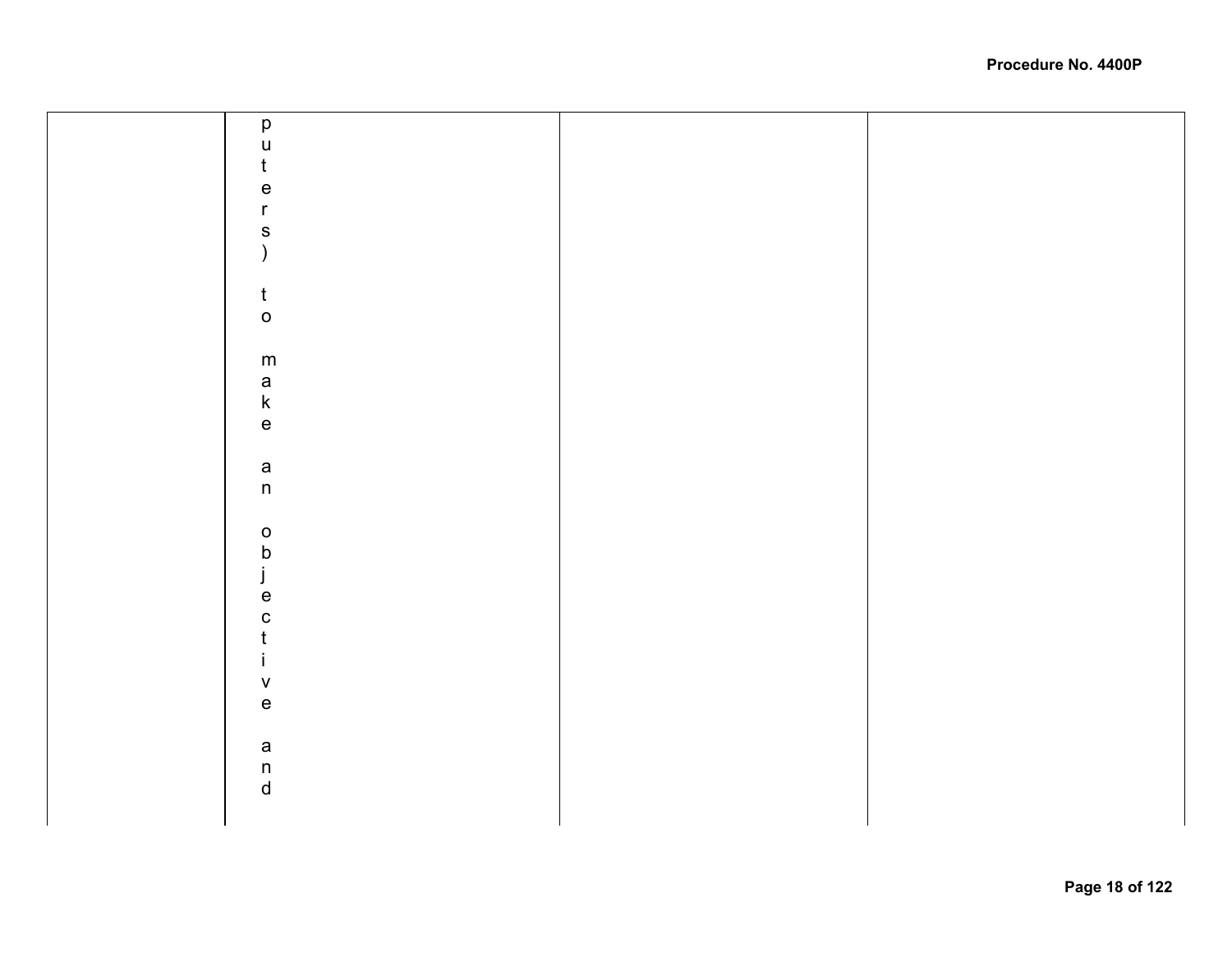| f                                 |  |
|-----------------------------------|--|
| a                                 |  |
| İ.                                |  |
| $\mathsf{r}$                      |  |
|                                   |  |
|                                   |  |
| $\mathsf{p}% _{T}$                |  |
| $\mathsf{r}$                      |  |
| $\mathsf{e}\,$                    |  |
| $\mathsf{s}$                      |  |
| $\mathsf{e}\,$                    |  |
| $\sf n$                           |  |
| $\mathfrak t$                     |  |
| a                                 |  |
| $\mathfrak t$                     |  |
| j.                                |  |
| $\circ$                           |  |
| $\sf n$                           |  |
|                                   |  |
|                                   |  |
| $\frac{0}{f}$                     |  |
|                                   |  |
|                                   |  |
| $\frac{t}{h}$                     |  |
| $\mathsf{e}% _{t}\left( t\right)$ |  |
|                                   |  |
|                                   |  |
| $\mathsf f$                       |  |
| a                                 |  |
| $\mathbf{C}$                      |  |
| $\mathfrak{t}$                    |  |
| $\mathbf S$                       |  |
|                                   |  |
| a                                 |  |
| $\mathfrak t$                     |  |
|                                   |  |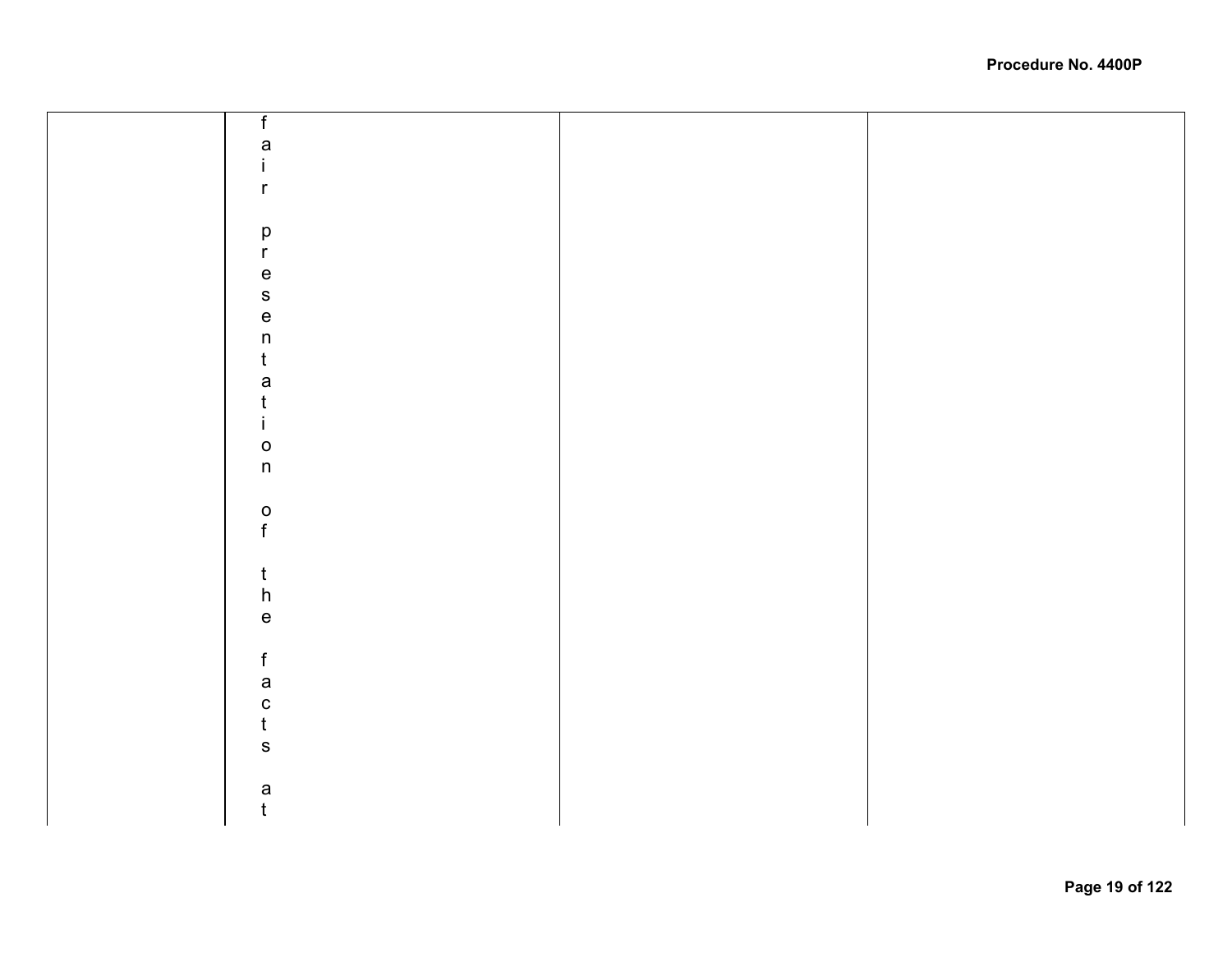| $\mathbf C$<br>$\mathsf{o}$<br>${\sf m}$<br>${\sf m}$<br>$\sf u$<br>$\sf n$<br>t<br>У<br>$\mathsf f$<br>$\mathsf{o}$<br>r<br>$\sf U$<br>${\sf m}$<br>${\sf S}$<br>a<br>$\mathsf{n}$<br>$\sf d$<br>${\bf C}$<br>$\sf U$<br>$\sf b$<br>$\mathbf S$<br>Citizens' campaign committees<br>and other community groups<br>$\overline{A}$<br>$\bullet$<br>$\bullet$<br>g<br>e<br>shall not use agency equipment |  |  |
|---------------------------------------------------------------------------------------------------------------------------------------------------------------------------------------------------------------------------------------------------------------------------------------------------------------------------------------------------------------------------------------------------------|--|--|
|                                                                                                                                                                                                                                                                                                                                                                                                         |  |  |
|                                                                                                                                                                                                                                                                                                                                                                                                         |  |  |
|                                                                                                                                                                                                                                                                                                                                                                                                         |  |  |
|                                                                                                                                                                                                                                                                                                                                                                                                         |  |  |
|                                                                                                                                                                                                                                                                                                                                                                                                         |  |  |
|                                                                                                                                                                                                                                                                                                                                                                                                         |  |  |
|                                                                                                                                                                                                                                                                                                                                                                                                         |  |  |
|                                                                                                                                                                                                                                                                                                                                                                                                         |  |  |
|                                                                                                                                                                                                                                                                                                                                                                                                         |  |  |
|                                                                                                                                                                                                                                                                                                                                                                                                         |  |  |
|                                                                                                                                                                                                                                                                                                                                                                                                         |  |  |
|                                                                                                                                                                                                                                                                                                                                                                                                         |  |  |
|                                                                                                                                                                                                                                                                                                                                                                                                         |  |  |
|                                                                                                                                                                                                                                                                                                                                                                                                         |  |  |
|                                                                                                                                                                                                                                                                                                                                                                                                         |  |  |
|                                                                                                                                                                                                                                                                                                                                                                                                         |  |  |
|                                                                                                                                                                                                                                                                                                                                                                                                         |  |  |
|                                                                                                                                                                                                                                                                                                                                                                                                         |  |  |
|                                                                                                                                                                                                                                                                                                                                                                                                         |  |  |
|                                                                                                                                                                                                                                                                                                                                                                                                         |  |  |
|                                                                                                                                                                                                                                                                                                                                                                                                         |  |  |
|                                                                                                                                                                                                                                                                                                                                                                                                         |  |  |
|                                                                                                                                                                                                                                                                                                                                                                                                         |  |  |
|                                                                                                                                                                                                                                                                                                                                                                                                         |  |  |
|                                                                                                                                                                                                                                                                                                                                                                                                         |  |  |
|                                                                                                                                                                                                                                                                                                                                                                                                         |  |  |
|                                                                                                                                                                                                                                                                                                                                                                                                         |  |  |
|                                                                                                                                                                                                                                                                                                                                                                                                         |  |  |
|                                                                                                                                                                                                                                                                                                                                                                                                         |  |  |
|                                                                                                                                                                                                                                                                                                                                                                                                         |  |  |
|                                                                                                                                                                                                                                                                                                                                                                                                         |  |  |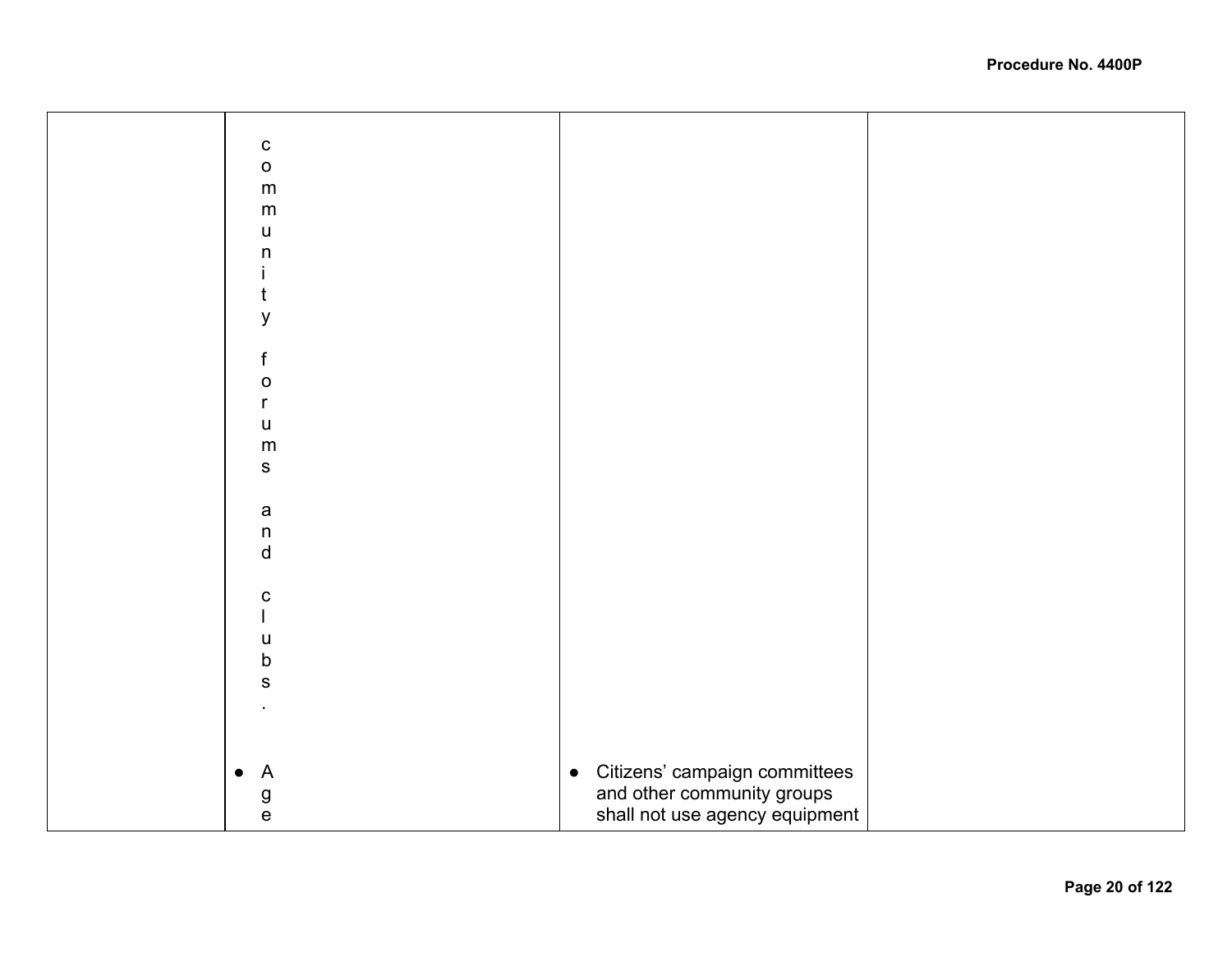| $\mathsf n$<br>$\mathbf C$<br>$\mathsf{y}$ | (including but not limited<br>to internal mail systems,<br>projectors, computers, and<br>copiers) to prepare materials |  |
|--------------------------------------------|------------------------------------------------------------------------------------------------------------------------|--|
| ${\bf e}$                                  | for meetings regarding ballot                                                                                          |  |
| ${\sf m}$                                  | measures.                                                                                                              |  |
| р                                          |                                                                                                                        |  |
| $\mathsf{o}$                               |                                                                                                                        |  |
| $\mathsf y$                                |                                                                                                                        |  |
| $\mathsf{e}% _{t}\left( t\right)$          |                                                                                                                        |  |
| $\mathsf{e}% _{t}\left( t\right)$          |                                                                                                                        |  |
| $\mathbf S$                                |                                                                                                                        |  |
| $\,$                                       |                                                                                                                        |  |
|                                            |                                                                                                                        |  |
| İ.                                         |                                                                                                                        |  |
| $\mathsf n$                                |                                                                                                                        |  |
|                                            |                                                                                                                        |  |
| t                                          |                                                                                                                        |  |
| $\boldsymbol{\mathsf{h}}$                  |                                                                                                                        |  |
| $\mathsf{e}% _{t}\left( t\right)$          |                                                                                                                        |  |
|                                            |                                                                                                                        |  |
| ${\bf c}$                                  |                                                                                                                        |  |
| $\mathsf{o}$                               |                                                                                                                        |  |
| $\sf U$                                    |                                                                                                                        |  |
| $\mathsf{r}$                               |                                                                                                                        |  |
| ${\sf S}$                                  |                                                                                                                        |  |
| $\mathsf{e}% _{t}\left( t\right)$          |                                                                                                                        |  |
|                                            |                                                                                                                        |  |
| $\mathsf O$                                |                                                                                                                        |  |
| f                                          |                                                                                                                        |  |
|                                            |                                                                                                                        |  |
| t                                          |                                                                                                                        |  |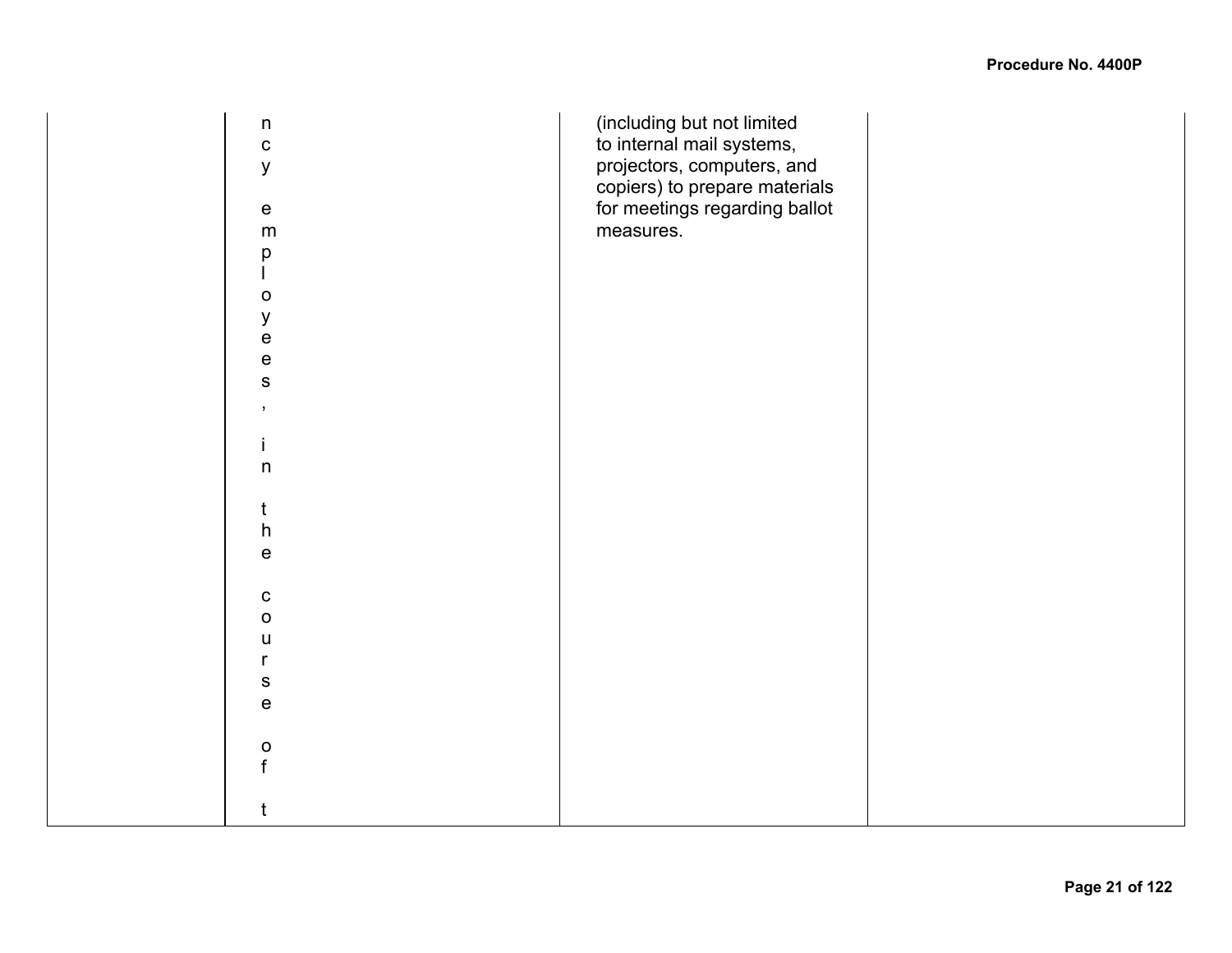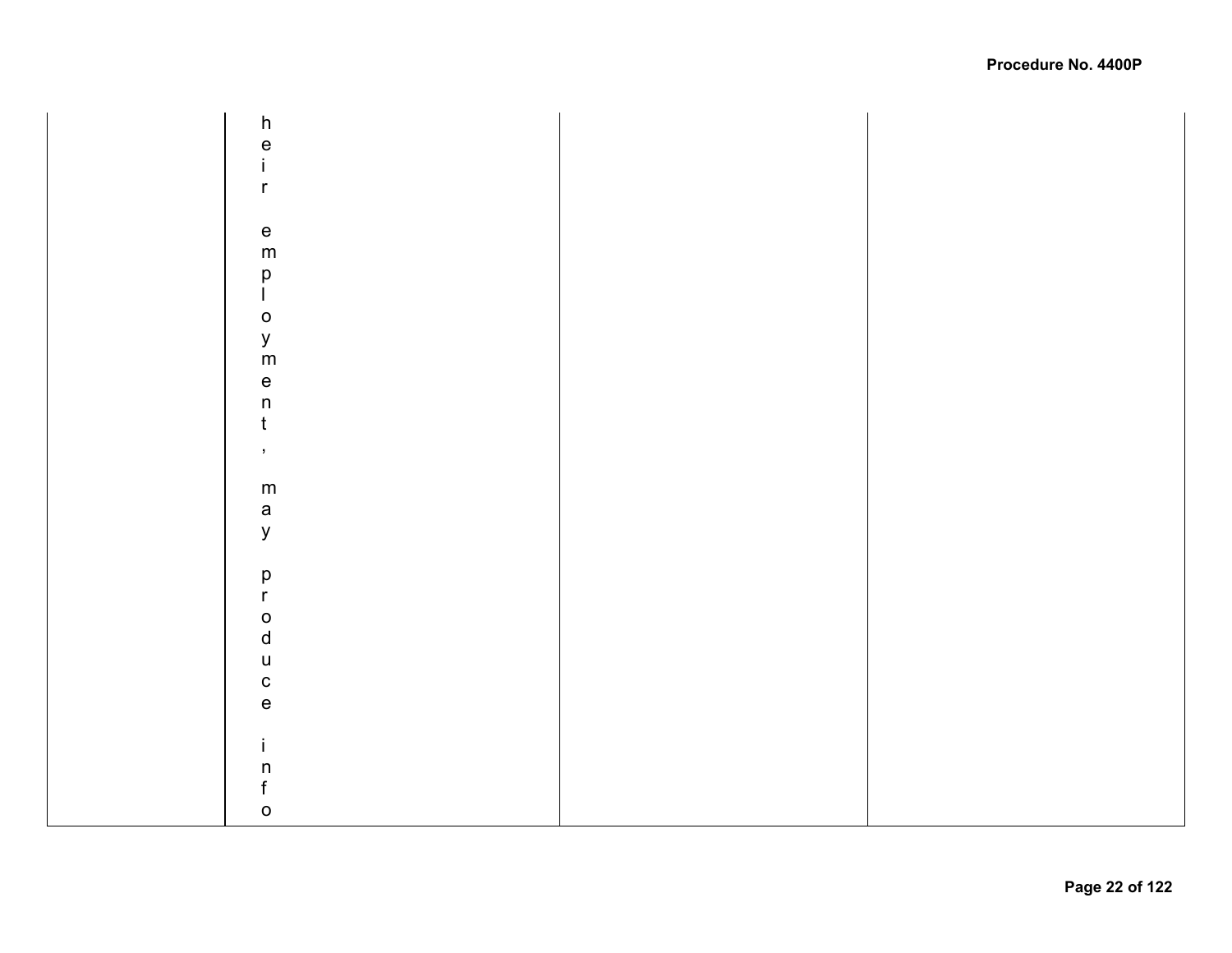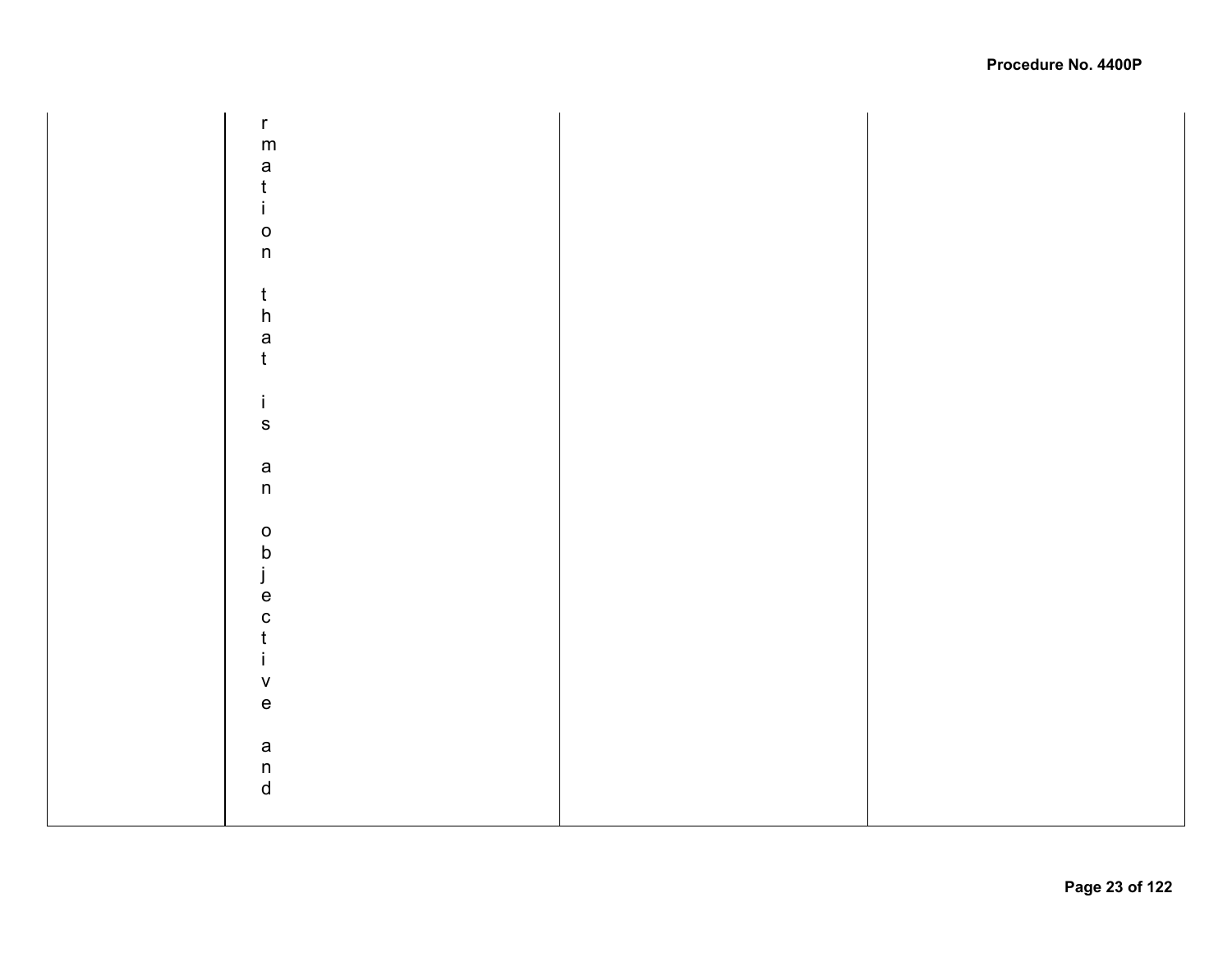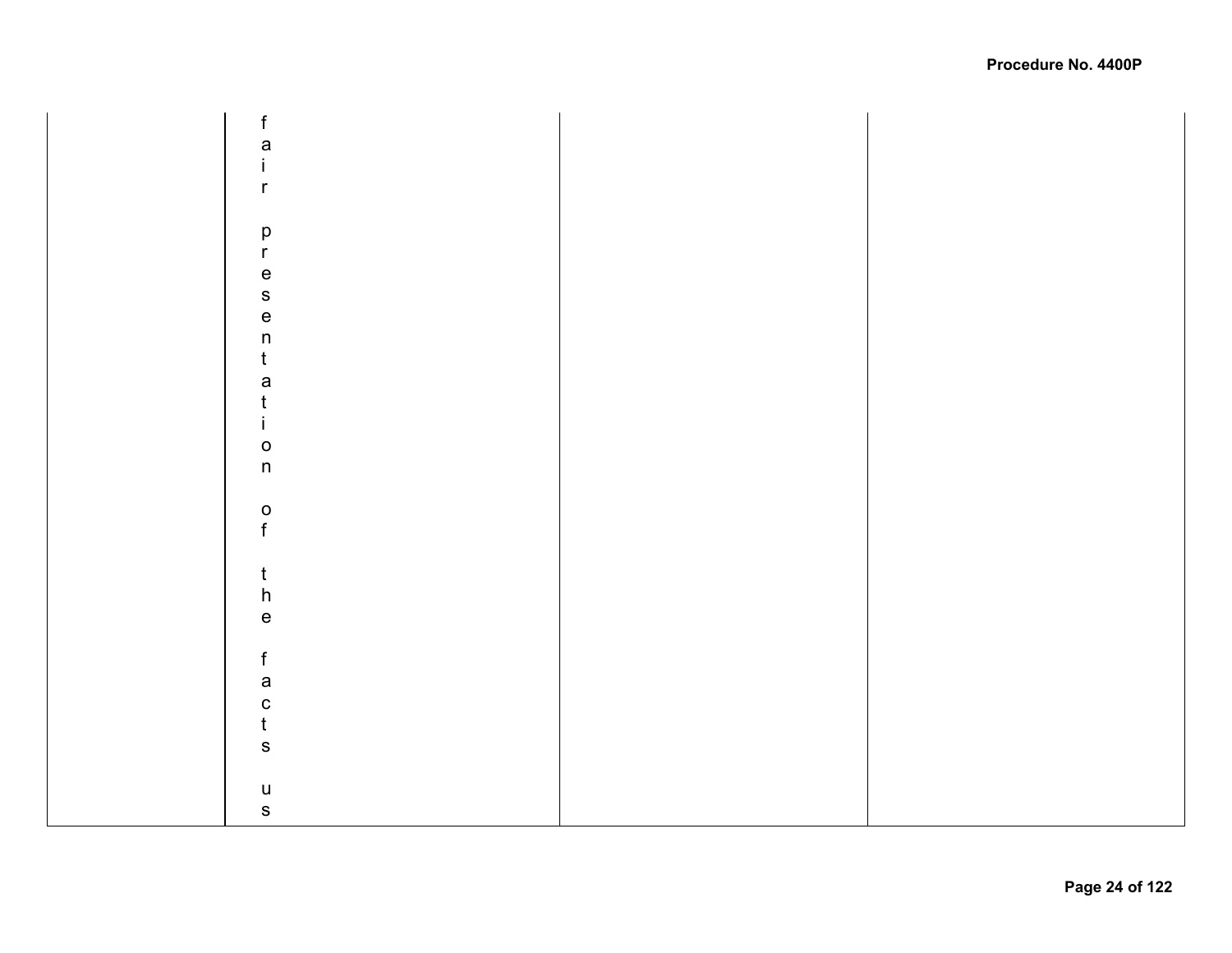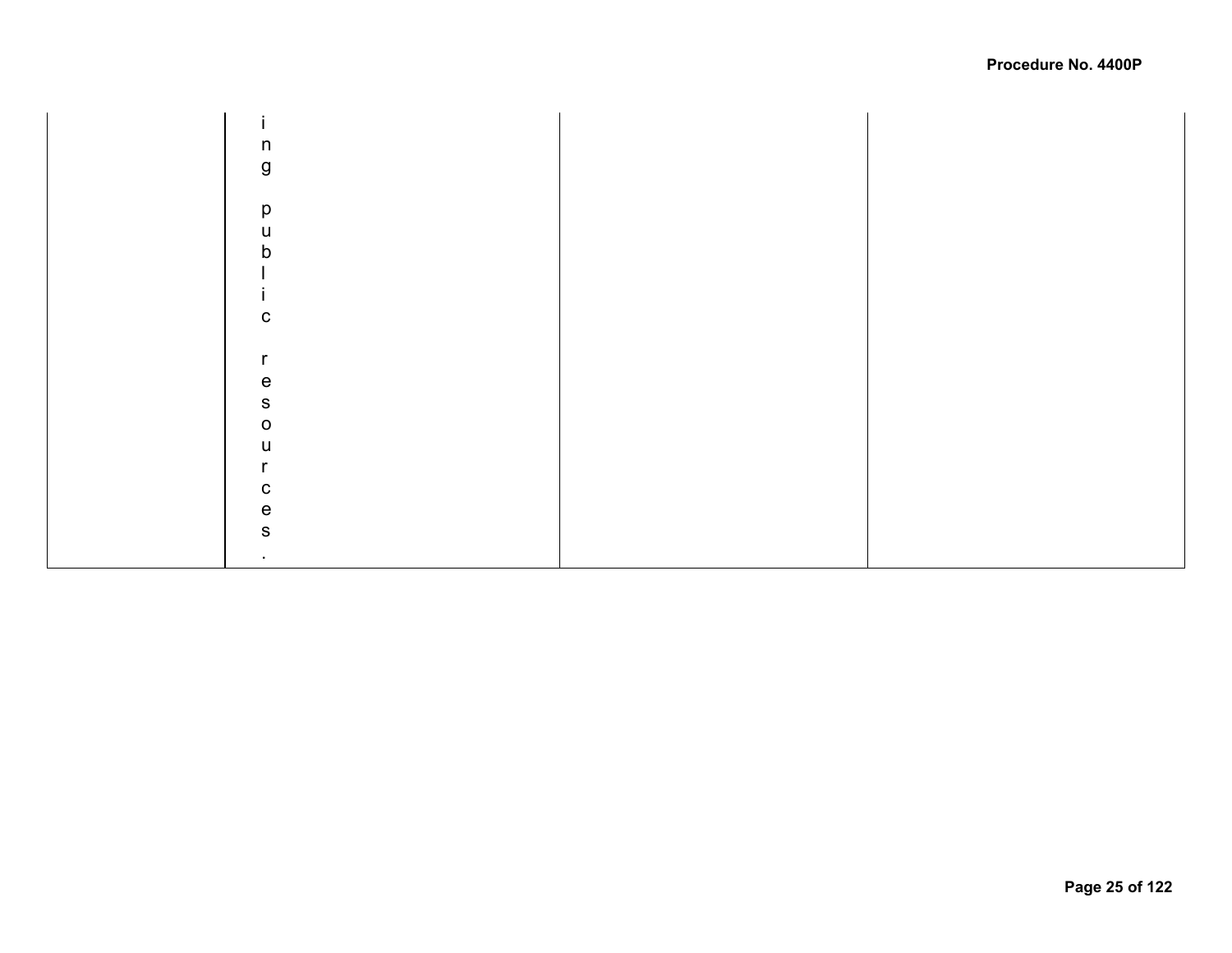| <b>Meeting Facilities</b> | $\overline{A}$<br>$\bullet$ | • Can community groups typically             |
|---------------------------|-----------------------------|----------------------------------------------|
|                           | g                           | use agency facilities?                       |
|                           | e                           | • Are facilities made available to           |
|                           | n                           | all groups on the same terms?                |
|                           | $\mathbf C$                 | Has the agency adopted a policy<br>$\bullet$ |
|                           | y                           | regarding the distribution of                |
|                           | m                           | campaign materials on agency                 |
|                           | e                           | property?                                    |
|                           | е                           |                                              |
|                           |                             |                                              |
|                           |                             |                                              |
|                           | $\mathsf{n}$                |                                              |
|                           | g                           |                                              |
|                           |                             |                                              |
|                           |                             |                                              |
|                           | a                           |                                              |
|                           |                             |                                              |
|                           |                             |                                              |
|                           |                             |                                              |
|                           |                             |                                              |
|                           |                             |                                              |
|                           |                             |                                              |
|                           | е                           |                                              |
|                           | ${\bf S}$                   |                                              |
|                           |                             |                                              |
|                           |                             |                                              |
|                           |                             |                                              |
|                           | n                           |                                              |
|                           | С                           |                                              |
|                           |                             |                                              |
|                           | u                           |                                              |
|                           | d                           |                                              |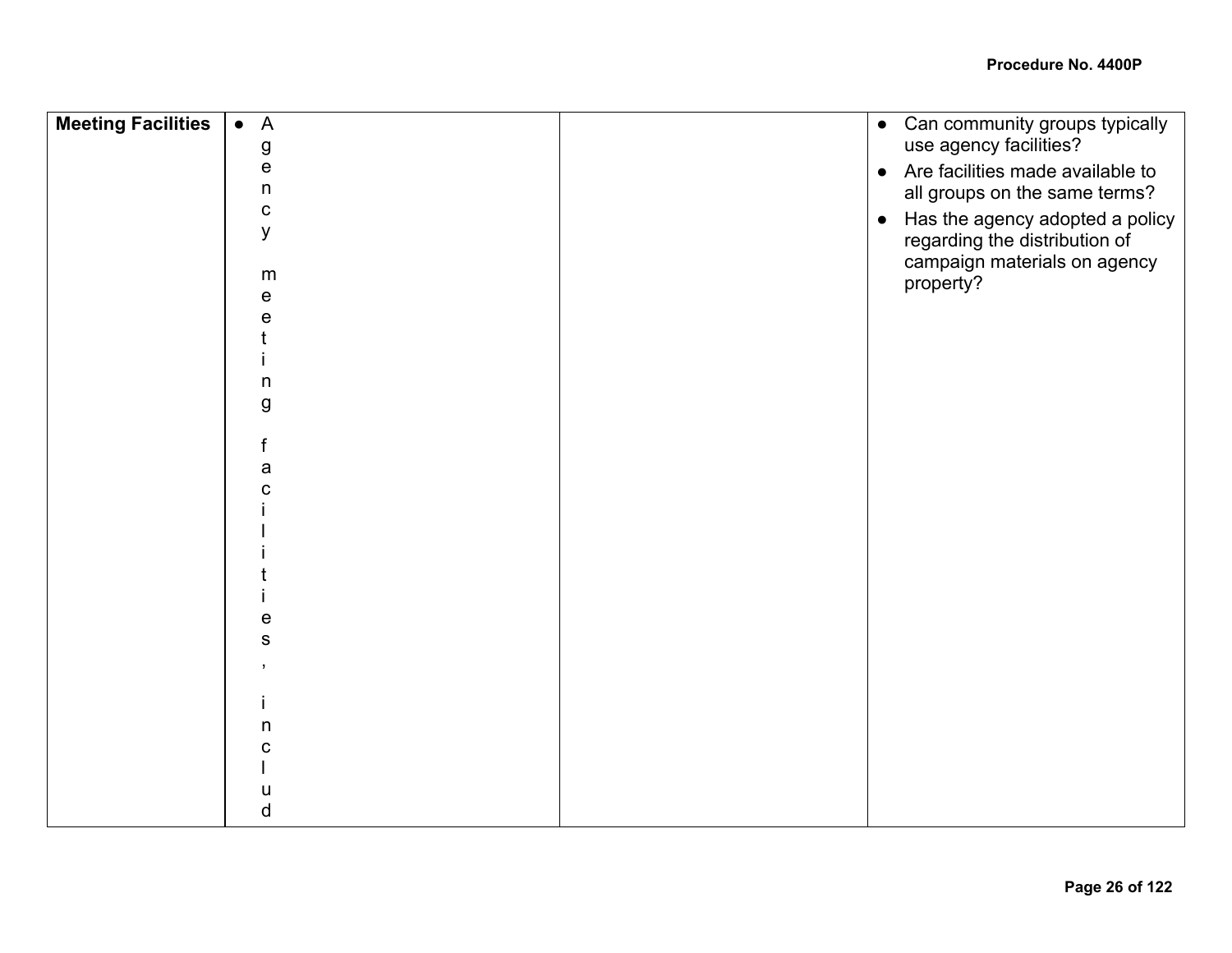| $\mathbf i$        |  |
|--------------------|--|
| $\sf n$            |  |
|                    |  |
| $\mathsf{g}$       |  |
|                    |  |
| $\mathsf a$        |  |
| $\mathsf{u}$       |  |
|                    |  |
|                    |  |
| $\frac{d}{i}$      |  |
| $\circ$            |  |
|                    |  |
|                    |  |
| $\frac{V}{i}$      |  |
|                    |  |
| $\mathbf{s}$       |  |
| $\cup$             |  |
| $\mathsf{a}$       |  |
| $\mathbf{I}$       |  |
|                    |  |
|                    |  |
|                    |  |
|                    |  |
| $a$ <sub>u</sub>   |  |
|                    |  |
| $\mathbf i$        |  |
| p<br>m             |  |
|                    |  |
|                    |  |
| $\frac{e}{n}$      |  |
|                    |  |
| $\mathbf t$        |  |
| $\bar{\mathbf{z}}$ |  |
|                    |  |
| ${\sf m}$          |  |
|                    |  |
| $\mathsf{a}$       |  |
| $\mathsf{y}$       |  |
|                    |  |
| $\mathsf b$        |  |
|                    |  |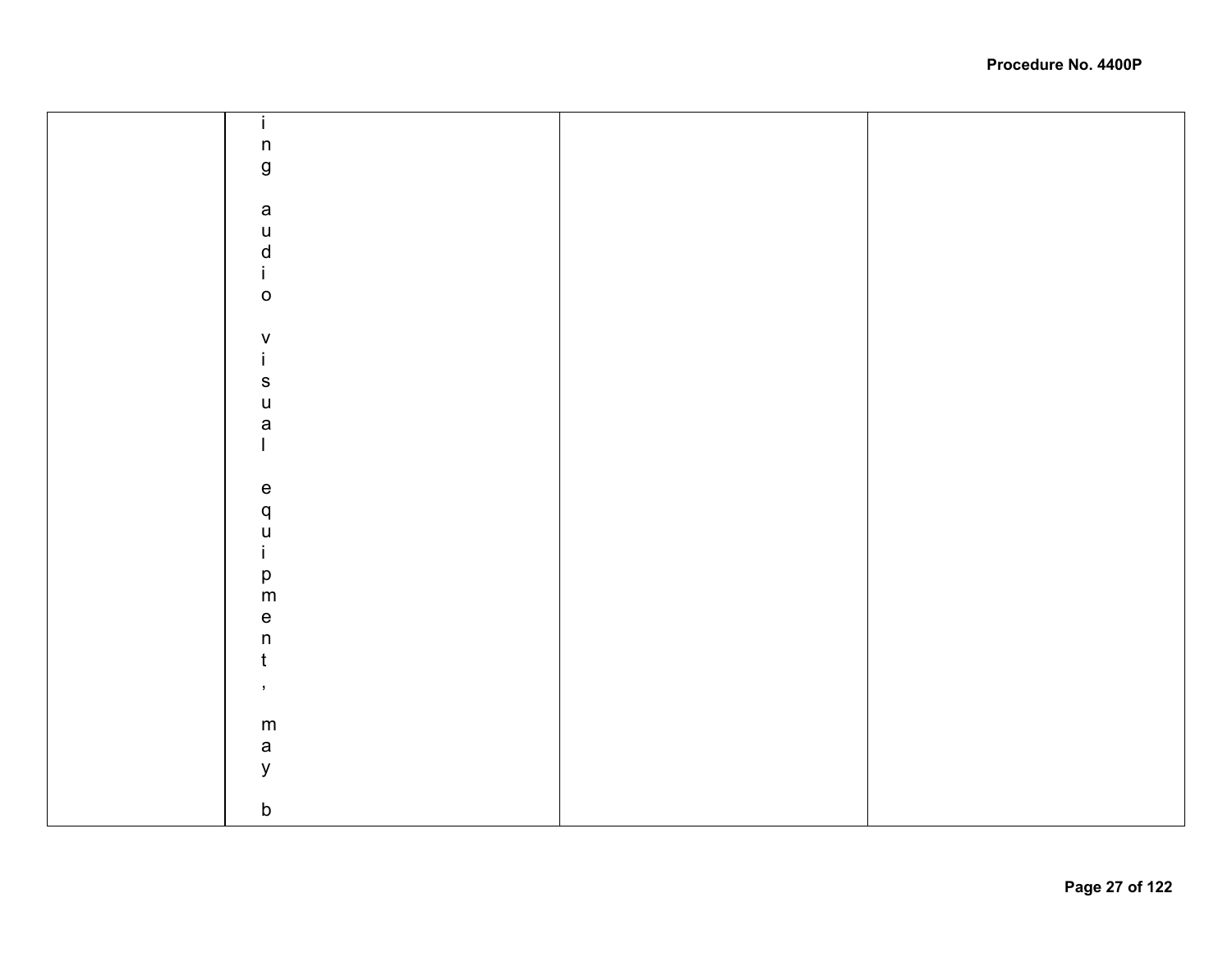| $\mathbf{e}% _{0}\in \mathbb{R}^{d}\times \mathbb{R}$ |  |
|-------------------------------------------------------|--|
|                                                       |  |
|                                                       |  |
| $\sf u$                                               |  |
| ${\sf s}$                                             |  |
| $\frac{e}{d}$                                         |  |
|                                                       |  |
|                                                       |  |
| $\mathsf b$                                           |  |
|                                                       |  |
| $\mathsf{y}$                                          |  |
|                                                       |  |
| $\frac{c}{a}$                                         |  |
|                                                       |  |
| ${\sf m}$                                             |  |
|                                                       |  |
|                                                       |  |
| p<br>a<br>i                                           |  |
|                                                       |  |
| $\mathbf g$ n                                         |  |
|                                                       |  |
|                                                       |  |
|                                                       |  |
| ${\bf c}$                                             |  |
| $\mathsf{o}$                                          |  |
| ${\sf m}$                                             |  |
| ${\sf m}$                                             |  |
|                                                       |  |
| τ                                                     |  |
|                                                       |  |
| t                                                     |  |
| e                                                     |  |
| $\mathsf{e}% _{t}\left( t\right)$                     |  |
| $\mathsf{s}$                                          |  |
|                                                       |  |
| f                                                     |  |
|                                                       |  |
| 0                                                     |  |
| r                                                     |  |
|                                                       |  |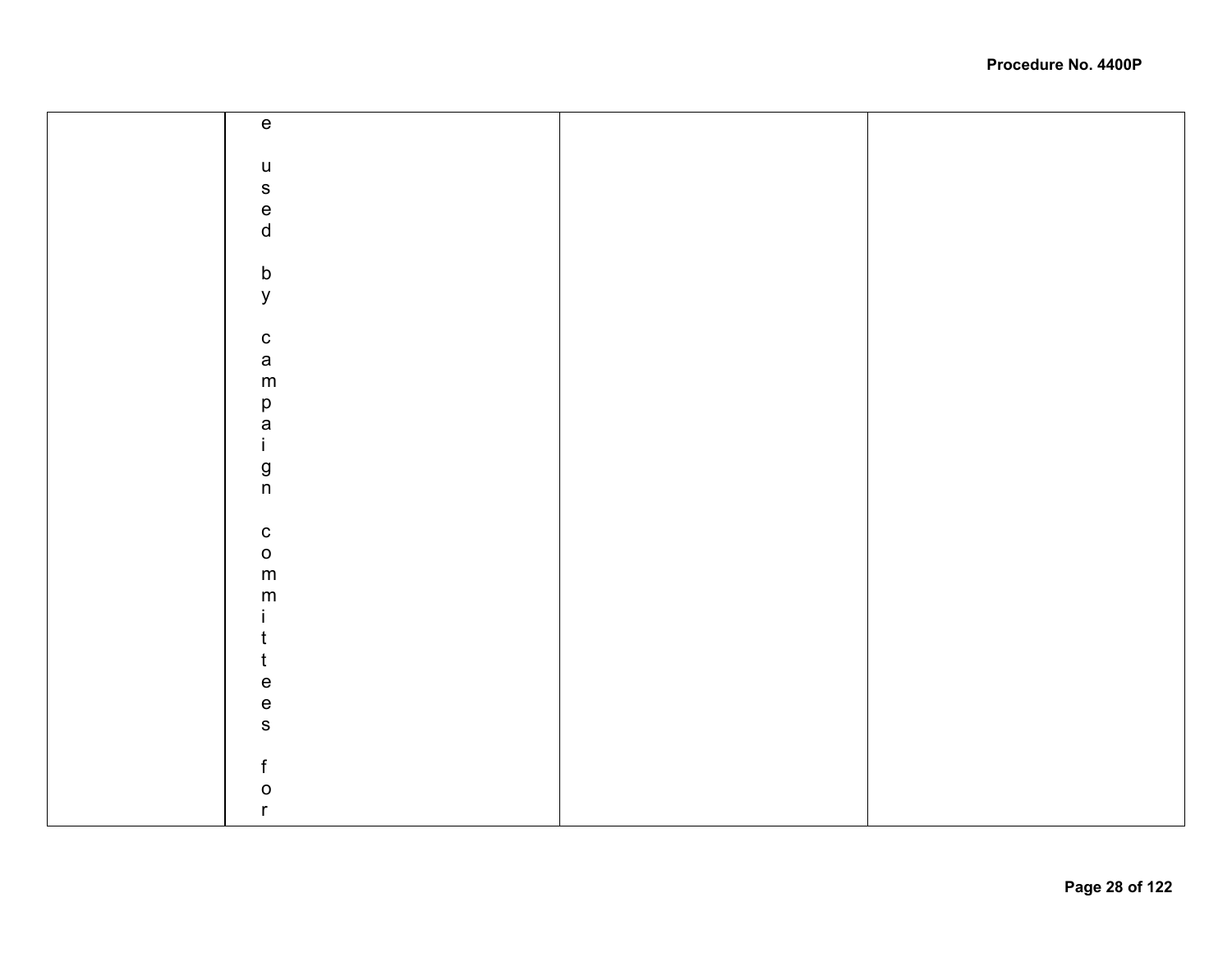| a<br>c                            |  |
|-----------------------------------|--|
| $\mathfrak t$                     |  |
|                                   |  |
| İ                                 |  |
| $\sf V$                           |  |
| j.                                |  |
| t                                 |  |
| $\mathbf i$                       |  |
|                                   |  |
|                                   |  |
| e<br>s                            |  |
|                                   |  |
| $\mathsf{o}$                      |  |
| $\mathsf{n}$                      |  |
|                                   |  |
|                                   |  |
| $\mathfrak t$                     |  |
|                                   |  |
| $h$ e                             |  |
|                                   |  |
|                                   |  |
| s<br>a                            |  |
|                                   |  |
| ${\sf m}$                         |  |
| $\mathsf{e}% _{t}\left( t\right)$ |  |
|                                   |  |
| $\mathfrak t$                     |  |
|                                   |  |
| e<br>r                            |  |
|                                   |  |
| ${\sf m}$                         |  |
| $\mathbf S$                       |  |
|                                   |  |
| a<br>n<br>d                       |  |
|                                   |  |
|                                   |  |
|                                   |  |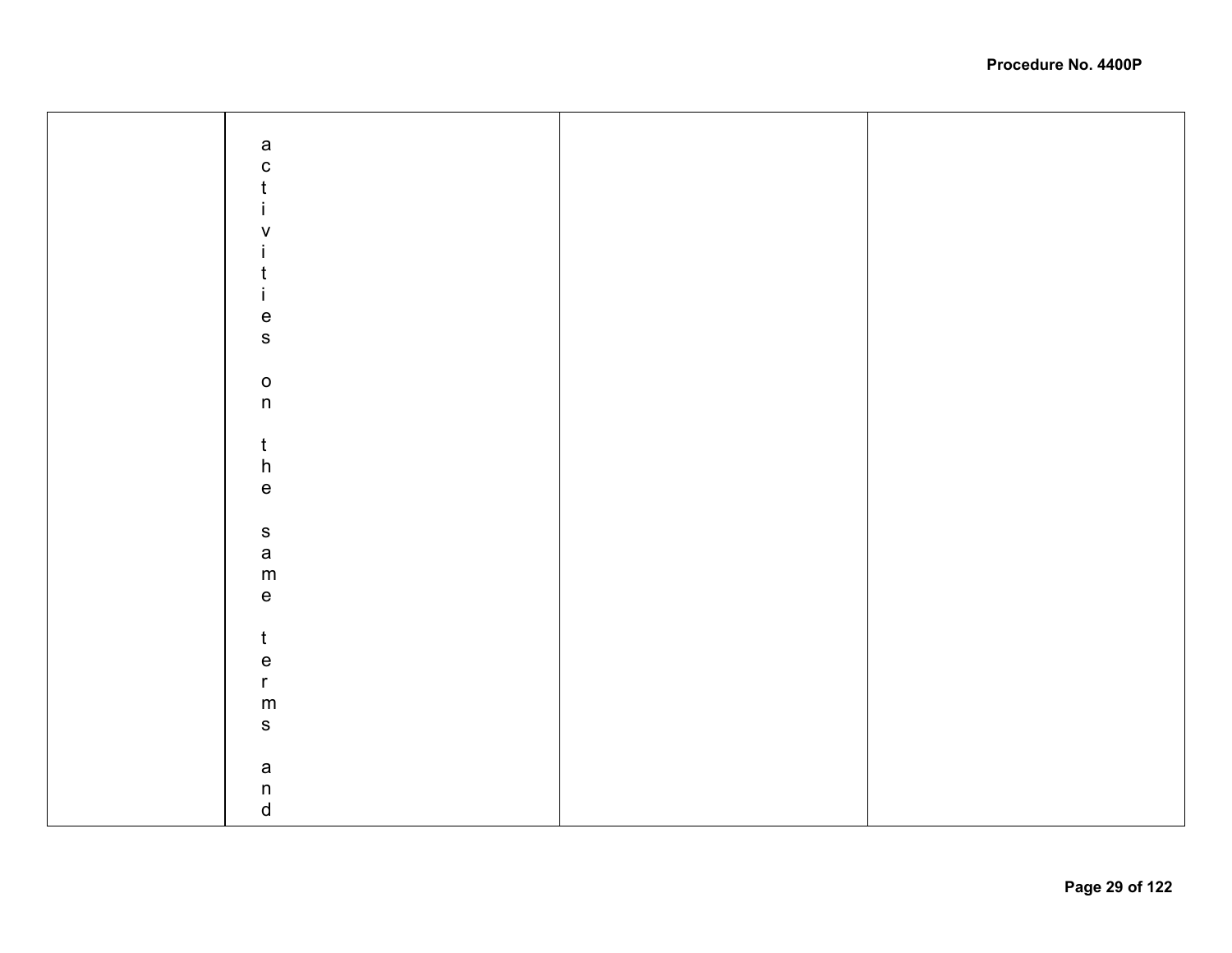| $\begin{matrix} 0 \\ 0 \end{matrix}$<br>$\mathsf n$<br>$\mathsf{d}$<br>İ.<br>$\mathbf t$<br>$\mathbf{i}$<br>$\circ$ |  |
|---------------------------------------------------------------------------------------------------------------------|--|
| $\mathsf{n}$                                                                                                        |  |
|                                                                                                                     |  |
| $\mathbf{s}$                                                                                                        |  |
|                                                                                                                     |  |
| $\mathsf{a}$                                                                                                        |  |
|                                                                                                                     |  |
| $\mathsf{V}$                                                                                                        |  |
| a<br>i                                                                                                              |  |
|                                                                                                                     |  |
| $\overline{1}$                                                                                                      |  |
|                                                                                                                     |  |
| a<br>b<br>l                                                                                                         |  |
|                                                                                                                     |  |
|                                                                                                                     |  |
| $\mathbf e$                                                                                                         |  |
|                                                                                                                     |  |
|                                                                                                                     |  |
| $\mathsf{t}$                                                                                                        |  |
| $\mathsf{o}$                                                                                                        |  |
|                                                                                                                     |  |
| $\begin{matrix} 0 \\ t \\ h \end{matrix}$                                                                           |  |
|                                                                                                                     |  |
|                                                                                                                     |  |
|                                                                                                                     |  |
| e<br>r                                                                                                              |  |
|                                                                                                                     |  |
|                                                                                                                     |  |
|                                                                                                                     |  |
| $\frac{c}{0}$                                                                                                       |  |
|                                                                                                                     |  |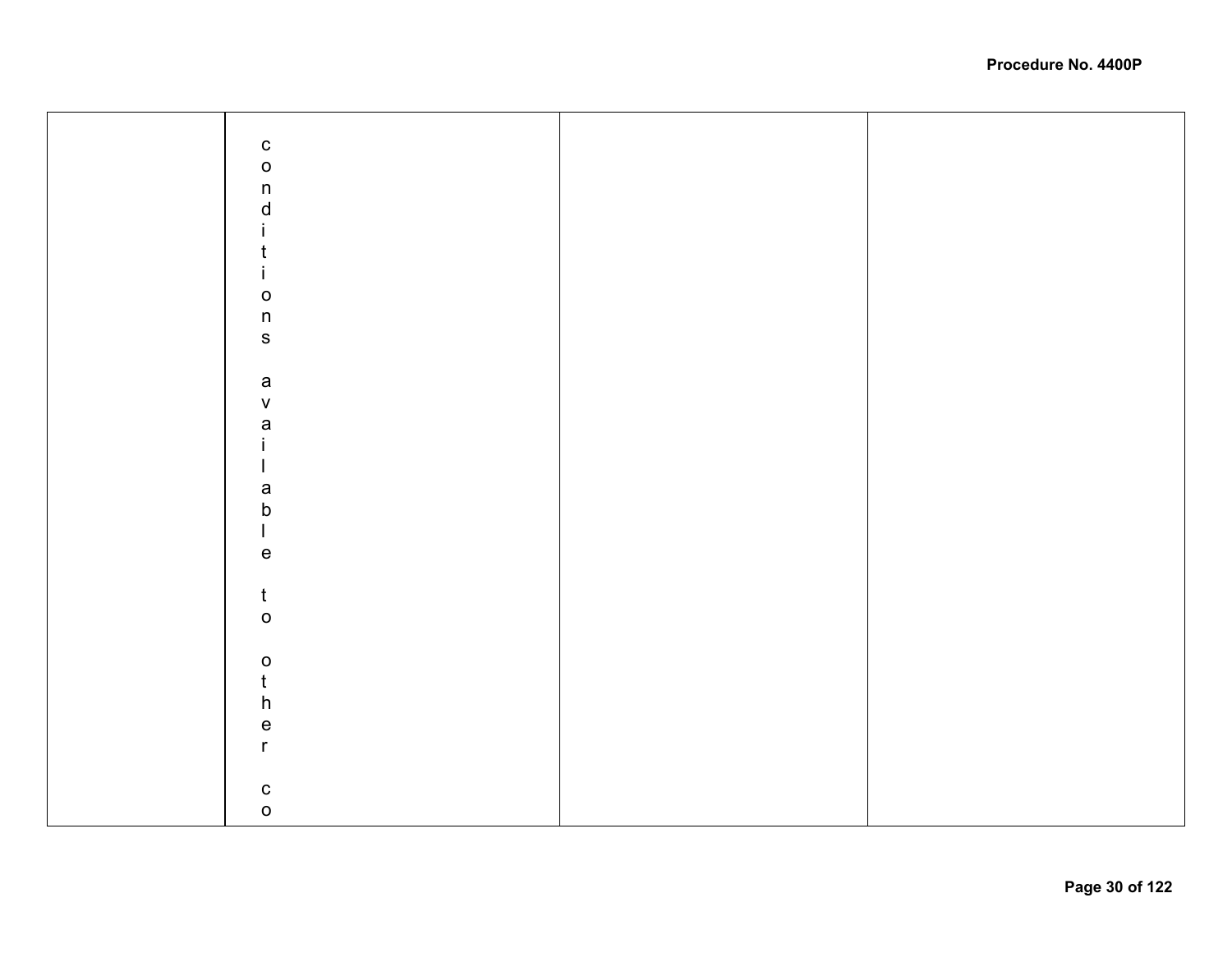| ${\sf m}$                         |  |
|-----------------------------------|--|
| ${\sf m}$                         |  |
| $\mathsf{u}%$                     |  |
| $\sf n$                           |  |
|                                   |  |
| $\mathbf i$                       |  |
| $\mathfrak t$                     |  |
| y                                 |  |
|                                   |  |
|                                   |  |
| g<br>r                            |  |
| $\mathsf{o}$                      |  |
| $\mathsf{u}%$                     |  |
|                                   |  |
| p<br>s                            |  |
|                                   |  |
| $\mathcal{I}$                     |  |
|                                   |  |
| $\mathbf{s}$                      |  |
| $\mathsf{u}$                      |  |
| $\mathsf b$                       |  |
|                                   |  |
| ject                              |  |
|                                   |  |
|                                   |  |
|                                   |  |
|                                   |  |
| $\mathfrak{t}$                    |  |
| $\circ$                           |  |
|                                   |  |
| $\frac{t}{h}$                     |  |
|                                   |  |
| $\mathsf{e}% _{t}\left( t\right)$ |  |
|                                   |  |
|                                   |  |
| р<br>r                            |  |
|                                   |  |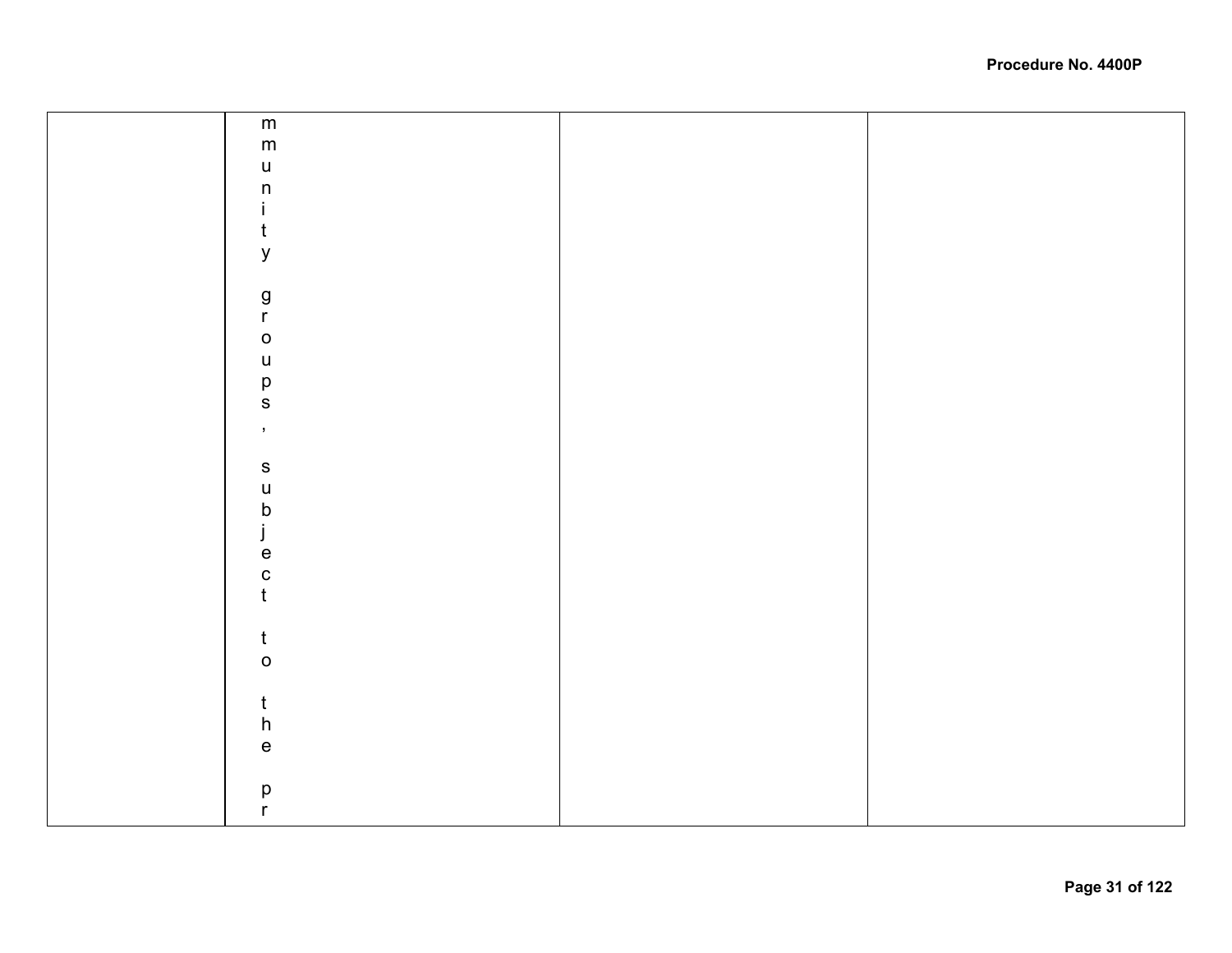| $\mathsf{o}$            |  |
|-------------------------|--|
|                         |  |
| $\mathsf V$             |  |
| $\mathbf i$             |  |
|                         |  |
|                         |  |
| $\frac{s}{i}$           |  |
| $\circ$                 |  |
| $\overline{\mathsf{n}}$ |  |
|                         |  |
| $\mathbf S$             |  |
|                         |  |
|                         |  |
|                         |  |
| $\frac{0}{f}$           |  |
|                         |  |
|                         |  |
|                         |  |
| $\frac{t}{h}$           |  |
|                         |  |
| $\mathsf{e}\,$          |  |
|                         |  |
|                         |  |
|                         |  |
|                         |  |
|                         |  |
| a<br>g<br>n<br>n        |  |
|                         |  |
| $\mathbf{C}$            |  |
|                         |  |
| y<br>,                  |  |
|                         |  |
| $\mathbf s$             |  |
|                         |  |
|                         |  |
| p<br>O<br>I             |  |
|                         |  |
|                         |  |
|                         |  |
| $\mathbf{i}$            |  |
| ${\bf c}$               |  |
|                         |  |
| $\mathsf{y}$            |  |
| $\bullet$               |  |
|                         |  |
|                         |  |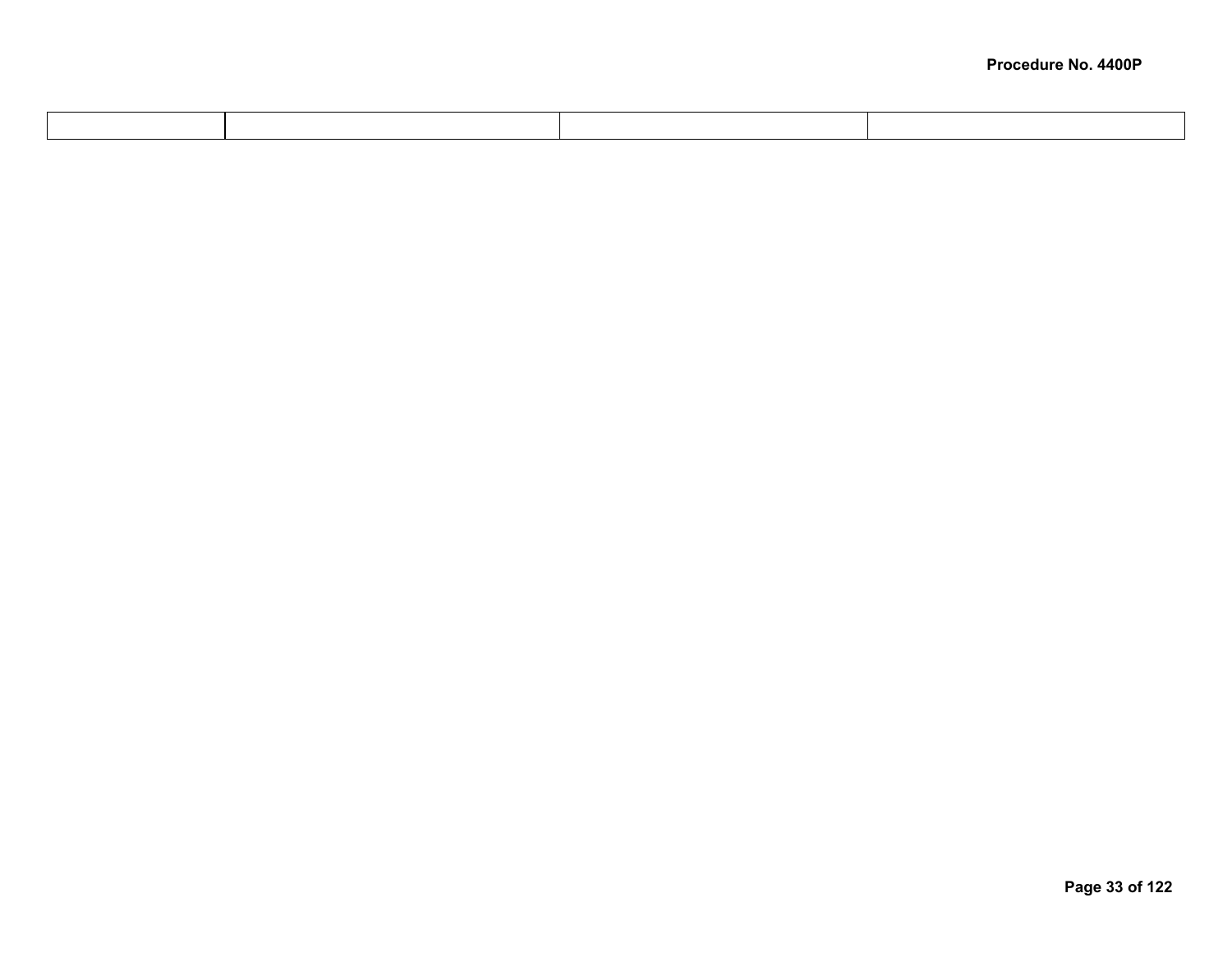| <b>Meeting Facilities</b> | $\bullet$ U                       | Is the meeting facility<br>$\bullet$ |
|---------------------------|-----------------------------------|--------------------------------------|
| (continued)               | ${\bf S}$                         | customarily made available           |
|                           | $\mathsf{e}% _{t}\left( t\right)$ | on an equal access,                  |
|                           |                                   | nondiscriminatory basis for a        |
|                           | $\mathbf{o}$                      | variety of uses?                     |
|                           | f                                 |                                      |
|                           |                                   |                                      |
|                           | $\mathsf a$                       |                                      |
|                           | $\boldsymbol{g}$                  |                                      |
|                           | e                                 |                                      |
|                           | $\sf n$                           |                                      |
|                           | ${\bf C}$                         |                                      |
|                           | У                                 |                                      |
|                           |                                   |                                      |
|                           | m                                 |                                      |
|                           | е                                 |                                      |
|                           | е                                 |                                      |
|                           |                                   |                                      |
|                           | $\sf n$                           |                                      |
|                           | $\boldsymbol{g}$                  |                                      |
|                           |                                   |                                      |
|                           | $\mathsf{f}$                      |                                      |
|                           | a                                 |                                      |
|                           | с                                 |                                      |
|                           |                                   |                                      |
|                           |                                   |                                      |
|                           |                                   |                                      |
|                           |                                   |                                      |
|                           |                                   |                                      |
|                           | е                                 |                                      |
|                           | ${\bf S}$                         |                                      |
|                           |                                   |                                      |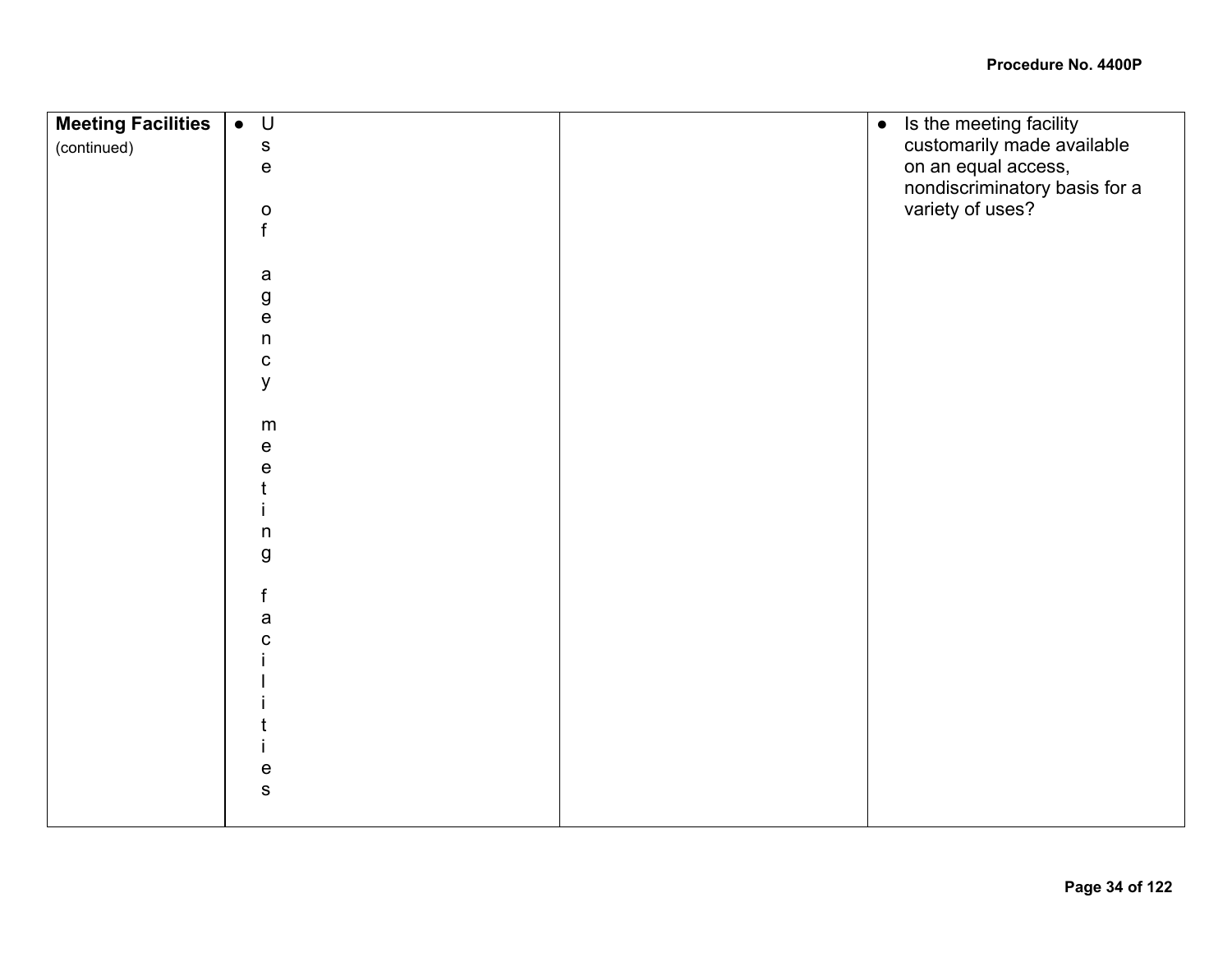| $\mathbf{i}$                      |  |
|-----------------------------------|--|
| $\mathbf s$                       |  |
|                                   |  |
|                                   |  |
| $_{\rm e}^{\rm p}$                |  |
| $\mathsf{r}$                      |  |
| ${\sf m}$                         |  |
| İ.                                |  |
| $\mathfrak t$                     |  |
| $\mathfrak t$                     |  |
|                                   |  |
| e<br>d                            |  |
|                                   |  |
| ${\mathsf W}$                     |  |
| $\boldsymbol{\mathsf{h}}$         |  |
|                                   |  |
| $\frac{e}{n}$                     |  |
|                                   |  |
| $\frac{t}{h}$                     |  |
|                                   |  |
| $\mathsf{e}% _{t}\left( t\right)$ |  |
|                                   |  |
| $\mathsf f$                       |  |
| $\mathsf{a}$                      |  |
| $\mathbf C$                       |  |
|                                   |  |
|                                   |  |
|                                   |  |
| $\mathsf{t}$                      |  |
| $\mathsf y$                       |  |
|                                   |  |
| İ.                                |  |
| ${\sf s}$                         |  |
|                                   |  |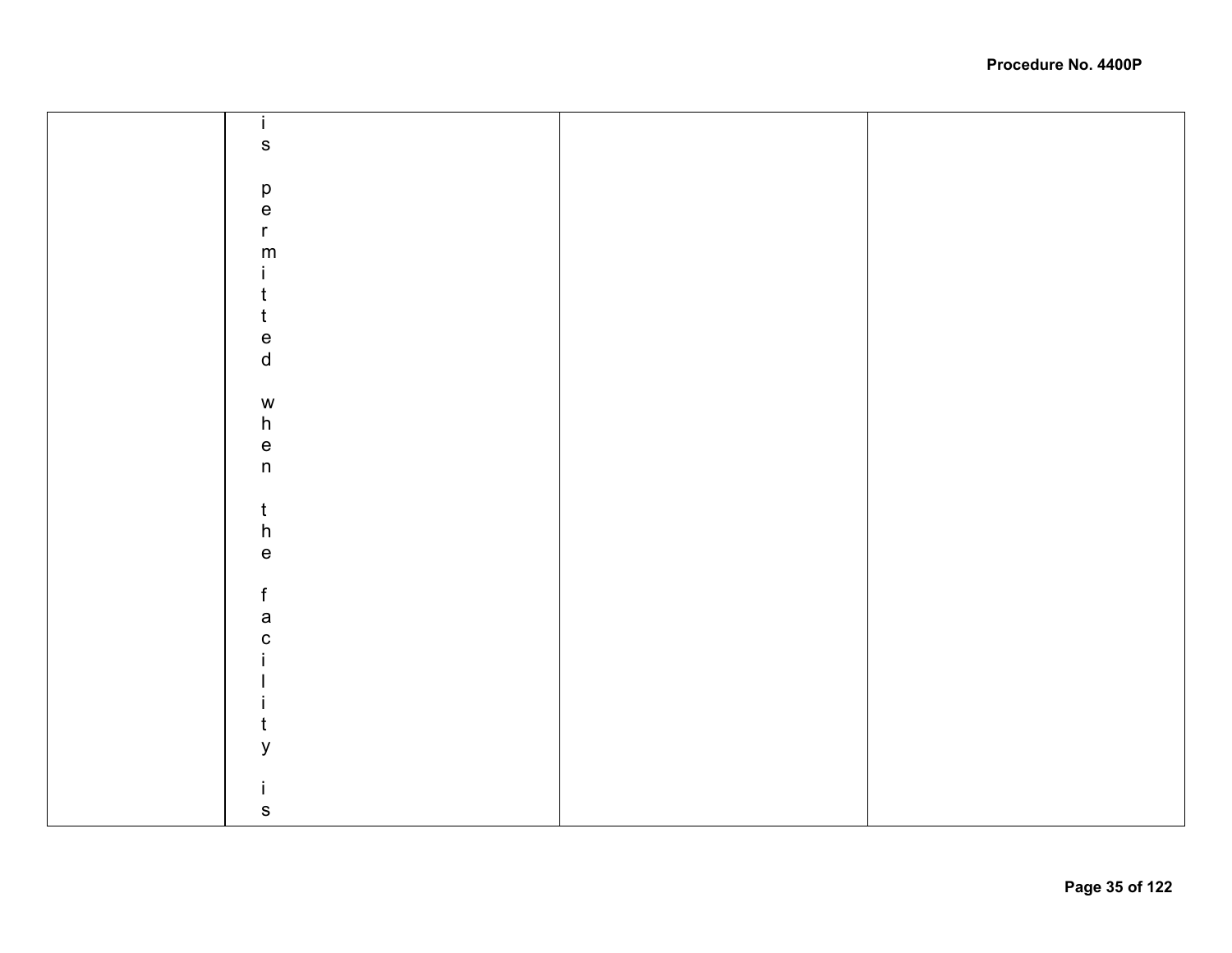| ${\sf m}$                             |  |
|---------------------------------------|--|
|                                       |  |
| $\mathsf{e}% _{t}\left( t_{0}\right)$ |  |
|                                       |  |
| $\mathsf{r}$                          |  |
|                                       |  |
| $\mathsf{e}% _{t}\left( t\right)$     |  |
| $\mathsf{I}$                          |  |
|                                       |  |
| y                                     |  |
|                                       |  |
|                                       |  |
|                                       |  |
| $\mathsf a$                           |  |
|                                       |  |
|                                       |  |
| $\boldsymbol{\mu}$                    |  |
|                                       |  |
| $\sf n$                               |  |
|                                       |  |
| $\mathsf{e}% _{t}\left( t\right)$     |  |
|                                       |  |
| $\mathsf{u}%$                         |  |
| t                                     |  |
|                                       |  |
| r                                     |  |
|                                       |  |
| $\mathsf{a}$                          |  |
|                                       |  |
|                                       |  |
|                                       |  |
|                                       |  |
| $\mathsf f$                           |  |
|                                       |  |
| $\mathsf{o}$                          |  |
|                                       |  |
| $\mathsf{r}$                          |  |
| $\sf U$                               |  |
|                                       |  |
| $\mathsf{m}$                          |  |
|                                       |  |
|                                       |  |
|                                       |  |
|                                       |  |
| ${\mathsf W}$                         |  |
|                                       |  |
| $\boldsymbol{\mathsf{h}}$             |  |
|                                       |  |
| $\mathsf{e}\,$                        |  |
| $\mathsf{r}$                          |  |
|                                       |  |
| $\mathsf{e}% _{t}\left( t\right)$     |  |
|                                       |  |
|                                       |  |
|                                       |  |
| $\mathsf{t}$                          |  |
|                                       |  |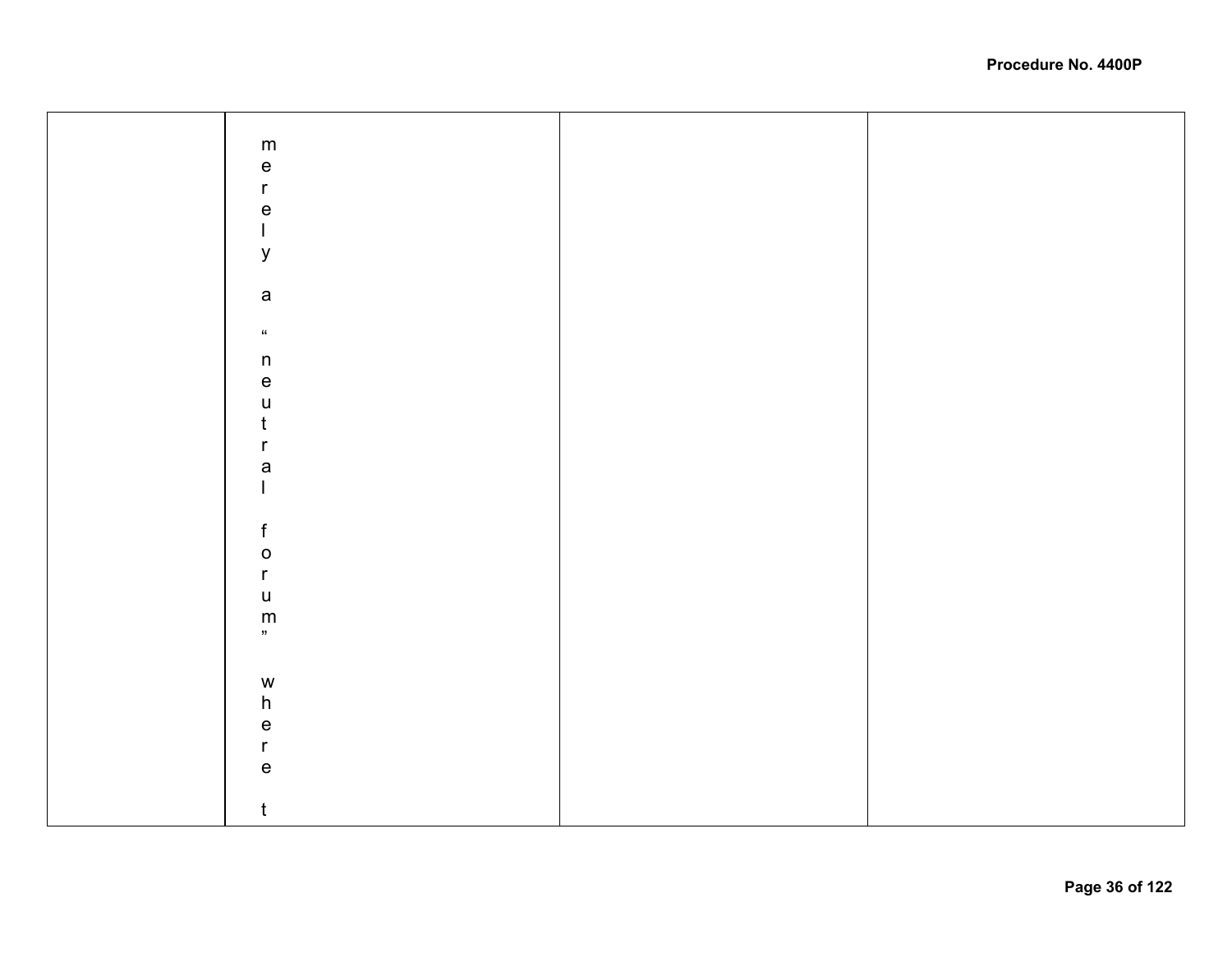| $\overline{h}$                             |  |
|--------------------------------------------|--|
|                                            |  |
| $\mathsf{e}% _{0}\left( \mathsf{e}\right)$ |  |
|                                            |  |
|                                            |  |
| $\mathsf a$                                |  |
|                                            |  |
| $\mathbf{C}$                               |  |
| $\mathfrak t$                              |  |
|                                            |  |
| L                                          |  |
|                                            |  |
| $\sf V$                                    |  |
|                                            |  |
| L                                          |  |
| $\mathfrak{t}$                             |  |
|                                            |  |
| y                                          |  |
|                                            |  |
|                                            |  |
| i.                                         |  |
|                                            |  |
| $\mathbf S$                                |  |
|                                            |  |
|                                            |  |
| $\mathfrak{t}$                             |  |
|                                            |  |
| a<br>k<br>i                                |  |
|                                            |  |
|                                            |  |
|                                            |  |
|                                            |  |
| $\sf n$                                    |  |
|                                            |  |
| $\boldsymbol{g}$                           |  |
|                                            |  |
|                                            |  |
|                                            |  |
| p<br>I                                     |  |
|                                            |  |
| $\mathsf{a}$                               |  |
|                                            |  |
| $\mathbf{C}$                               |  |
| $\mathbf{e}$                               |  |
|                                            |  |
| $\bar{\mathbf{z}}$                         |  |
|                                            |  |
|                                            |  |
| $\mathsf a$                                |  |
|                                            |  |
|                                            |  |
| $\begin{matrix} n \\ d \end{matrix}$       |  |
|                                            |  |
|                                            |  |
|                                            |  |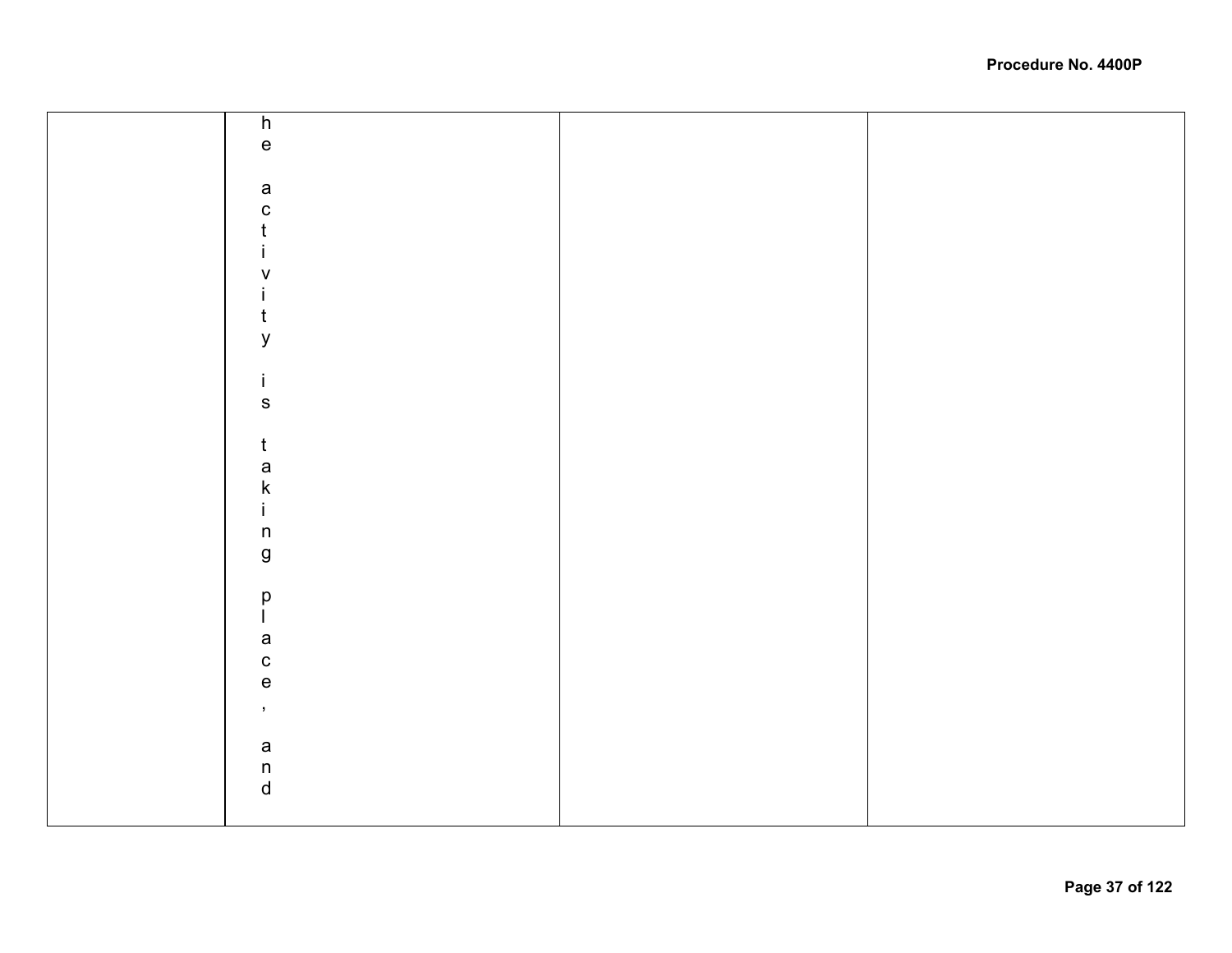| $\frac{1}{h}$                                        |  |
|------------------------------------------------------|--|
|                                                      |  |
|                                                      |  |
| $\mathsf{e}\,$                                       |  |
|                                                      |  |
|                                                      |  |
|                                                      |  |
|                                                      |  |
|                                                      |  |
|                                                      |  |
|                                                      |  |
|                                                      |  |
| $\begin{array}{c} p \\ u \\ b \\ l \\ i \end{array}$ |  |
|                                                      |  |
| $\mathbf c$                                          |  |
|                                                      |  |
|                                                      |  |
|                                                      |  |
|                                                      |  |
|                                                      |  |
|                                                      |  |
|                                                      |  |
|                                                      |  |
| a<br>g<br>e<br>n<br>c<br>y                           |  |
|                                                      |  |
|                                                      |  |
|                                                      |  |
|                                                      |  |
|                                                      |  |
| $\frac{1}{n}$                                        |  |
|                                                      |  |
|                                                      |  |
|                                                      |  |
|                                                      |  |
| $\frac{c}{h}$                                        |  |
|                                                      |  |
| a<br>r<br>g<br>e                                     |  |
|                                                      |  |
|                                                      |  |
|                                                      |  |
|                                                      |  |
|                                                      |  |
|                                                      |  |
|                                                      |  |
| $\frac{0}{f}$                                        |  |
|                                                      |  |
|                                                      |  |
|                                                      |  |
| $\frac{t}{h}$                                        |  |
|                                                      |  |
|                                                      |  |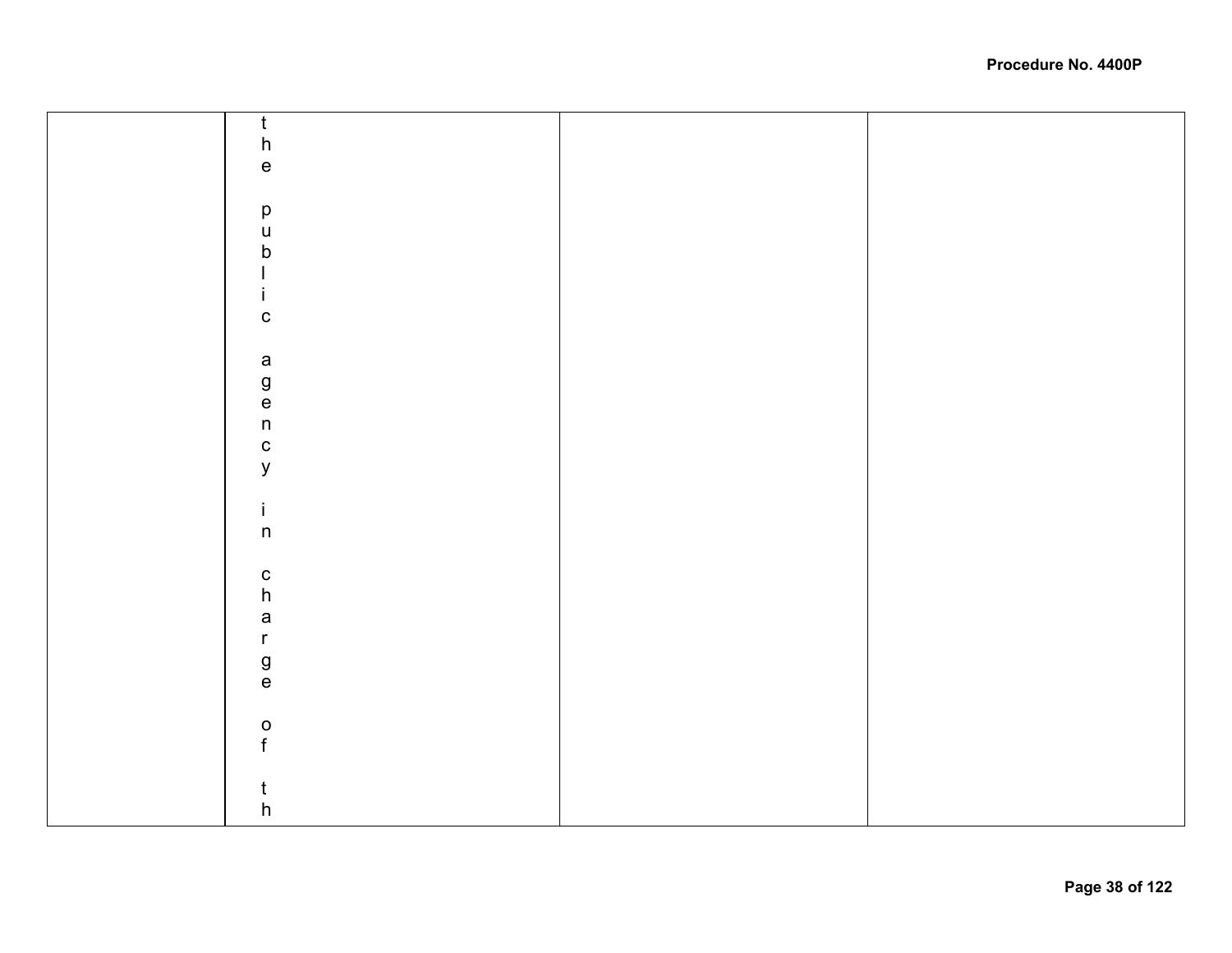| $\mathsf{e}% _{t}\left( t_{0}\right) \in\mathsf{e}_{t}$                                                                                                                                                                                                                                                                                                                          |  |
|----------------------------------------------------------------------------------------------------------------------------------------------------------------------------------------------------------------------------------------------------------------------------------------------------------------------------------------------------------------------------------|--|
|                                                                                                                                                                                                                                                                                                                                                                                  |  |
|                                                                                                                                                                                                                                                                                                                                                                                  |  |
| f                                                                                                                                                                                                                                                                                                                                                                                |  |
| $\mathsf a$                                                                                                                                                                                                                                                                                                                                                                      |  |
| $\mathbf C$                                                                                                                                                                                                                                                                                                                                                                      |  |
|                                                                                                                                                                                                                                                                                                                                                                                  |  |
|                                                                                                                                                                                                                                                                                                                                                                                  |  |
|                                                                                                                                                                                                                                                                                                                                                                                  |  |
|                                                                                                                                                                                                                                                                                                                                                                                  |  |
|                                                                                                                                                                                                                                                                                                                                                                                  |  |
| y                                                                                                                                                                                                                                                                                                                                                                                |  |
|                                                                                                                                                                                                                                                                                                                                                                                  |  |
|                                                                                                                                                                                                                                                                                                                                                                                  |  |
| i.                                                                                                                                                                                                                                                                                                                                                                               |  |
| ${\sf s}$                                                                                                                                                                                                                                                                                                                                                                        |  |
|                                                                                                                                                                                                                                                                                                                                                                                  |  |
| $\sf n$                                                                                                                                                                                                                                                                                                                                                                          |  |
|                                                                                                                                                                                                                                                                                                                                                                                  |  |
| $\mathsf{o}$                                                                                                                                                                                                                                                                                                                                                                     |  |
| $\mathbf t$                                                                                                                                                                                                                                                                                                                                                                      |  |
|                                                                                                                                                                                                                                                                                                                                                                                  |  |
| $\mathsf{a}$                                                                                                                                                                                                                                                                                                                                                                     |  |
|                                                                                                                                                                                                                                                                                                                                                                                  |  |
| ${\bf C}$                                                                                                                                                                                                                                                                                                                                                                        |  |
|                                                                                                                                                                                                                                                                                                                                                                                  |  |
|                                                                                                                                                                                                                                                                                                                                                                                  |  |
| $\sf V$                                                                                                                                                                                                                                                                                                                                                                          |  |
| $\mathsf{e}% _{t}\left( t\right)$                                                                                                                                                                                                                                                                                                                                                |  |
| $\begin{array}{c} \rule{0pt}{2.5ex} \rule{0pt}{2.5ex} \rule{0pt}{2.5ex} \rule{0pt}{2.5ex} \rule{0pt}{2.5ex} \rule{0pt}{2.5ex} \rule{0pt}{2.5ex} \rule{0pt}{2.5ex} \rule{0pt}{2.5ex} \rule{0pt}{2.5ex} \rule{0pt}{2.5ex} \rule{0pt}{2.5ex} \rule{0pt}{2.5ex} \rule{0pt}{2.5ex} \rule{0pt}{2.5ex} \rule{0pt}{2.5ex} \rule{0pt}{2.5ex} \rule{0pt}{2.5ex} \rule{0pt}{2.5ex} \rule{0$ |  |
|                                                                                                                                                                                                                                                                                                                                                                                  |  |
| $\mathsf y$                                                                                                                                                                                                                                                                                                                                                                      |  |
|                                                                                                                                                                                                                                                                                                                                                                                  |  |
| $\mathsf{e}% _{t}\left( t\right)$                                                                                                                                                                                                                                                                                                                                                |  |
| $\sf n$                                                                                                                                                                                                                                                                                                                                                                          |  |
| $\sf d$                                                                                                                                                                                                                                                                                                                                                                          |  |
|                                                                                                                                                                                                                                                                                                                                                                                  |  |
| $\mathsf O$                                                                                                                                                                                                                                                                                                                                                                      |  |
| r                                                                                                                                                                                                                                                                                                                                                                                |  |
| ${\mathbb S}$                                                                                                                                                                                                                                                                                                                                                                    |  |
|                                                                                                                                                                                                                                                                                                                                                                                  |  |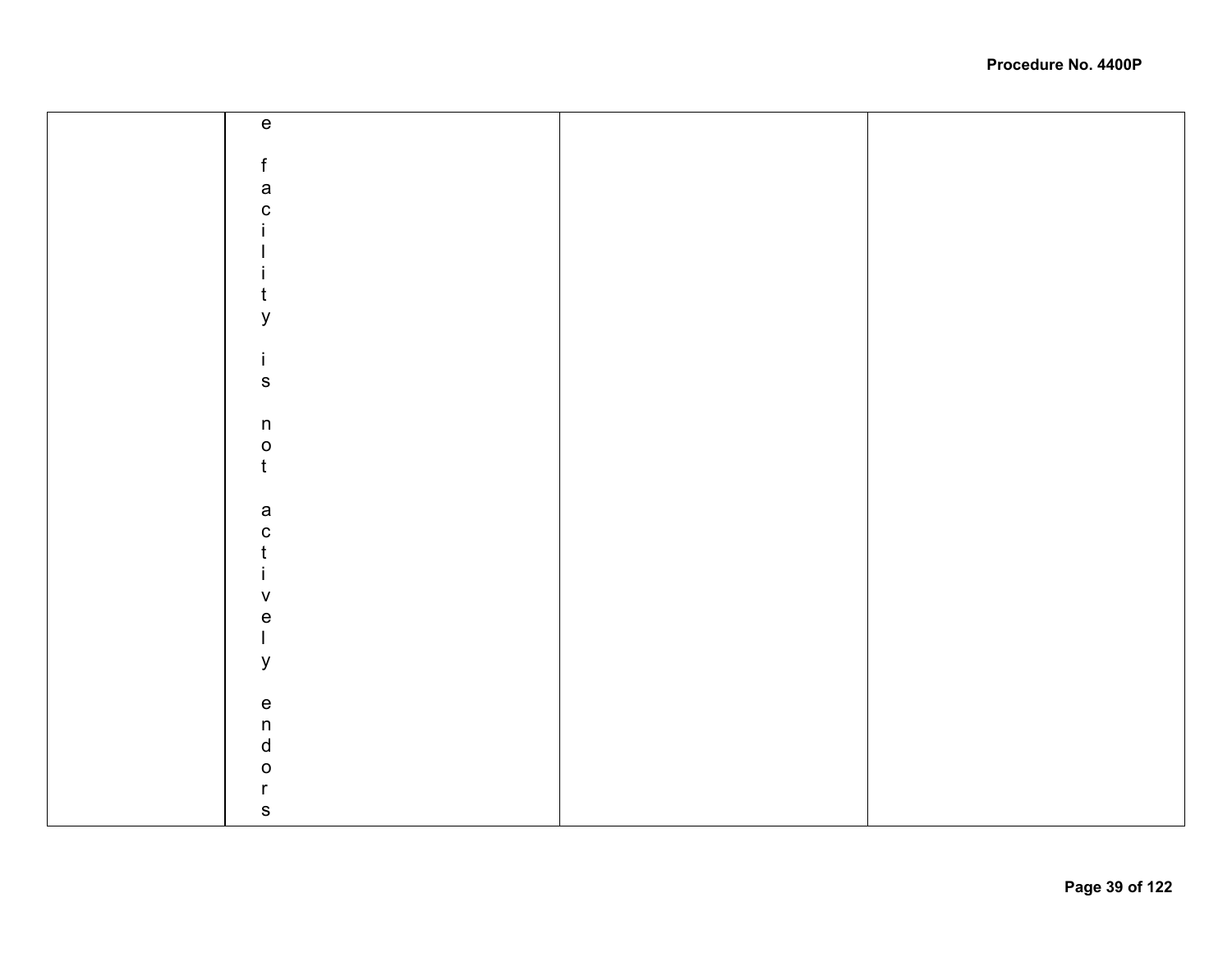| $\overline{1}$                    |  |
|-----------------------------------|--|
| $\mathsf{n}$                      |  |
| $\mathsf g$                       |  |
|                                   |  |
| $\mathsf{o}$                      |  |
| $\mathsf{r}$                      |  |
|                                   |  |
| ${\sf s}$                         |  |
| $\mathsf{u}$                      |  |
|                                   |  |
| p<br>p<br>o                       |  |
|                                   |  |
| $\mathsf{r}$                      |  |
| t                                 |  |
| $\mathbf i$                       |  |
| $\sf n$                           |  |
| $\mathsf{g}\,$                    |  |
|                                   |  |
| $\frac{t}{h}$                     |  |
|                                   |  |
| $\mathsf{e}% _{t}\left( t\right)$ |  |
|                                   |  |
| $\mathsf{a}$                      |  |
| $\mathbf{c}$                      |  |
| $\mathfrak t$                     |  |
| $\mathbf i$                       |  |
| $\mathsf V$                       |  |
| $\mathbf{i}$                      |  |
| $\mathfrak t$                     |  |
| ${\mathsf y}$                     |  |
|                                   |  |
| $\mathfrak{t}$                    |  |
| $\boldsymbol{\mathsf{h}}$         |  |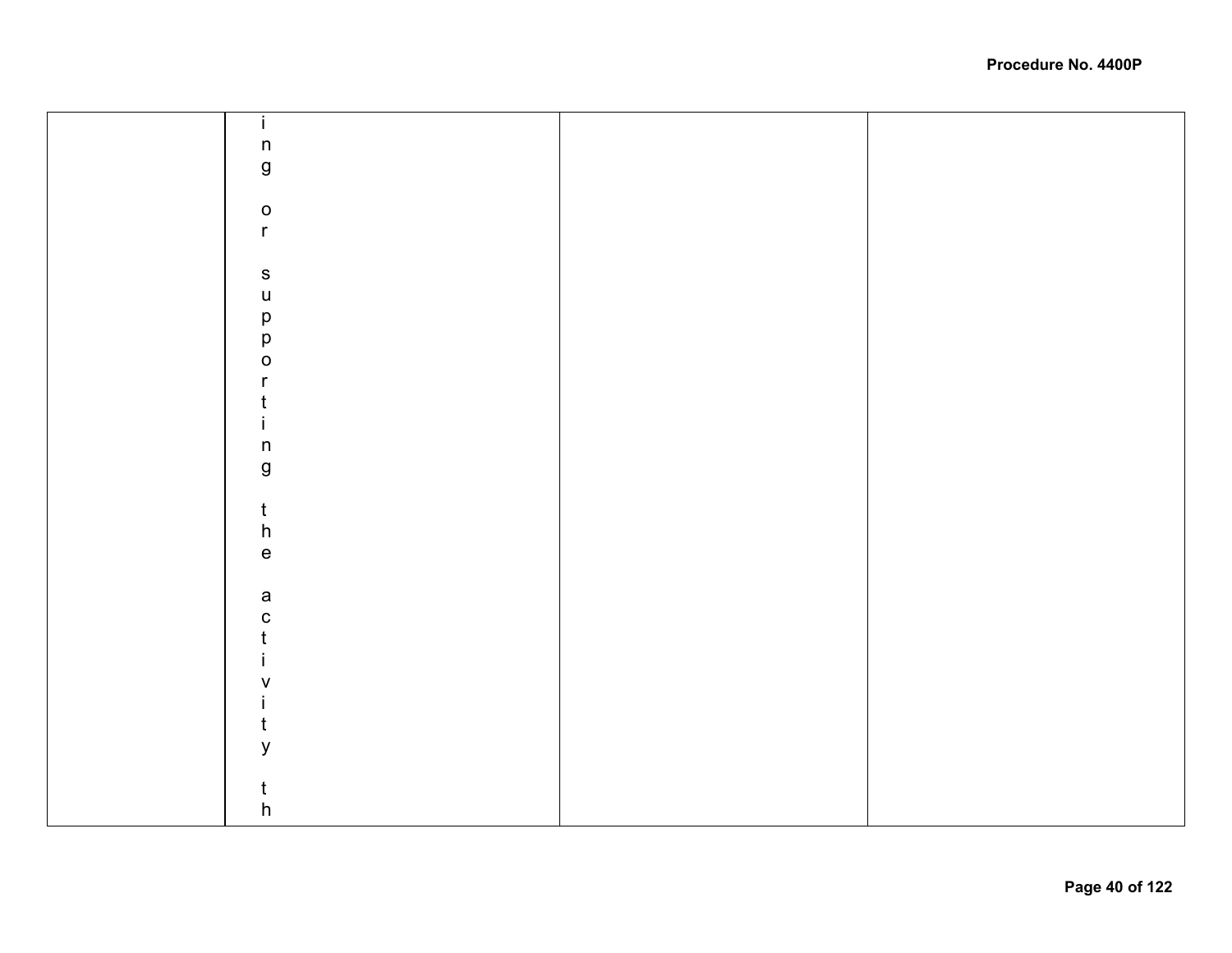|              | a            |                                             |                                              |
|--------------|--------------|---------------------------------------------|----------------------------------------------|
|              |              |                                             |                                              |
|              |              |                                             |                                              |
|              |              |                                             |                                              |
|              | s            |                                             |                                              |
|              |              |                                             |                                              |
|              | $\mathsf{o}$ |                                             |                                              |
|              | C            |                                             |                                              |
|              | C            |                                             |                                              |
|              | u            |                                             |                                              |
|              |              |                                             |                                              |
|              |              |                                             |                                              |
|              |              |                                             |                                              |
|              | n            |                                             |                                              |
|              | g            |                                             |                                              |
|              |              |                                             |                                              |
| <b>Lists</b> | $\bullet$    | Agencies shall not sell copies<br>$\bullet$ | Is the list obtained or created<br>$\bullet$ |
|              |              | of such lists (though they may              | in the course of the agency                  |
|              | s            | charge a pre-established fee to             | transacting its public business?             |
|              |              | recover the costs of providing              |                                              |
|              | s            | copies of the lists).                       |                                              |
|              |              |                                             |                                              |
|              | $\mathbf O$  |                                             |                                              |
|              | f            |                                             |                                              |
|              |              |                                             |                                              |
|              | n            |                                             |                                              |
|              | a            |                                             |                                              |
|              | m            |                                             |                                              |
|              | е            |                                             |                                              |
|              | S            |                                             |                                              |
|              |              |                                             |                                              |
|              |              |                                             |                                              |
|              | s            |                                             |                                              |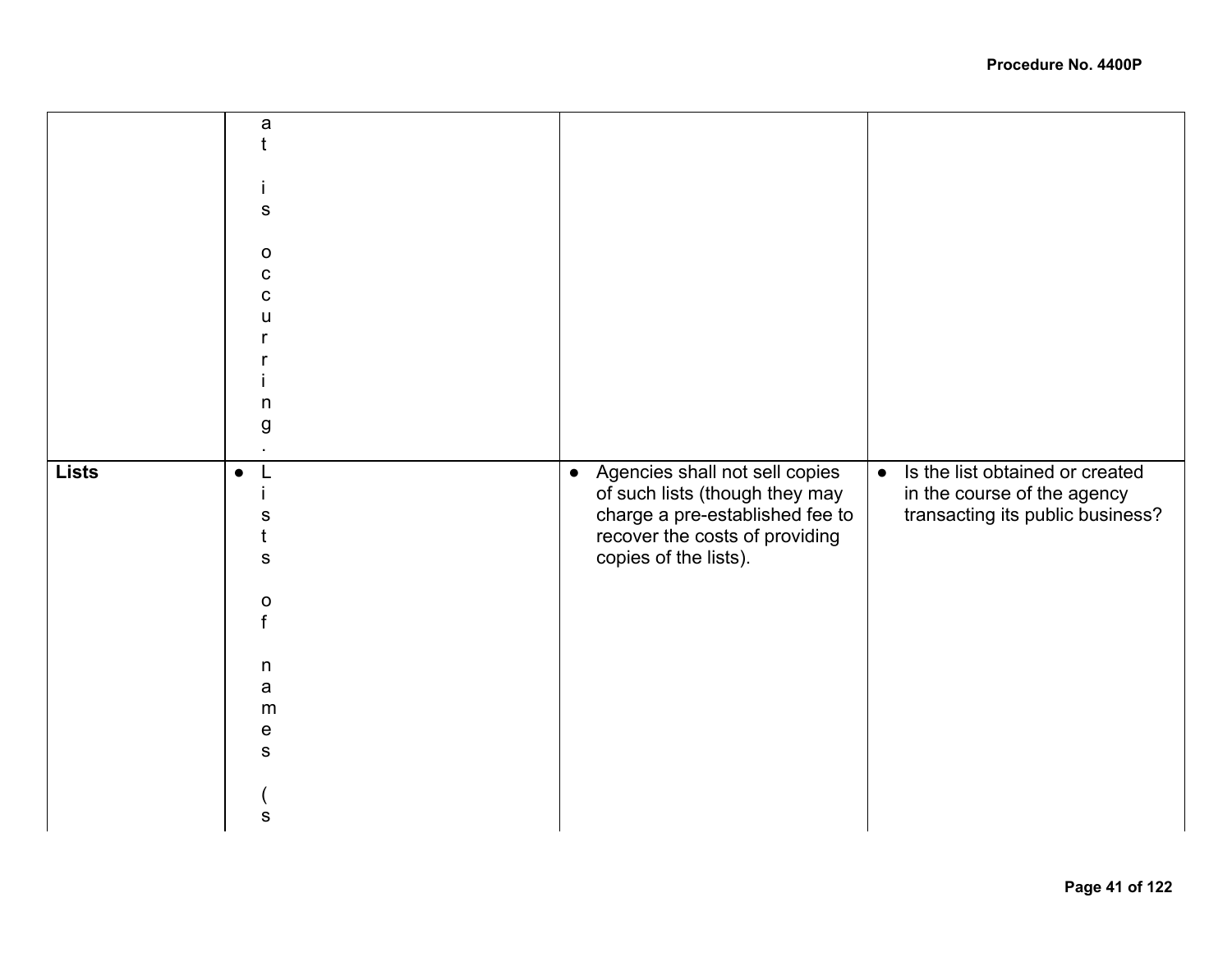| $\sf u$                                    |  |
|--------------------------------------------|--|
|                                            |  |
|                                            |  |
| $\frac{c}{h}$                              |  |
|                                            |  |
|                                            |  |
|                                            |  |
| a<br>s                                     |  |
|                                            |  |
|                                            |  |
|                                            |  |
|                                            |  |
|                                            |  |
| agency                                     |  |
|                                            |  |
|                                            |  |
|                                            |  |
|                                            |  |
| $\mathsf V$                                |  |
|                                            |  |
| $n$<br>$n$<br>$n$<br>$o$<br>$n$            |  |
|                                            |  |
|                                            |  |
|                                            |  |
|                                            |  |
|                                            |  |
| $\mathbf{s}$                               |  |
|                                            |  |
| $\mathsf{o}$                               |  |
| $\mathsf{r}$                               |  |
|                                            |  |
|                                            |  |
| $\mathtt{C}$                               |  |
|                                            |  |
| $\begin{array}{c} u \\ s \\ t \end{array}$ |  |
|                                            |  |
|                                            |  |
| $\circ$                                    |  |
| ${\sf m}$                                  |  |
|                                            |  |
| $\frac{e}{r}$                              |  |
|                                            |  |
|                                            |  |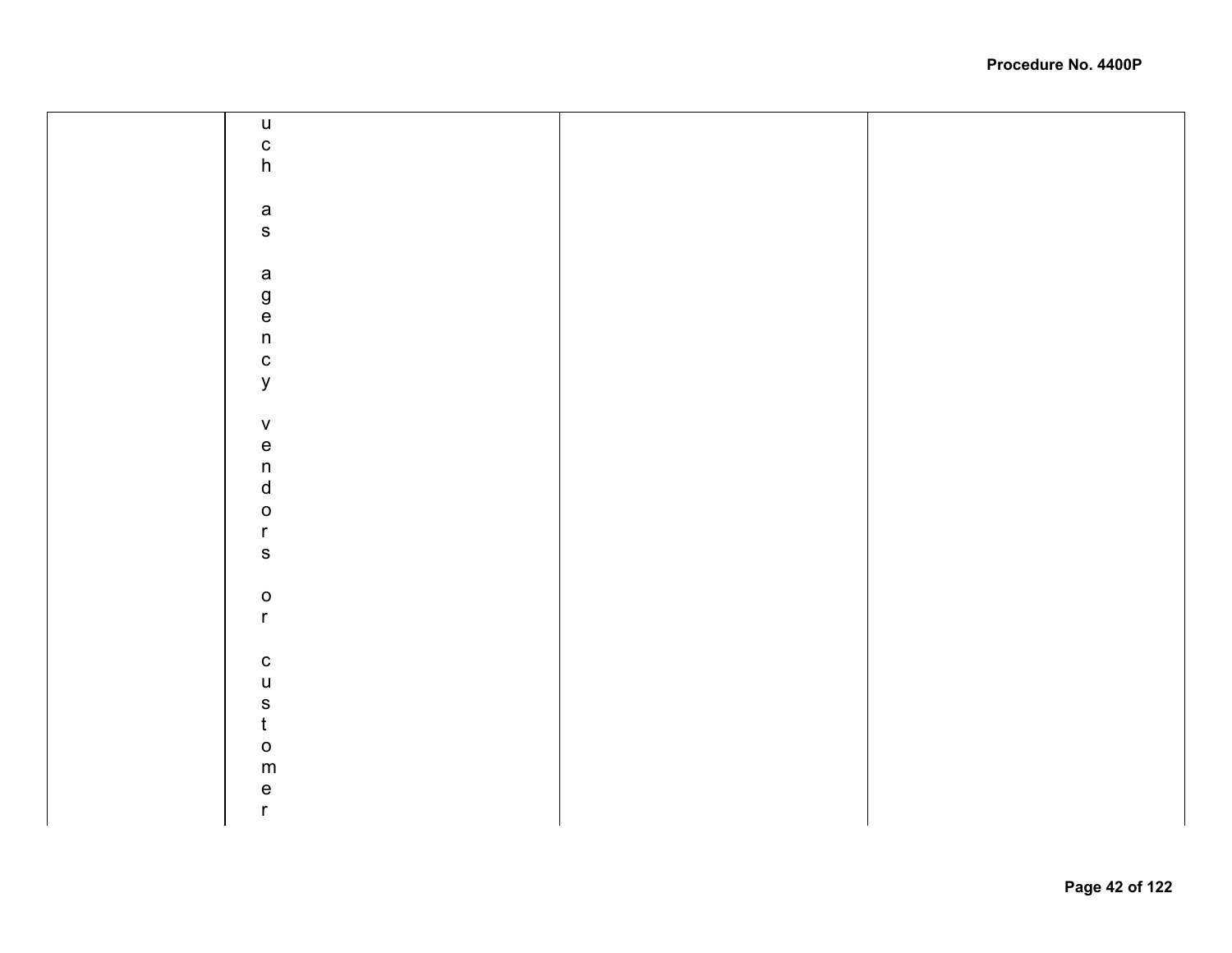|  | $\begin{array}{c} S \\ 0 \end{array}$ |  |
|--|---------------------------------------|--|
|  |                                       |  |
|  |                                       |  |
|  |                                       |  |
|  |                                       |  |
|  |                                       |  |
|  |                                       |  |
|  |                                       |  |
|  |                                       |  |
|  | $\mathsf{t}$                          |  |
|  |                                       |  |
|  |                                       |  |
|  | $\boldsymbol{\mathsf{h}}$             |  |
|  |                                       |  |
|  | $\mathsf{a}$                          |  |
|  |                                       |  |
|  |                                       |  |
|  | $\mathfrak{t}$                        |  |
|  |                                       |  |
|  |                                       |  |
|  |                                       |  |
|  |                                       |  |
|  |                                       |  |
|  | $\mathsf a$                           |  |
|  |                                       |  |
|  |                                       |  |
|  |                                       |  |
|  |                                       |  |
|  |                                       |  |
|  | $\mathsf a$                           |  |
|  |                                       |  |
|  |                                       |  |
|  |                                       |  |
|  |                                       |  |
|  | g<br>e<br>n                           |  |
|  |                                       |  |
|  |                                       |  |
|  |                                       |  |
|  |                                       |  |
|  | $\mathbf{C}$                          |  |
|  |                                       |  |
|  |                                       |  |
|  | $\mathsf{y}$                          |  |
|  |                                       |  |
|  |                                       |  |
|  |                                       |  |
|  |                                       |  |
|  | $\boldsymbol{\mathsf{h}}$             |  |
|  |                                       |  |
|  |                                       |  |
|  | $\mathsf{a}$                          |  |
|  |                                       |  |
|  | $\mathsf{s}$                          |  |
|  |                                       |  |
|  |                                       |  |
|  |                                       |  |
|  |                                       |  |
|  |                                       |  |
|  | $\mathsf{o}$                          |  |
|  |                                       |  |
|  |                                       |  |
|  | $\sf b$                               |  |
|  |                                       |  |
|  | $\mathfrak t$                         |  |
|  |                                       |  |
|  |                                       |  |
|  | $\mathsf{a}$                          |  |
|  |                                       |  |
|  |                                       |  |
|  | $\mathbf{i}$                          |  |
|  |                                       |  |
|  | $\mathsf n$                           |  |
|  |                                       |  |
|  |                                       |  |
|  |                                       |  |
|  |                                       |  |
|  |                                       |  |
|  | $\frac{e}{d}$                         |  |
|  |                                       |  |
|  |                                       |  |
|  |                                       |  |
|  |                                       |  |
|  | $\mathsf{o}$                          |  |
|  |                                       |  |
|  |                                       |  |
|  | $\mathsf{r}$                          |  |
|  |                                       |  |
|  |                                       |  |
|  |                                       |  |
|  |                                       |  |
|  |                                       |  |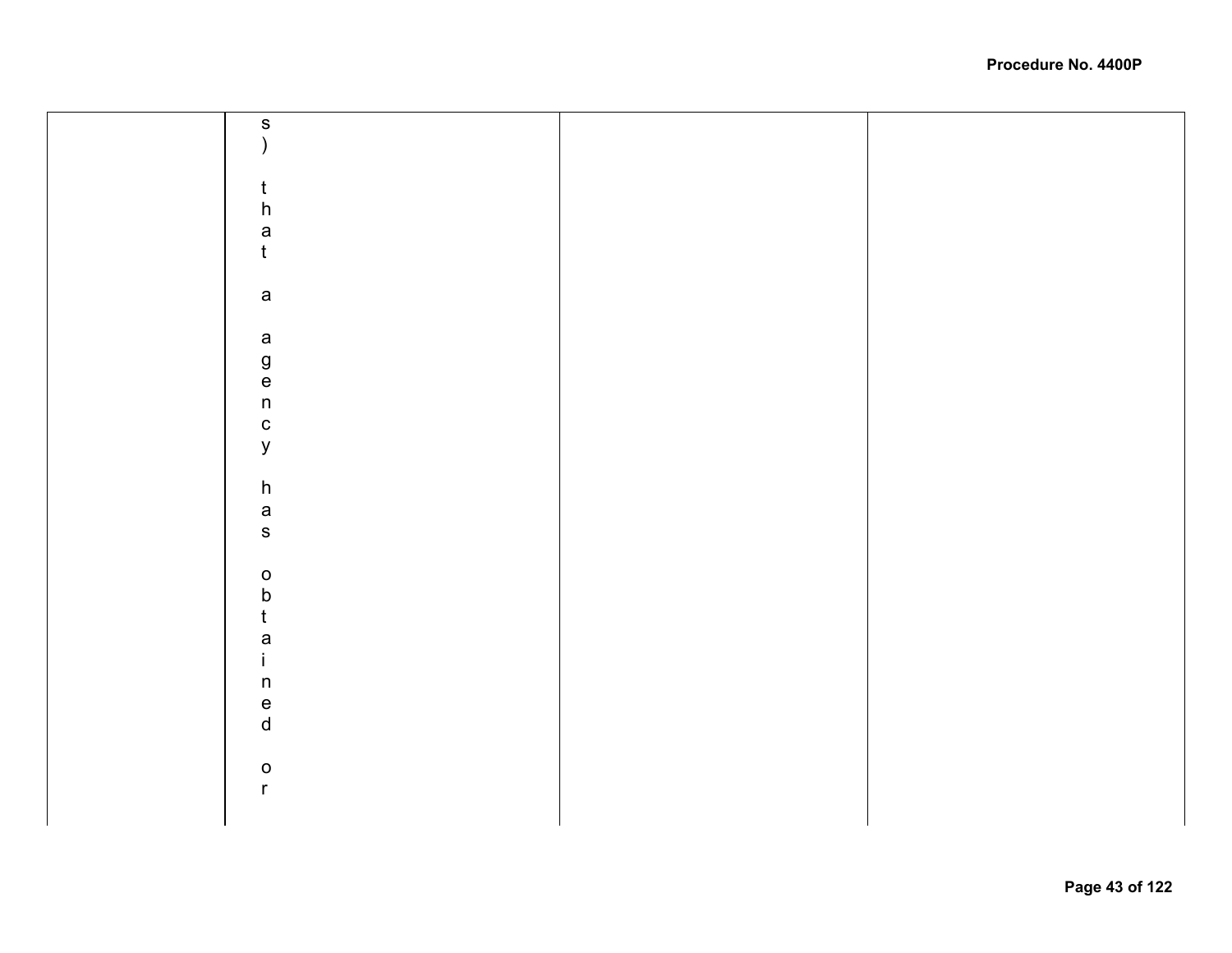| $\mathtt{C}$                              |  |
|-------------------------------------------|--|
| $\mathsf{r}$                              |  |
|                                           |  |
| e<br>a                                    |  |
| $\mathfrak t$                             |  |
|                                           |  |
| e<br>d                                    |  |
|                                           |  |
| $\mathbf i$                               |  |
| $\mathsf{n}$                              |  |
|                                           |  |
|                                           |  |
|                                           |  |
| $\begin{matrix} t \\ h \\ e \end{matrix}$ |  |
|                                           |  |
|                                           |  |
| $\begin{matrix} 0 \\ 0 \end{matrix}$      |  |
|                                           |  |
|                                           |  |
| u<br>r<br>s<br>e                          |  |
|                                           |  |
|                                           |  |
|                                           |  |
| $\frac{0}{f}$                             |  |
|                                           |  |
|                                           |  |
| $\mathbf t$                               |  |
| $\mathsf{r}$                              |  |
| $\frac{a}{n}$                             |  |
|                                           |  |
| $\mathsf{s}$                              |  |
| $\mathsf{a}$                              |  |
| $\mathbf C$                               |  |
| $\mathfrak t$                             |  |
|                                           |  |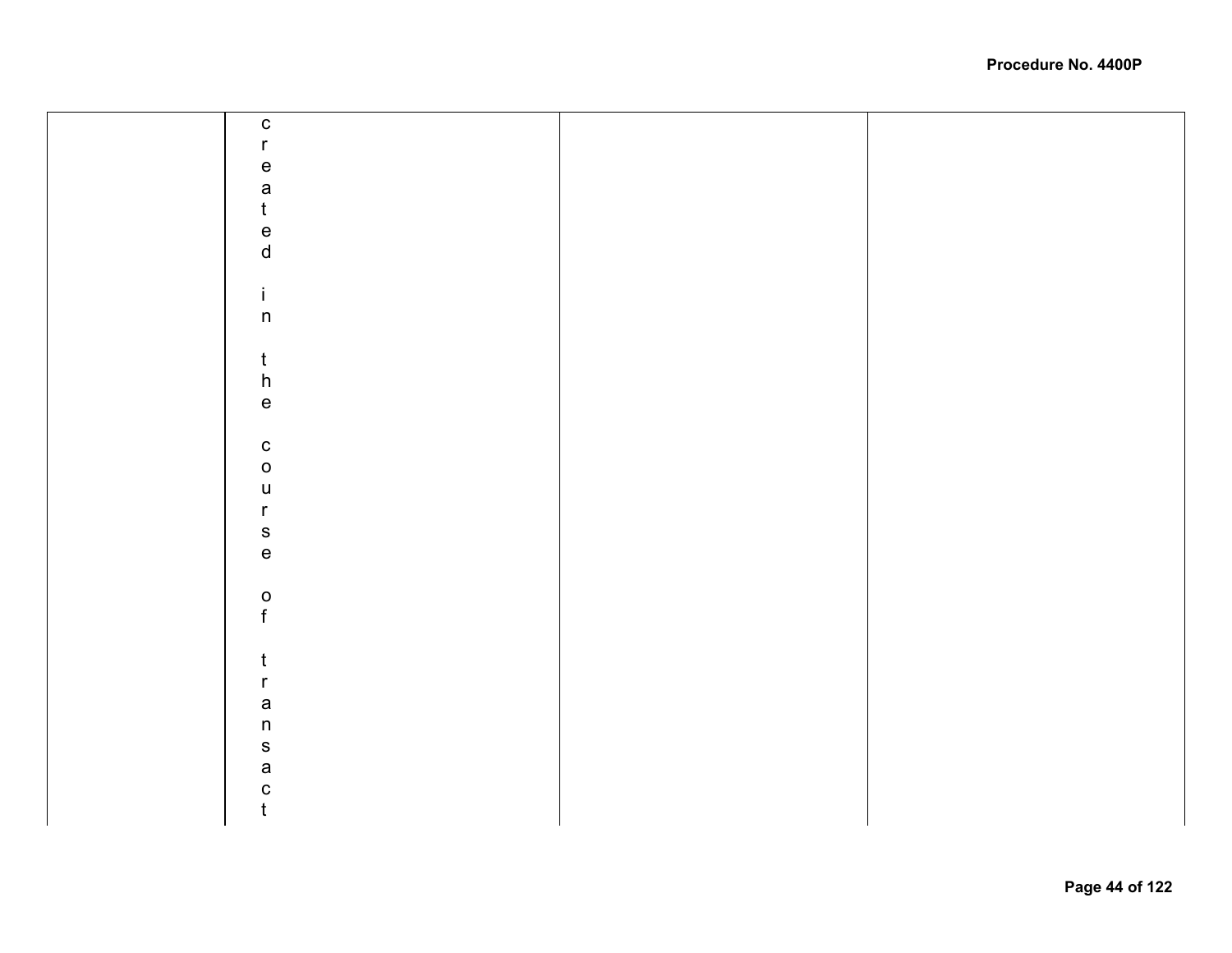| Ť.                                |  |
|-----------------------------------|--|
| $\sf n$                           |  |
|                                   |  |
| $\boldsymbol{g}$                  |  |
|                                   |  |
| j.                                |  |
| $\mathsf{t}$                      |  |
|                                   |  |
| ${\sf S}$                         |  |
|                                   |  |
| $\mathsf{r}$                      |  |
| $\mathsf{e}% _{t}\left( t\right)$ |  |
|                                   |  |
| g<br>u                            |  |
|                                   |  |
| $\mathbf{L}$                      |  |
| $\mathsf a$                       |  |
| $\mathsf{r}$                      |  |
|                                   |  |
|                                   |  |
| $\mathsf{p}% _{T}$                |  |
| $\sf U$                           |  |
| $\sf b$                           |  |
|                                   |  |
| j.                                |  |
|                                   |  |
| $\mathtt{C}$                      |  |
|                                   |  |
| $\mathsf b$                       |  |
| $\cup$                            |  |
|                                   |  |
| s<br>i                            |  |
|                                   |  |
| $\sf n$                           |  |
| $\mathsf{e}% _{t}\left( t\right)$ |  |
| $\mathbf S$                       |  |
| ${\bf S}$                         |  |
|                                   |  |
|                                   |  |
| $\mathsf{a}$                      |  |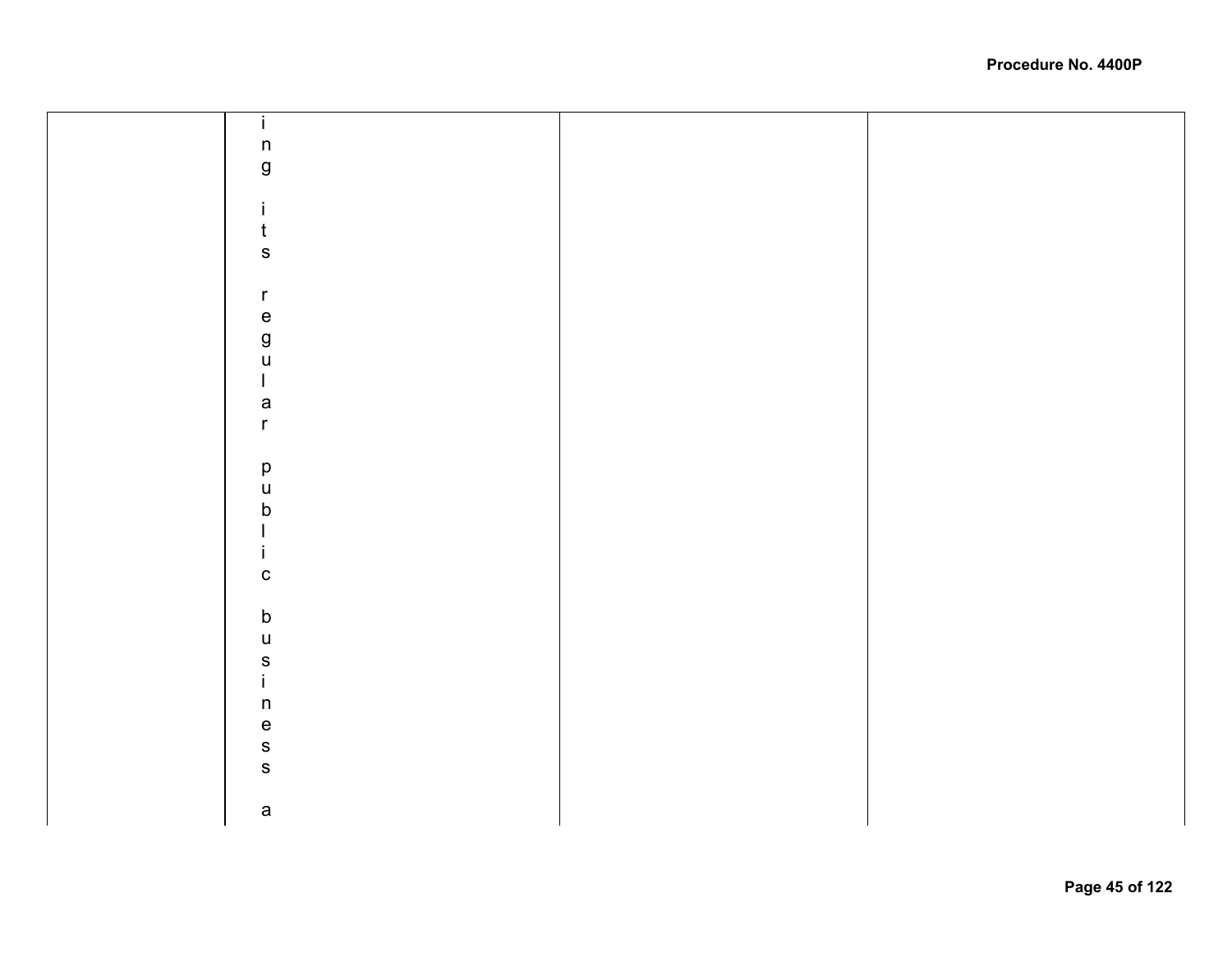| $\mathsf{r}$                                                                                                                                                                                                                                                                                                                                                                     |  |
|----------------------------------------------------------------------------------------------------------------------------------------------------------------------------------------------------------------------------------------------------------------------------------------------------------------------------------------------------------------------------------|--|
| $\mathsf{e}% _{t}\left( t\right)$                                                                                                                                                                                                                                                                                                                                                |  |
|                                                                                                                                                                                                                                                                                                                                                                                  |  |
| ${\bf S}$                                                                                                                                                                                                                                                                                                                                                                        |  |
| $\sf U$                                                                                                                                                                                                                                                                                                                                                                          |  |
| b                                                                                                                                                                                                                                                                                                                                                                                |  |
| j                                                                                                                                                                                                                                                                                                                                                                                |  |
| $\mathsf{e}% _{t}\left( t\right)$                                                                                                                                                                                                                                                                                                                                                |  |
| $\mathbf{C}$                                                                                                                                                                                                                                                                                                                                                                     |  |
| $\mathfrak t$                                                                                                                                                                                                                                                                                                                                                                    |  |
|                                                                                                                                                                                                                                                                                                                                                                                  |  |
|                                                                                                                                                                                                                                                                                                                                                                                  |  |
| $\mathsf{t}$                                                                                                                                                                                                                                                                                                                                                                     |  |
| $\mathsf{o}$                                                                                                                                                                                                                                                                                                                                                                     |  |
|                                                                                                                                                                                                                                                                                                                                                                                  |  |
| $\mathsf{p}% _{T}$                                                                                                                                                                                                                                                                                                                                                               |  |
| $\mathsf{u}%$                                                                                                                                                                                                                                                                                                                                                                    |  |
| b                                                                                                                                                                                                                                                                                                                                                                                |  |
|                                                                                                                                                                                                                                                                                                                                                                                  |  |
|                                                                                                                                                                                                                                                                                                                                                                                  |  |
| $\mathbf C$                                                                                                                                                                                                                                                                                                                                                                      |  |
|                                                                                                                                                                                                                                                                                                                                                                                  |  |
| $\frac{d}{i}$                                                                                                                                                                                                                                                                                                                                                                    |  |
|                                                                                                                                                                                                                                                                                                                                                                                  |  |
| ${\sf s}$                                                                                                                                                                                                                                                                                                                                                                        |  |
| ${\bf c}$                                                                                                                                                                                                                                                                                                                                                                        |  |
| $\begin{array}{c} \rule{0pt}{2.5ex} \rule{0pt}{2.5ex} \rule{0pt}{2.5ex} \rule{0pt}{2.5ex} \rule{0pt}{2.5ex} \rule{0pt}{2.5ex} \rule{0pt}{2.5ex} \rule{0pt}{2.5ex} \rule{0pt}{2.5ex} \rule{0pt}{2.5ex} \rule{0pt}{2.5ex} \rule{0pt}{2.5ex} \rule{0pt}{2.5ex} \rule{0pt}{2.5ex} \rule{0pt}{2.5ex} \rule{0pt}{2.5ex} \rule{0pt}{2.5ex} \rule{0pt}{2.5ex} \rule{0pt}{2.5ex} \rule{0$ |  |
| $\mathsf{o}$                                                                                                                                                                                                                                                                                                                                                                     |  |
| $\mathbf{s}$                                                                                                                                                                                                                                                                                                                                                                     |  |
| $\sf U$                                                                                                                                                                                                                                                                                                                                                                          |  |
| $\mathsf{r}$                                                                                                                                                                                                                                                                                                                                                                     |  |
| $\mathsf{e}% _{t}\left( t\right)$                                                                                                                                                                                                                                                                                                                                                |  |
|                                                                                                                                                                                                                                                                                                                                                                                  |  |
| $\mathsf{r}$                                                                                                                                                                                                                                                                                                                                                                     |  |
|                                                                                                                                                                                                                                                                                                                                                                                  |  |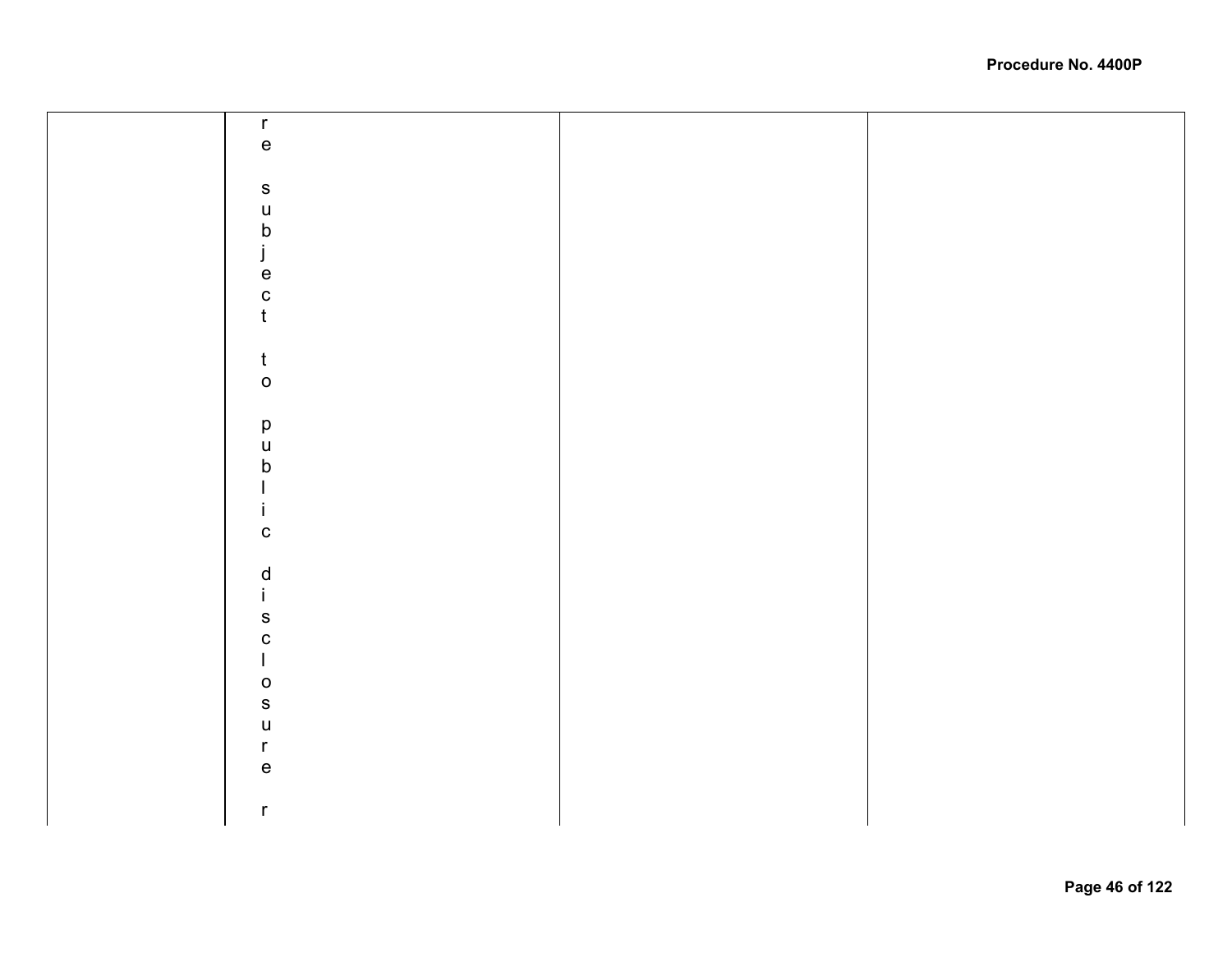| $\mathsf{e}% _{t}\left( t\right)$          |  |
|--------------------------------------------|--|
|                                            |  |
| $\begin{array}{c} q \\ u \\ i \end{array}$ |  |
|                                            |  |
| $\mathsf{r}$                               |  |
| $\mathsf{e}% _{t}\left( t\right)$          |  |
| ${\sf m}$                                  |  |
|                                            |  |
| $\frac{e}{n}$                              |  |
| $\mathfrak t$                              |  |
| $\mathbf{s}$                               |  |
| $\ddot{ }$                                 |  |
|                                            |  |
| $\mathfrak t$                              |  |
| $\boldsymbol{\mathsf{h}}$                  |  |
| $\mathsf{u}$                               |  |
| $\mathbf S$                                |  |
| $\bar{\mathbf{y}}$                         |  |
|                                            |  |
| $\mathsf{u}$                               |  |
| $\mathsf n$                                |  |
| $\mathbf{I}$                               |  |
|                                            |  |
| $rac{e}{s}$                                |  |
|                                            |  |
|                                            |  |
|                                            |  |
| $\begin{matrix} 0 \\ t \\ h \end{matrix}$  |  |
|                                            |  |
| $\frac{e}{r}$                              |  |
|                                            |  |
| W                                          |  |
| $\mathbf{i}$                               |  |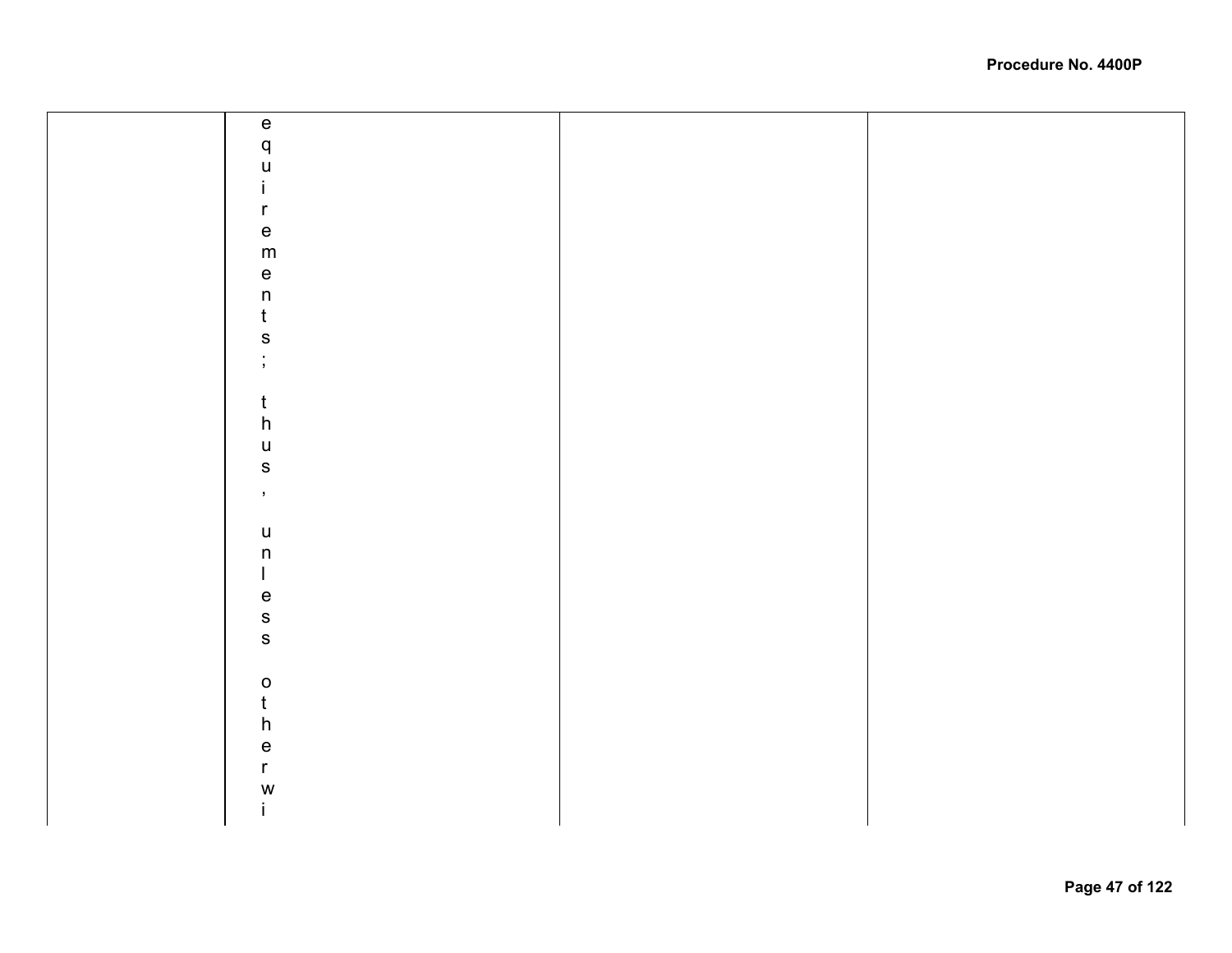| $\frac{s}{e}$                     |  |
|-----------------------------------|--|
|                                   |  |
|                                   |  |
|                                   |  |
|                                   |  |
|                                   |  |
|                                   |  |
| e<br>x<br>e<br>m                  |  |
|                                   |  |
| $_{\rm t}^{\rm p}$                |  |
|                                   |  |
|                                   |  |
| $\,$                              |  |
|                                   |  |
| $t$                               |  |
|                                   |  |
| $\frac{\mathsf{h}}{\mathsf{e}}$   |  |
|                                   |  |
|                                   |  |
| J.                                |  |
| İ.                                |  |
|                                   |  |
| $\frac{s}{t}$                     |  |
|                                   |  |
|                                   |  |
|                                   |  |
| ${\sf m}$                         |  |
| $\sf U$                           |  |
|                                   |  |
| $\frac{s}{t}$                     |  |
|                                   |  |
|                                   |  |
|                                   |  |
| $\frac{b}{e}$                     |  |
|                                   |  |
|                                   |  |
| $\mathsf{r}$                      |  |
| $\mathsf{e}\,$                    |  |
| $\overline{\mathsf{I}}$           |  |
|                                   |  |
| $\mathsf{e}% _{t}\left( t\right)$ |  |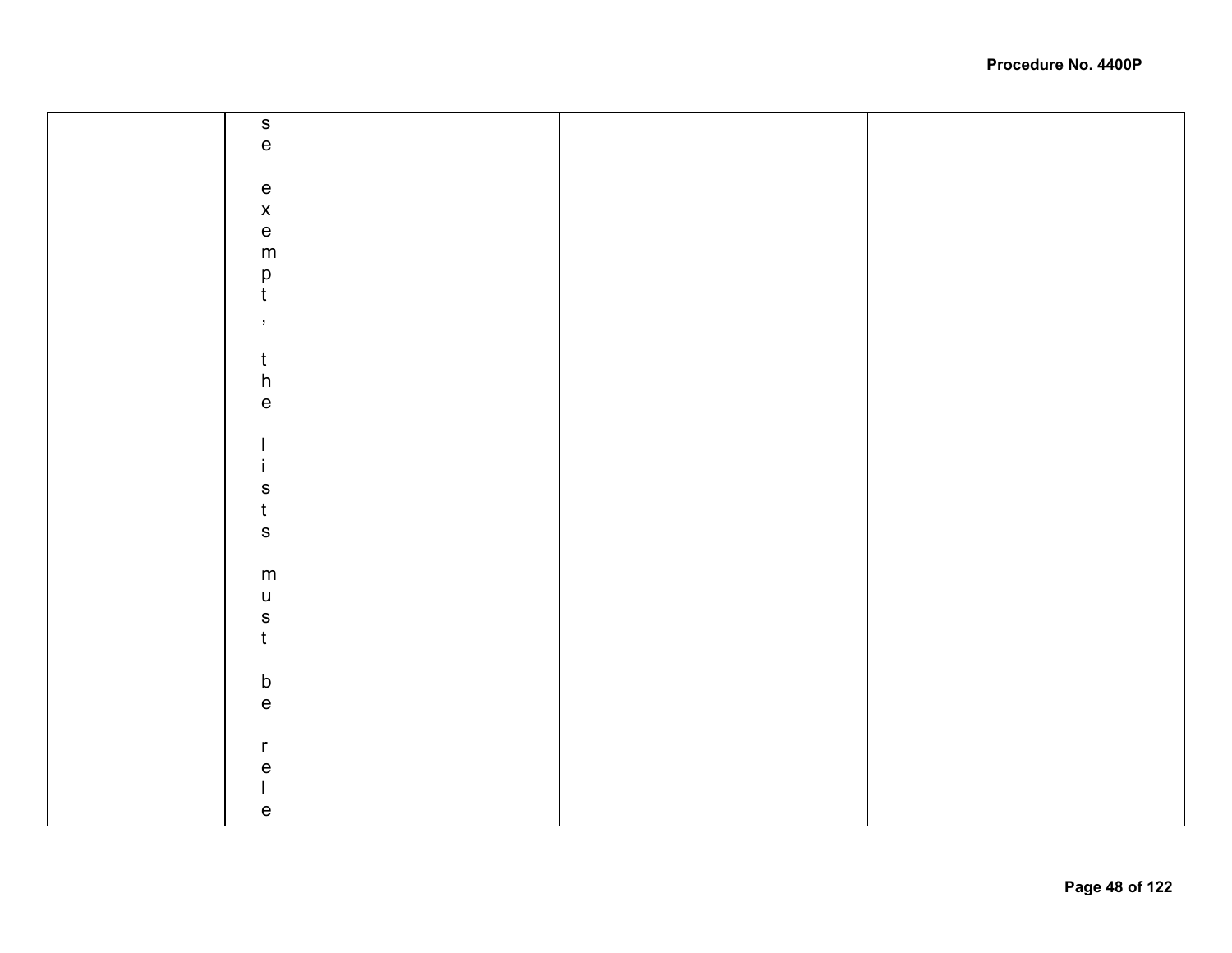| $\mathsf{a}$                                      |  |
|---------------------------------------------------|--|
| $\mathbf{s}$                                      |  |
|                                                   |  |
| $\frac{e}{d}$                                     |  |
|                                                   |  |
|                                                   |  |
| ${\sf s}$                                         |  |
| $\mathsf{u}$                                      |  |
|                                                   |  |
|                                                   |  |
| b<br>j<br>e                                       |  |
| $\mathbf c$                                       |  |
| $\mathfrak t$                                     |  |
|                                                   |  |
| $\mathbf t$                                       |  |
| $\mathsf{o}$                                      |  |
|                                                   |  |
|                                                   |  |
| p<br>u<br>b                                       |  |
|                                                   |  |
|                                                   |  |
|                                                   |  |
|                                                   |  |
| ${\bf C}$                                         |  |
|                                                   |  |
| $\mathsf{r}$                                      |  |
| $\mathsf{e}% _{t}\left( t\right)$                 |  |
| $\mathbf c$                                       |  |
| $\circ$                                           |  |
| $\mathsf{r}$                                      |  |
| $\mathsf{d}$                                      |  |
|                                                   |  |
| $\mathbf S$                                       |  |
|                                                   |  |
| $\mathsf{r}$                                      |  |
| $\mathsf{e}% _{t}\!\left( \mathcal{A}_{t}\right)$ |  |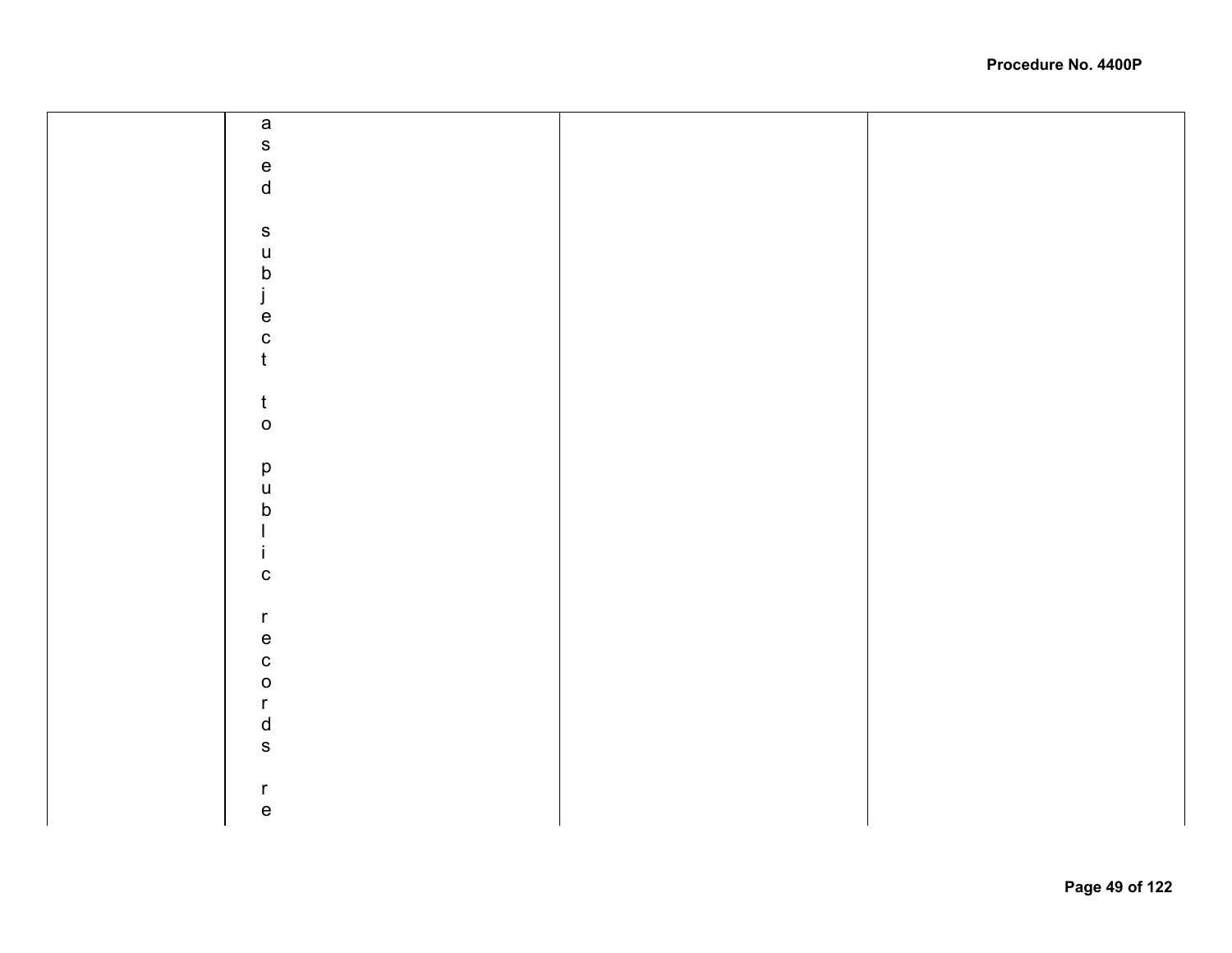| q<br>$\mathsf{u}$<br>e<br>${\bf S}$<br>t<br>${\bf S}$<br>$\overline{A}$<br>g<br>e | If a list is generally available<br>$\bullet$<br>as a public record, it cannot be<br>denied to a person or group | Are the fees charged no greater<br>$\bullet$<br>than necessary to cover the<br>costs of providing copies? |
|-----------------------------------------------------------------------------------|------------------------------------------------------------------------------------------------------------------|-----------------------------------------------------------------------------------------------------------|
| n<br>с<br>${\bf e}$<br>$\mathbf{s}$<br>m<br>$\mathsf{a}$<br>y<br>$\mathbf C$      | on the grounds that it might be<br>used in a campaign.                                                           |                                                                                                           |
| h<br>a<br>r<br>$\frac{g}{e}$                                                      |                                                                                                                  |                                                                                                           |
| $\mathsf{a}$<br>р<br>e<br>$\mathsf{e}$                                            |                                                                                                                  |                                                                                                           |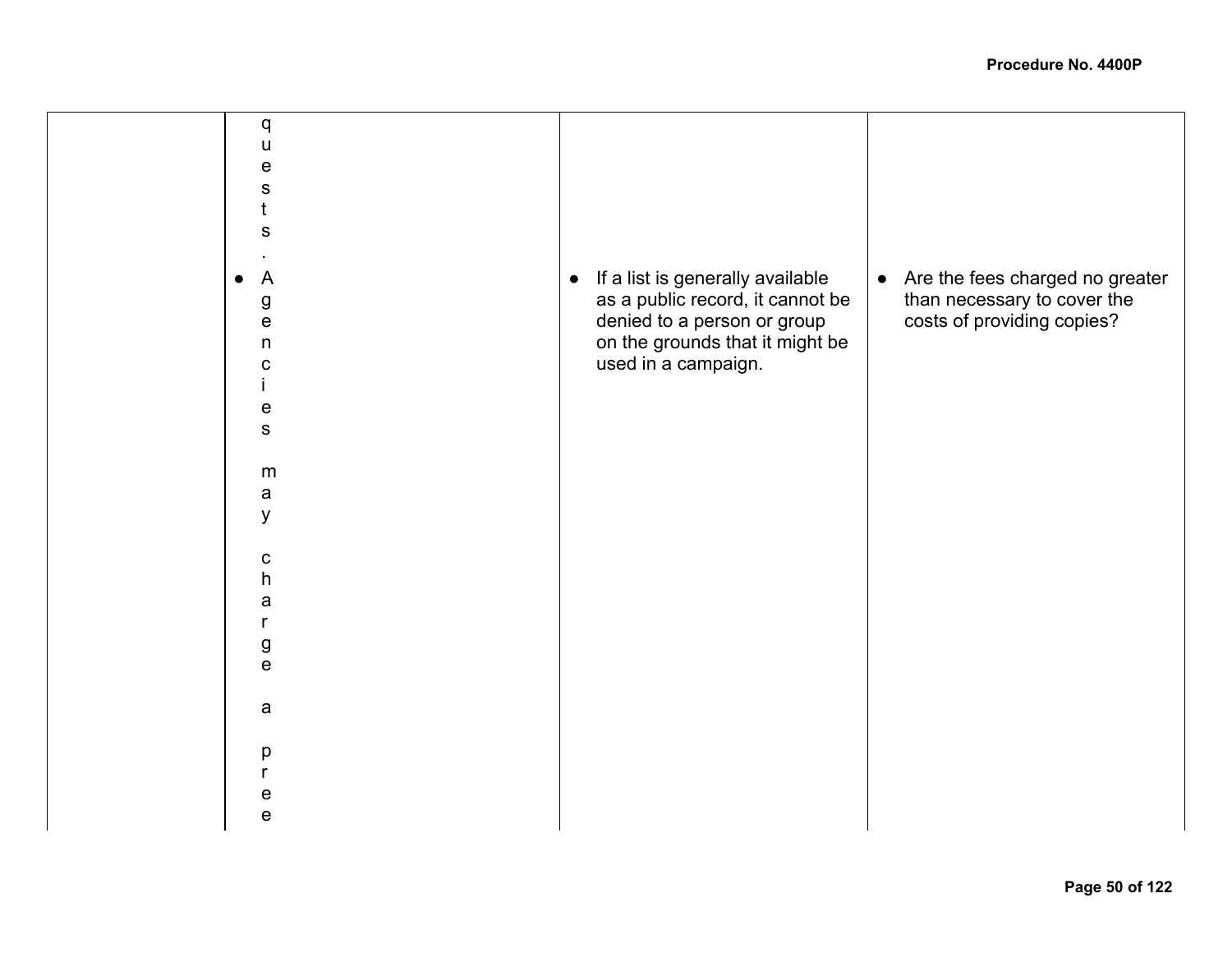$\mathsf S$ stablishedfeetocoverthecosts  $\mathbf t$ a  $\mathsf b$  $\mathbf{I}$  $\mathbf{i}$  $\mathbf{s}$  $h$  $\mathsf{e}% _{0}\left( \mathsf{e}\right)$  $\mathsf{d}$  $f$  $\mathsf{e}% _{t}\left( t\right) \equiv\mathsf{e}_{t}\left( t\right) ,$  $\mathbf{e}$  $\mathfrak{t}$  $\mathsf{o}$  $\mathbf{C}$  $\circ$  $\mathsf V$  $\mathbf{e}$  $\mathsf{r}$  $\mathfrak{t}$  $h$  $\mathsf{e}% _{0}\left( \mathsf{e}\right)$  $\mathbf{c}$  $\mathsf{o}$  $\mathbf{s}$  $\mathfrak{t}$  $\mathsf{s}$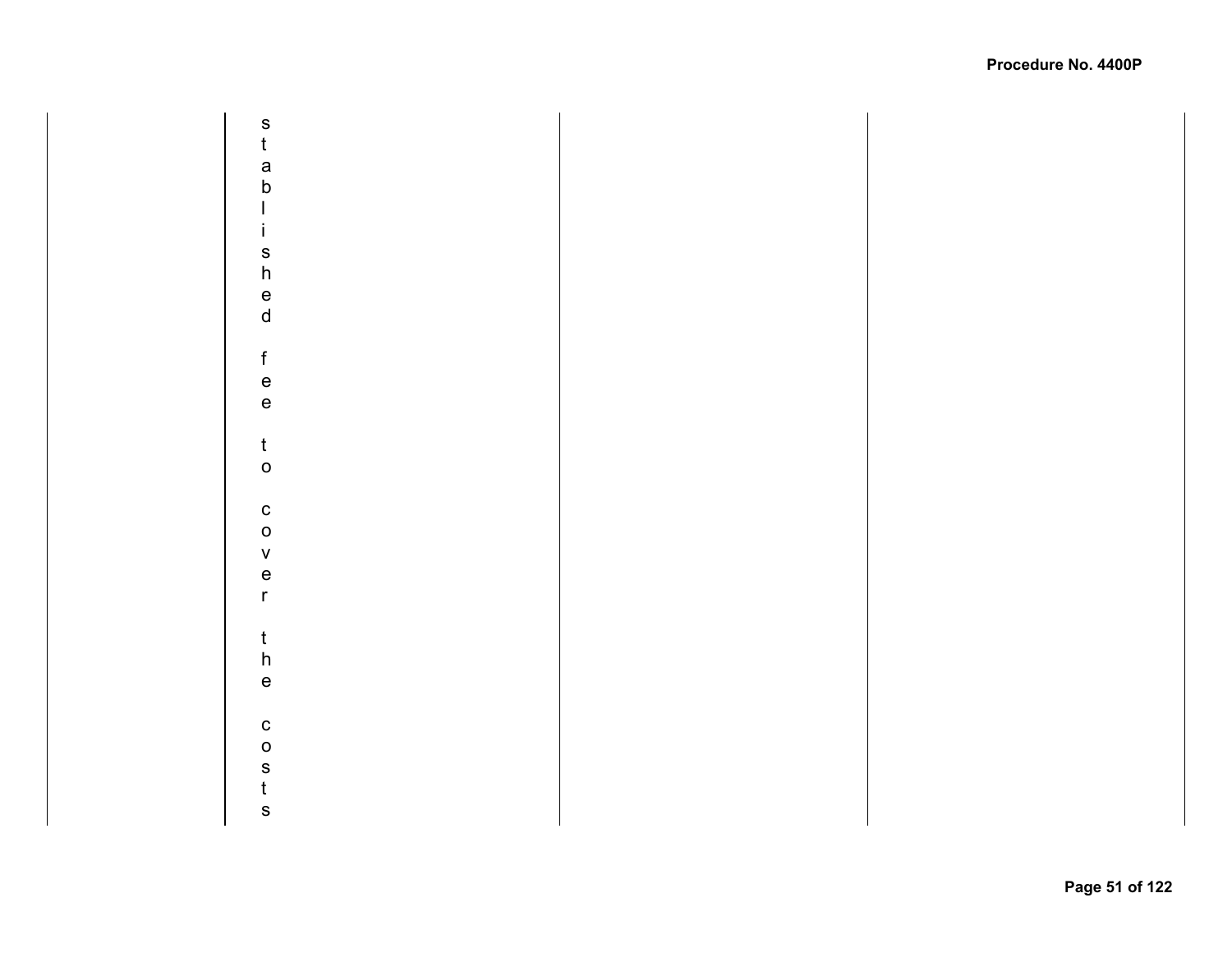$\mathsf{o}$ of providing copies of such list  $f$ p<br>r  $\circ$  $\mathsf{V}$  $\mathbf{i}$  $\mathsf{d}$  $\mathbf{i}$  $\mathsf{n}$  $\boldsymbol{g}$  $\mathbf c$  $\circ$ p<br>i  $\mathsf{e}$  $\mathsf{s}$  $\mathsf{o}$  $\mathsf f$  $\mathsf{s}$  $\mathsf{u}$  $\mathbf{c}$  $h$  $\mathbf{I}$  $\mathbf{i}$  $\mathsf S$  $\mathsf t$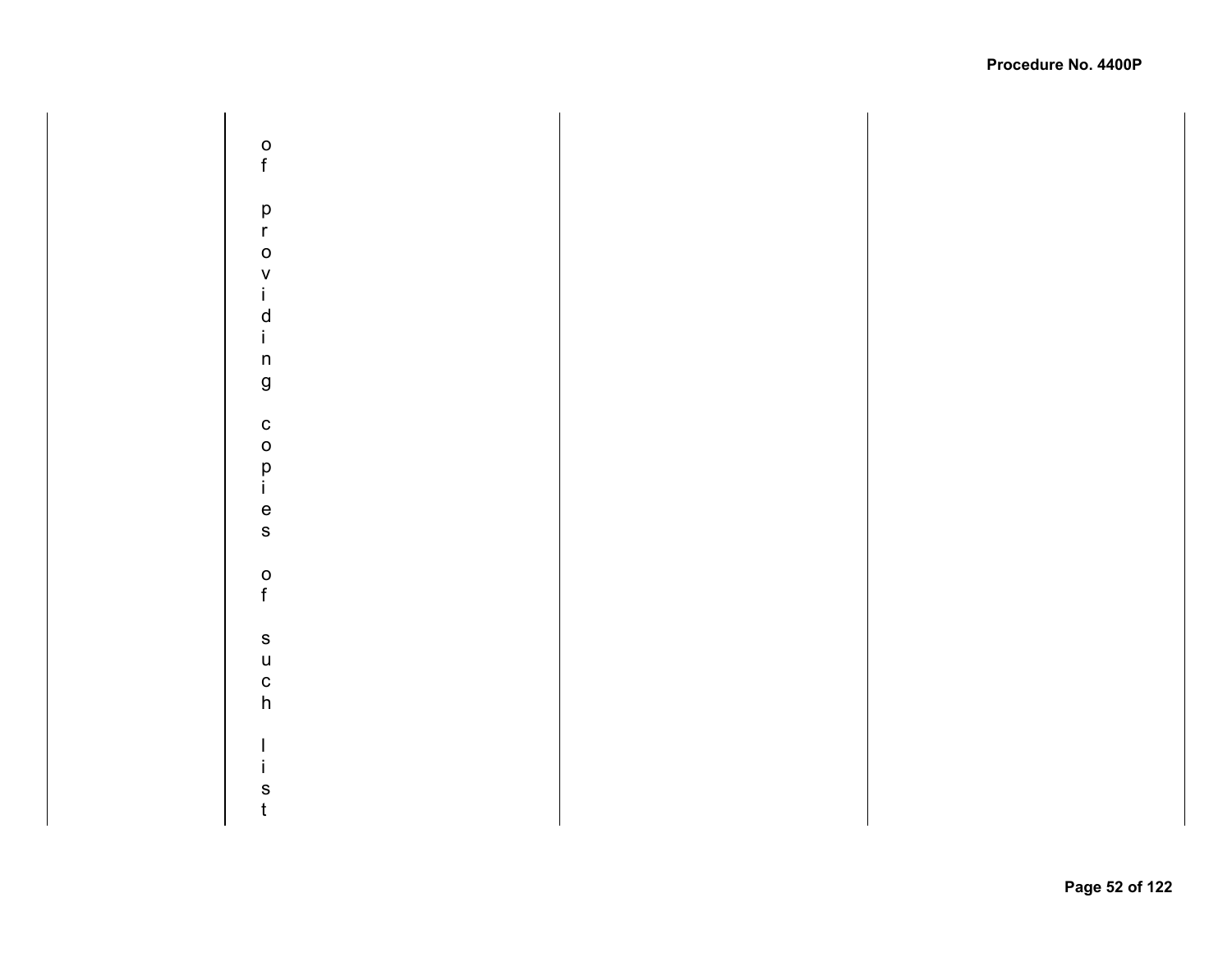${\sf s}$ sonanequalaccess,nondiscrimi  $\mathsf{o}$  $n$  $\mathsf{a}$  $n$  $\mathsf{e}% _{0}\left( \mathsf{e}\right)$  $\mathsf{q}$  $\overline{u}$ a  $\mathbf{I}$  $\mathsf{a}$  $\mathbf{c}$  $\mathbf c$  $\mathbf{e}$  $\mathsf{s}$  $\mathbf{s}$  $\bar{\mathbf{z}}$  $\sf n$  $\mathsf{o}$  $n$  $\mathsf{d}$  $\mathbf{i}$  $\mathbf{s}$  $\mathbf{c}$  $\mathsf{r}$  $\mathbf{i}$  ${\sf m}$  $\mathbf{i}$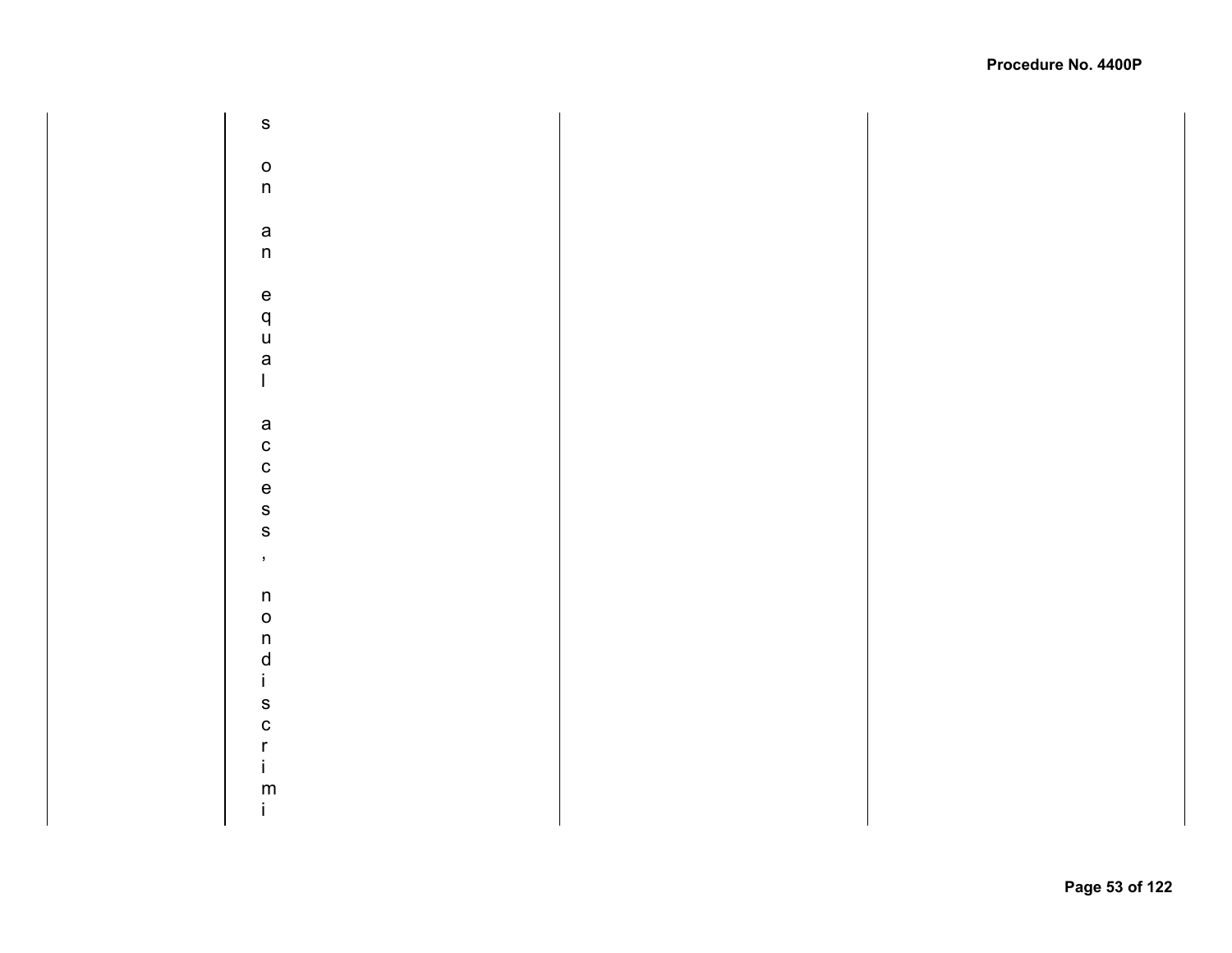|                              | n<br>a<br>0<br>y<br>$\mathsf b$<br>a<br>S<br>${\mathbb S}$                                                                             |                                                               | Has the agency complied with<br>$\bullet$<br>established policy in responding<br>to any public record requests?                                                                   |
|------------------------------|----------------------------------------------------------------------------------------------------------------------------------------|---------------------------------------------------------------|-----------------------------------------------------------------------------------------------------------------------------------------------------------------------------------|
| <b>Voting</b><br>Information | $\bullet$ A<br>g<br>$\mathsf{e}% _{t}\left( t\right)$<br>n<br>$\mathbf c$<br>y<br>p<br>е<br>r<br>s<br>O<br>$\mathsf{n}$<br>$\mathsf n$ | • Agencies shall not pressure or<br>coerce employees to vote. | Is the activity related to providing<br>$\bullet$<br>voting information for elections,<br>as opposed to advocating for or<br>against a particular candidate or<br>ballot measure? |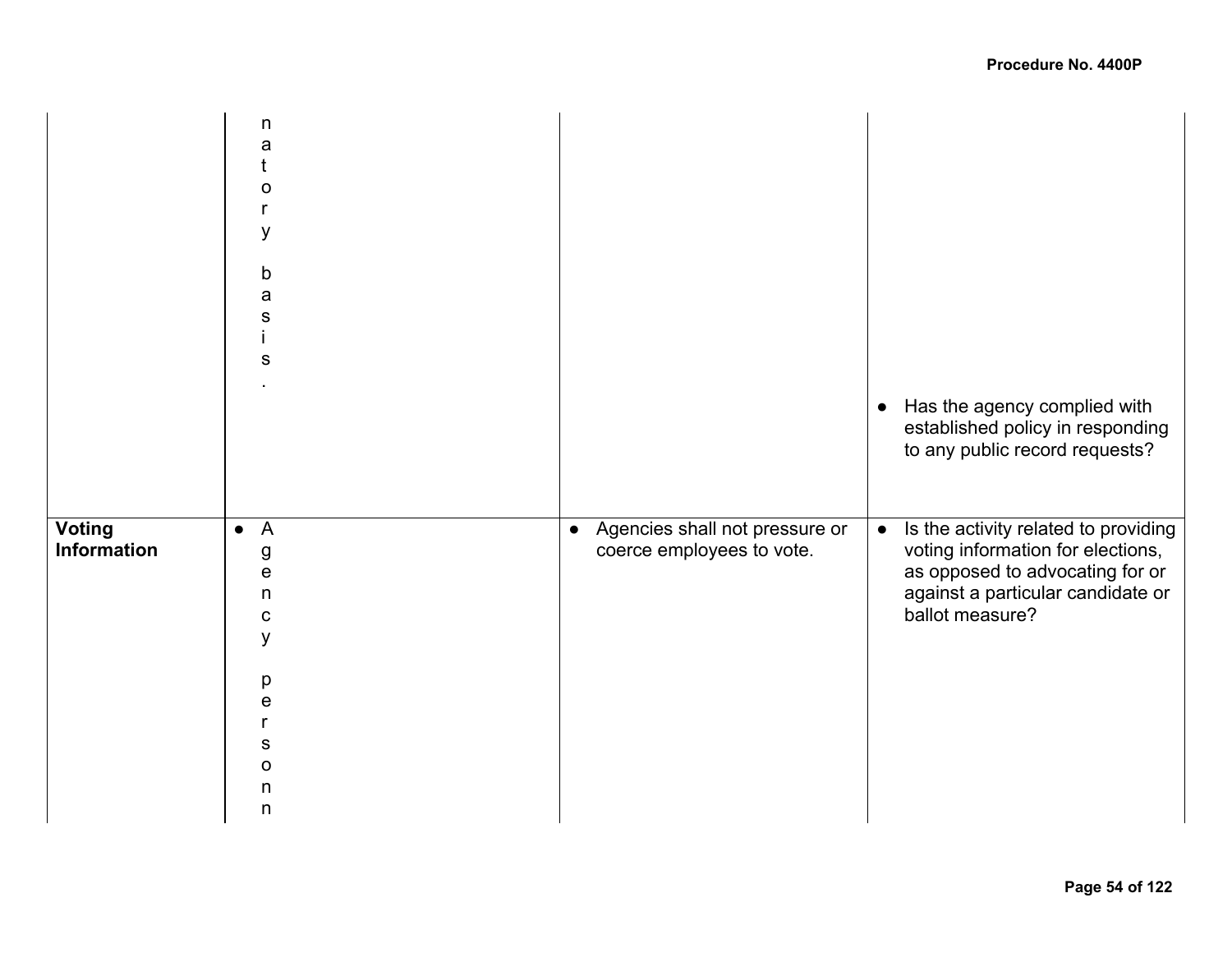| $\mathsf{e}% _{t}\left( t\right)$    |  |
|--------------------------------------|--|
|                                      |  |
|                                      |  |
|                                      |  |
|                                      |  |
| ${\sf m}$                            |  |
| $\mathsf{a}$                         |  |
|                                      |  |
| $\mathsf{y}$                         |  |
|                                      |  |
|                                      |  |
|                                      |  |
| $\frac{e}{n}$                        |  |
|                                      |  |
|                                      |  |
| $\begin{matrix} 0 \\ 0 \end{matrix}$ |  |
| $\mathsf{u}%$                        |  |
|                                      |  |
| $\mathsf{r}$                         |  |
| a<br>g<br>e                          |  |
|                                      |  |
|                                      |  |
|                                      |  |
|                                      |  |
|                                      |  |
|                                      |  |
| $\frac{\mathsf{s}}{\mathsf{t}}$      |  |
|                                      |  |
| a<br>f<br>f                          |  |
|                                      |  |
|                                      |  |
|                                      |  |
|                                      |  |
|                                      |  |
| a<br>n<br>d                          |  |
|                                      |  |
|                                      |  |
|                                      |  |
|                                      |  |
| ${\sf m}$                            |  |
| $\mathsf{e}% _{t}\left( t\right)$    |  |
|                                      |  |
| ${\sf m}$                            |  |
| $\mathsf b$                          |  |
|                                      |  |
| $\mathsf{e}% _{t}\left( t\right)$    |  |
| $\mathsf{r}$                         |  |
|                                      |  |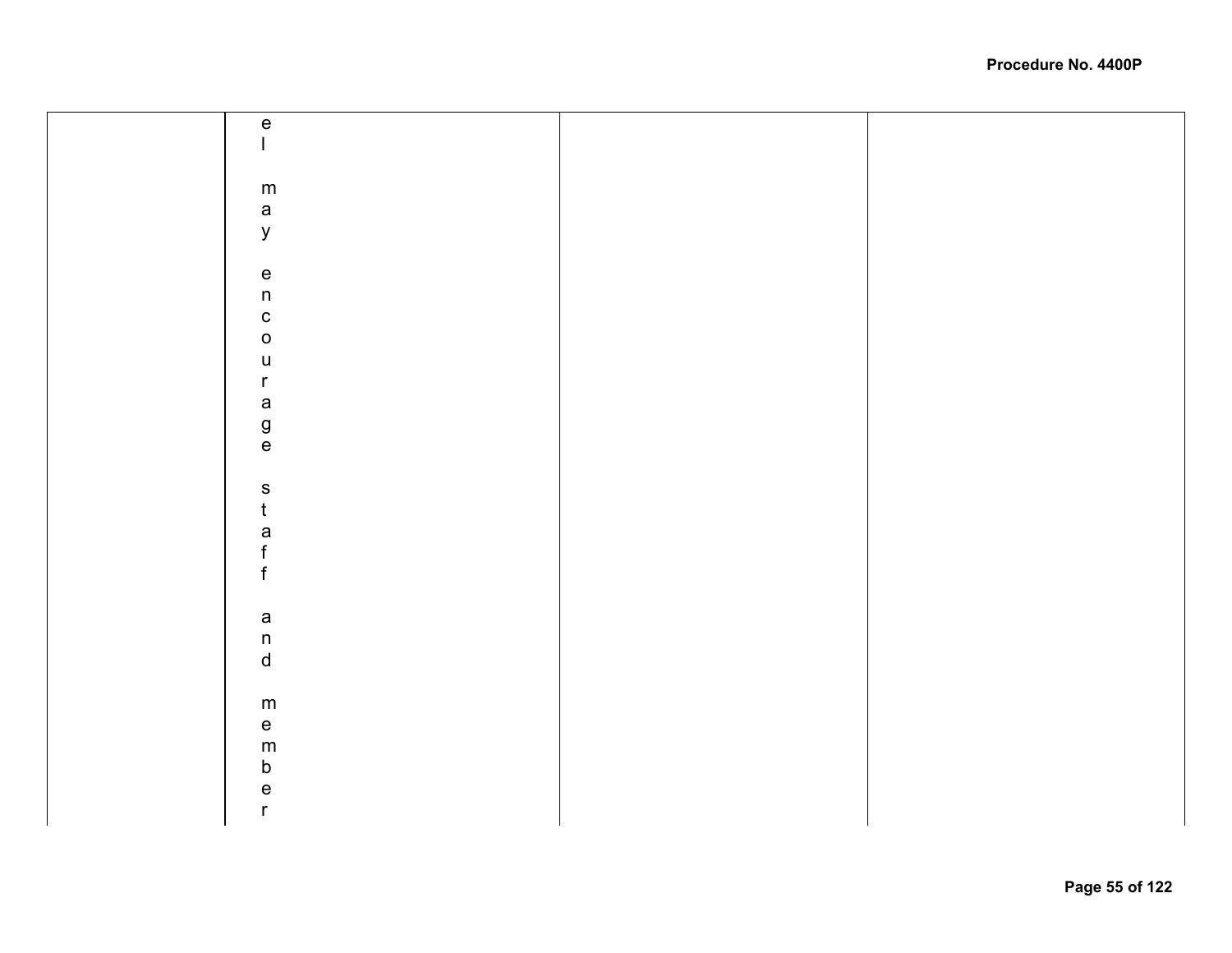| ${\bf S}$                                             |  |
|-------------------------------------------------------|--|
|                                                       |  |
|                                                       |  |
| $\frac{0}{f}$                                         |  |
|                                                       |  |
|                                                       |  |
| $\mathfrak{t}$                                        |  |
| $\boldsymbol{\mathsf{h}}$                             |  |
| $\mathbf{e}% _{0}\in \mathbb{R}^{d}\times \mathbb{R}$ |  |
|                                                       |  |
| $\mathsf{p}% _{T}$                                    |  |
| $\sf u$                                               |  |
| $\sf b$                                               |  |
|                                                       |  |
|                                                       |  |
|                                                       |  |
| $\mathbf{C}$                                          |  |
|                                                       |  |
| $\mathfrak{t}$                                        |  |
| $\mathsf{o}$                                          |  |
|                                                       |  |
| ${\mathsf V}$                                         |  |
| $\mathsf{o}$                                          |  |
| $\mathbf t$                                           |  |
| $\mathsf{e}% _{t}\left( t\right)$                     |  |
|                                                       |  |
| $\mathcal{F}$                                         |  |
|                                                       |  |
| $\mathsf a$                                           |  |
| ${\sf S}$                                             |  |
|                                                       |  |
| $\mathbf{I}$                                          |  |
| $\mathsf{o}$                                          |  |
| $\sf n$                                               |  |
| $\boldsymbol{g}$                                      |  |
|                                                       |  |
|                                                       |  |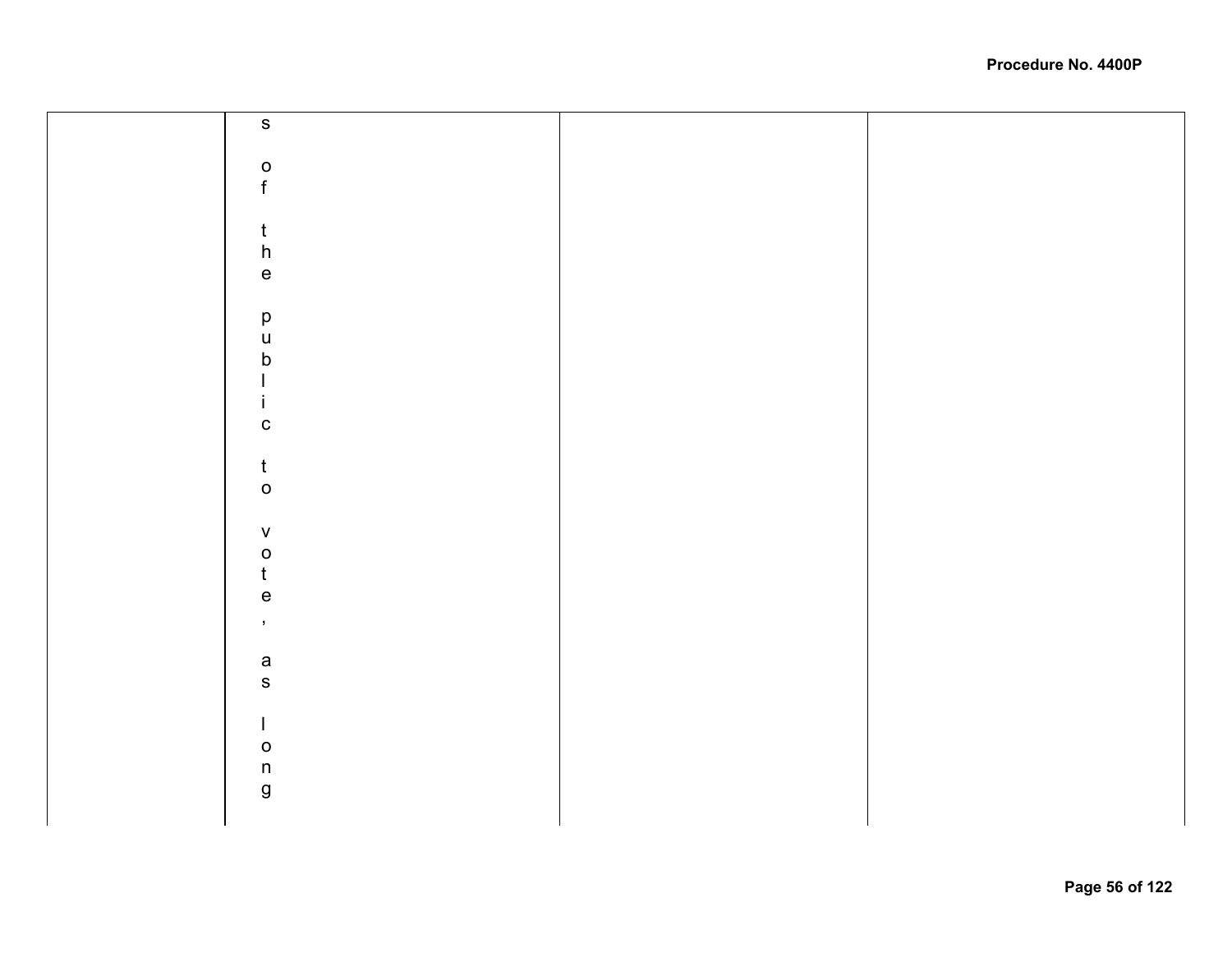|  | a<br>s                               |  |
|--|--------------------------------------|--|
|  |                                      |  |
|  |                                      |  |
|  |                                      |  |
|  | such                                 |  |
|  |                                      |  |
|  |                                      |  |
|  |                                      |  |
|  | $\frac{e}{n}$                        |  |
|  |                                      |  |
|  |                                      |  |
|  | $\begin{matrix} 0 \\ 0 \end{matrix}$ |  |
|  |                                      |  |
|  | u<br>r                               |  |
|  |                                      |  |
|  |                                      |  |
|  |                                      |  |
|  | a<br>g<br>e<br>m                     |  |
|  |                                      |  |
|  |                                      |  |
|  | $\frac{e}{n}$                        |  |
|  |                                      |  |
|  |                                      |  |
|  | $\mathsf{r}$                         |  |
|  | $\circ$                              |  |
|  | $\mathsf{u}$                         |  |
|  |                                      |  |
|  |                                      |  |
|  | t<br>ine<br>l                        |  |
|  |                                      |  |
|  |                                      |  |
|  | $\mathsf{y}$                         |  |
|  |                                      |  |
|  | $\mathsf{o}$                         |  |
|  |                                      |  |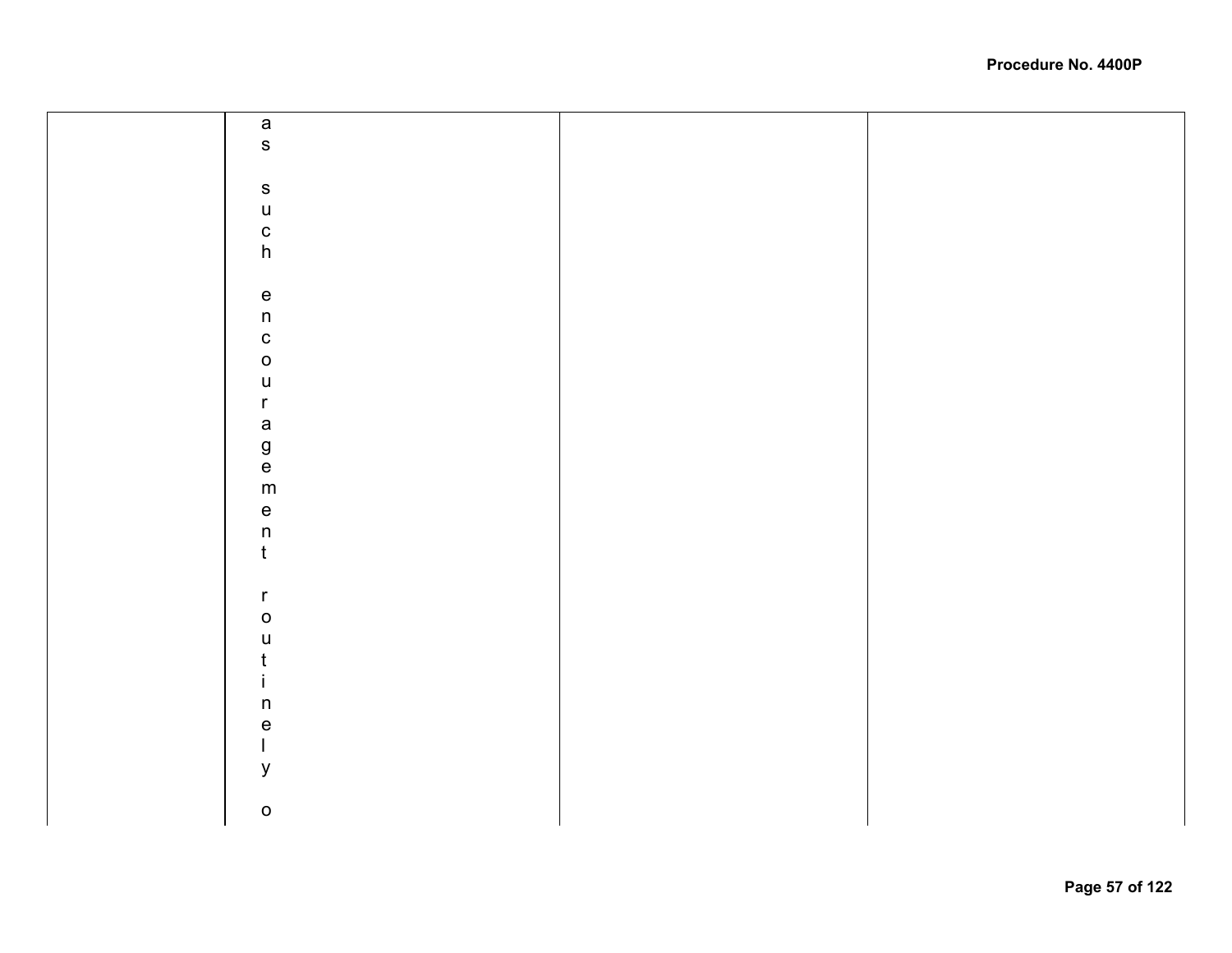| ${\bf C}$                         |                                                             |  |
|-----------------------------------|-------------------------------------------------------------|--|
| $\mathbf C$                       |                                                             |  |
| u                                 |                                                             |  |
|                                   |                                                             |  |
| r                                 |                                                             |  |
| ${\sf S}$                         |                                                             |  |
|                                   |                                                             |  |
| f                                 |                                                             |  |
| $\mathbf O$                       |                                                             |  |
| $\mathsf{r}$                      |                                                             |  |
|                                   |                                                             |  |
|                                   |                                                             |  |
| $\mathbf O$                       |                                                             |  |
| t                                 |                                                             |  |
| $\boldsymbol{\mathsf{h}}$         |                                                             |  |
| $\mathsf{e}% _{t}\left( t\right)$ |                                                             |  |
| $\mathsf{r}$                      |                                                             |  |
|                                   |                                                             |  |
| ${\mathsf e}$                     |                                                             |  |
|                                   |                                                             |  |
|                                   |                                                             |  |
| ${\bf e}$                         |                                                             |  |
| $\mathbf C$                       |                                                             |  |
|                                   |                                                             |  |
|                                   |                                                             |  |
| $\mathsf O$                       |                                                             |  |
| $\sf n$                           |                                                             |  |
| ${\sf S}$                         |                                                             |  |
|                                   |                                                             |  |
|                                   |                                                             |  |
| $\mathsf{P}$<br>$\bullet$         | $\bullet$                                                   |  |
| $\sf U$                           | Agencies shall not organize<br>an effort to encourage staff |  |
| b                                 | to wear campaign buttons or                                 |  |
|                                   | display campaign materials.                                 |  |
|                                   |                                                             |  |
|                                   |                                                             |  |
| $\mathbf C$                       |                                                             |  |
|                                   |                                                             |  |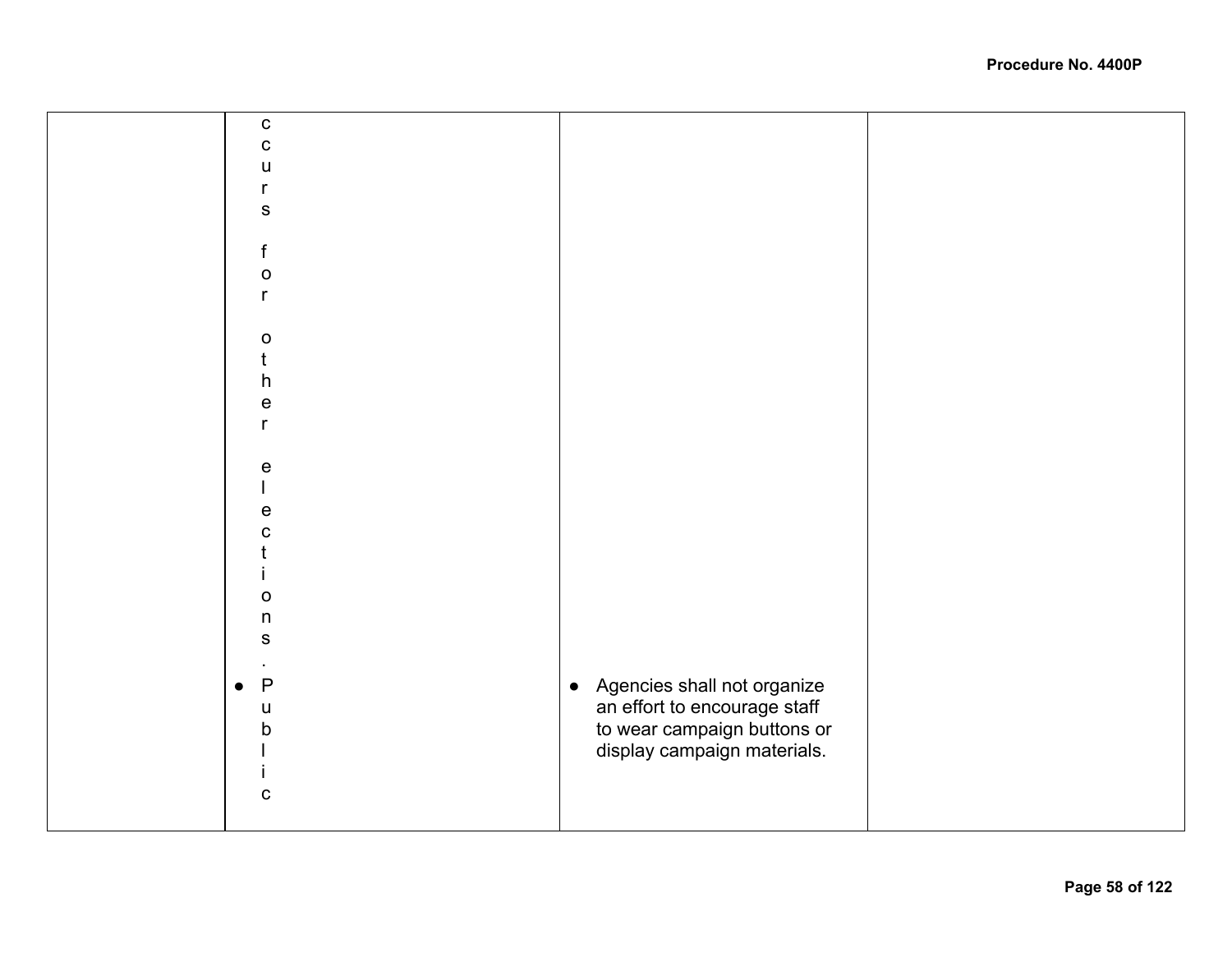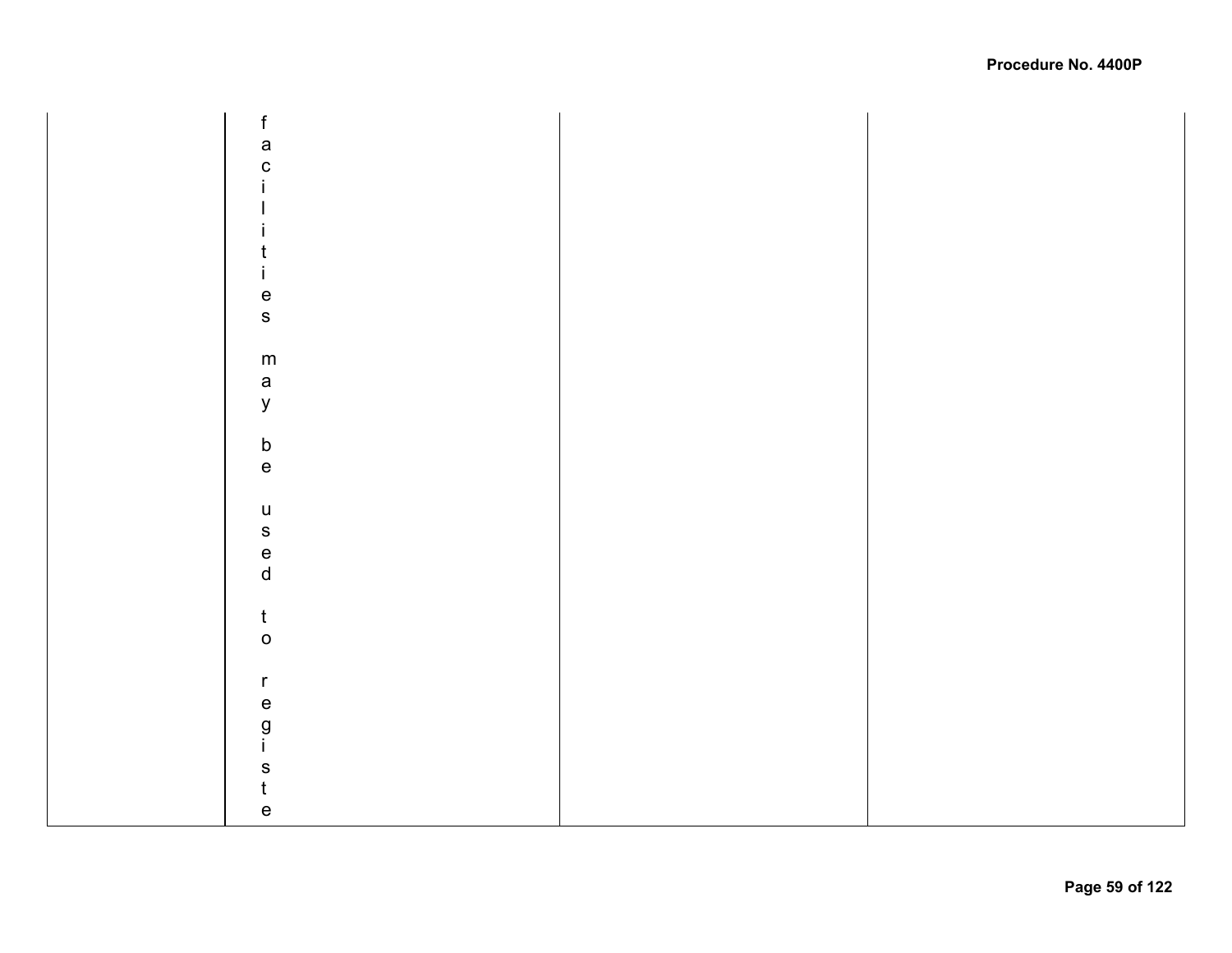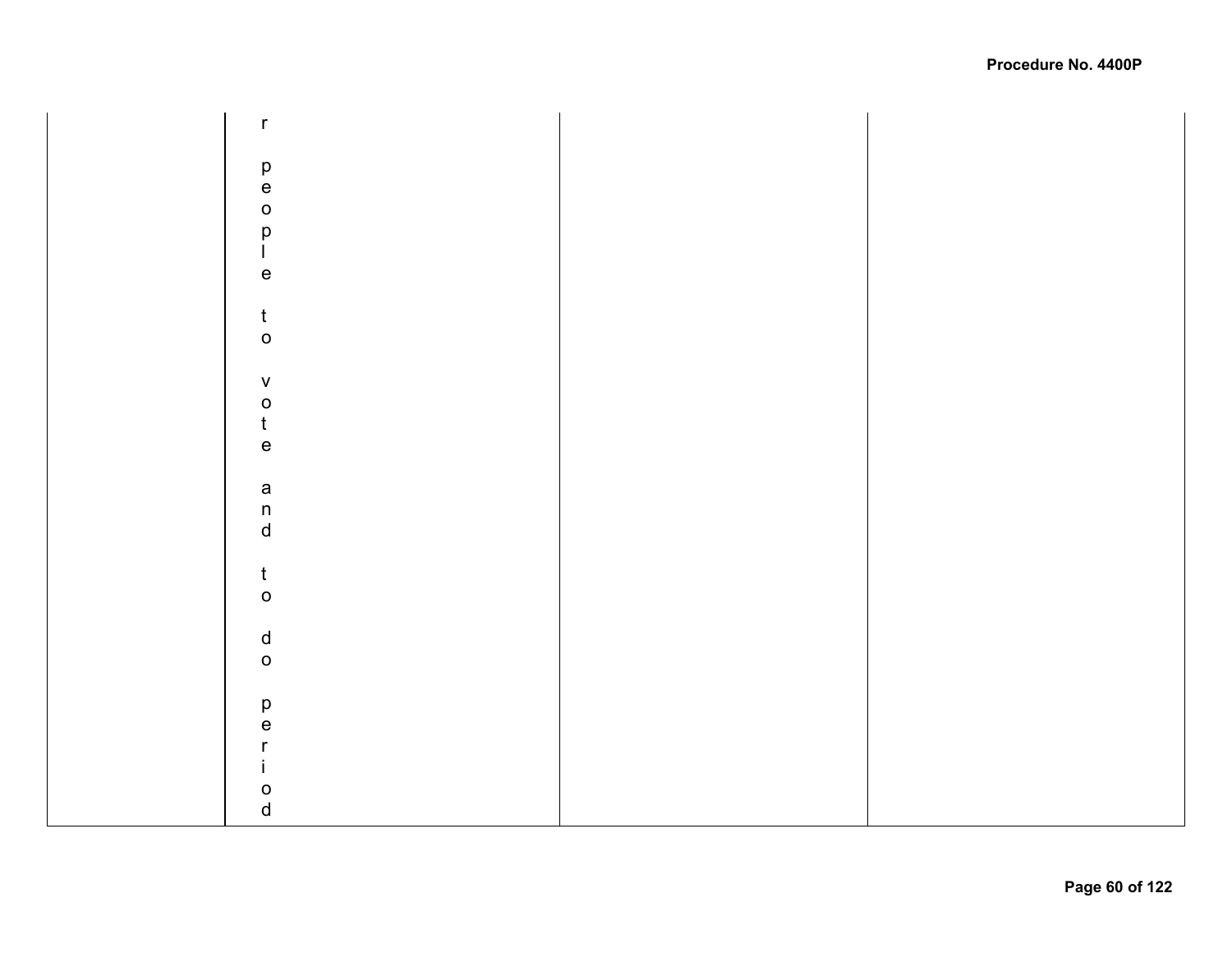|                                                                    | C<br>р<br>С<br>h<br>е<br>n<br>g                                                         |                                                                                                                                                                                                                                                                                                                                                                                                                                         |                                                                                                                                                                                                                                                                              |
|--------------------------------------------------------------------|-----------------------------------------------------------------------------------------|-----------------------------------------------------------------------------------------------------------------------------------------------------------------------------------------------------------------------------------------------------------------------------------------------------------------------------------------------------------------------------------------------------------------------------------------|------------------------------------------------------------------------------------------------------------------------------------------------------------------------------------------------------------------------------------------------------------------------------|
| <b>Agency</b><br><b>Publications</b><br>(Specific to<br>Elections) | $\overline{A}$<br>$\bullet$<br>g<br>е<br>n<br>С<br>е<br>S<br>m<br>a<br>y<br>d<br>e<br>۷ | Agencies shall not distribute<br>$\bullet$<br>election-related information in<br>a manner that targets specific<br>subgroups. Targeting does<br>not refer to mailing information<br>to agency constituencies such<br>as community leaders, or<br>some other group, or to the<br>agency's regular distribution<br>list to provide information in a<br>manner that is consistent with<br>the normal and regular conduct<br>of the agency. | Does the information provide an<br>$\bullet$<br>objective and fair presentation of<br>the facts?<br>Is the timing, format, and style,<br>$\bullet$<br>including tone and tenor, of<br>the information presented in<br>a manner that is normal and<br>regular for the agency? |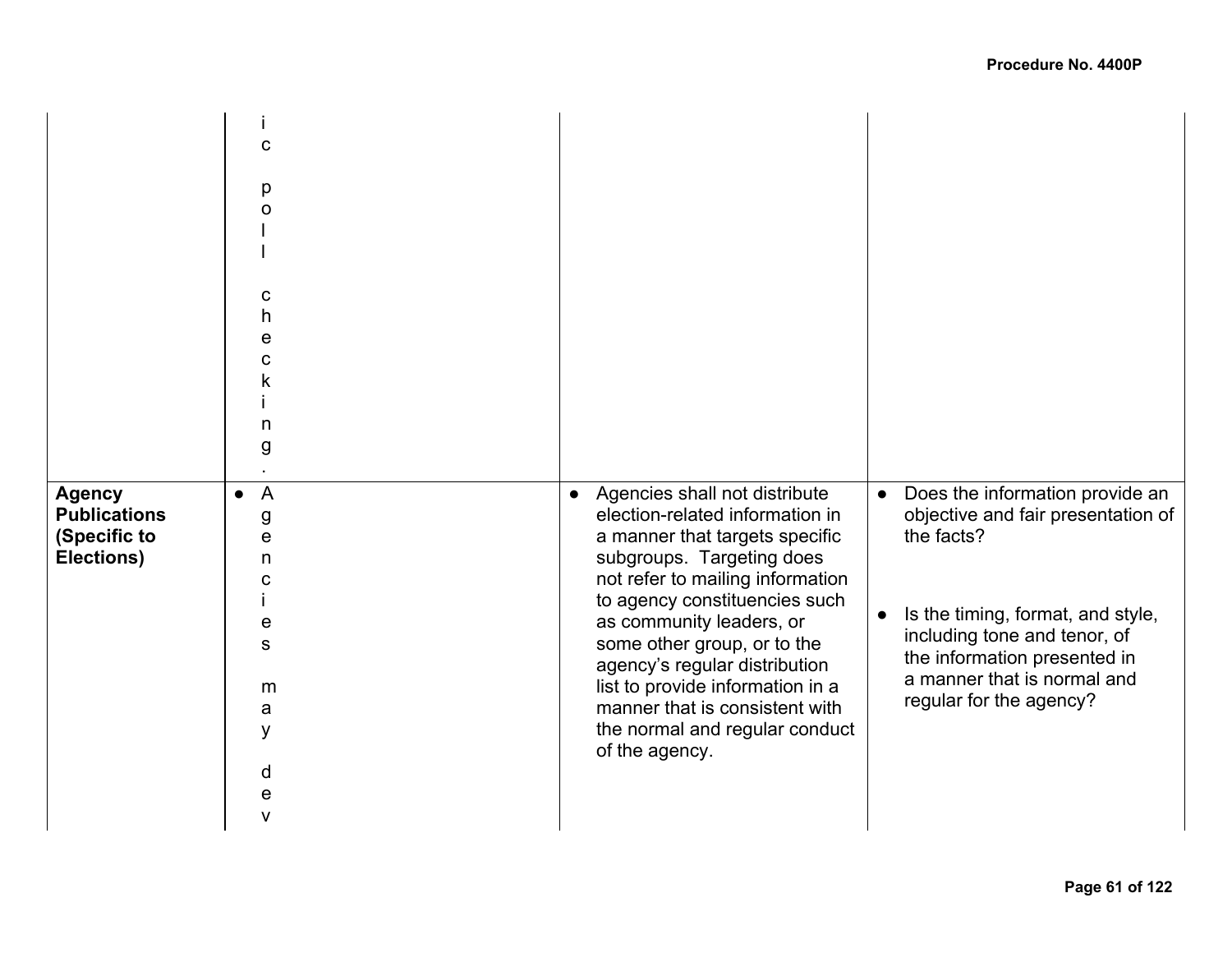| ${\bf e}$                         |  |
|-----------------------------------|--|
| L                                 |  |
|                                   |  |
| $\circ$                           |  |
| $\mathsf{p}% _{T}=\mathsf{p}_{T}$ |  |
|                                   |  |
| $\mathsf a$                       |  |
| $\sf n$                           |  |
|                                   |  |
|                                   |  |
| $\mathsf{o}$                      |  |
| $\mathsf b$                       |  |
| j                                 |  |
| $\mathsf{e}% _{t}\left( t\right)$ |  |
|                                   |  |
| $\mathbf C$                       |  |
| $\mathfrak t$                     |  |
| $\mathbf i$                       |  |
| $\mathsf{V}$                      |  |
| $\mathsf{e}% _{t}\left( t\right)$ |  |
|                                   |  |
|                                   |  |
| $\mathsf{a}$                      |  |
| $\sf n$                           |  |
| $\operatorname{\mathsf{d}}$       |  |
|                                   |  |
| $\mathsf f$                       |  |
|                                   |  |
| $\mathsf{a}$                      |  |
| $\mathbf i$                       |  |
| $\mathsf{r}$                      |  |
|                                   |  |
|                                   |  |
| $\mathsf{p}% _{T}\left( t\right)$ |  |
| $\mathsf{r}$                      |  |
| $\mathsf{e}% _{t}\left( t\right)$ |  |
| $\mathsf{s}$                      |  |
|                                   |  |
| $\frac{e}{n}$                     |  |
|                                   |  |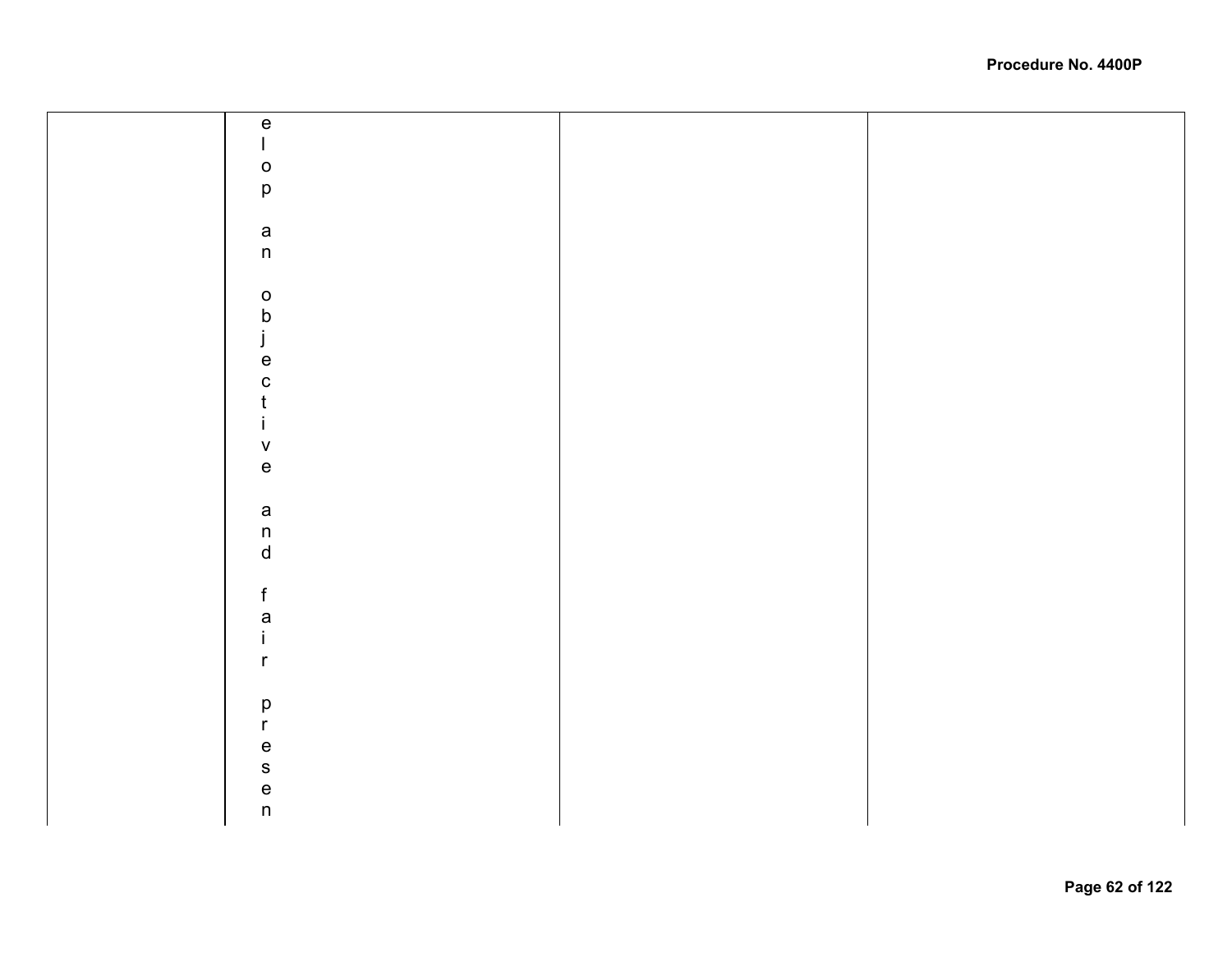| $\mathfrak{t}$                    |  |
|-----------------------------------|--|
|                                   |  |
| a<br>t                            |  |
| İ.                                |  |
| $\mathsf{o}$                      |  |
| $\mathsf{n}$                      |  |
|                                   |  |
|                                   |  |
| $\frac{0}{f}$                     |  |
|                                   |  |
|                                   |  |
| $\frac{t}{h}$                     |  |
| $\mathsf{e}% _{t}\left( t\right)$ |  |
|                                   |  |
| $\mathsf f$                       |  |
| a<br>c<br>t<br>s                  |  |
|                                   |  |
|                                   |  |
|                                   |  |
|                                   |  |
| $\mathsf{r}$                      |  |
|                                   |  |
| e<br>g<br>a                       |  |
|                                   |  |
| $\mathsf{r}$                      |  |
| $\mathsf{d}$                      |  |
| $\mathbf{i}$                      |  |
| $\mathsf{n}$                      |  |
| $\mathsf g$                       |  |
|                                   |  |
| a<br>g<br>e                       |  |
|                                   |  |
|                                   |  |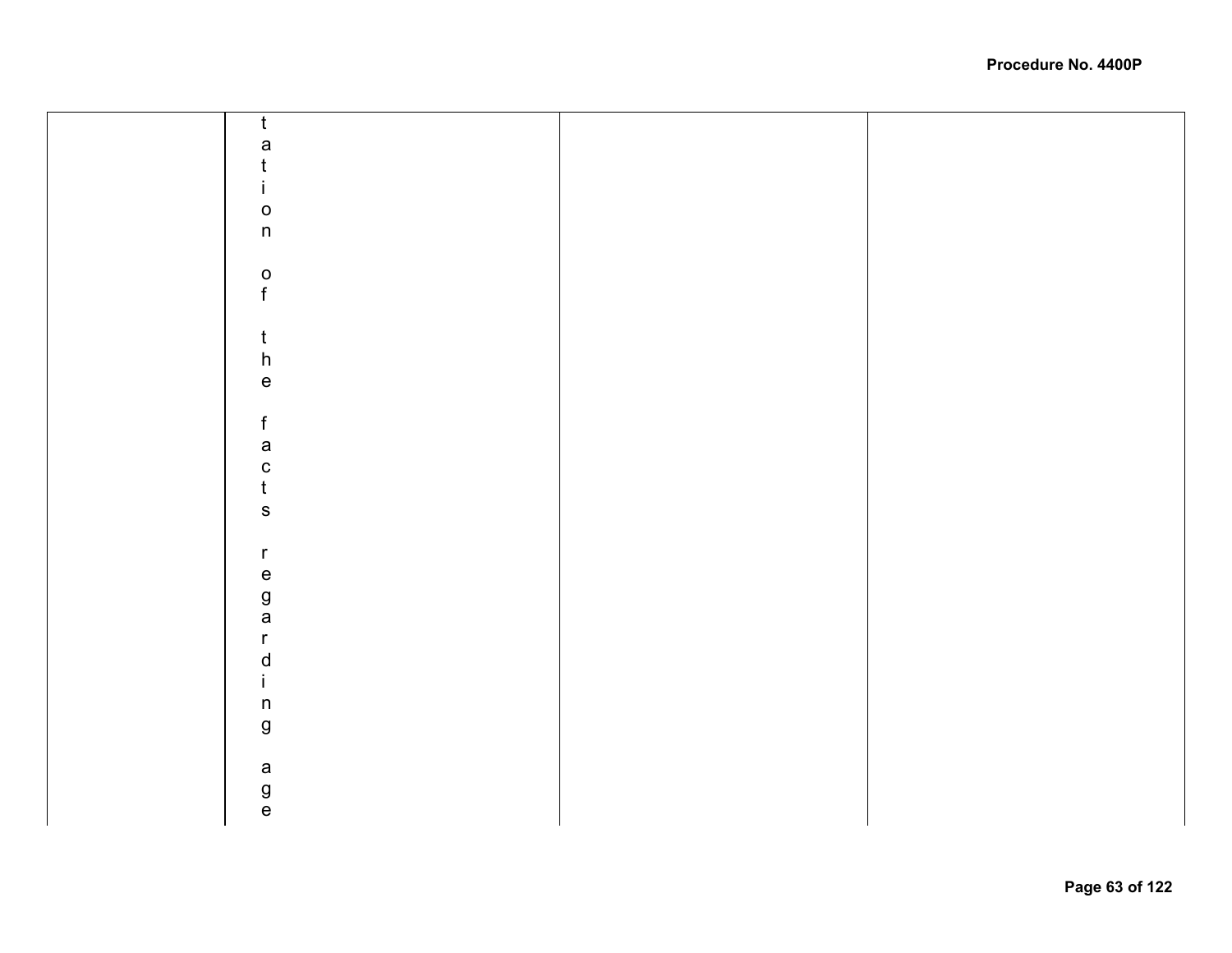| $\mathsf{n}$                      |  |
|-----------------------------------|--|
| $\mathbf{C}$                      |  |
|                                   |  |
| $\mathsf{y}$                      |  |
|                                   |  |
| $\sf n$                           |  |
|                                   |  |
|                                   |  |
|                                   |  |
| e<br>e<br>d<br>s                  |  |
|                                   |  |
|                                   |  |
|                                   |  |
|                                   |  |
| a<br>n<br>d                       |  |
|                                   |  |
|                                   |  |
| $\mathbf t$                       |  |
| $\boldsymbol{\mathsf{h}}$         |  |
| $\mathsf{e}% _{t}\left( t\right)$ |  |
|                                   |  |
|                                   |  |
| a<br>n                            |  |
| t                                 |  |
|                                   |  |
|                                   |  |
| $\mathbf C$                       |  |
|                                   |  |
| p                                 |  |
| $\mathsf{a}$                      |  |
| $\mathfrak t$                     |  |
|                                   |  |
| e<br>d                            |  |
|                                   |  |
|                                   |  |
| $\mathbf{i}$                      |  |
| ${\sf m}$                         |  |
| $\mathsf{p}% _{T}=\mathsf{p}_{T}$ |  |
|                                   |  |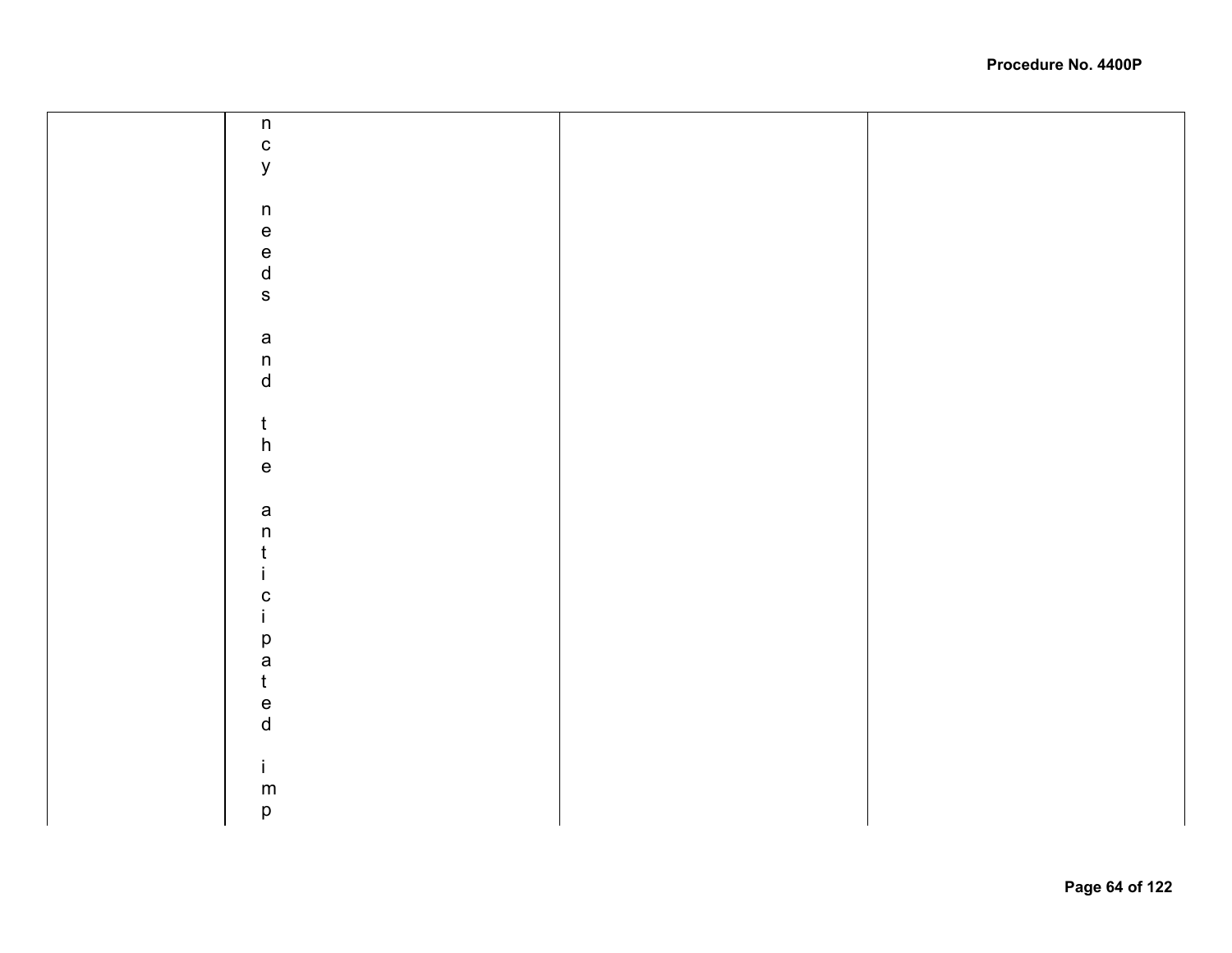| $\mathsf a$                           |  |
|---------------------------------------|--|
|                                       |  |
| $\mathbf{C}$                          |  |
|                                       |  |
| $\mathsf{t}$                          |  |
|                                       |  |
|                                       |  |
|                                       |  |
|                                       |  |
|                                       |  |
| $\frac{0}{f}$                         |  |
|                                       |  |
|                                       |  |
|                                       |  |
|                                       |  |
| $\mathsf{a}$                          |  |
|                                       |  |
|                                       |  |
|                                       |  |
| $\mathsf b$                           |  |
|                                       |  |
|                                       |  |
| $\mathsf a$                           |  |
|                                       |  |
|                                       |  |
|                                       |  |
|                                       |  |
|                                       |  |
|                                       |  |
| $\mathsf{o}$                          |  |
|                                       |  |
| $\mathfrak{t}$                        |  |
|                                       |  |
|                                       |  |
|                                       |  |
| ${\sf m}$                             |  |
|                                       |  |
| $\mathsf{e}% _{t}\left( t_{0}\right)$ |  |
|                                       |  |
| $\mathsf{a}$                          |  |
|                                       |  |
|                                       |  |
| ${\mathsf s}$                         |  |
|                                       |  |
| $\sf U$                               |  |
|                                       |  |
| $\mathsf{r}$                          |  |
|                                       |  |
| $\mathsf{e}% _{t}\left( t\right)$     |  |
|                                       |  |
|                                       |  |
| $\overline{\phantom{a}}$              |  |
|                                       |  |
|                                       |  |
|                                       |  |
| $\mathsf a$                           |  |
|                                       |  |
| $\mathsf n$                           |  |
|                                       |  |
| $\operatorname{\mathsf{d}}$           |  |
|                                       |  |
|                                       |  |
|                                       |  |
|                                       |  |
| ${\sf m}$                             |  |
|                                       |  |
|                                       |  |
|                                       |  |
| a<br>y                                |  |
|                                       |  |
|                                       |  |
|                                       |  |
|                                       |  |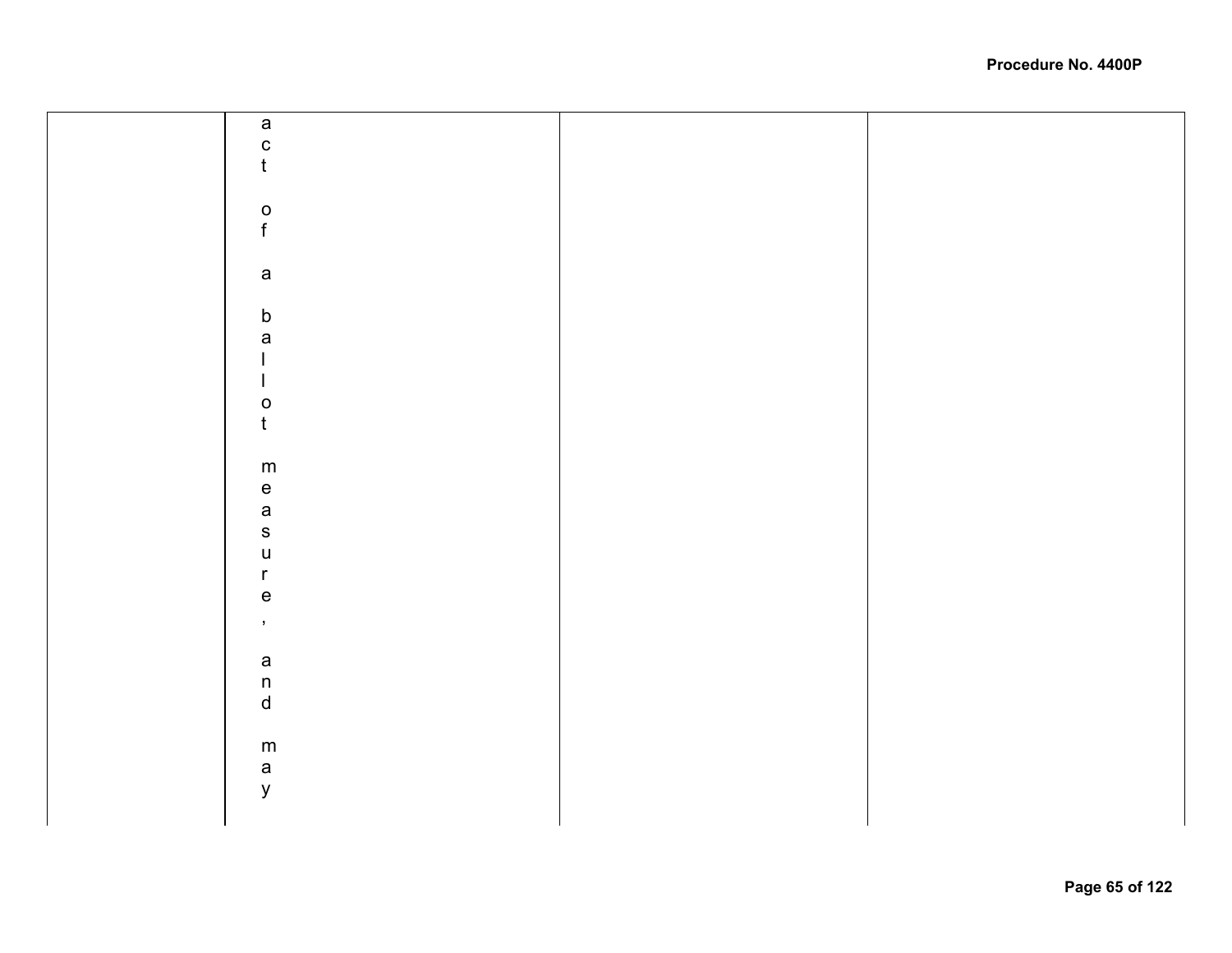| ${\sf d}$                             |  |
|---------------------------------------|--|
|                                       |  |
| S                                     |  |
| $\mathfrak t$                         |  |
| r                                     |  |
|                                       |  |
| İ.                                    |  |
| $\mathsf b$                           |  |
| $\mathsf{U}$                          |  |
|                                       |  |
| $\frac{t}{e}$                         |  |
|                                       |  |
| $\mathbf i$                           |  |
| $\mathsf t$                           |  |
|                                       |  |
| $\mathbf i$                           |  |
| $\sf n$                               |  |
|                                       |  |
|                                       |  |
|                                       |  |
| t<br>h<br>e                           |  |
|                                       |  |
|                                       |  |
|                                       |  |
|                                       |  |
| a<br>g<br>e<br>n                      |  |
|                                       |  |
|                                       |  |
| $\begin{array}{c} c \\ y \end{array}$ |  |
|                                       |  |
| $\mathbf S$                           |  |
|                                       |  |
|                                       |  |
| c<br>u<br>s                           |  |
|                                       |  |
|                                       |  |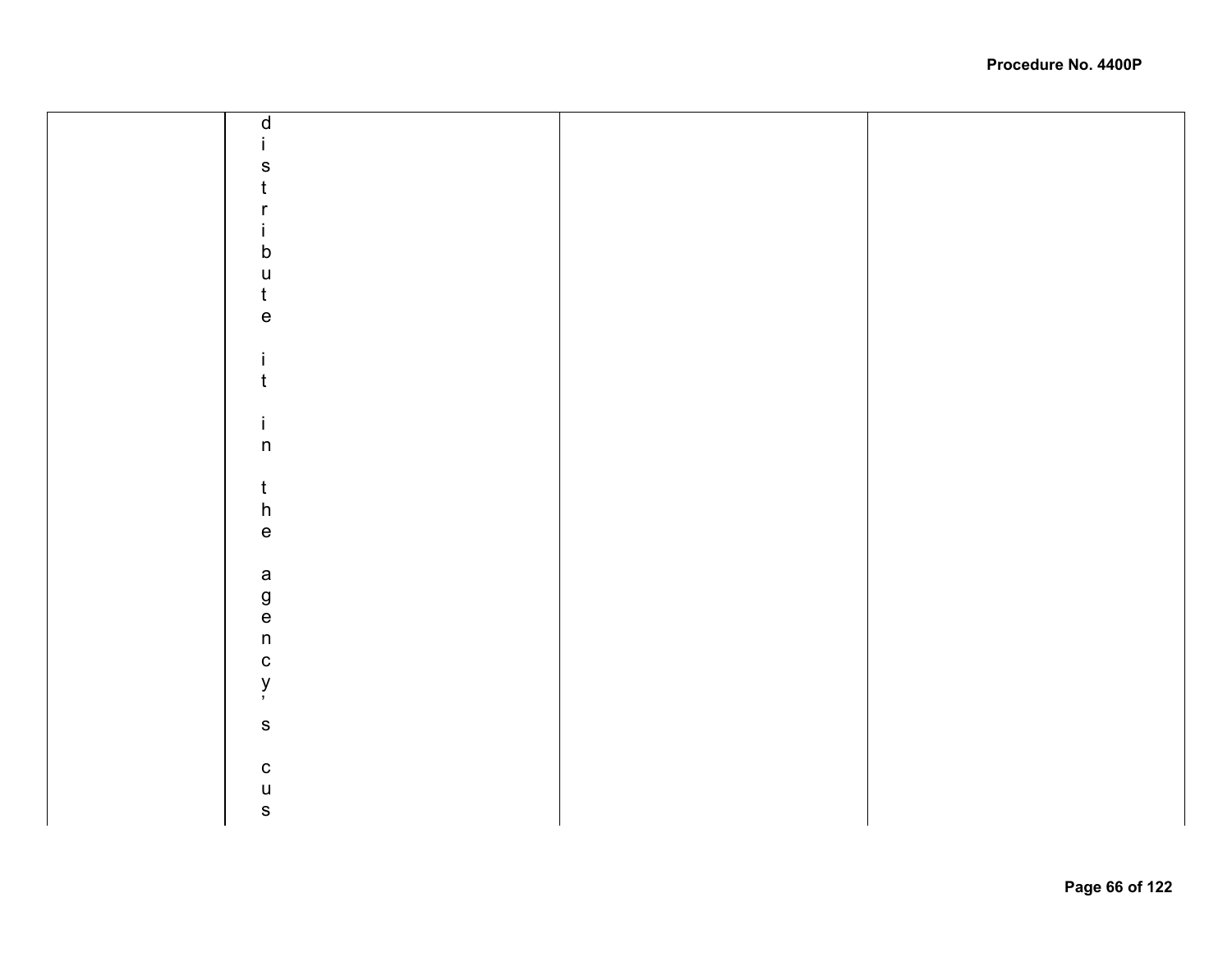|  | $\mathsf{t}$                      |  |
|--|-----------------------------------|--|
|  |                                   |  |
|  | $\mathsf{o}$                      |  |
|  | ${\sf m}$                         |  |
|  |                                   |  |
|  | $\mathsf{a}$                      |  |
|  |                                   |  |
|  | $\mathsf{r}$                      |  |
|  | $\mathsf{y}$                      |  |
|  |                                   |  |
|  |                                   |  |
|  |                                   |  |
|  | ${\sf m}$                         |  |
|  | $\mathsf{a}$                      |  |
|  |                                   |  |
|  | $\mathsf n$                       |  |
|  | $\mathsf n$                       |  |
|  |                                   |  |
|  | $\mathsf{e}% _{t}\left( t\right)$ |  |
|  | $\mathsf{r}$                      |  |
|  |                                   |  |
|  | $\bullet$                         |  |
|  |                                   |  |
|  |                                   |  |
|  |                                   |  |
|  |                                   |  |
|  | $\sf T$                           |  |
|  | $\frac{h}{i}$                     |  |
|  |                                   |  |
|  |                                   |  |
|  |                                   |  |
|  | ${\sf s}$                         |  |
|  |                                   |  |
|  |                                   |  |
|  | $\mathbf{i}$                      |  |
|  | $\mathsf n$                       |  |
|  |                                   |  |
|  | f                                 |  |
|  | $\mathsf{o}$                      |  |
|  |                                   |  |
|  | $\mathsf{r}$                      |  |
|  | ${\sf m}$                         |  |
|  |                                   |  |
|  | $\mathsf a$                       |  |
|  | t                                 |  |
|  |                                   |  |
|  | $\mathbf{L}$                      |  |
|  |                                   |  |
|  | $\mathsf{o}$                      |  |
|  | n                                 |  |
|  |                                   |  |
|  |                                   |  |
|  |                                   |  |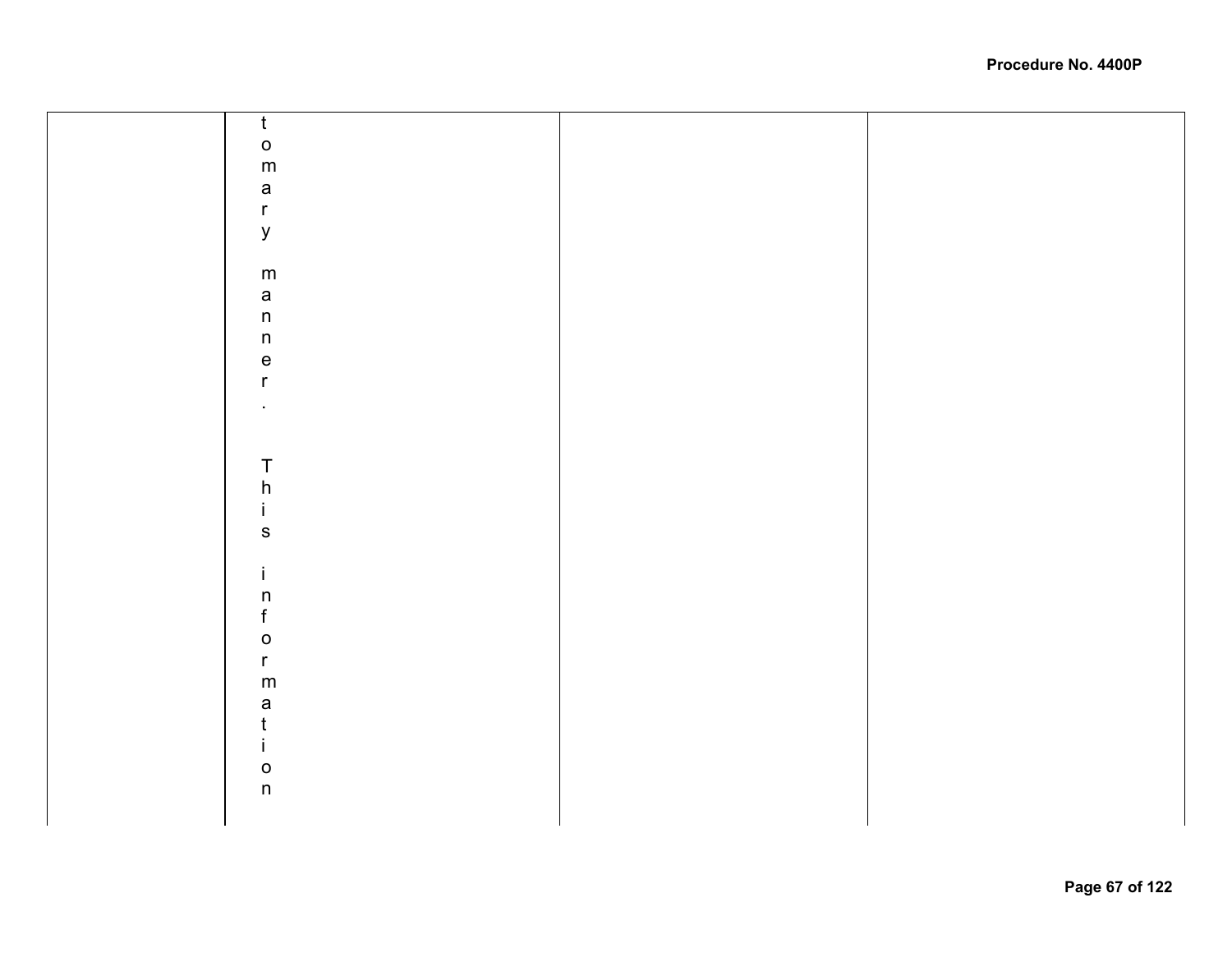| ${\sf m}$                         |  |
|-----------------------------------|--|
| $\mathsf{a}$                      |  |
| $\mathsf{y}$                      |  |
|                                   |  |
|                                   |  |
| $\mathsf b$                       |  |
| $\mathsf{e}% _{t}\left( t\right)$ |  |
|                                   |  |
| $\mathsf{p}% _{T}$                |  |
| r                                 |  |
|                                   |  |
| $\sf n$                           |  |
| $\mathsf t$                       |  |
|                                   |  |
| $\frac{e}{d}$                     |  |
|                                   |  |
|                                   |  |
| İ.                                |  |
| $\sf n$                           |  |
|                                   |  |
| ${\mathsf V}$                     |  |
| a                                 |  |
| r                                 |  |
|                                   |  |
| $\mathsf O$                       |  |
| $\mathsf{u}$                      |  |
| ${\sf s}$                         |  |
|                                   |  |
|                                   |  |
|                                   |  |
| $\mathsf a$                       |  |
| $\mathsf n$                       |  |
| g<br>u                            |  |
|                                   |  |
| a                                 |  |
| $\boldsymbol{g}$                  |  |
|                                   |  |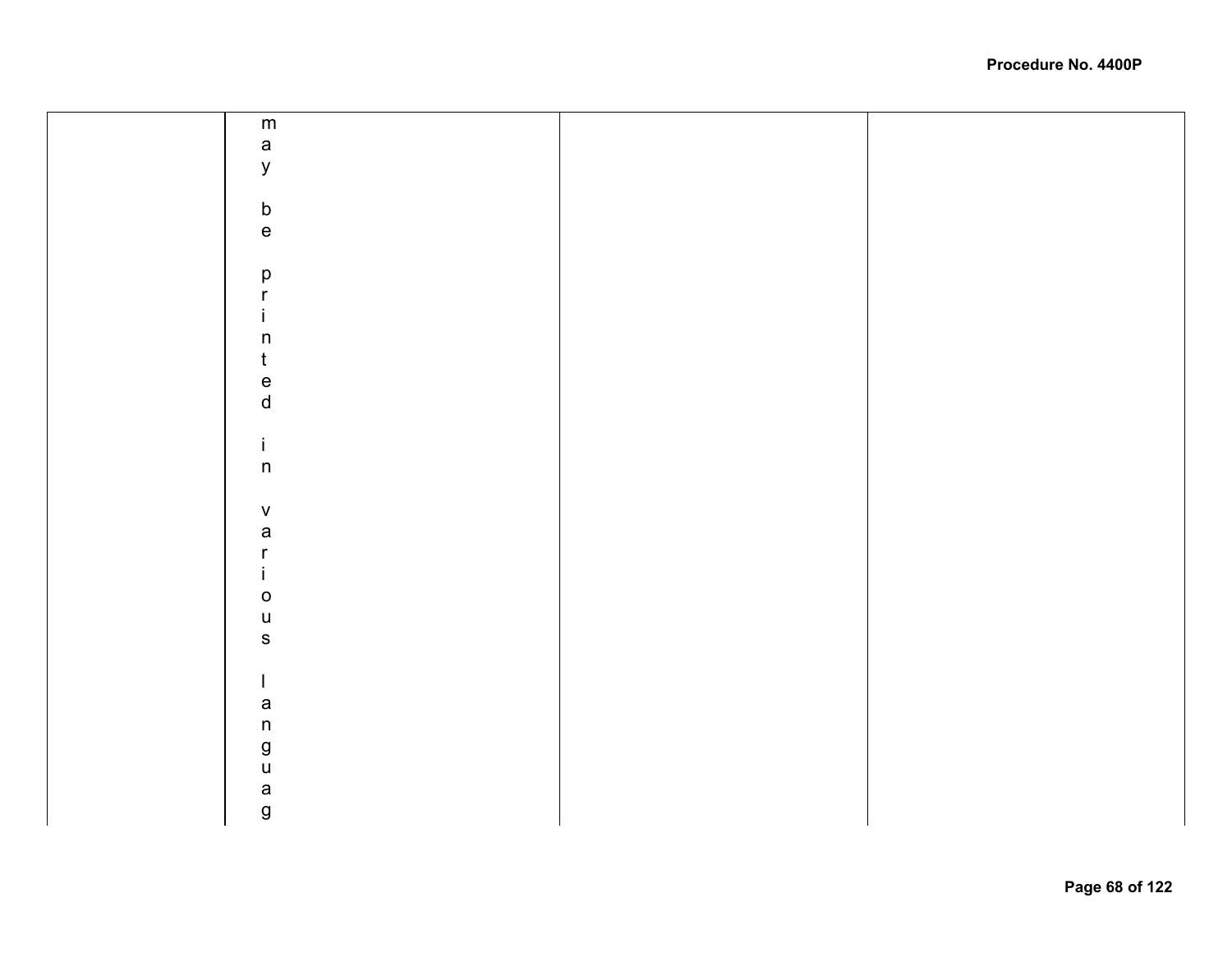| $\frac{e}{s}$                             |  |
|-------------------------------------------|--|
|                                           |  |
|                                           |  |
|                                           |  |
| a<br>n<br>d                               |  |
|                                           |  |
|                                           |  |
| $\mathbf{c}$                              |  |
| $\mathsf{o}$                              |  |
| ${\sf m}$                                 |  |
| ${\sf m}$                                 |  |
| $\mathsf{u}%$                             |  |
| $\sf n$                                   |  |
| $\mathbf i$                               |  |
|                                           |  |
| c<br>a<br>t<br>e<br>d                     |  |
|                                           |  |
|                                           |  |
|                                           |  |
|                                           |  |
|                                           |  |
| $\mathbf i$                               |  |
| $\sf n$                                   |  |
|                                           |  |
| $\begin{matrix} 0 \\ t \\ h \end{matrix}$ |  |
|                                           |  |
|                                           |  |
|                                           |  |
| $\frac{e}{r}$                             |  |
|                                           |  |
| $\mathsf f$                               |  |
|                                           |  |
|                                           |  |
| o<br>r<br>m                               |  |
|                                           |  |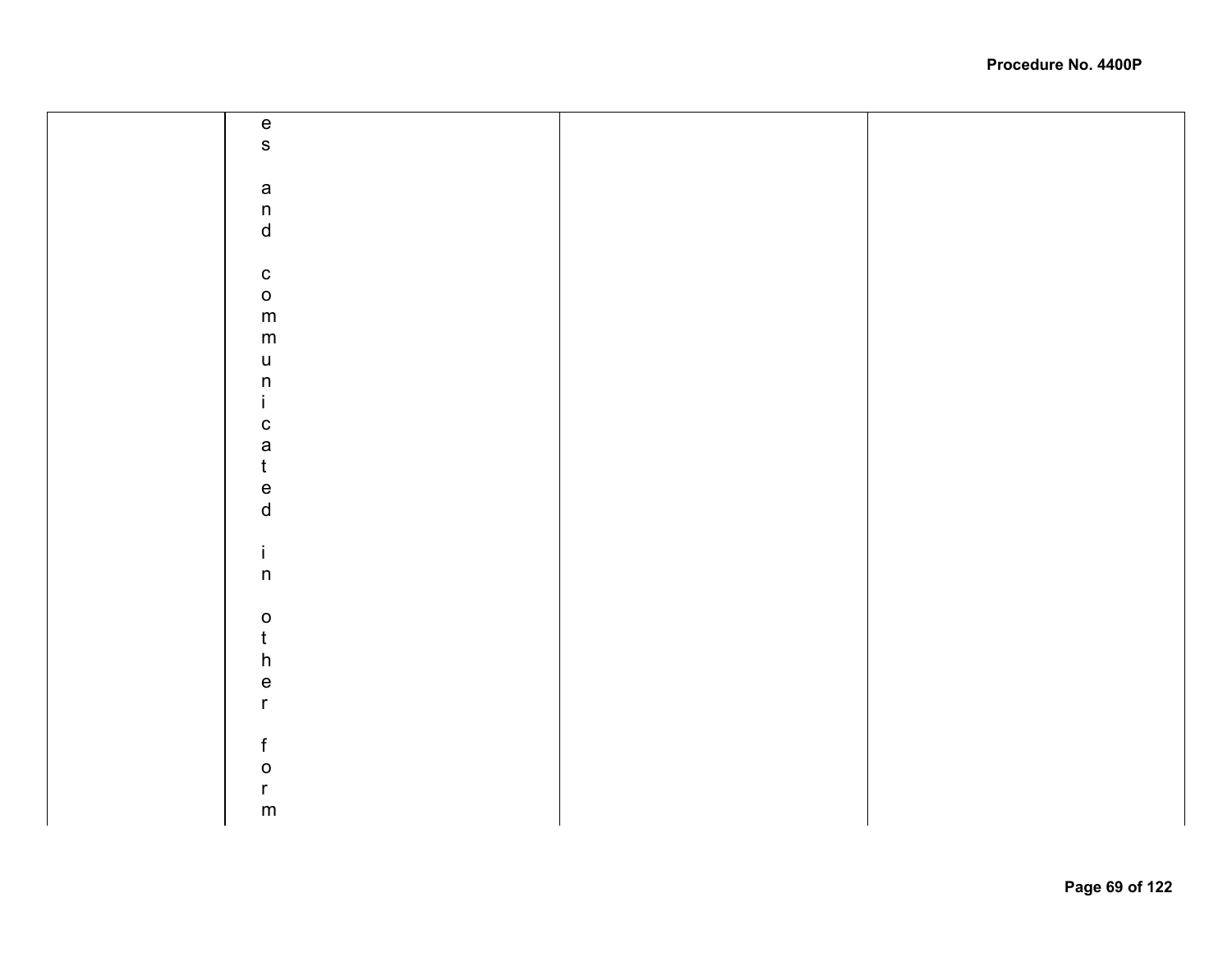| a              |                                           |                                             |
|----------------|-------------------------------------------|---------------------------------------------|
|                |                                           |                                             |
| ${\mathbb S}$  |                                           |                                             |
|                |                                           |                                             |
|                |                                           |                                             |
| $\mathsf{a}$   |                                           |                                             |
| ${\mathbb S}$  |                                           |                                             |
|                |                                           |                                             |
| r              |                                           |                                             |
| e              |                                           |                                             |
| q              |                                           |                                             |
| $\mathbf{H}$   |                                           |                                             |
|                |                                           |                                             |
|                |                                           |                                             |
|                |                                           |                                             |
| e              |                                           |                                             |
| $\sf d$        |                                           |                                             |
|                |                                           |                                             |
| b              |                                           |                                             |
| y              |                                           |                                             |
|                |                                           |                                             |
|                |                                           |                                             |
| h              |                                           |                                             |
| $\mathbf e$    |                                           |                                             |
|                |                                           |                                             |
|                |                                           |                                             |
| $\mathsf{A}$   |                                           |                                             |
| $\mathsf D$    |                                           |                                             |
| $\overline{A}$ |                                           |                                             |
|                |                                           |                                             |
| $\bullet$      | Agencies shall not publicize<br>$\bullet$ | Is the information distributed<br>$\bullet$ |
| $\sf n$        | information supporting or                 | in a manner that is normal and              |
|                | opposing a candidate or ballot            | regular for the agency?                     |
|                | measure.                                  |                                             |
|                |                                           |                                             |
| h              |                                           |                                             |
| $\mathsf{e}$   |                                           |                                             |
|                |                                           |                                             |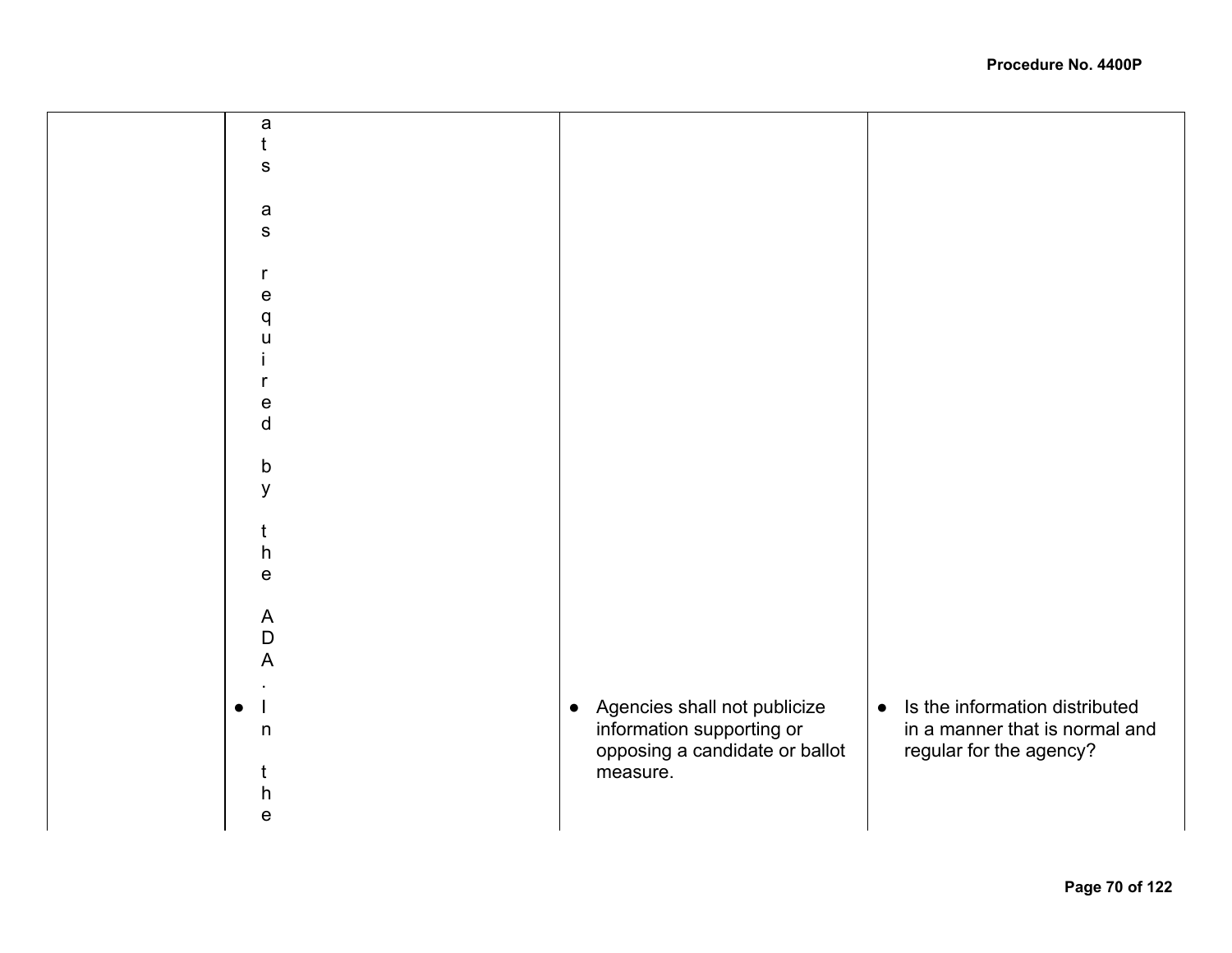$\mathbf{C}$ courseofregularpublicationsf  $\circ$  $\mathsf{u}$  $\mathsf{r}$  $\mathbf S$  $\mathsf{e}% _{0}\left( \mathsf{e}\right)$  $\mathsf{o}$  $f$  $\mathsf{r}$  $\mathbf e$ g<br>u  $\mathbf{I}$ a  $\mathsf{r}$  $\mathsf{p}$  $\mathsf{u}$  $\mathsf b$  $\begin{array}{c} \hline \end{array}$  $\mathbf{i}$  $\mathbf c$ a  $\mathfrak{t}$  $\mathbf{i}$  $\mathsf{o}$  $n$  $\mathbf S$  $\mathsf f$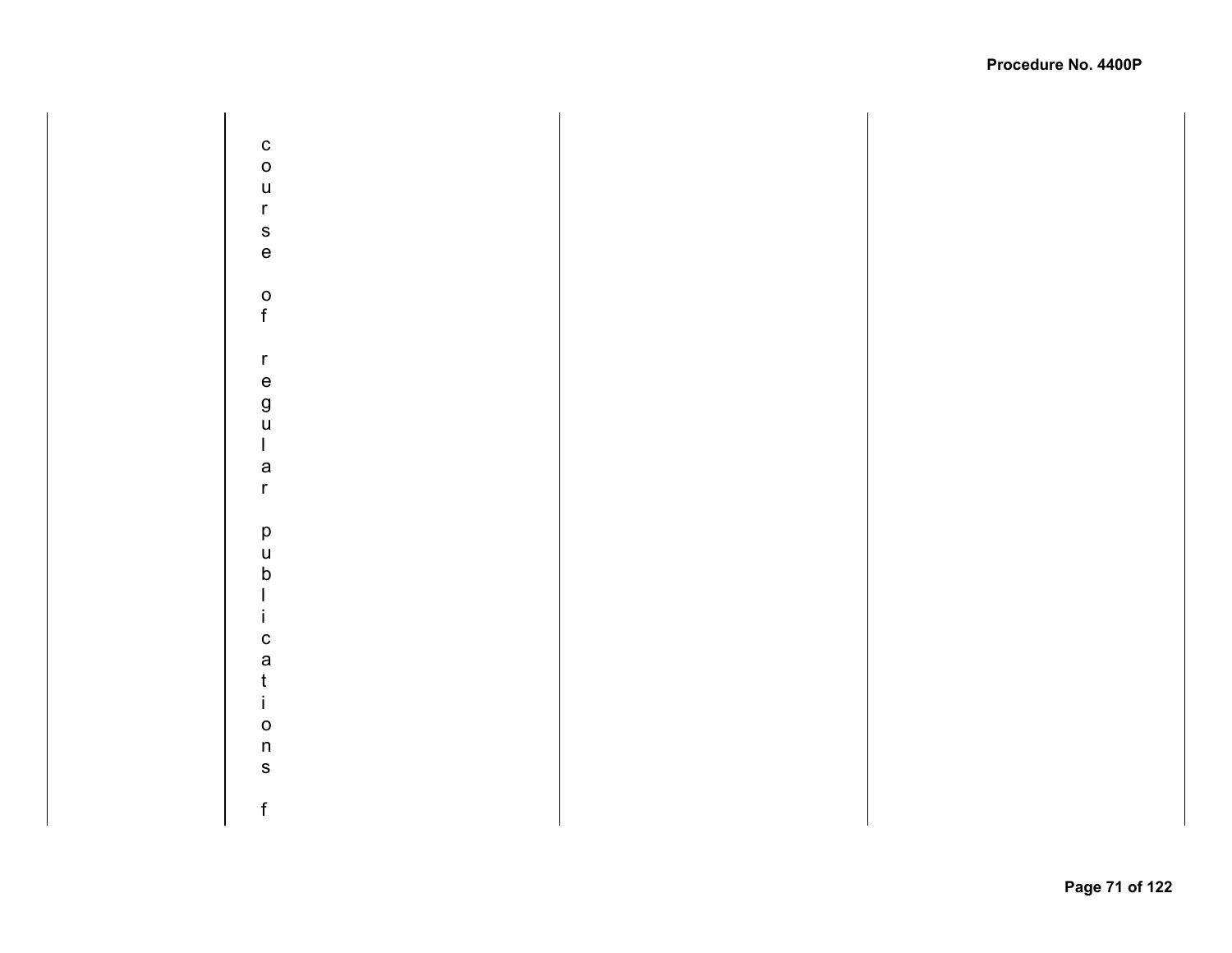$\circ$ ortheagency,theagencymaydis  $\mathsf{r}$  $\frac{t}{h}$  $\mathsf{e}% _{0}\left( \mathsf{e}\right)$  $\mathsf{a}$  $\frac{g}{e}$  $n$  $\mathbf c$  $\mathsf{y}$  $\mathbf{r}$  $\mathfrak{t}$  $\boldsymbol{\mathsf{h}}$  $\mathsf{e}% _{0}\left( \mathsf{e}\right)$  $\mathsf{a}$  $\frac{g}{e}$  $\sf n$  $\mathbf{c}$  $\mathsf{y}$  ${\sf m}$  $\mathsf{a}$  $\mathsf{y}$  $\begin{matrix} d \\ i \end{matrix}$  $\mathsf{s}$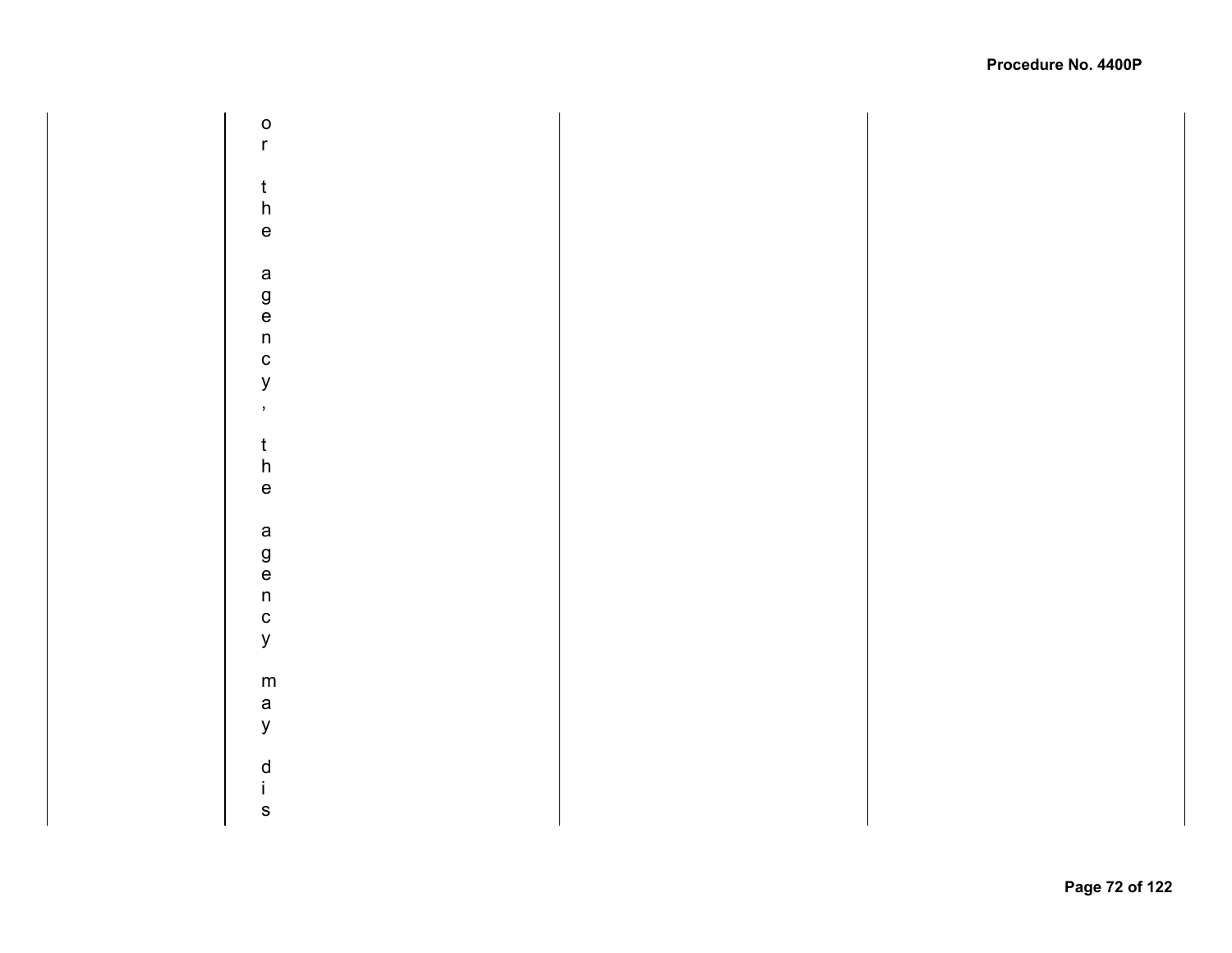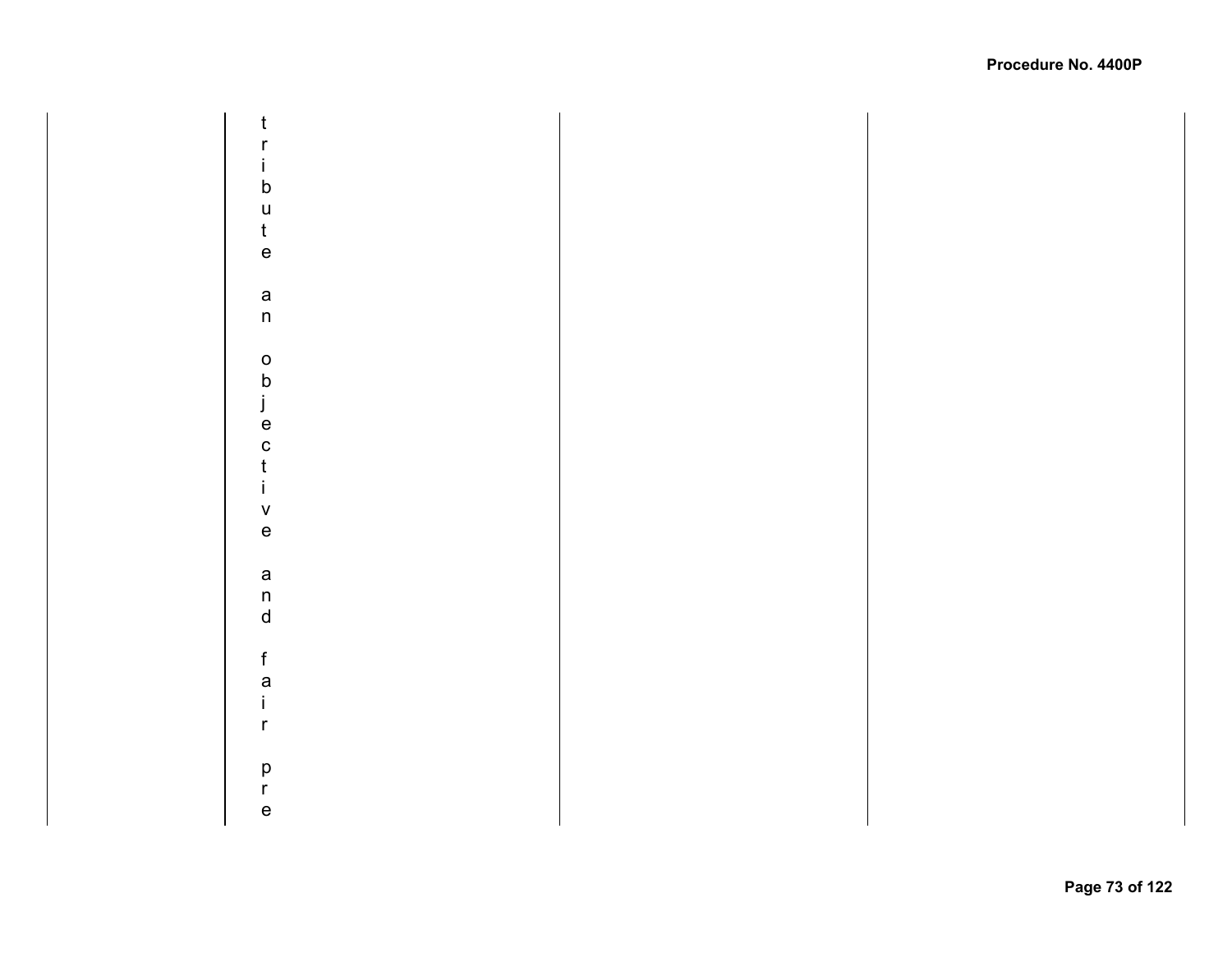s<br>e sentationofthefactsforeachb  $\mathsf{n}$  $\mathbf t$ a  $\mathfrak{t}$  $\mathbf{i}$  $\circ$  $n$  $\frac{0}{f}$  $\frac{t}{h}$  $\mathsf{e}% _{0}\left( \mathsf{e}\right)$  $\mathsf f$ a  $\mathbf c$  $\mathfrak t$  $\mathsf{s}$  $f$  $\circ$  $\mathsf{r}$  $\mathsf{e}% _{t}\left( t\right)$  $\mathsf{a}$  $\mathbf c$  $h$  $\sf b$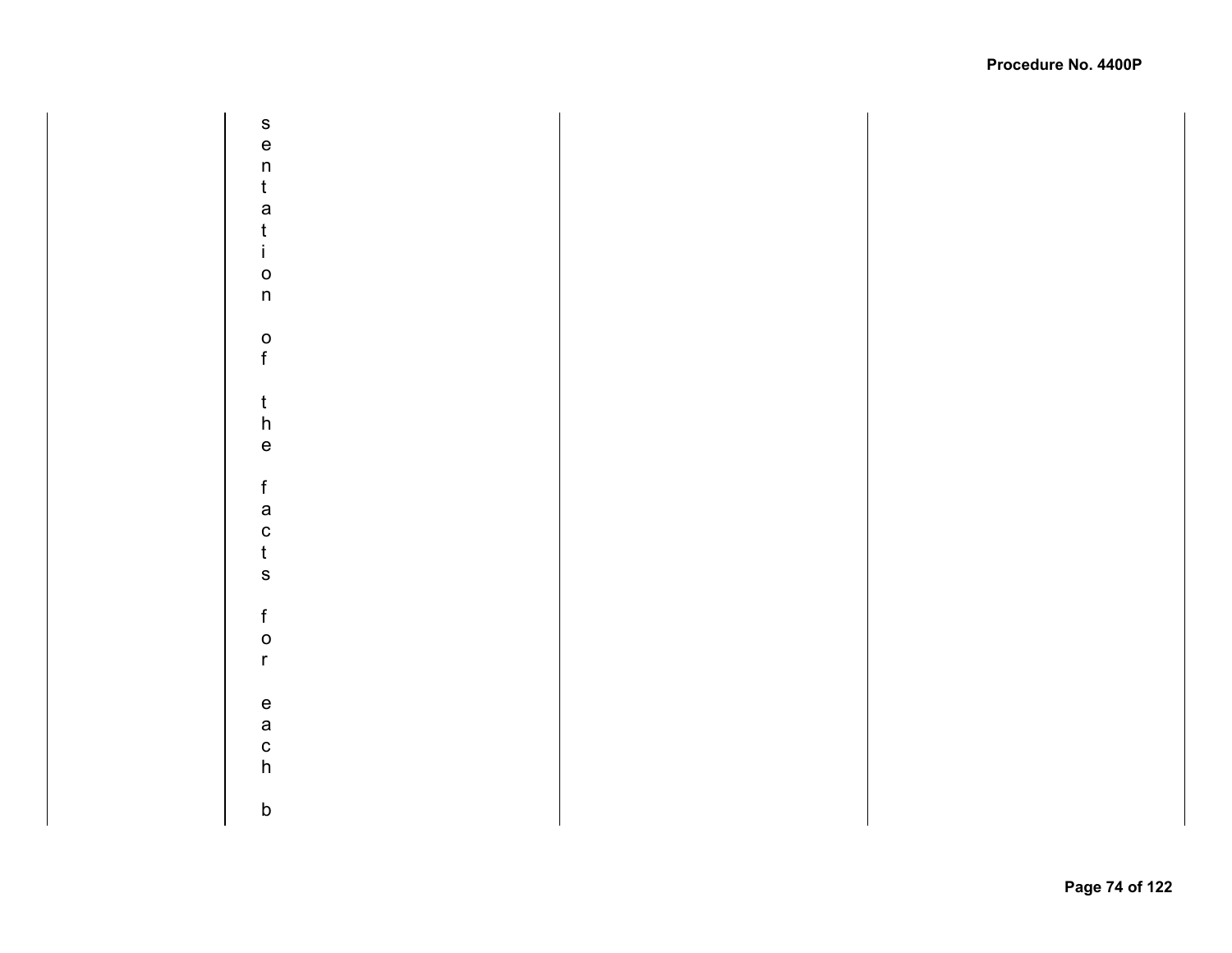a allotmeasureinaccordancewith  $\mathbf{I}$  $\mathbf{I}$  $\circ$  $\mathbf t$  ${\sf m}$  $\mathsf{e}% _{0}\left( \mathsf{e}\right)$ a  $\mathsf{s}$  $\overline{u}$  $\mathsf{r}$  $\mathsf{e}% _{0}\left( \mathsf{e}\right)$  $\mathbf{i}$  $\sf n$  $\mathsf a$  $\mathbf{c}$  $\mathbf c$  $\circ$  $\mathsf{r}$  $\mathsf{d}$  $\mathsf{a}$  $n$  $\mathbf{c}$  $\mathsf{e}% _{0}\left( \mathsf{e}\right)$ W  $\mathbf{i}$  $\mathbf t$  $\boldsymbol{\mathsf{h}}$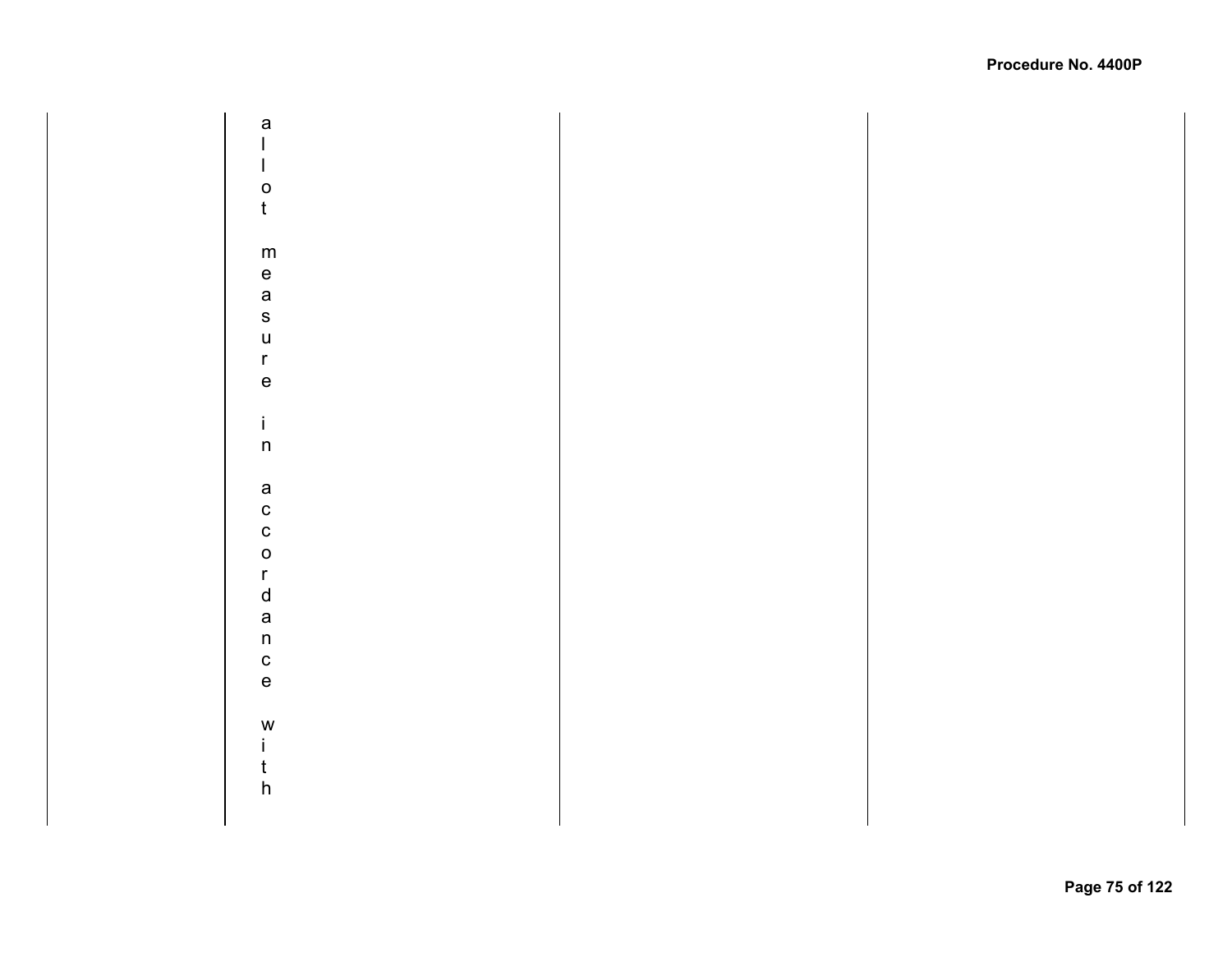$\frac{t}{h}$ thenormalandregularconductof  $\mathbf{e}% _{0}\in \mathbf{P}_{0}$  $n$  $\circ$  $\mathsf{r}$  ${\sf m}$ a  $\mathbf{L}$  $\mathsf a$  $\sf n$  $\sf d$  $\mathsf{r}$  $\mathsf{e}$ g<br>u  $\mathbf{I}$ a  $\mathsf{r}$  $\mathbf{C}$  $\circ$  $\mathsf{n}$  $\mathsf{d}$  $\mathsf{u}$  $\mathbf{c}$  $\mathbf t$  $\frac{0}{f}$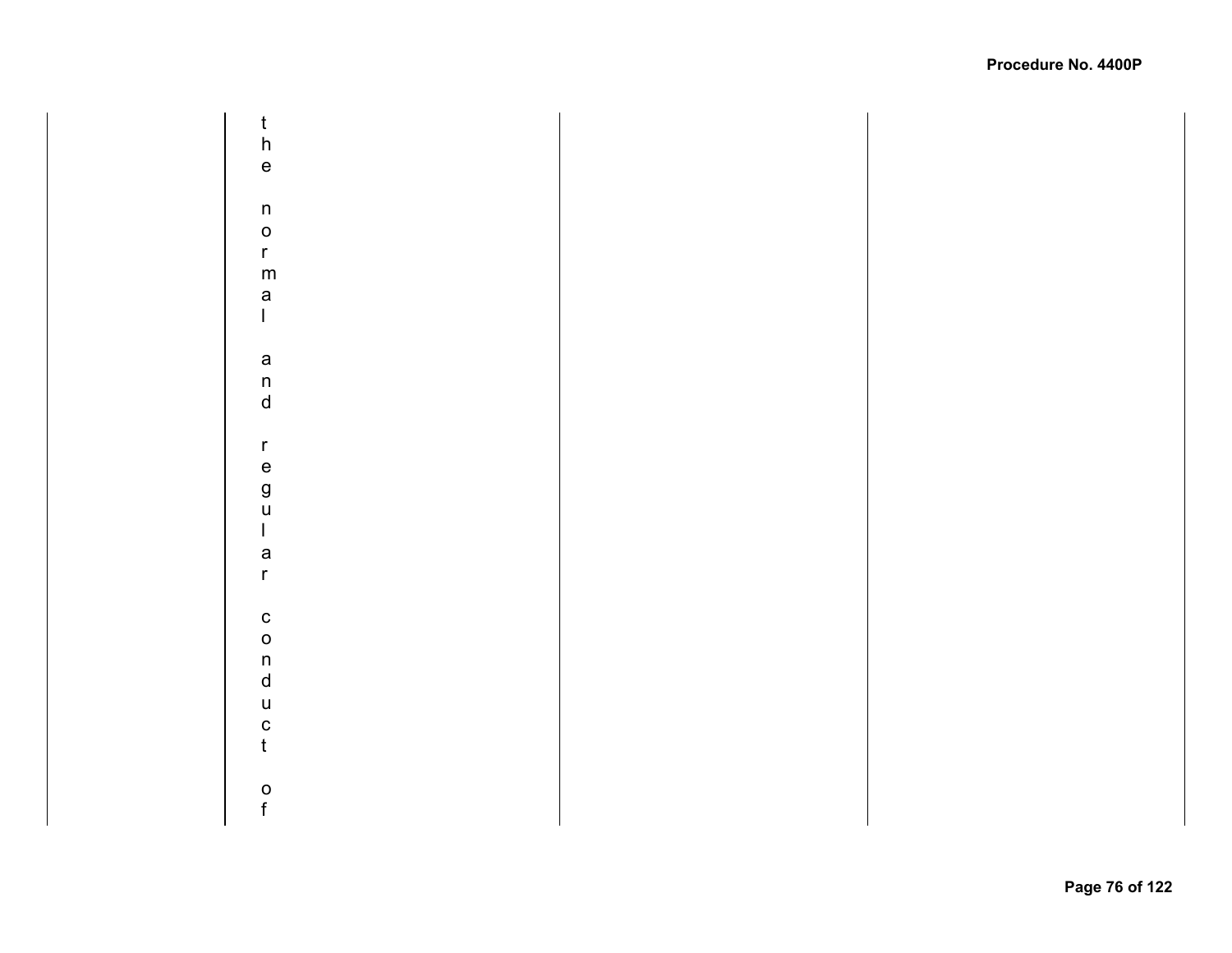| <b>Agency</b><br><b>Publications</b><br>(Specific to<br>Elections)<br>(continued) | t<br>h<br>e<br>a<br>g<br>e<br>n<br>$\mathbf C$<br>У                              |                                                                                                                                                               | Do the materials accurately<br>$\bullet$<br>present the costs and other<br>anticipated impacts of a ballot<br>measure?<br>Does the agency typically<br>$\bullet$<br>distribute information by<br>newsletters, websites, or some<br>other format? |
|-----------------------------------------------------------------------------------|----------------------------------------------------------------------------------|---------------------------------------------------------------------------------------------------------------------------------------------------------------|--------------------------------------------------------------------------------------------------------------------------------------------------------------------------------------------------------------------------------------------------|
| <b>Agency</b><br><b>Publications</b><br>(Regular)                                 | $\overline{A}$<br>$\bullet$<br>g<br>e<br>n<br>$\mathbf C$<br>e<br>${\bf S}$<br>m | Agencies shall not use internal<br>$\bullet$<br>memoranda or other agency<br>publications to encourage<br>employees to participate in<br>campaign activities. | Does the agency routinely<br>$\bullet$<br>distribute such information?                                                                                                                                                                           |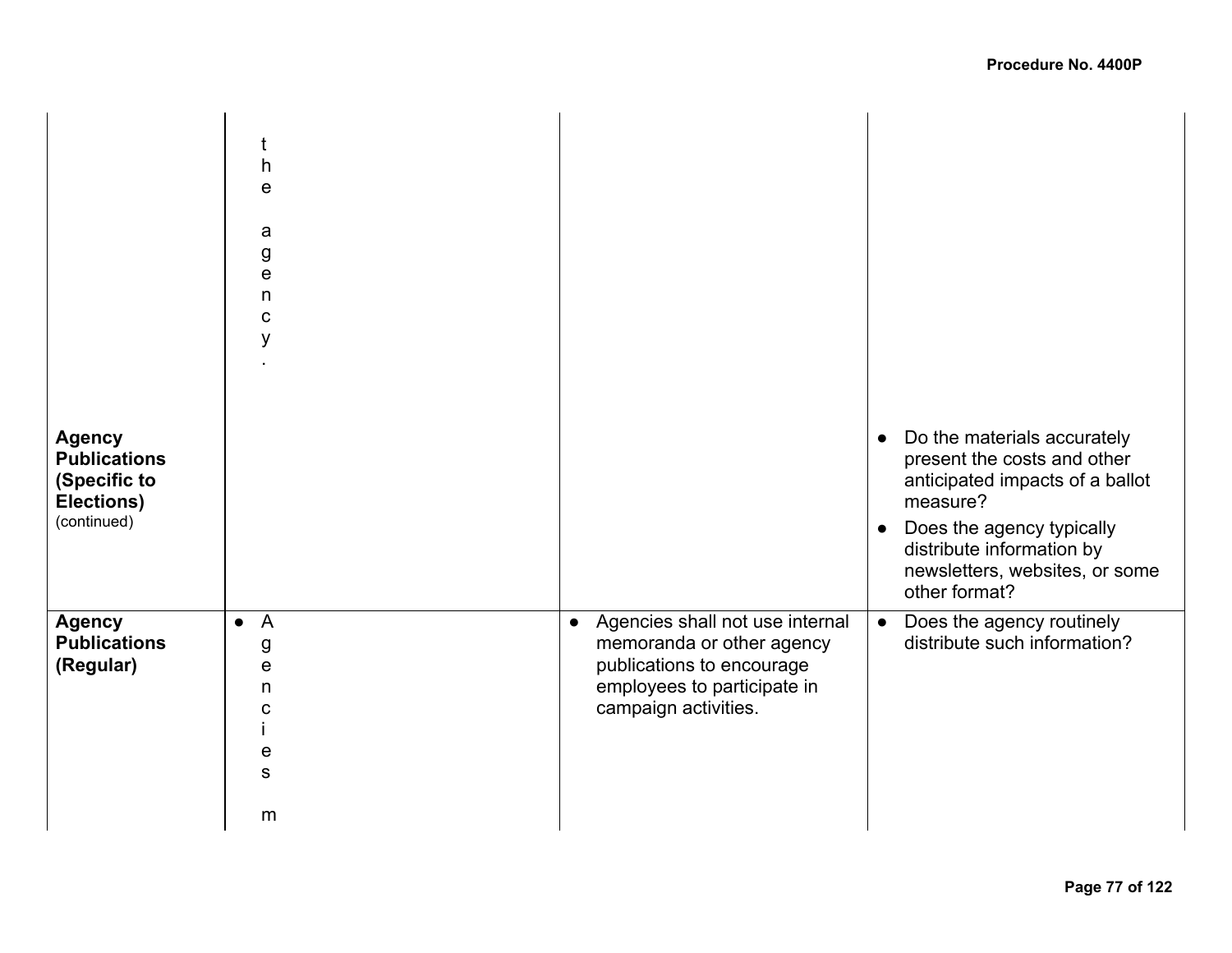| $\mathsf{a}$                                                          |  |
|-----------------------------------------------------------------------|--|
| $\mathsf y$                                                           |  |
|                                                                       |  |
| $\mathbf i$                                                           |  |
| $\sf n$                                                               |  |
| ${\bf C}$                                                             |  |
| $\mathbf{I}$                                                          |  |
|                                                                       |  |
| $\frac{u}{d}$                                                         |  |
|                                                                       |  |
|                                                                       |  |
|                                                                       |  |
| $\mathsf{a}$                                                          |  |
|                                                                       |  |
|                                                                       |  |
|                                                                       |  |
| $\mathsf{o}$                                                          |  |
| $\mathsf{r}$                                                          |  |
|                                                                       |  |
| p<br>a                                                                |  |
|                                                                       |  |
| $\mathsf{r}$                                                          |  |
| $\mathfrak{t}$                                                        |  |
|                                                                       |  |
| $\frac{0}{f}$                                                         |  |
|                                                                       |  |
|                                                                       |  |
| $\mathfrak{t}$                                                        |  |
| $\mathsf{h}%$                                                         |  |
| $\mathsf{e}% _{t}\left( t\right) \equiv\mathsf{e}_{t}\left( t\right)$ |  |
|                                                                       |  |
| $\mathbf i$                                                           |  |
| $\begin{matrix} n \\ f \end{matrix}$                                  |  |
|                                                                       |  |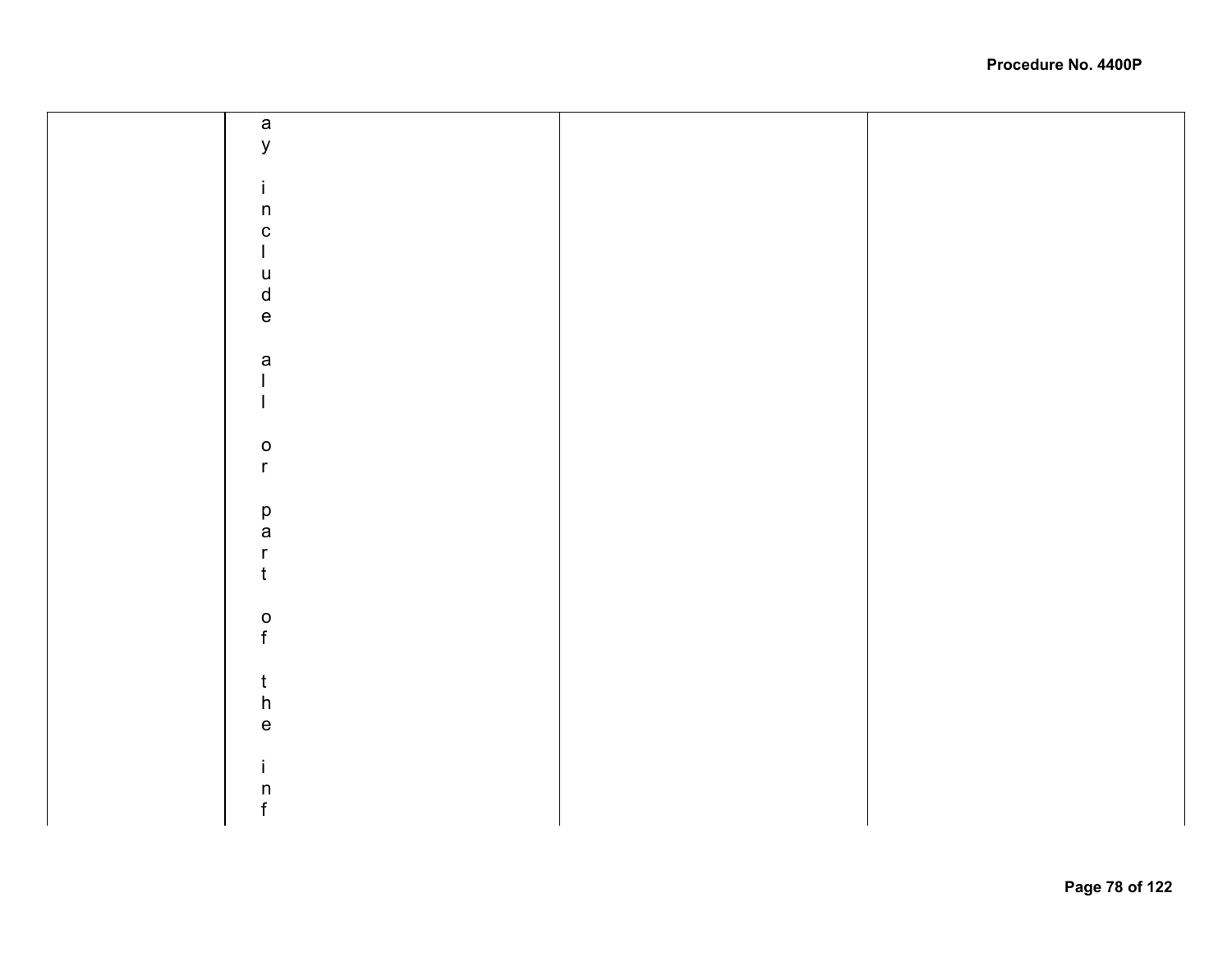| $\mathsf{o}$     |  |
|------------------|--|
| $\mathsf{r}$     |  |
| ${\sf m}$        |  |
|                  |  |
| a<br>t<br>i      |  |
|                  |  |
|                  |  |
| $\mathsf{o}$     |  |
| $\mathsf{n}$     |  |
|                  |  |
| $\mathsf{r}$     |  |
|                  |  |
| e<br>g<br>a      |  |
|                  |  |
|                  |  |
|                  |  |
| $\frac{r}{d}$    |  |
|                  |  |
| $\mathsf n$      |  |
| $\boldsymbol{g}$ |  |
|                  |  |
| $\mathsf{a}$     |  |
|                  |  |
|                  |  |
| g<br>e<br>n      |  |
| $\mathtt{C}$     |  |
| $\mathsf{y}$     |  |
|                  |  |
|                  |  |
| $\mathsf n$      |  |
|                  |  |
|                  |  |
| e<br>e<br>d<br>s |  |
|                  |  |
|                  |  |
| $\mathsf a$      |  |
|                  |  |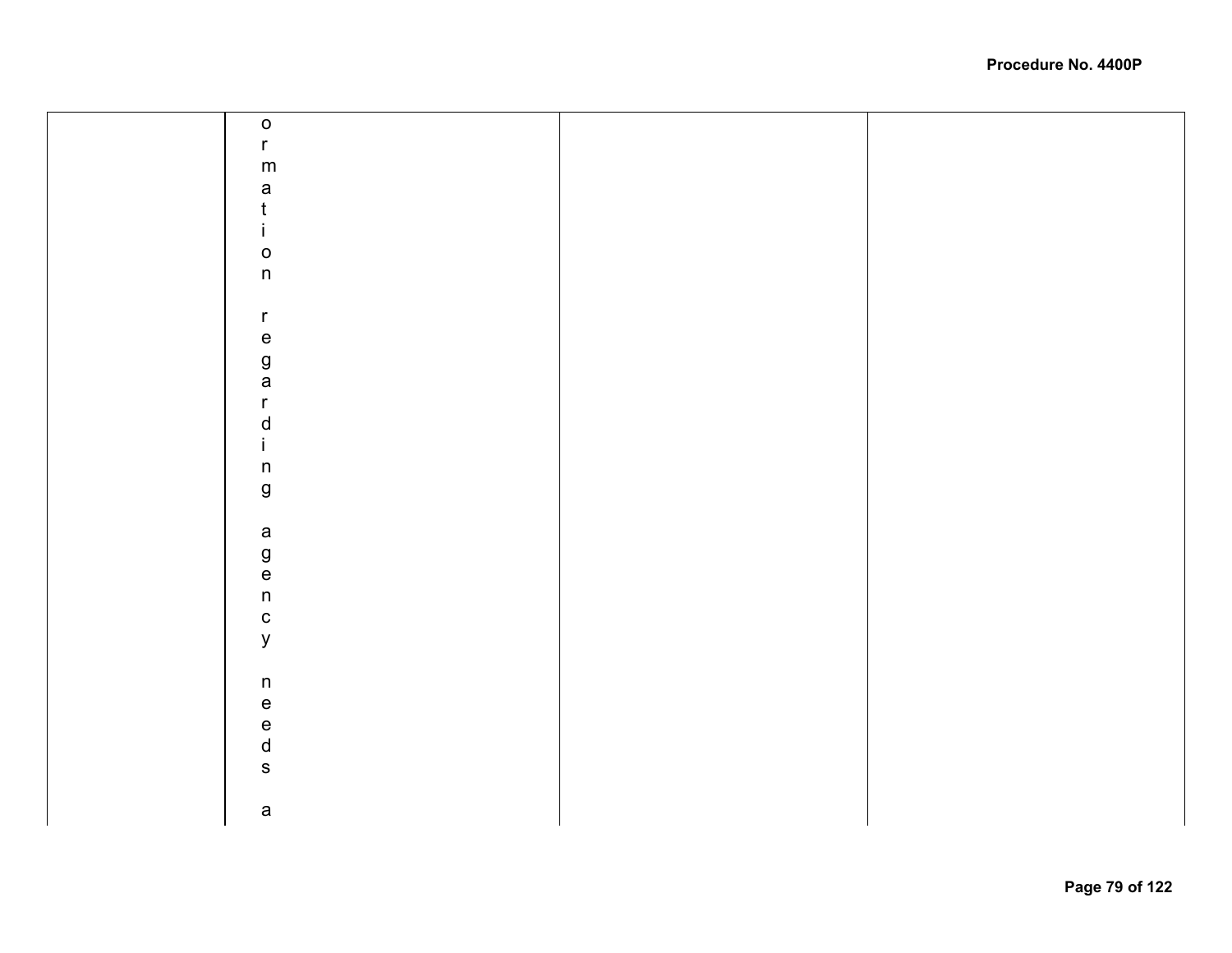| $\begin{array}{c} \mathsf{n} \\ \mathsf{d} \end{array}$ |  |
|---------------------------------------------------------|--|
|                                                         |  |
|                                                         |  |
|                                                         |  |
|                                                         |  |
| $\mathsf{t}$                                            |  |
| ${\sf h}$                                               |  |
|                                                         |  |
| $\mathsf{e}% _{t}\left( t\right)$                       |  |
|                                                         |  |
|                                                         |  |
| $\mathsf a$                                             |  |
| $\sf n$                                                 |  |
|                                                         |  |
| t                                                       |  |
|                                                         |  |
|                                                         |  |
| C                                                       |  |
| L                                                       |  |
|                                                         |  |
| p                                                       |  |
| a                                                       |  |
| $\mathsf{t}$                                            |  |
|                                                         |  |
| $\frac{e}{d}$                                           |  |
|                                                         |  |
|                                                         |  |
|                                                         |  |
| İ.                                                      |  |
|                                                         |  |
| ${\sf m}$                                               |  |
|                                                         |  |
| p<br>a                                                  |  |
|                                                         |  |
|                                                         |  |
|                                                         |  |
| $\frac{c}{t}$                                           |  |
| $\mathbf s$                                             |  |
|                                                         |  |
|                                                         |  |
| $\mathsf{o}$                                            |  |
| $\mathbf{f}$                                            |  |
|                                                         |  |
|                                                         |  |
|                                                         |  |
| $\mathsf a$                                             |  |
|                                                         |  |
| $\mathsf b$                                             |  |
|                                                         |  |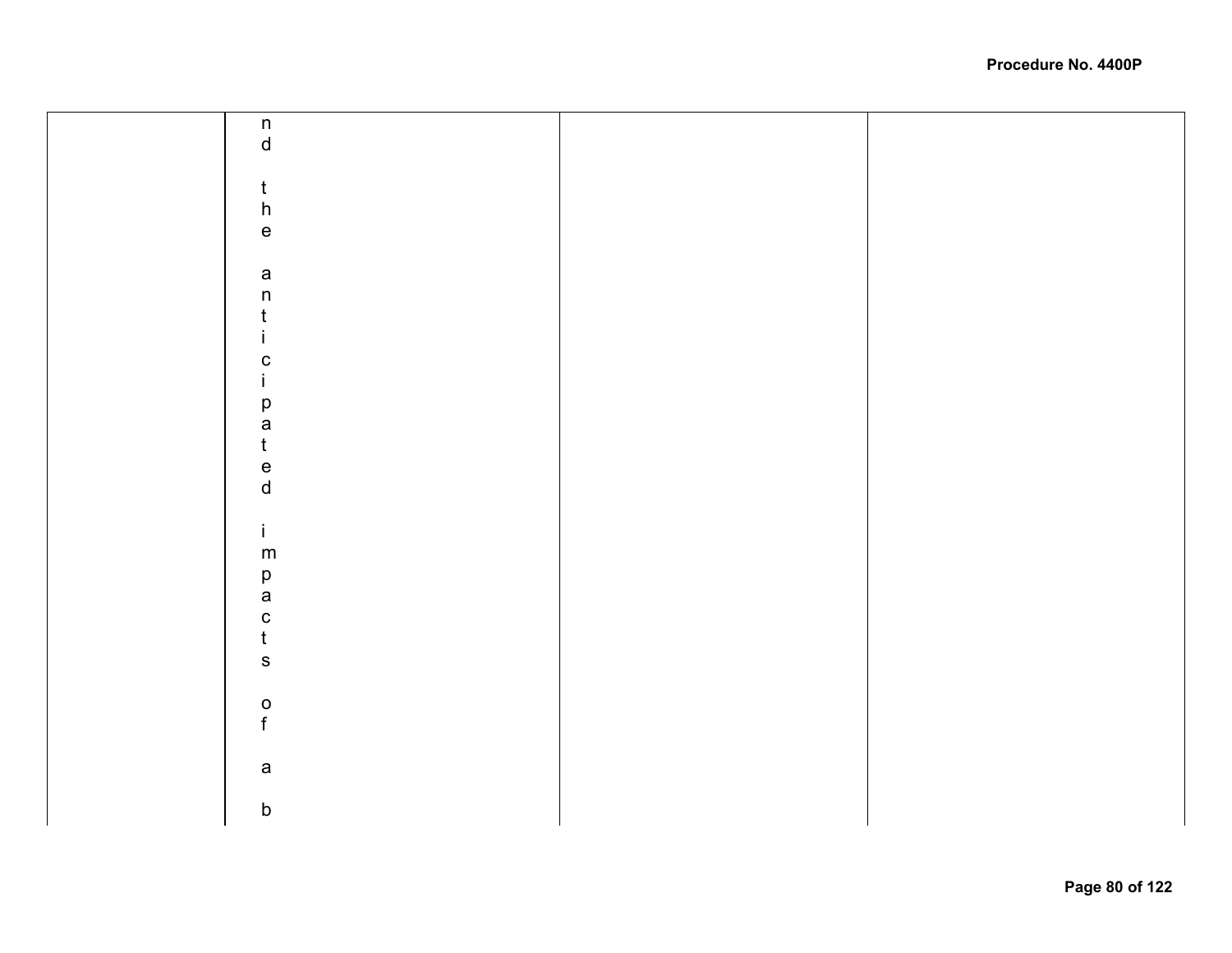| $\mathsf a$                           |  |
|---------------------------------------|--|
|                                       |  |
|                                       |  |
| $\mathsf{o}$                          |  |
| $\mathsf{t}$                          |  |
|                                       |  |
|                                       |  |
| ${\sf m}$                             |  |
| e<br>a                                |  |
|                                       |  |
| $\mathbf{s}$                          |  |
| $\mathsf{u}%$                         |  |
| $\mathsf{r}$                          |  |
|                                       |  |
| $\mathsf{e}% _{t}\left( t\right)$     |  |
|                                       |  |
| $\mathbf i$                           |  |
| $\sf n$                               |  |
|                                       |  |
|                                       |  |
| $\frac{t}{h}$                         |  |
| $\mathsf{e}% _{t}\left( t\right)$     |  |
|                                       |  |
|                                       |  |
|                                       |  |
|                                       |  |
| a<br>g<br>n<br>n                      |  |
|                                       |  |
|                                       |  |
| $\begin{array}{c} c \\ y \end{array}$ |  |
|                                       |  |
| ${\bf S}$                             |  |
|                                       |  |
| $\mathsf{r}$                          |  |
|                                       |  |
| $\mathsf{e}% _{t}\left( t\right)$     |  |
| $\boldsymbol{g}$                      |  |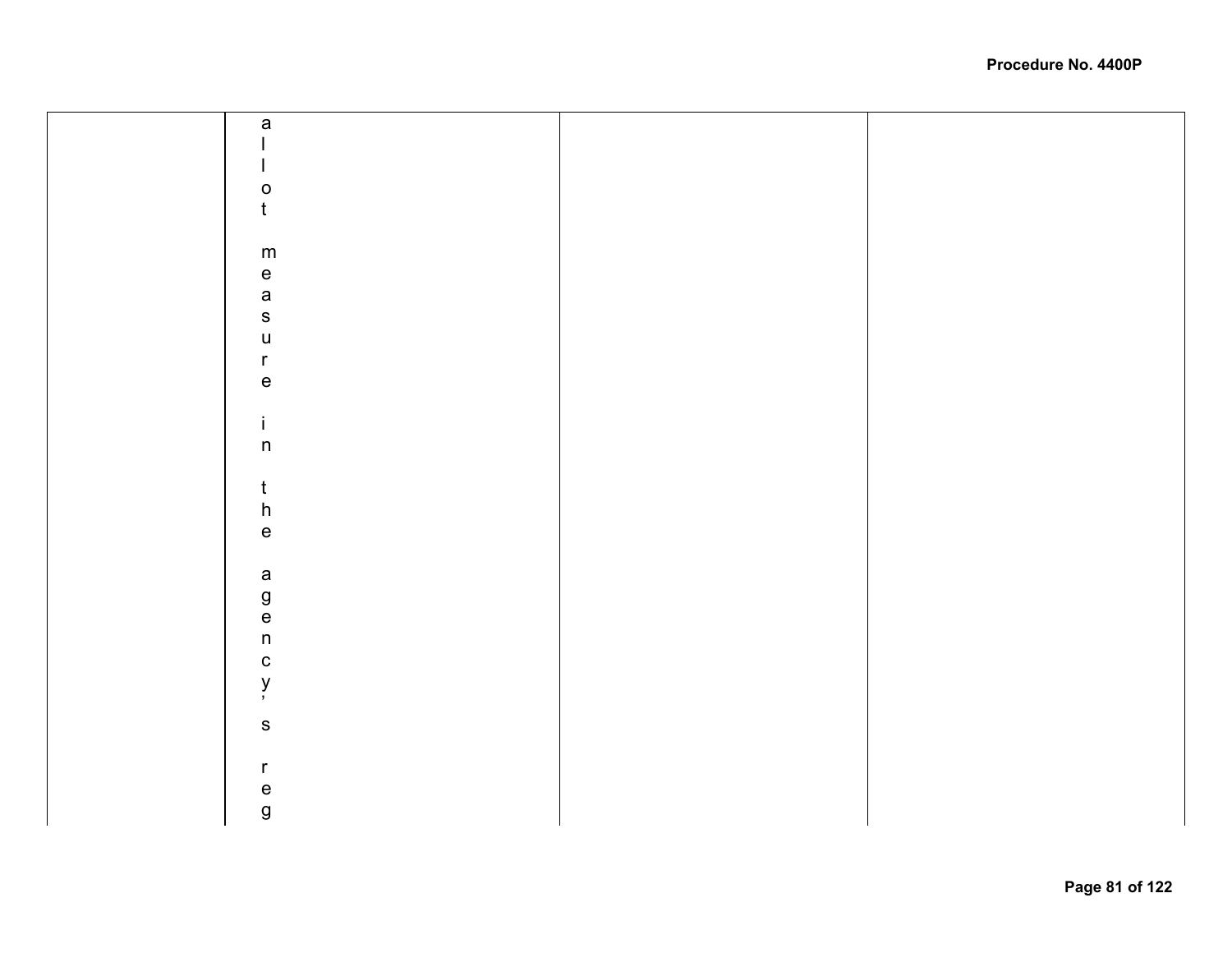| $\mathsf{u}$                                                                                                                                                                                                                                                                                                                                                                                                   |  |
|----------------------------------------------------------------------------------------------------------------------------------------------------------------------------------------------------------------------------------------------------------------------------------------------------------------------------------------------------------------------------------------------------------------|--|
| $\begin{array}{c} \rule{0pt}{2ex} \rule{0pt}{2ex} \rule{0pt}{2ex} \rule{0pt}{2ex} \rule{0pt}{2ex} \rule{0pt}{2ex} \rule{0pt}{2ex} \rule{0pt}{2ex} \rule{0pt}{2ex} \rule{0pt}{2ex} \rule{0pt}{2ex} \rule{0pt}{2ex} \rule{0pt}{2ex} \rule{0pt}{2ex} \rule{0pt}{2ex} \rule{0pt}{2ex} \rule{0pt}{2ex} \rule{0pt}{2ex} \rule{0pt}{2ex} \rule{0pt}{2ex} \rule{0pt}{2ex} \rule{0pt}{2ex} \rule{0pt}{2ex} \rule{0pt}{$ |  |
|                                                                                                                                                                                                                                                                                                                                                                                                                |  |
| a<br>r                                                                                                                                                                                                                                                                                                                                                                                                         |  |
|                                                                                                                                                                                                                                                                                                                                                                                                                |  |
|                                                                                                                                                                                                                                                                                                                                                                                                                |  |
|                                                                                                                                                                                                                                                                                                                                                                                                                |  |
| p<br>u<br>b                                                                                                                                                                                                                                                                                                                                                                                                    |  |
|                                                                                                                                                                                                                                                                                                                                                                                                                |  |
| İ.                                                                                                                                                                                                                                                                                                                                                                                                             |  |
|                                                                                                                                                                                                                                                                                                                                                                                                                |  |
|                                                                                                                                                                                                                                                                                                                                                                                                                |  |
| $\begin{array}{c} c \\ a \\ t \\ i \end{array}$                                                                                                                                                                                                                                                                                                                                                                |  |
|                                                                                                                                                                                                                                                                                                                                                                                                                |  |
|                                                                                                                                                                                                                                                                                                                                                                                                                |  |
| $\mathsf{o}$                                                                                                                                                                                                                                                                                                                                                                                                   |  |
| $\mathsf{n}$                                                                                                                                                                                                                                                                                                                                                                                                   |  |
| $\mathsf{s}$                                                                                                                                                                                                                                                                                                                                                                                                   |  |
| $\,$                                                                                                                                                                                                                                                                                                                                                                                                           |  |
|                                                                                                                                                                                                                                                                                                                                                                                                                |  |
| ${\sf s}$                                                                                                                                                                                                                                                                                                                                                                                                      |  |
| u<br>c<br>h                                                                                                                                                                                                                                                                                                                                                                                                    |  |
|                                                                                                                                                                                                                                                                                                                                                                                                                |  |
|                                                                                                                                                                                                                                                                                                                                                                                                                |  |
|                                                                                                                                                                                                                                                                                                                                                                                                                |  |
| a<br>s                                                                                                                                                                                                                                                                                                                                                                                                         |  |
|                                                                                                                                                                                                                                                                                                                                                                                                                |  |
|                                                                                                                                                                                                                                                                                                                                                                                                                |  |
| $\begin{array}{c}\n a \\  g \\  e \\  n\n \end{array}$                                                                                                                                                                                                                                                                                                                                                         |  |
|                                                                                                                                                                                                                                                                                                                                                                                                                |  |
|                                                                                                                                                                                                                                                                                                                                                                                                                |  |
|                                                                                                                                                                                                                                                                                                                                                                                                                |  |
|                                                                                                                                                                                                                                                                                                                                                                                                                |  |
| c<br>y                                                                                                                                                                                                                                                                                                                                                                                                         |  |
|                                                                                                                                                                                                                                                                                                                                                                                                                |  |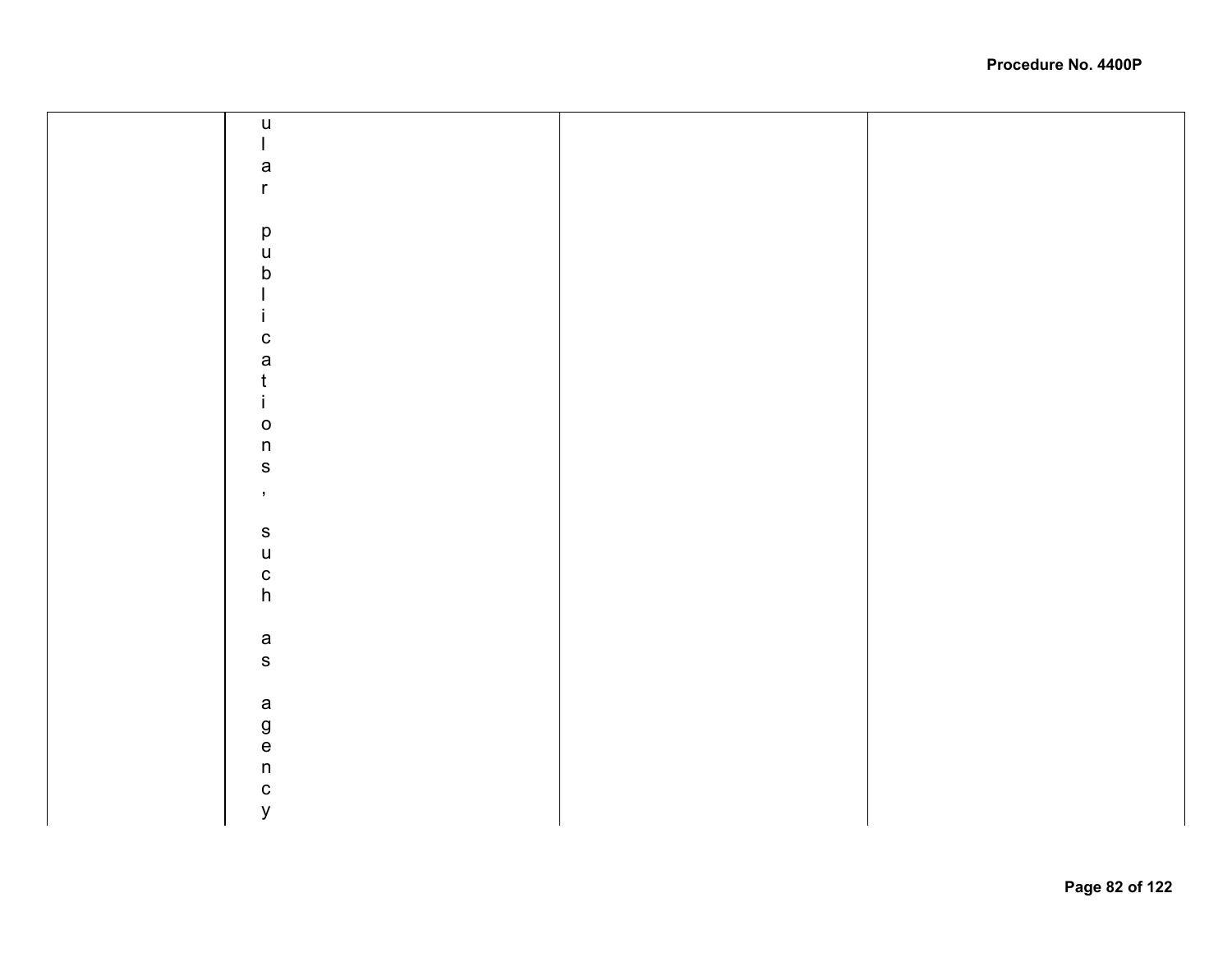| a<br>n<br>d                       |  |
|-----------------------------------|--|
|                                   |  |
|                                   |  |
|                                   |  |
| $\operatorname{\mathsf{d}}$       |  |
|                                   |  |
| e<br>p<br>a                       |  |
|                                   |  |
|                                   |  |
|                                   |  |
| $\mathsf{r}$                      |  |
| $\mathfrak t$                     |  |
|                                   |  |
| ${\sf m}$                         |  |
|                                   |  |
| e<br>n                            |  |
|                                   |  |
| $\mathbf t$                       |  |
|                                   |  |
| $\sf n$                           |  |
|                                   |  |
| $\mathsf{e}% _{t}\left( t\right)$ |  |
| $\mathsf{W}$                      |  |
| ${\sf s}$                         |  |
|                                   |  |
| $\overline{1}$                    |  |
| $\mathsf{e}% _{t}\left( t\right)$ |  |
| $\mathfrak t$                     |  |
|                                   |  |
| t                                 |  |
| $\mathsf{e}% _{t}\left( t\right)$ |  |
| $\mathsf{r}$                      |  |
|                                   |  |
| ${\sf S}$                         |  |
|                                   |  |
|                                   |  |
|                                   |  |
|                                   |  |
|                                   |  |
|                                   |  |
| (F                                |  |
|                                   |  |
|                                   |  |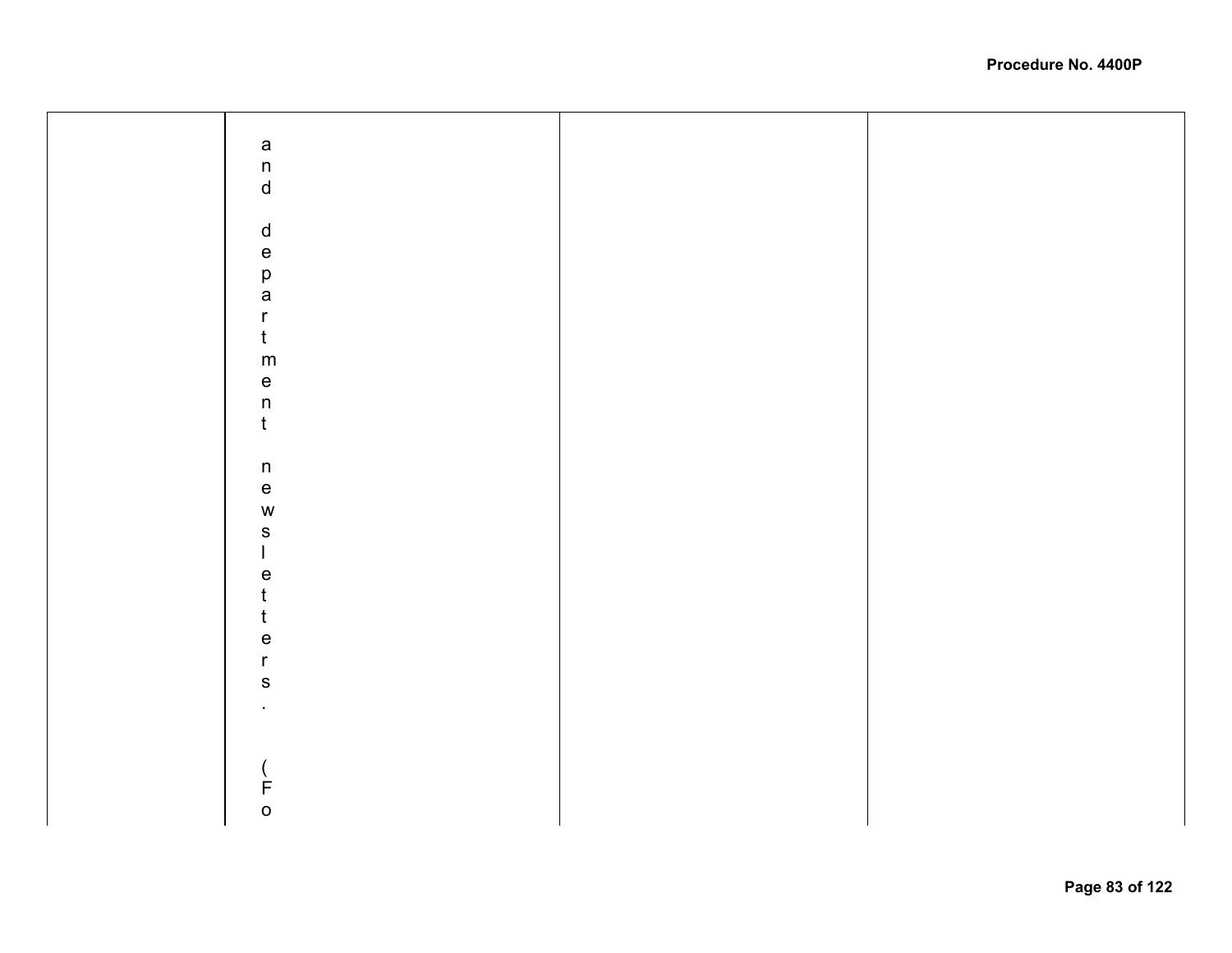| $\mathsf{r}$                                    |  |
|-------------------------------------------------|--|
|                                                 |  |
|                                                 |  |
|                                                 |  |
|                                                 |  |
| $\begin{array}{c} e \\ x \\ a \\ m \end{array}$ |  |
|                                                 |  |
|                                                 |  |
|                                                 |  |
| $_{\rm l}^{\rm p}$                              |  |
| $\mathsf{e}\,$                                  |  |
|                                                 |  |
| $\mathbf{y}$                                    |  |
|                                                 |  |
| $\mathsf{a}$                                    |  |
|                                                 |  |
| $\operatorname{\mathsf{d}}$                     |  |
|                                                 |  |
|                                                 |  |
|                                                 |  |
|                                                 |  |
| e<br>p<br>a<br>r                                |  |
| $\mathfrak{t}$                                  |  |
|                                                 |  |
| ${\sf m}$                                       |  |
| $\frac{e}{n}$                                   |  |
|                                                 |  |
|                                                 |  |
|                                                 |  |
|                                                 |  |
| $\mathsf n$                                     |  |
|                                                 |  |
| e<br>w                                          |  |
| $\mathsf{s}$                                    |  |
| $\mathbf{I}$                                    |  |
|                                                 |  |
| $\mathsf{e}% _{t}\left( t\right)$               |  |
| t                                               |  |
| t                                               |  |
| $\mathsf{e}% _{t}\left( t\right)$               |  |
|                                                 |  |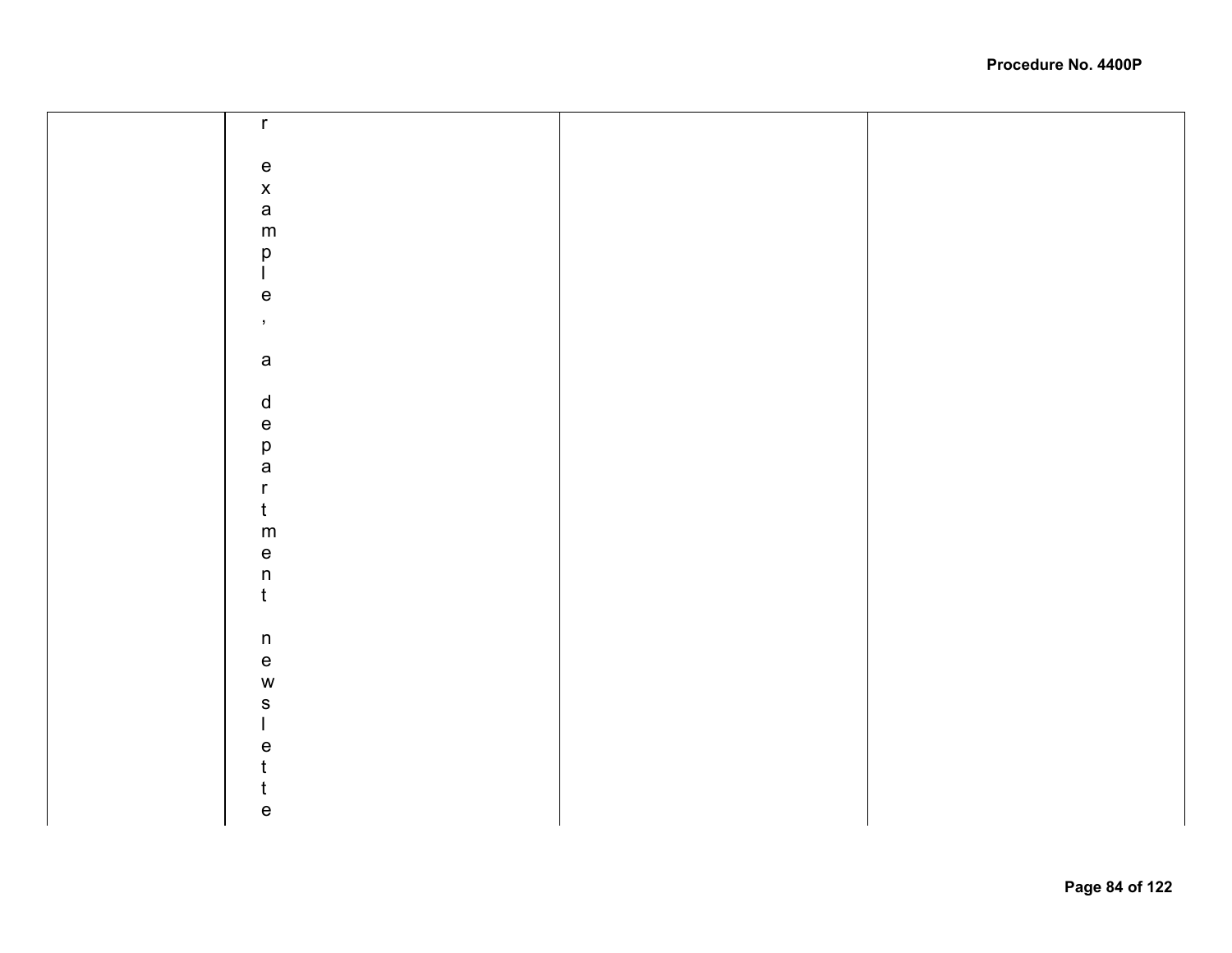| $\mathsf{r}$                      |  |
|-----------------------------------|--|
|                                   |  |
|                                   |  |
|                                   |  |
| ${\sf m}$                         |  |
|                                   |  |
| a<br>y                            |  |
|                                   |  |
|                                   |  |
|                                   |  |
|                                   |  |
| ${\sf s}$                         |  |
|                                   |  |
| p<br>e                            |  |
|                                   |  |
|                                   |  |
| $\mathbf{C}$                      |  |
|                                   |  |
|                                   |  |
|                                   |  |
|                                   |  |
| $\mathbf{I}$                      |  |
| ${\bf C}$                         |  |
|                                   |  |
| $\mathsf{a}$                      |  |
|                                   |  |
|                                   |  |
|                                   |  |
| J.                                |  |
| y                                 |  |
|                                   |  |
|                                   |  |
| $\mathsf{d}$                      |  |
|                                   |  |
| $\mathsf{e}\,$                    |  |
|                                   |  |
| $\mathsf{s}$                      |  |
| $\mathbf C$                       |  |
|                                   |  |
| r                                 |  |
|                                   |  |
| T.                                |  |
| $\mathsf b$                       |  |
|                                   |  |
| $\mathsf{e}% _{t}\left( t\right)$ |  |
|                                   |  |
|                                   |  |
| $\mathfrak t$                     |  |
|                                   |  |
| $\boldsymbol{\mathsf{h}}$         |  |
| $\mathsf{e}% _{t}\left( t\right)$ |  |
|                                   |  |
|                                   |  |
|                                   |  |
| $\mathsf{p}% _{T}$                |  |
|                                   |  |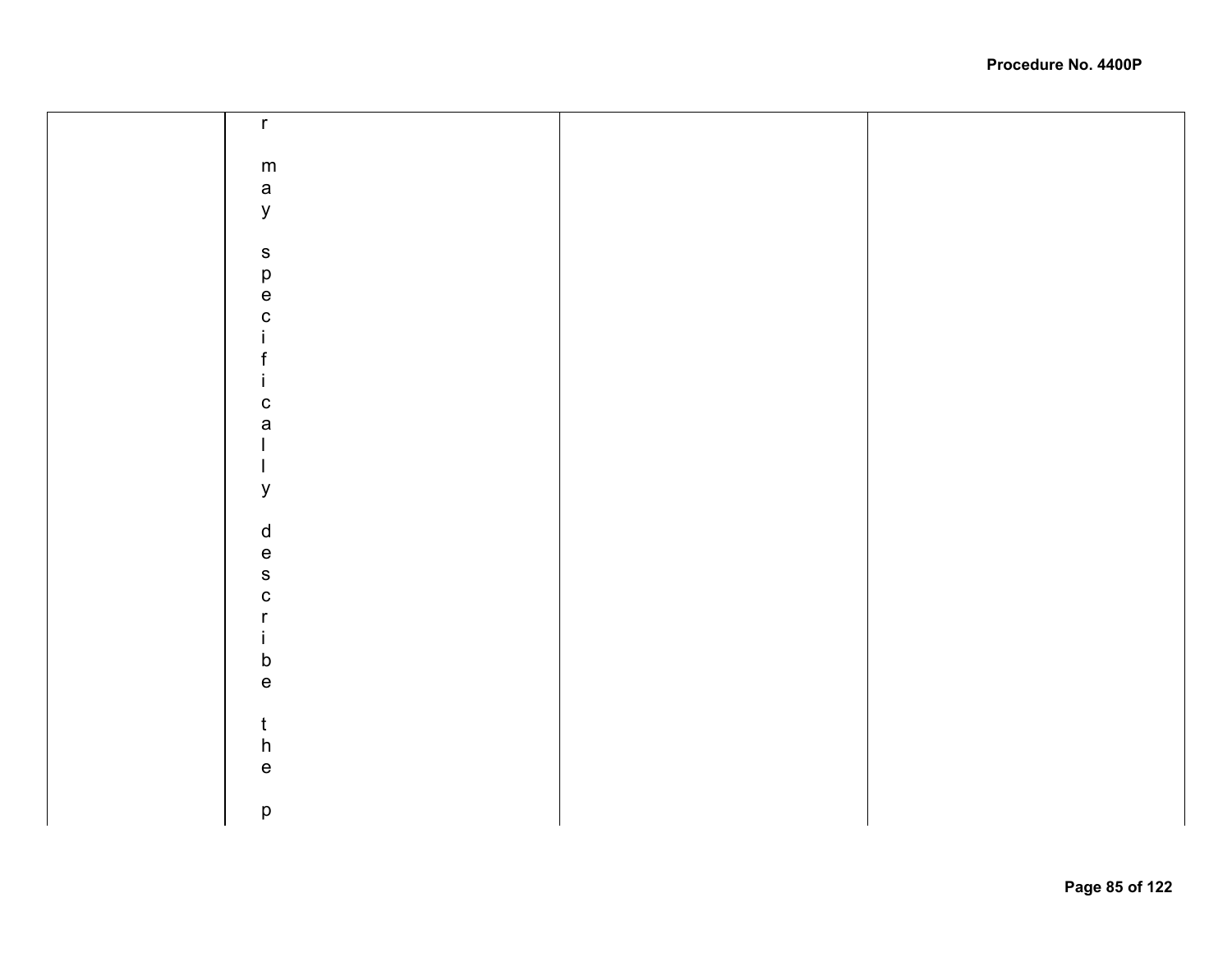| $\mathsf{r}$                      |  |
|-----------------------------------|--|
| $\mathsf{o}$                      |  |
| j                                 |  |
| $\mathsf{e}% _{t}\left( t\right)$ |  |
| $\mathbf{C}$                      |  |
| $\mathfrak t$                     |  |
| ${\sf S}$                         |  |
|                                   |  |
| $\mathsf a$                       |  |
| $\sf n$                           |  |
| $\mathsf{d}$                      |  |
| $\boldsymbol{I}$                  |  |
| $\mathsf{o}$                      |  |
| $\mathsf{r}$                      |  |
|                                   |  |
| $\mathsf{p}% _{T}\left( t\right)$ |  |
| $\mathsf{r}$                      |  |
| $\mathsf{o}$                      |  |
|                                   |  |
| g<br>r                            |  |
| $\mathsf{a}$                      |  |
| ${\sf m}$                         |  |
| ${\sf s}$                         |  |
|                                   |  |
| $\mathsf{p}% _{T}\left( t\right)$ |  |
| $\mathsf{I}$                      |  |
| $\mathsf{a}$                      |  |
| $\sf n$                           |  |
| $\sf n$                           |  |
| $\mathsf{e}% _{t}\left( t\right)$ |  |
| $\operatorname{\mathsf{d}}$       |  |
|                                   |  |
| $\mathsf f$                       |  |
|                                   |  |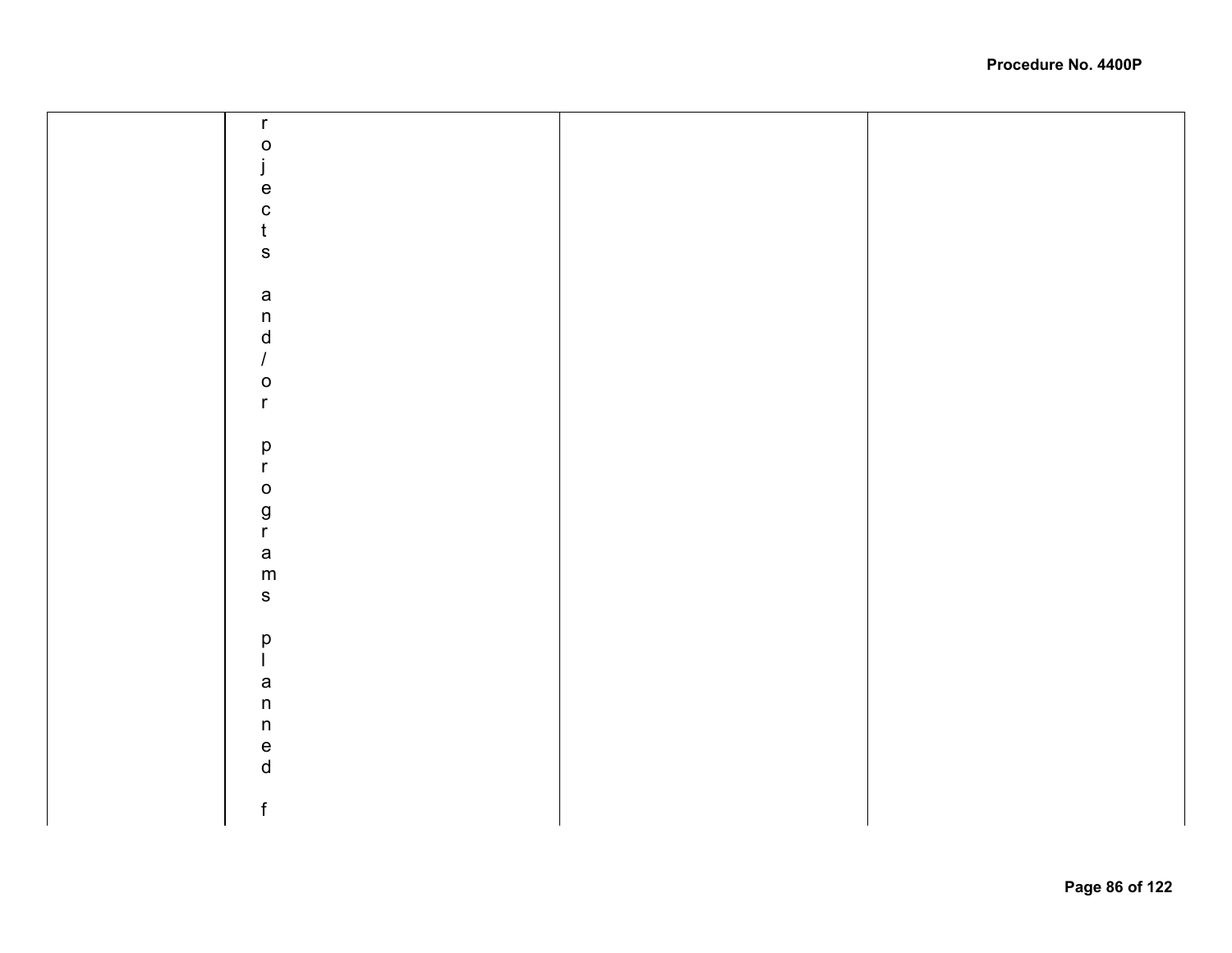| $\mathsf{o}$<br>r                                          |                                                                       |                                                                         |
|------------------------------------------------------------|-----------------------------------------------------------------------|-------------------------------------------------------------------------|
| t<br>h<br>a<br>t                                           |                                                                       |                                                                         |
| d<br>$\mathsf{e}\,$<br>р<br>a                              |                                                                       |                                                                         |
| r<br>t<br>m<br>${\bf e}$<br>$\mathsf{n}$                   |                                                                       |                                                                         |
| A                                                          | Agencies shall not publish<br>$\bullet$                               | Does the agency normally<br>$\bullet$                                   |
| ${\bf g}$<br>$\mathsf e$<br>$\mathsf{n}$<br>${\bf C}$<br>L | materials supporting or<br>opposing a candidate or ballot<br>measure. | inform staff and/or parents<br>of community activities and<br>meetings? |
| ${\bf e}$<br>$\mathbf S$                                   |                                                                       |                                                                         |
| m<br>$\mathsf a$<br>У                                      |                                                                       |                                                                         |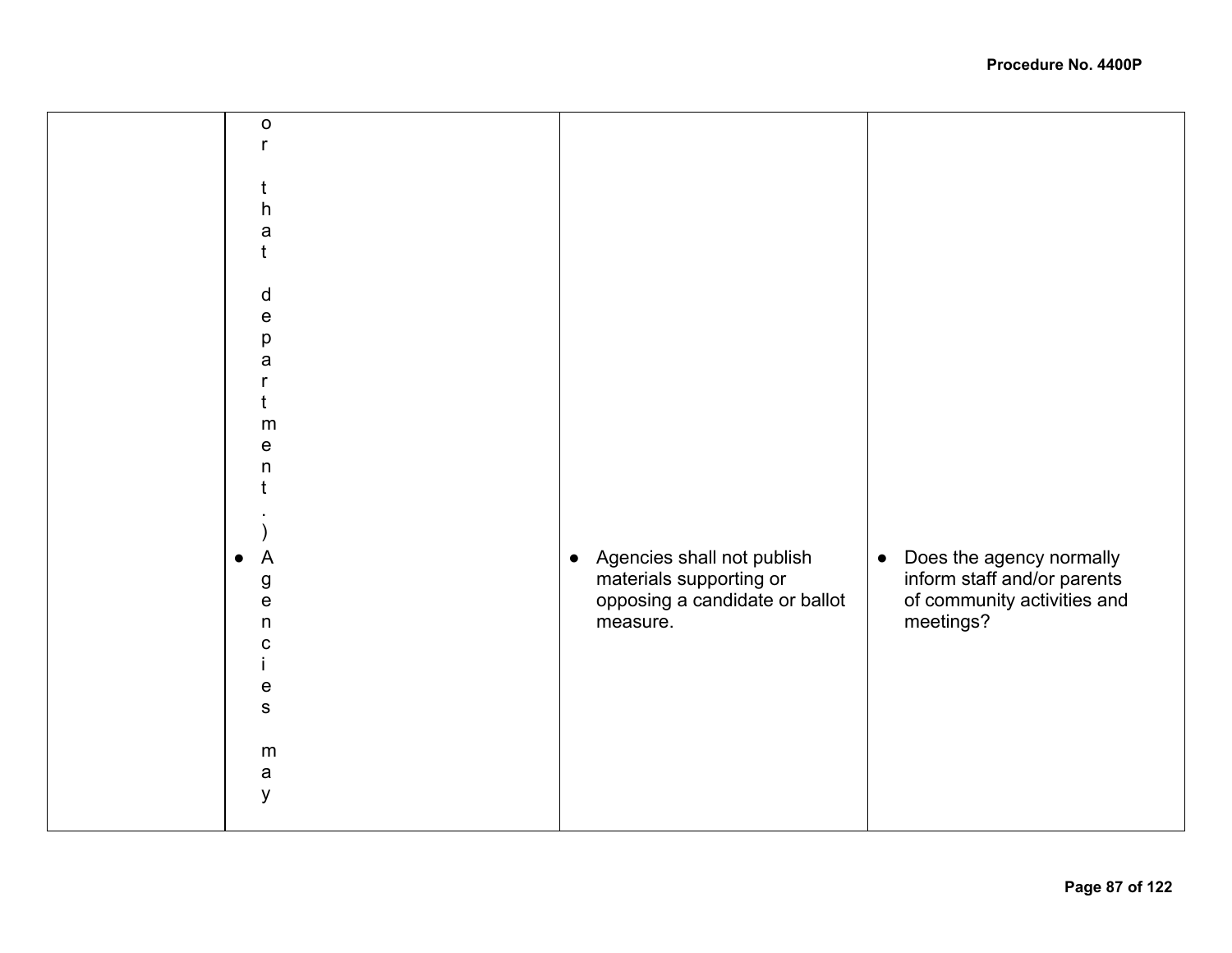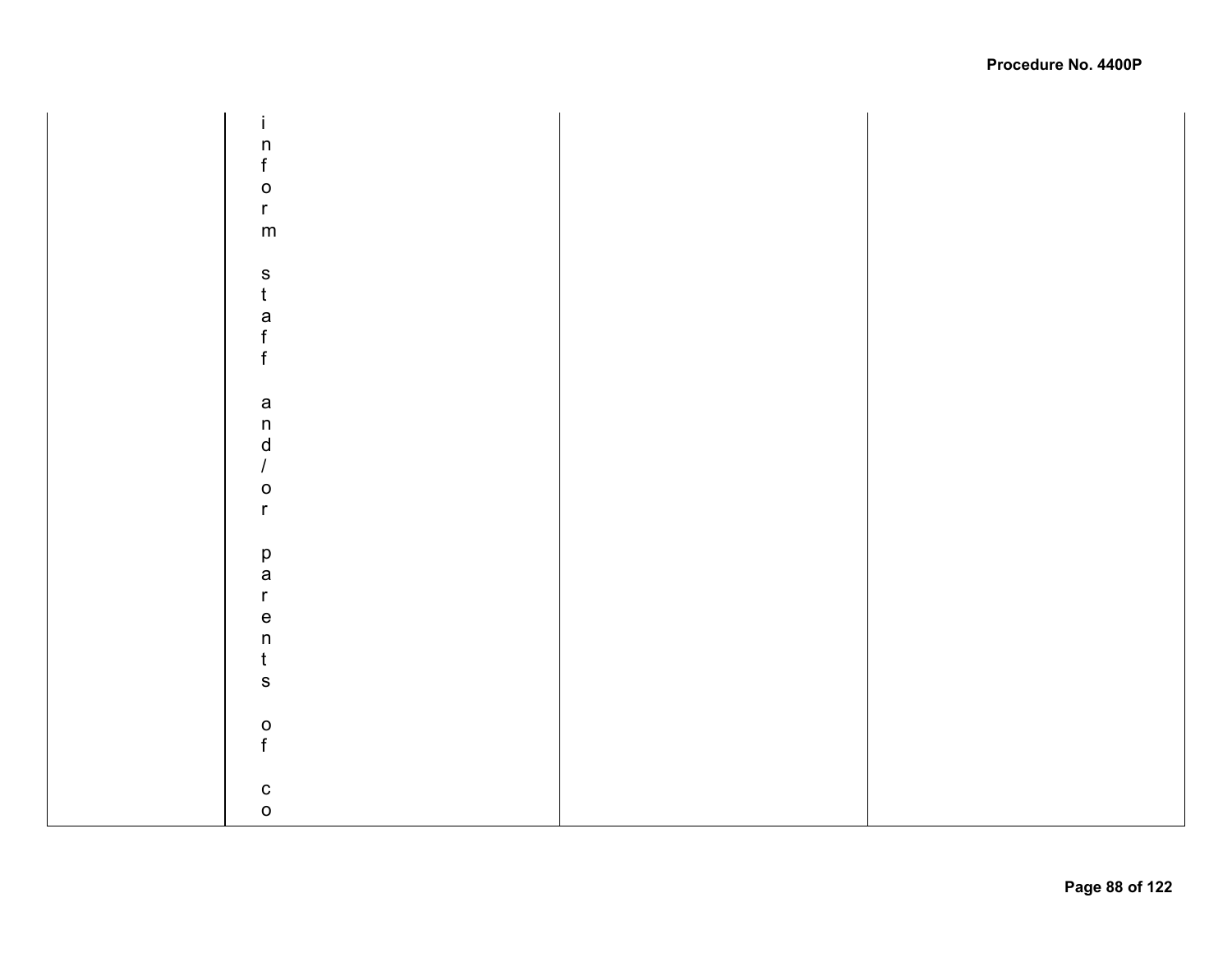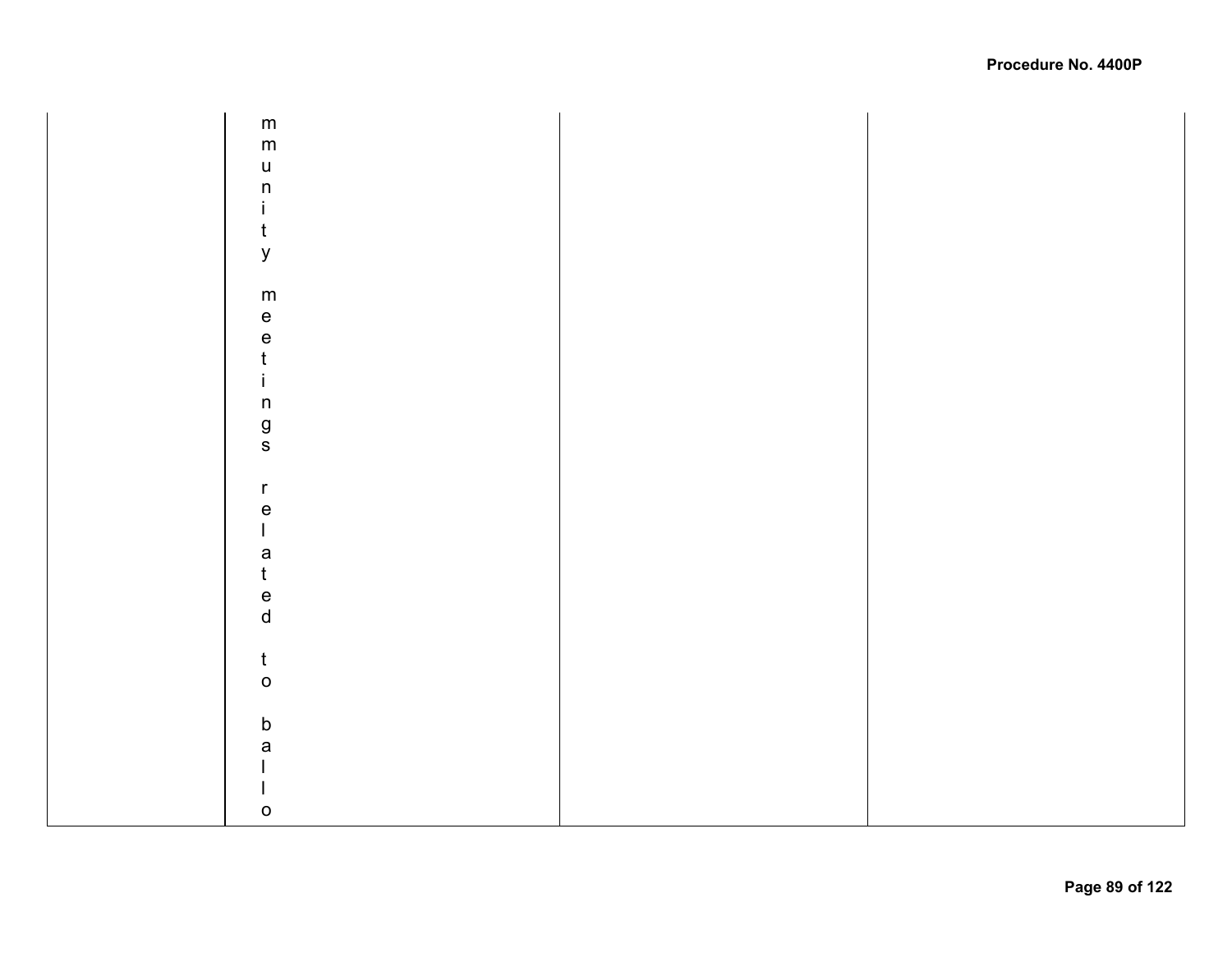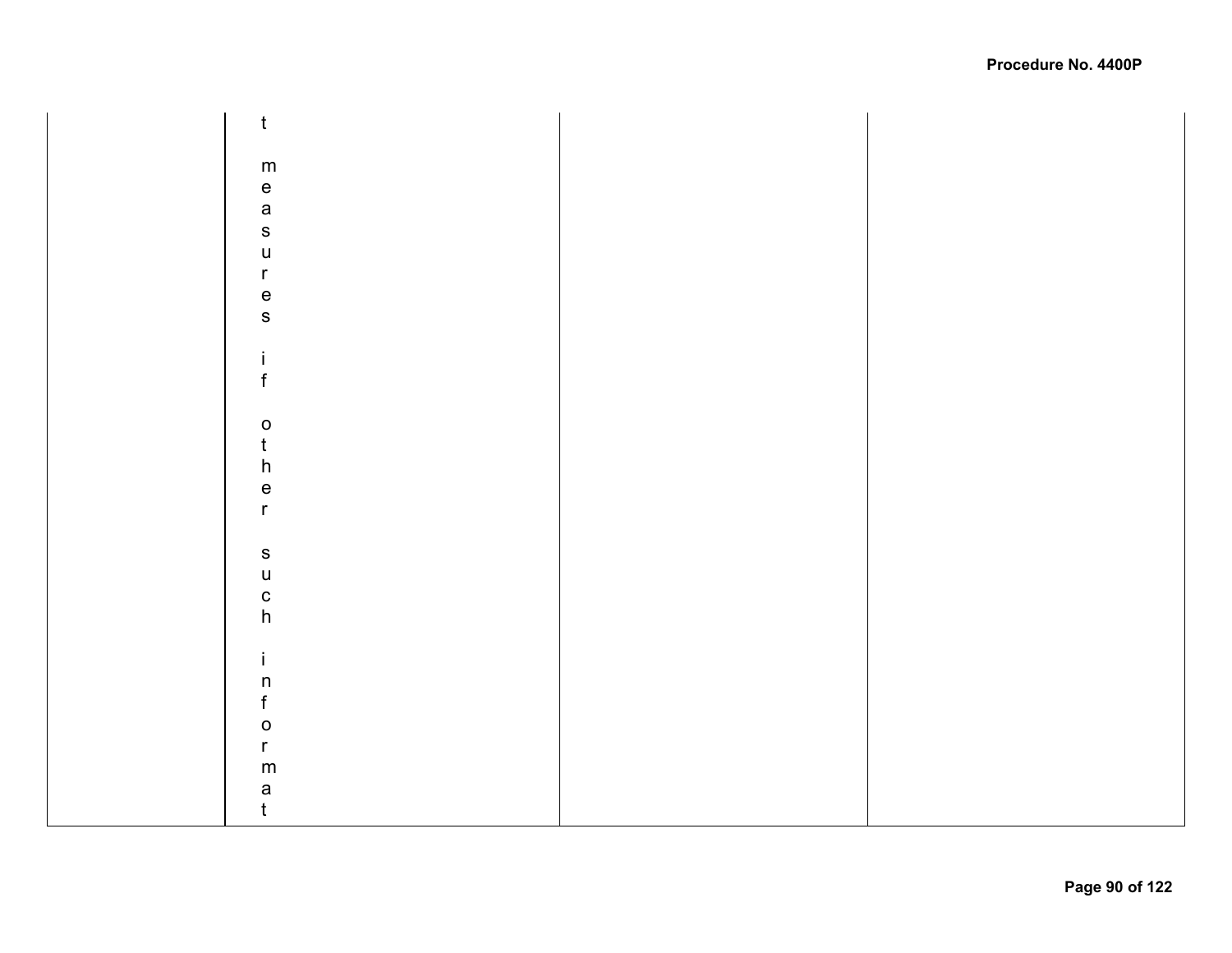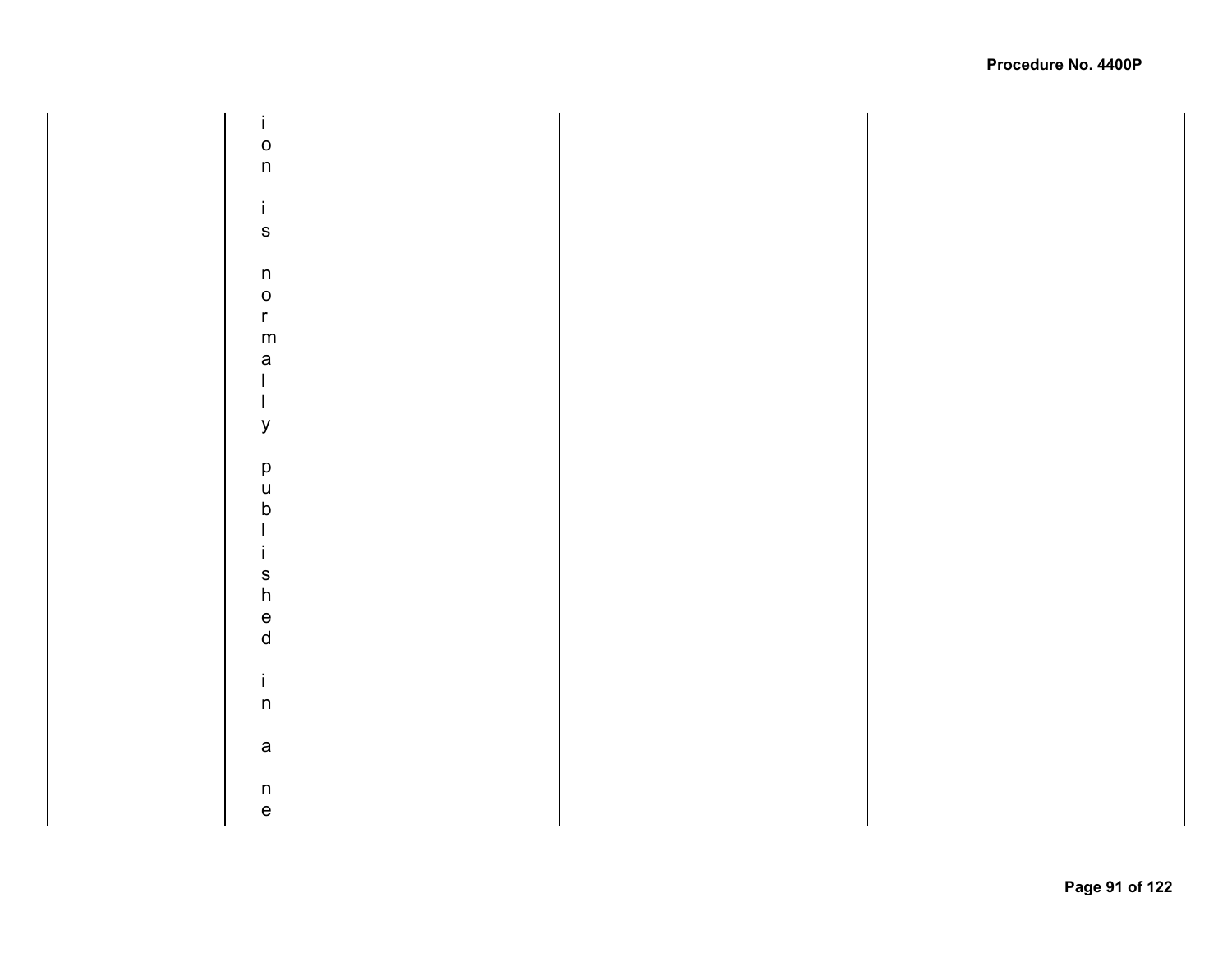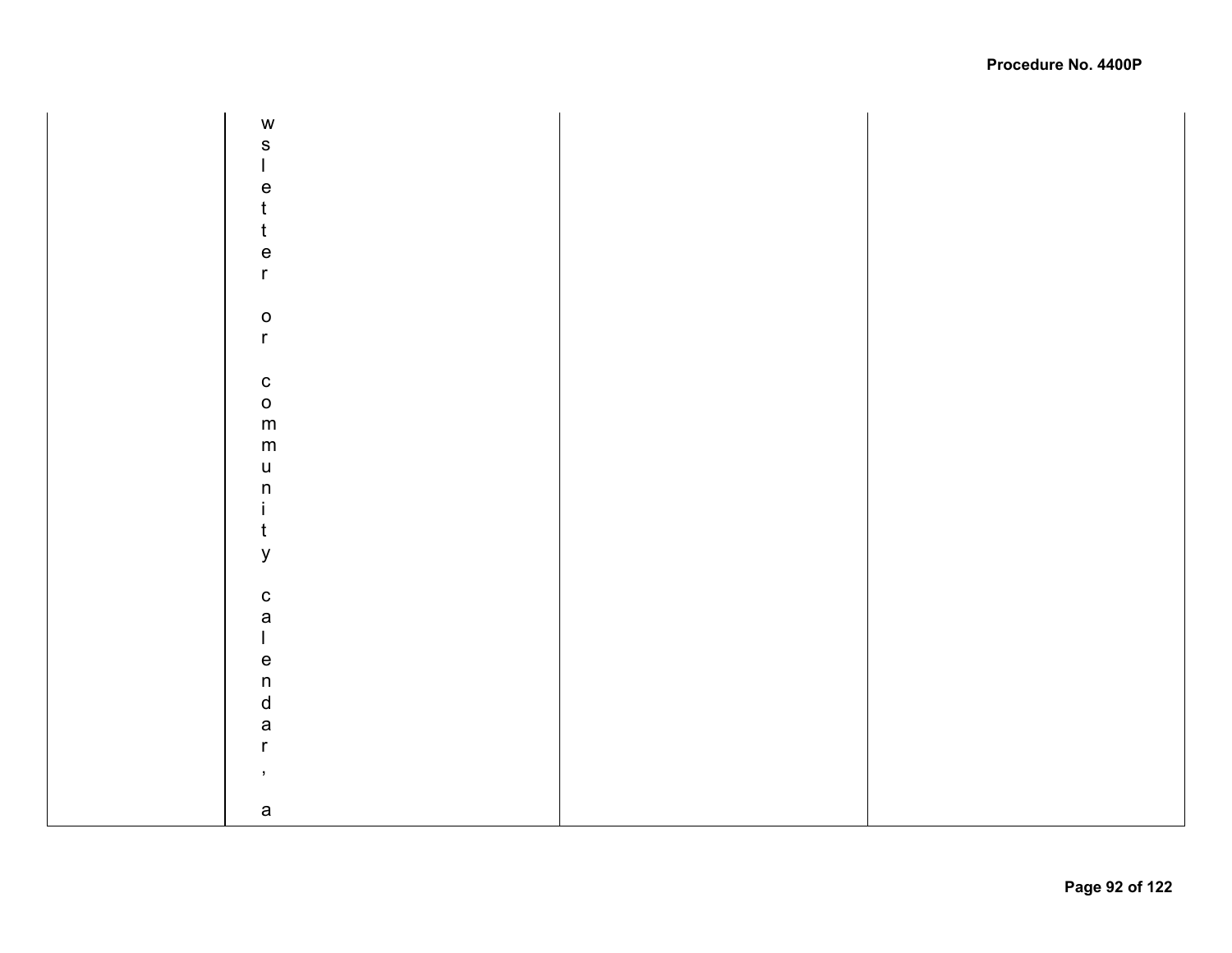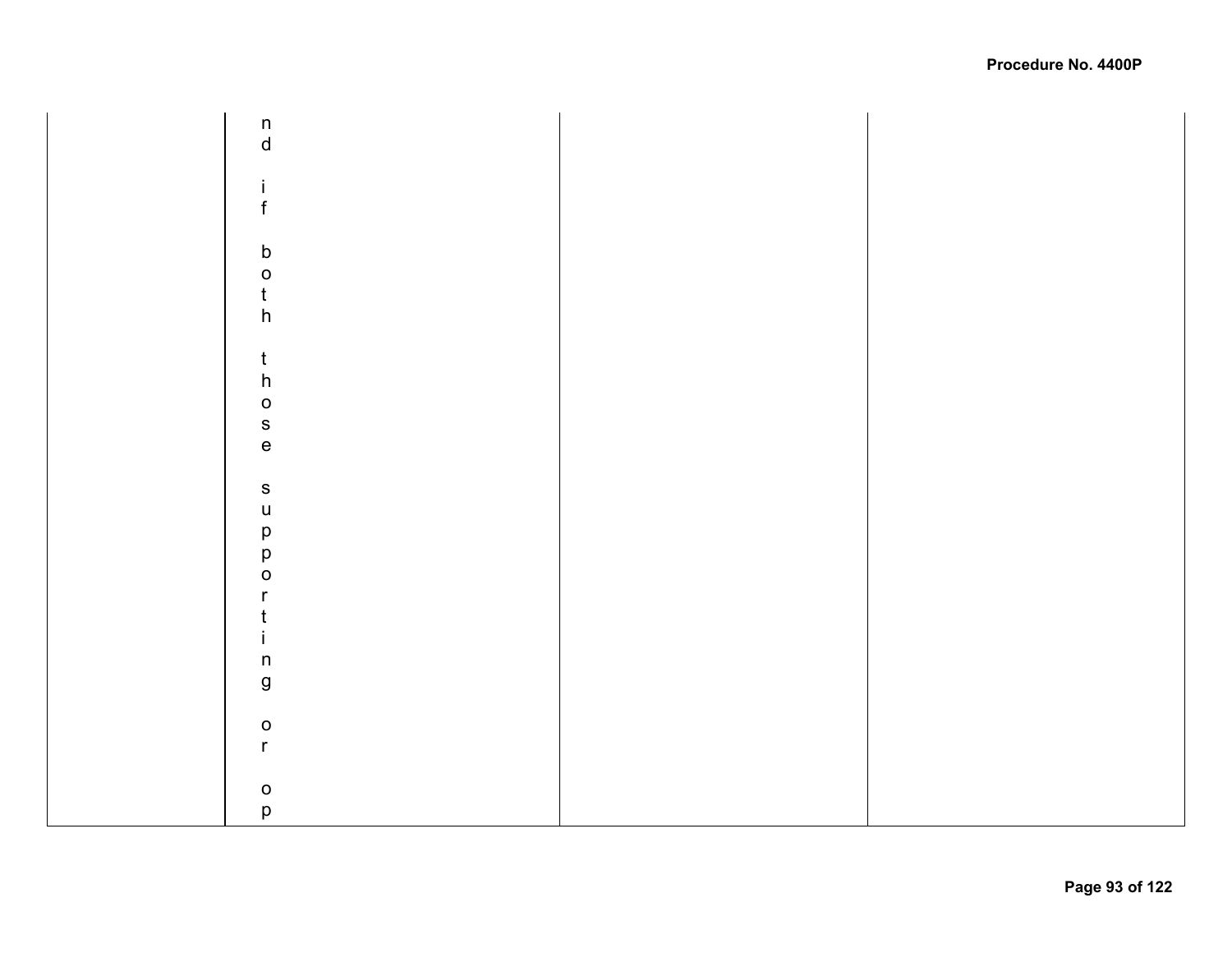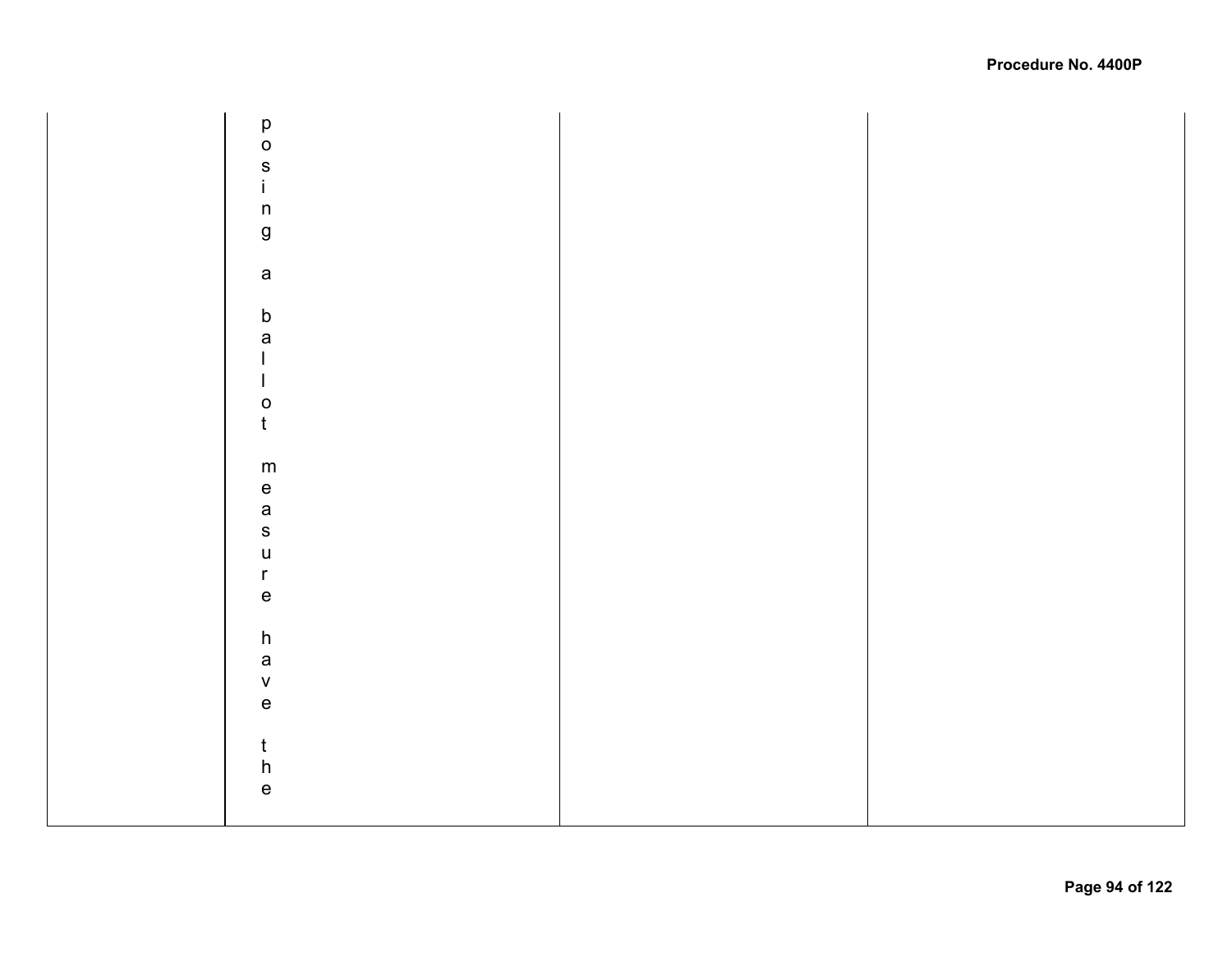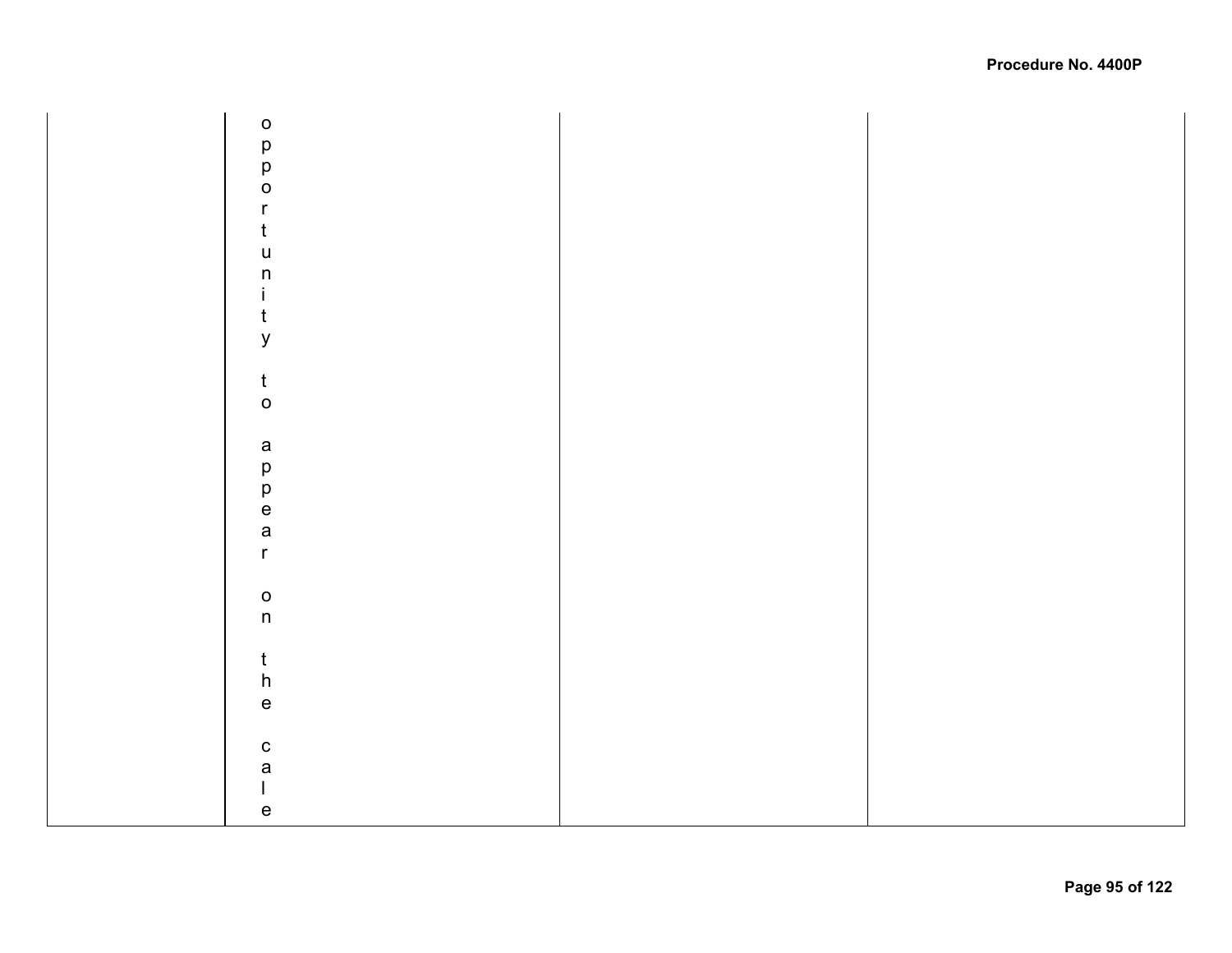|                                                                  | n<br>$\mathsf{d}$<br>$\mathsf{a}$<br>r<br>$\mathsf O$<br>r<br>$\mathsf{n}$<br>t<br>h<br>$\mathbf e$<br>n<br>${\bf e}$<br>W<br>S<br>$\mathsf e$<br>e |                                                                                                                                                                                                                            |
|------------------------------------------------------------------|-----------------------------------------------------------------------------------------------------------------------------------------------------|----------------------------------------------------------------------------------------------------------------------------------------------------------------------------------------------------------------------------|
| <b>Agency</b><br><b>Publications</b><br>(Regular)<br>(continued) | $\overline{A}$<br>$\bullet$<br>${\bf g}$<br>${\bf e}$<br>$\mathsf{n}$<br>$\mathbf C$<br>$\mathbf e$                                                 | Is the information presented in<br>$\bullet$<br>an objective and fair manner?<br>Is the agency engaging in<br>$\bullet$<br>significantly different activities<br>during the time period<br>immediately prior to the ballot |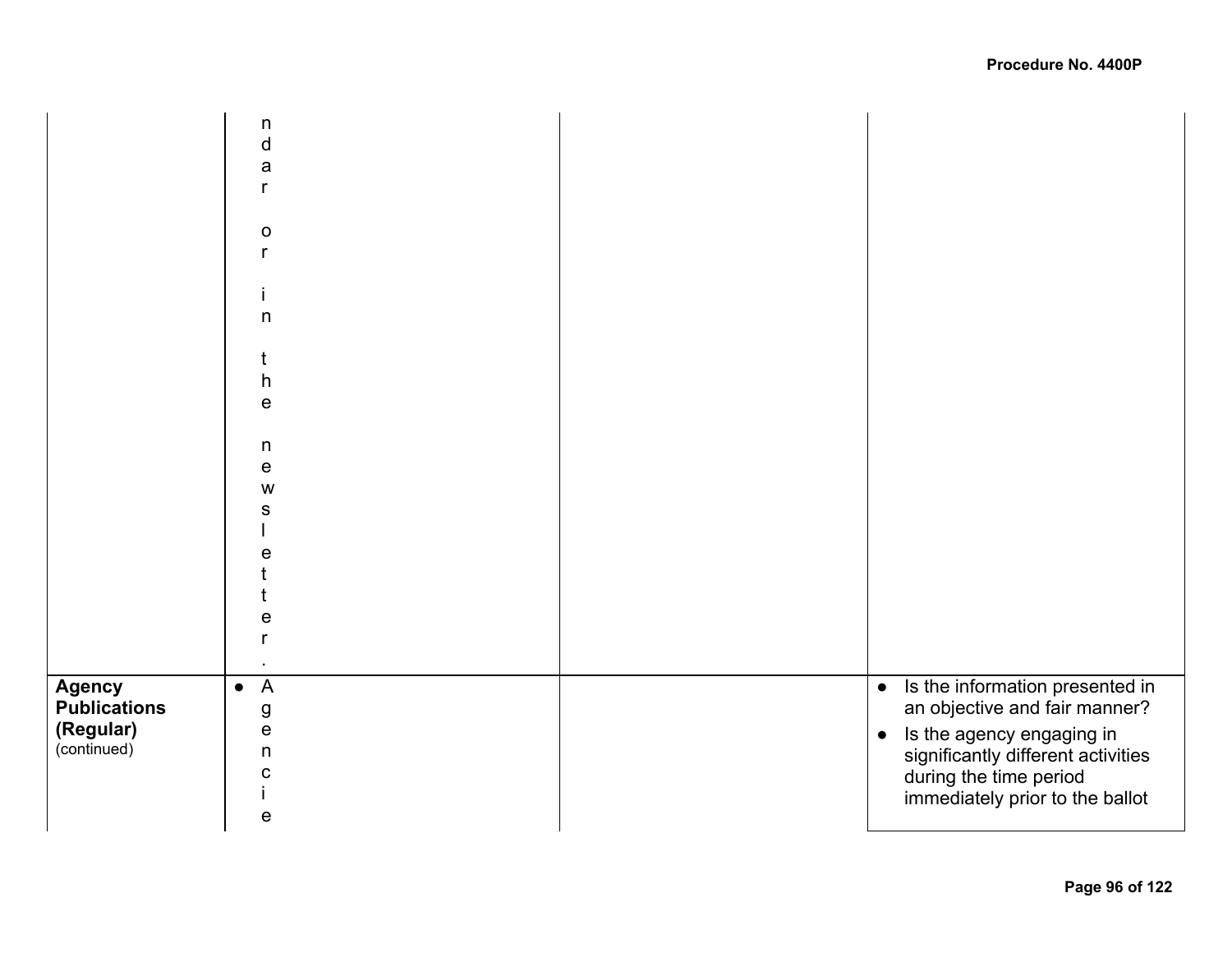| $\mathbf S$                       | measure compared to all other<br>times of the year? |
|-----------------------------------|-----------------------------------------------------|
|                                   |                                                     |
| ${\sf m}$                         |                                                     |
| $\mathsf{a}$                      |                                                     |
| $\mathsf{y}$                      |                                                     |
|                                   |                                                     |
| $\mathsf{f}$                      |                                                     |
| $\mathsf{a}$                      |                                                     |
| $\mathbf C$                       |                                                     |
|                                   |                                                     |
| u                                 |                                                     |
| a                                 |                                                     |
|                                   |                                                     |
|                                   |                                                     |
| $\mathsf y$                       |                                                     |
|                                   |                                                     |
| $\mathsf{r}$                      |                                                     |
| $\mathsf{e}% _{t}\left( t\right)$ |                                                     |
| $\mathsf{p}% _{T}$                |                                                     |
| $\mathsf{o}$                      |                                                     |
| r                                 |                                                     |
|                                   |                                                     |
|                                   |                                                     |
| j                                 |                                                     |
| u                                 |                                                     |
|                                   |                                                     |
|                                   |                                                     |
| ${\mathbb S}$                     |                                                     |
| ${\sf d}$                         |                                                     |
|                                   |                                                     |
| $\mathbf C$                       |                                                     |
|                                   |                                                     |
|                                   |                                                     |
|                                   |                                                     |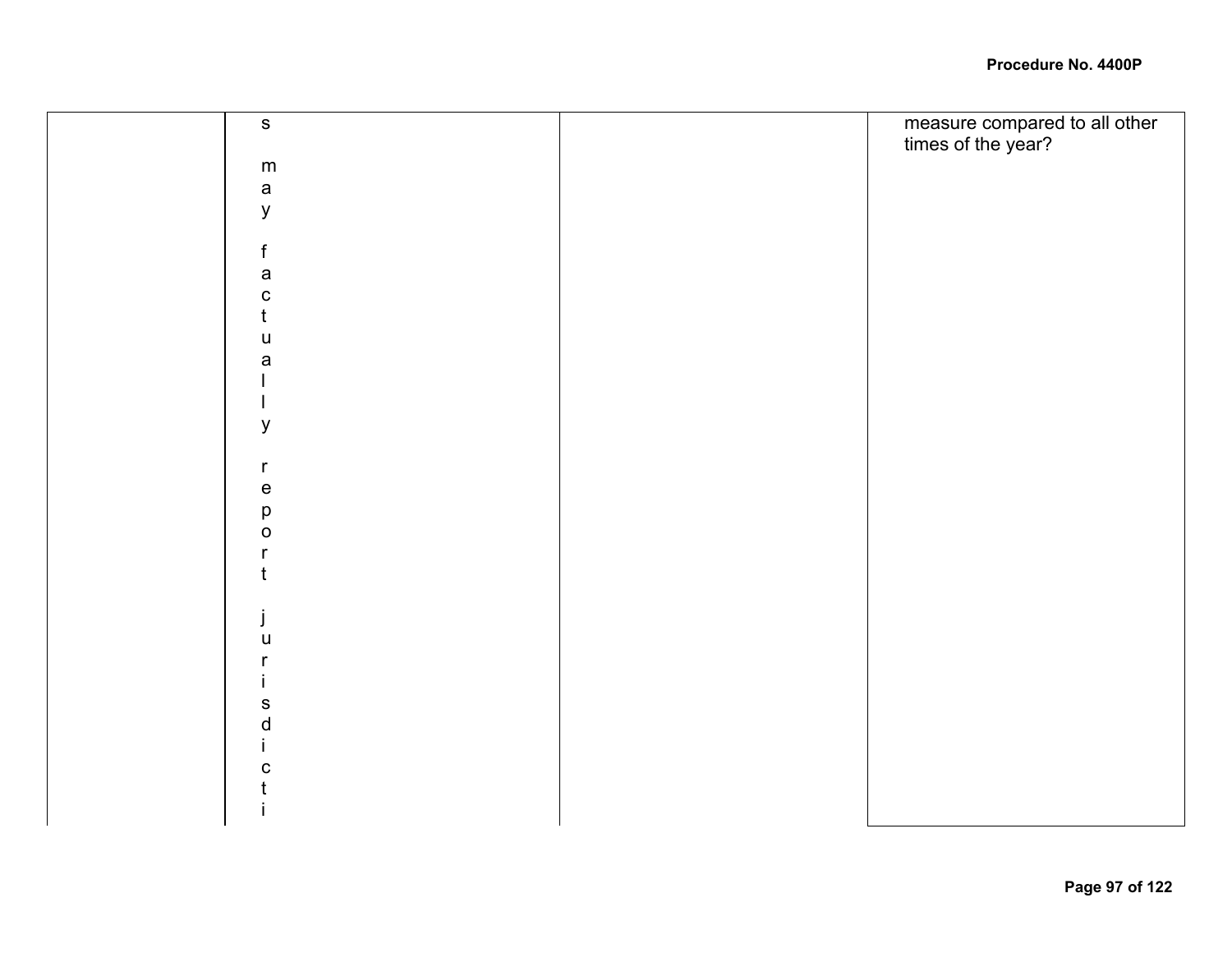| $\mathsf{o}$                      |  |
|-----------------------------------|--|
|                                   |  |
| n<br>a<br>l                       |  |
|                                   |  |
|                                   |  |
| ${\sf s}$                         |  |
| $\mathsf{u}$                      |  |
|                                   |  |
|                                   |  |
| p<br>p<br>o                       |  |
| $\mathsf{r}$                      |  |
| t                                 |  |
|                                   |  |
| f                                 |  |
| $\circ$                           |  |
| $\mathsf{r}$                      |  |
|                                   |  |
| $\mathsf{a}$                      |  |
|                                   |  |
| $\mathsf b$                       |  |
| a                                 |  |
|                                   |  |
|                                   |  |
| $\mathsf O$                       |  |
| $\mathfrak{t}$                    |  |
|                                   |  |
|                                   |  |
|                                   |  |
| m e a s                           |  |
|                                   |  |
| $\mathsf{u}%$                     |  |
| $\mathsf{r}$                      |  |
| $\mathsf{e}% _{t}\left( t\right)$ |  |
|                                   |  |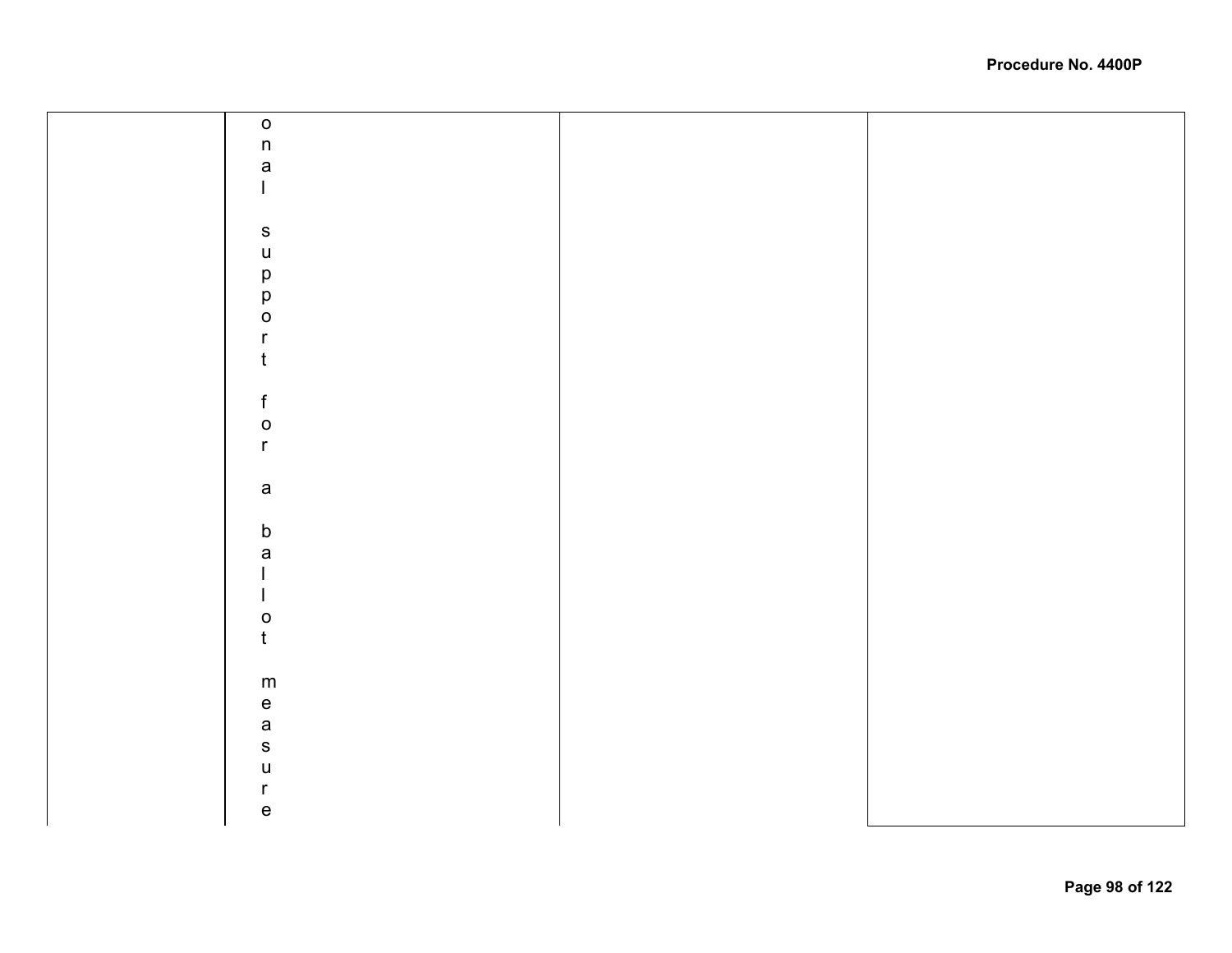| $\,$                                                                  |  |
|-----------------------------------------------------------------------|--|
|                                                                       |  |
| $\begin{array}{c} {\mathbf{S}} \\ {\mathbf{O}} \end{array}$           |  |
|                                                                       |  |
|                                                                       |  |
|                                                                       |  |
| $\mathbf{I}$                                                          |  |
|                                                                       |  |
| $\mathsf{o}$                                                          |  |
| $\sf n$                                                               |  |
|                                                                       |  |
| $\mathsf g$                                                           |  |
|                                                                       |  |
|                                                                       |  |
| a<br>s                                                                |  |
|                                                                       |  |
|                                                                       |  |
| j.                                                                    |  |
|                                                                       |  |
| $\mathfrak t$                                                         |  |
|                                                                       |  |
|                                                                       |  |
| j.                                                                    |  |
| ${\sf s}$                                                             |  |
|                                                                       |  |
|                                                                       |  |
|                                                                       |  |
| $\frac{t}{h}$                                                         |  |
|                                                                       |  |
| $\mathsf{e}% _{t}\left( t\right) \equiv\mathsf{e}_{t}\left( t\right)$ |  |
|                                                                       |  |
| $\sf n$                                                               |  |
|                                                                       |  |
| $\mathsf{o}$                                                          |  |
| $\mathsf{r}$                                                          |  |
|                                                                       |  |
| ${\sf m}$                                                             |  |
| $\mathsf{a}$                                                          |  |
| $\mathbf{I}$                                                          |  |
|                                                                       |  |
|                                                                       |  |
| $\mathsf a$                                                           |  |
|                                                                       |  |
| $\begin{matrix} n \\ d \end{matrix}$                                  |  |
|                                                                       |  |
|                                                                       |  |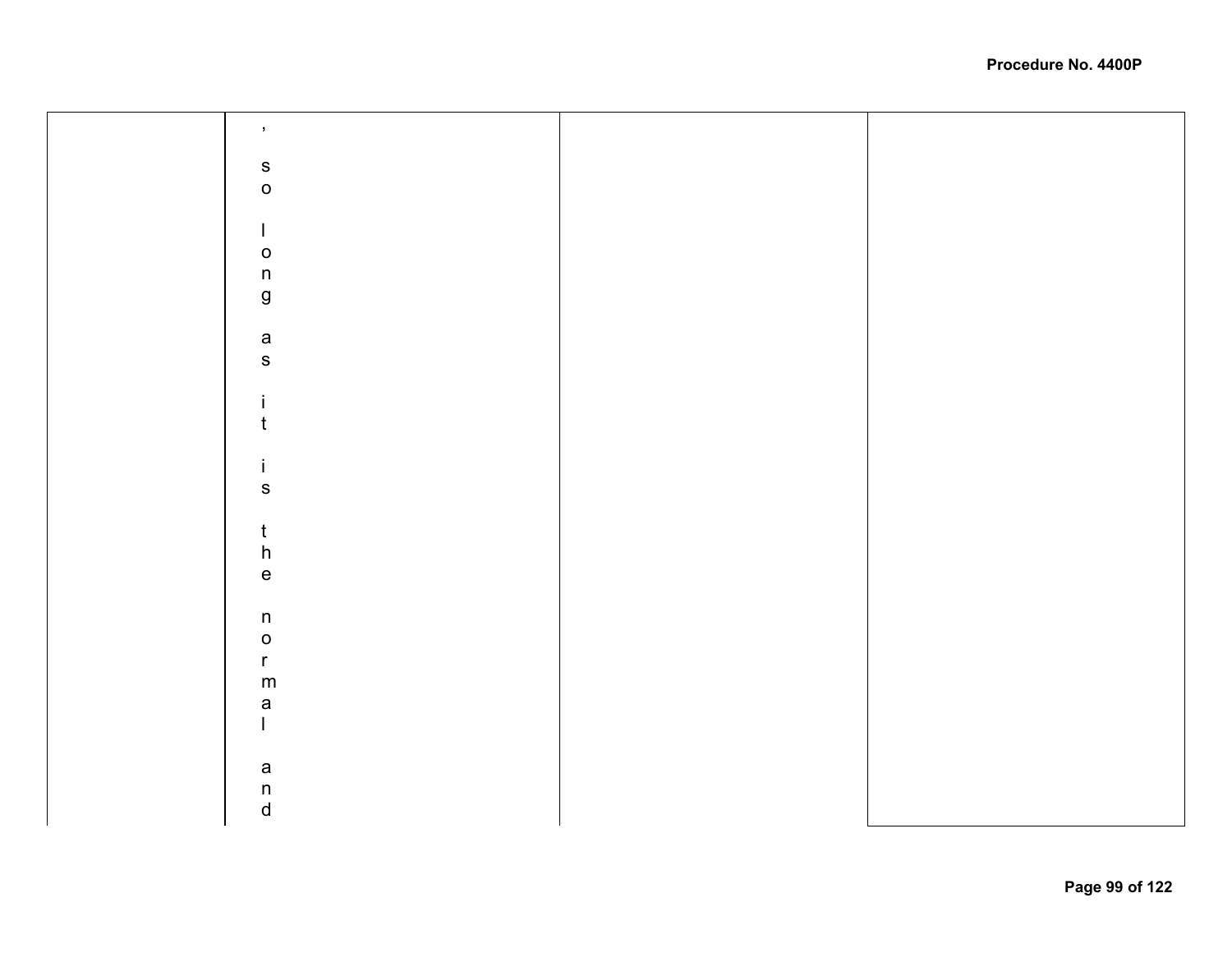| $\mathsf{r}$                               |  |
|--------------------------------------------|--|
|                                            |  |
| e<br>g<br>u                                |  |
|                                            |  |
|                                            |  |
|                                            |  |
|                                            |  |
|                                            |  |
| $\mathsf{I}$                               |  |
|                                            |  |
| $\mathsf{a}$                               |  |
|                                            |  |
|                                            |  |
| $\mathsf{r}$                               |  |
|                                            |  |
|                                            |  |
|                                            |  |
| $\mathbf{C}$                               |  |
|                                            |  |
|                                            |  |
| $\circ$                                    |  |
|                                            |  |
|                                            |  |
|                                            |  |
| $\begin{array}{c} n \\ d \end{array}$      |  |
|                                            |  |
| $\mathsf{u}%$                              |  |
|                                            |  |
| $\frac{c}{t}$                              |  |
|                                            |  |
|                                            |  |
|                                            |  |
|                                            |  |
|                                            |  |
| $\mathsf f$                                |  |
|                                            |  |
|                                            |  |
| $\circ$                                    |  |
|                                            |  |
| $\mathsf{r}$                               |  |
|                                            |  |
|                                            |  |
|                                            |  |
|                                            |  |
|                                            |  |
|                                            |  |
| $\frac{t}{h}$                              |  |
|                                            |  |
| $\mathsf{e}% _{0}\left( \mathsf{e}\right)$ |  |
|                                            |  |
|                                            |  |
|                                            |  |
|                                            |  |
|                                            |  |
| a<br>g<br>e<br>n                           |  |
|                                            |  |
|                                            |  |
|                                            |  |
|                                            |  |
|                                            |  |
|                                            |  |
| $\mathtt{C}$                               |  |
|                                            |  |
| $\mathsf{y}$                               |  |
|                                            |  |
|                                            |  |
| $\blacksquare$                             |  |
|                                            |  |
|                                            |  |
|                                            |  |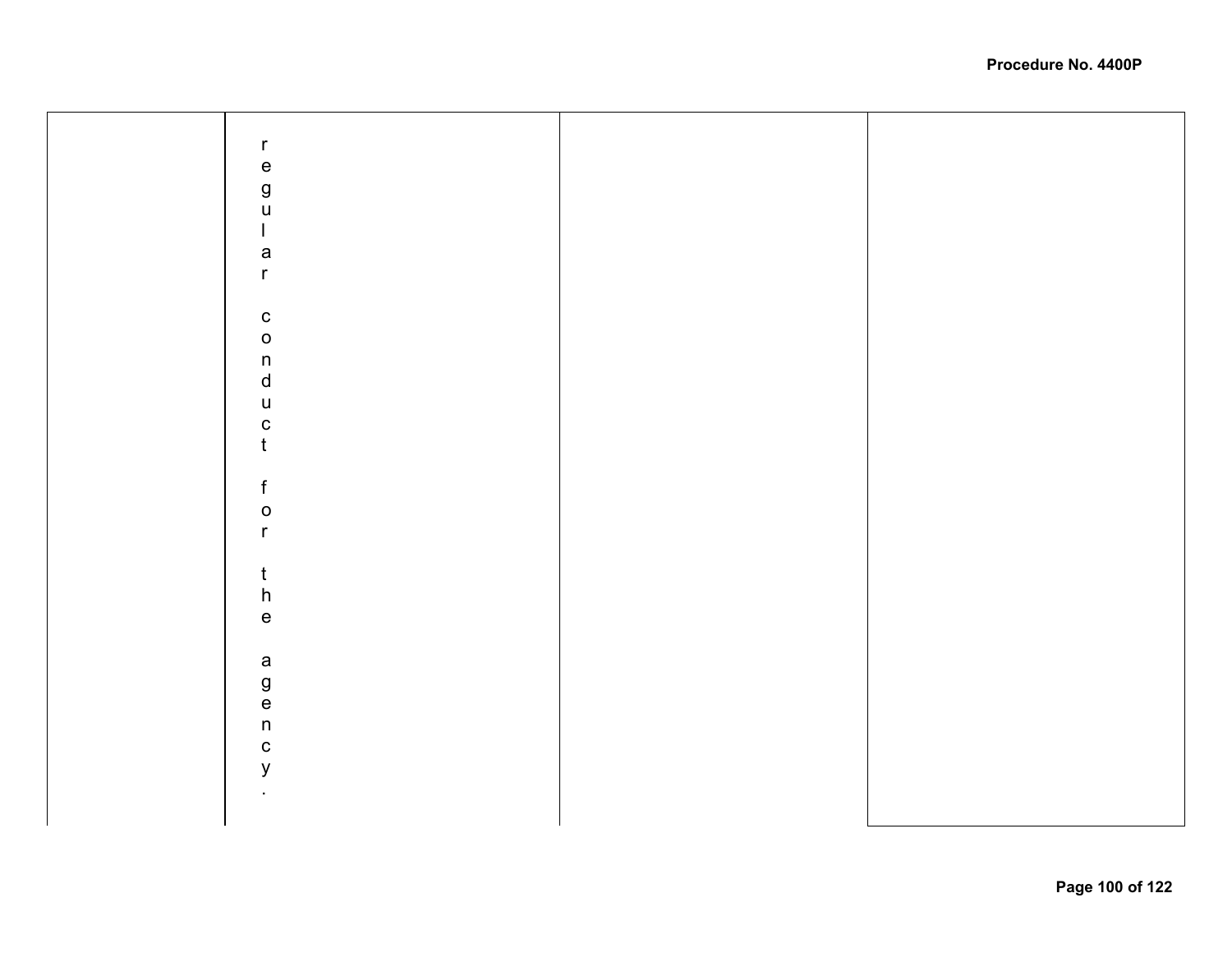| $\begin{array}{c} \begin{array}{c}  \end{array} \\ \text{F} \end{array}$ |  |
|--------------------------------------------------------------------------|--|
| $\circ$                                                                  |  |
|                                                                          |  |
| $\mathsf{r}$                                                             |  |
|                                                                          |  |
|                                                                          |  |
|                                                                          |  |
|                                                                          |  |
|                                                                          |  |
| $\begin{array}{c}\ne{6} \\ x \\ m\n\end{array}$                          |  |
|                                                                          |  |
|                                                                          |  |
| p<br>                                                                    |  |
|                                                                          |  |
| $\mathsf{e}% _{t}\left( t\right)$                                        |  |
|                                                                          |  |
| $\,$                                                                     |  |
|                                                                          |  |
| $\mathsf a$                                                              |  |
|                                                                          |  |
|                                                                          |  |
|                                                                          |  |
| $\begin{matrix} 0 \\ 0 \end{matrix}$                                     |  |
| m                                                                        |  |
|                                                                          |  |
| ${\sf m}$                                                                |  |
| $\mathsf{u}%$                                                            |  |
| $\mathsf{n}$                                                             |  |
|                                                                          |  |
| $\mathbf i$                                                              |  |
| $\mathfrak t$                                                            |  |
| $\mathsf{y}$                                                             |  |
|                                                                          |  |
|                                                                          |  |
| $\sf n$                                                                  |  |
| $\mathsf{e}% _{t}\left( t\right)$                                        |  |
|                                                                          |  |
| ${\mathsf W}$                                                            |  |
| ${\sf s}$                                                                |  |
| $\begin{array}{c} \hline \end{array}$                                    |  |
|                                                                          |  |
| $\mathsf{e}% _{t}\left( t\right)$                                        |  |
|                                                                          |  |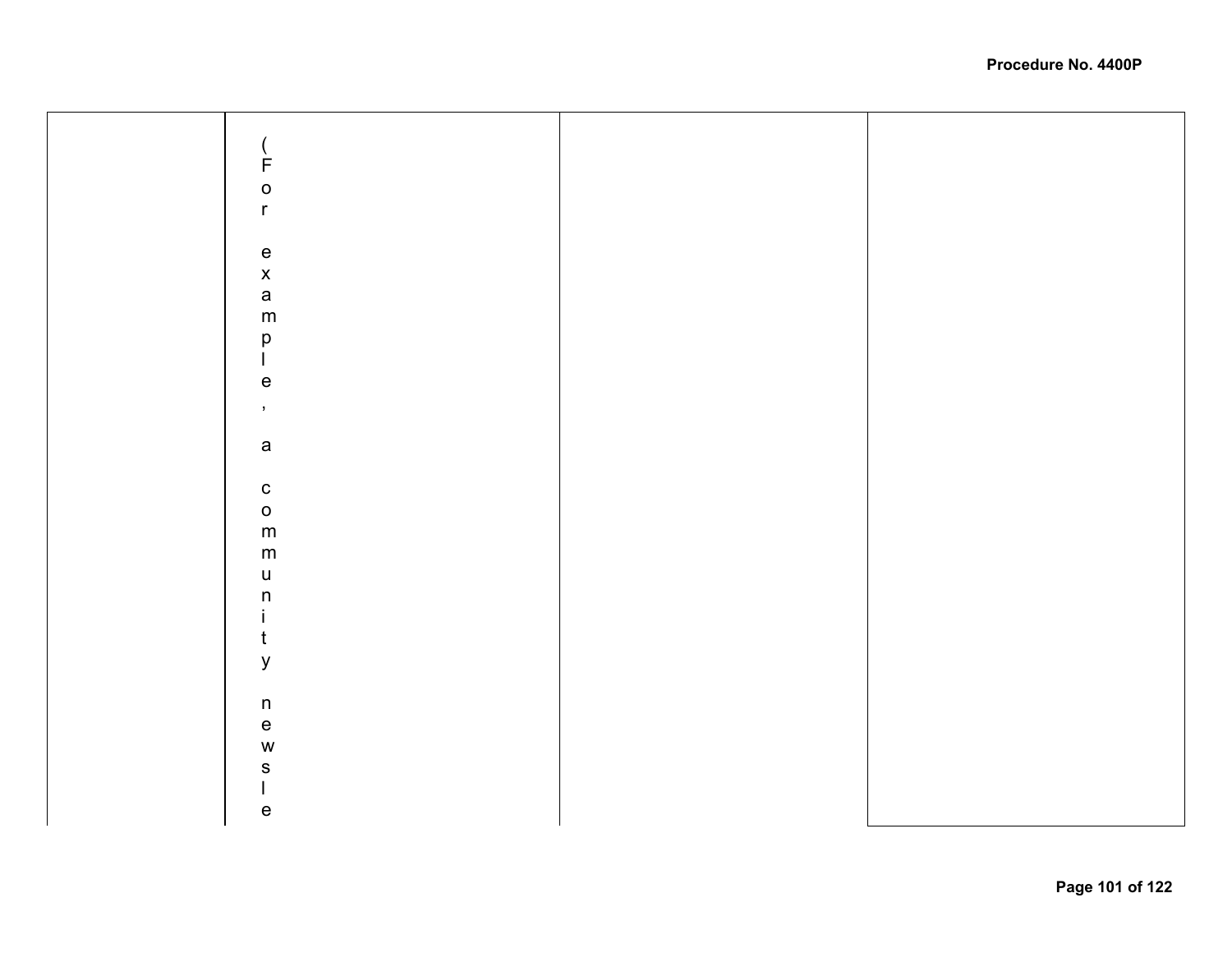| t                                 |  |
|-----------------------------------|--|
| t                                 |  |
| $\mathsf{e}% _{t}\left( t\right)$ |  |
| $\mathsf{r}$                      |  |
|                                   |  |
| t                                 |  |
| $\boldsymbol{\mathsf{h}}$         |  |
|                                   |  |
| a<br>t                            |  |
|                                   |  |
|                                   |  |
| $\mathsf{o}$                      |  |
| $\mathsf{r}$                      |  |
| $\mathsf{d}$                      |  |
| Ĺ                                 |  |
| $\sf n$                           |  |
| $\mathsf{a}$                      |  |
| r                                 |  |
|                                   |  |
|                                   |  |
| y                                 |  |
|                                   |  |
| $\mathsf{r}$                      |  |
| $\mathsf{e}% _{t}\left( t\right)$ |  |
|                                   |  |
| p<br>$\mathsf{o}$                 |  |
| $\mathsf{r}$                      |  |
| t                                 |  |
|                                   |  |
| $\mathbf{s}$                      |  |
|                                   |  |
| $\mathsf{o}$                      |  |
| $\mathsf n$                       |  |
|                                   |  |
| $\boldsymbol{g}$                  |  |
|                                   |  |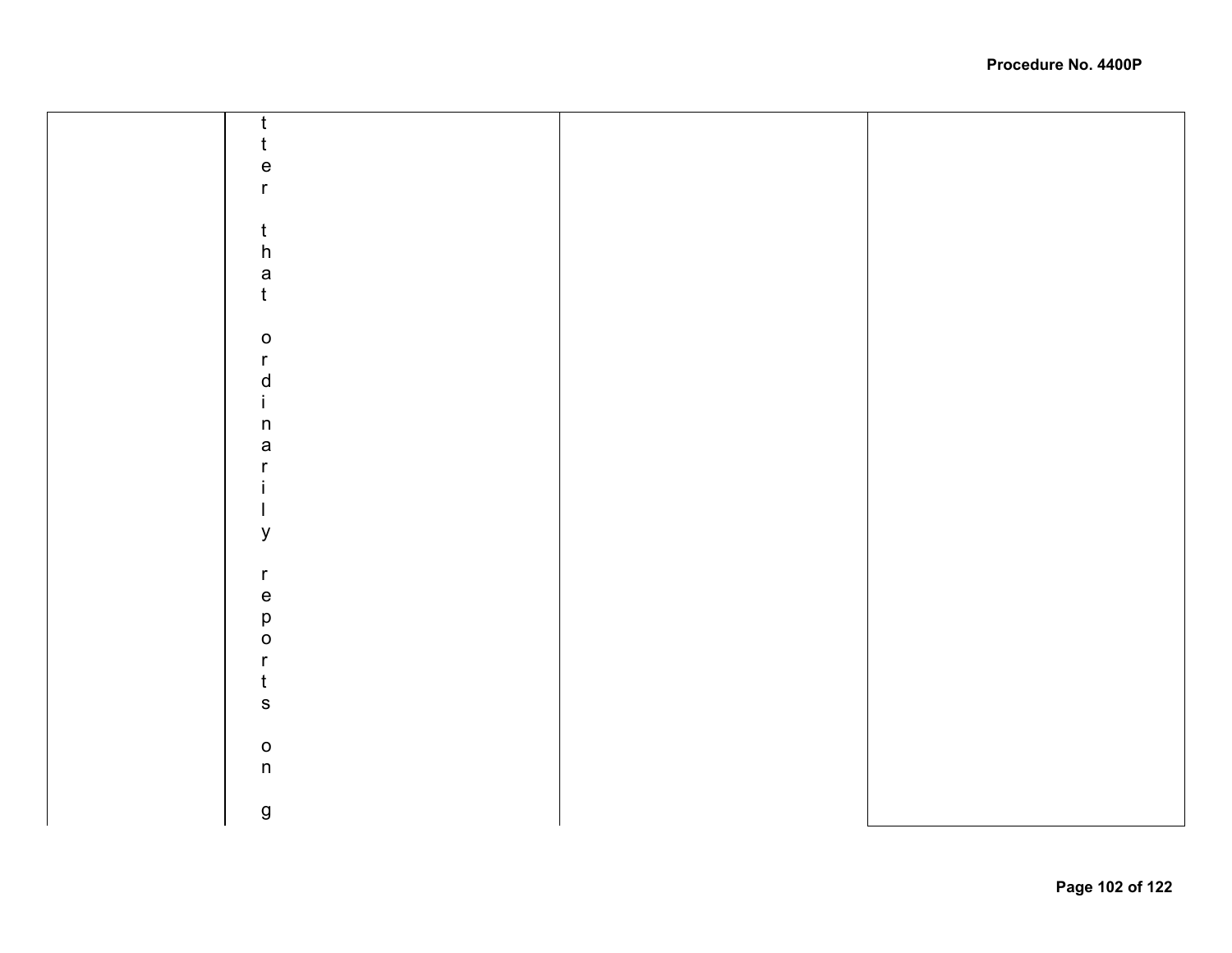| $\mathbf O$                                                           |  |
|-----------------------------------------------------------------------|--|
| $\mathsf{V}$                                                          |  |
| $\mathsf{e}% _{t}\left( t\right)$                                     |  |
| $\mathsf{r}$                                                          |  |
| $\sf n$                                                               |  |
| ${\sf m}$                                                             |  |
| $\mathsf{e}% _{t}\left( t\right) \equiv\mathsf{e}_{t}\left( t\right)$ |  |
| $\sf n$                                                               |  |
| $\mathfrak{t}$                                                        |  |
| a                                                                     |  |
| $\mathsf{I}$                                                          |  |
|                                                                       |  |
| a                                                                     |  |
| $\mathbf C$                                                           |  |
| t                                                                     |  |
| j.                                                                    |  |
| $\mathsf{o}$                                                          |  |
| $\sf n$                                                               |  |
| ${\bf S}$                                                             |  |
|                                                                       |  |
| ${\sf m}$                                                             |  |
| $\mathsf a$                                                           |  |
| $\mathsf{y}$                                                          |  |
|                                                                       |  |
| $\mathsf{r}$                                                          |  |
| ${\bf e}$                                                             |  |
| p                                                                     |  |
| $\mathsf O$                                                           |  |
| $\mathsf{r}$                                                          |  |
| t                                                                     |  |
|                                                                       |  |
| t                                                                     |  |
| $\boldsymbol{\mathsf{h}}$                                             |  |
|                                                                       |  |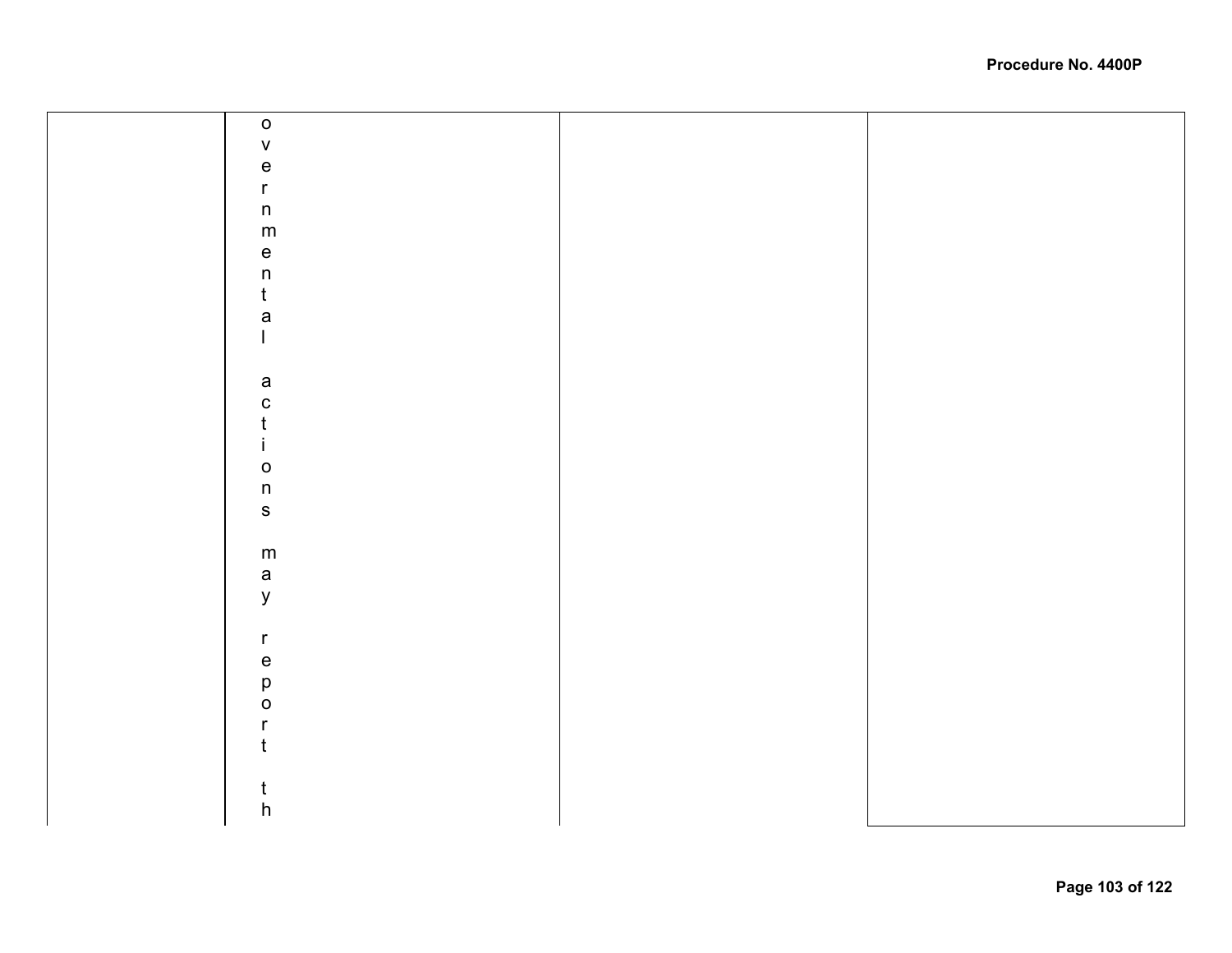| $\frac{a}{t}$                               |  |
|---------------------------------------------|--|
|                                             |  |
|                                             |  |
|                                             |  |
|                                             |  |
| $\begin{matrix} t \\ h \\ e \end{matrix}$   |  |
|                                             |  |
| $\dot{\mathbf{j}}$                          |  |
| $\mathsf{u}$                                |  |
| $\mathsf{r}$                                |  |
|                                             |  |
| İ.                                          |  |
|                                             |  |
| s<br>d<br>i                                 |  |
|                                             |  |
|                                             |  |
| c<br>t                                      |  |
| İ.                                          |  |
|                                             |  |
| $\frac{0}{n}$                               |  |
|                                             |  |
|                                             |  |
|                                             |  |
|                                             |  |
| $\begin{bmatrix} a \\ d \\ 0 \end{bmatrix}$ |  |
|                                             |  |
| $\frac{p}{t}$                               |  |
|                                             |  |
| $\frac{e}{d}$                               |  |
|                                             |  |
|                                             |  |
| $\mathsf{a}$                                |  |
|                                             |  |
| $\mathsf{r}$                                |  |
|                                             |  |
| e<br>s                                      |  |
|                                             |  |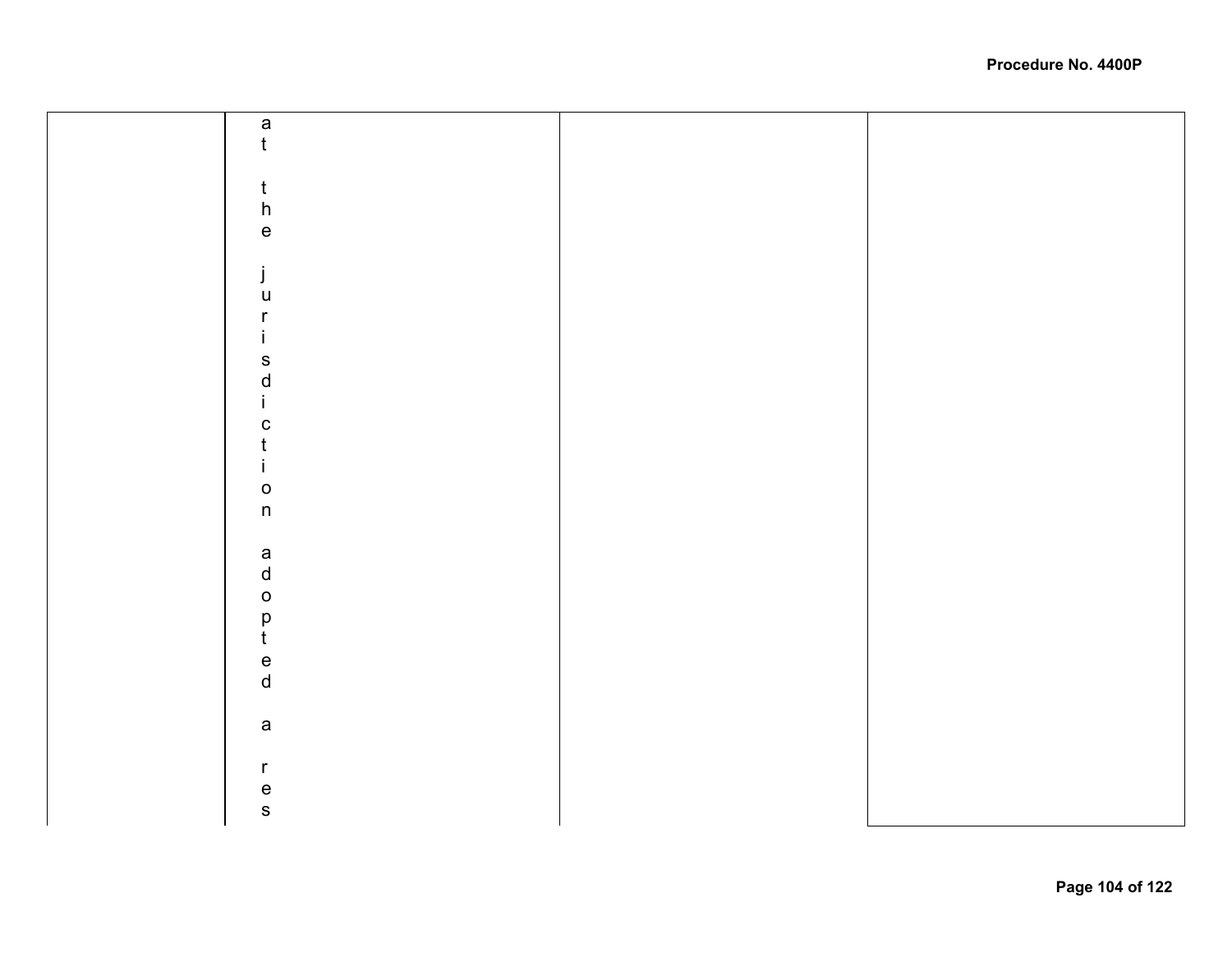| $\mathsf{o}$        |  |
|---------------------|--|
|                     |  |
| $\mathsf{u}%$       |  |
| $\mathfrak t$       |  |
|                     |  |
|                     |  |
| $\circ$             |  |
| $\mathsf{n}$        |  |
|                     |  |
| ${\sf s}$           |  |
|                     |  |
|                     |  |
|                     |  |
| u<br>p<br>p<br>o    |  |
| r                   |  |
| t                   |  |
|                     |  |
| $\sf n$             |  |
| $\mathsf{g}\,$      |  |
|                     |  |
|                     |  |
| $\mathsf{a}$        |  |
|                     |  |
| b<br>a              |  |
|                     |  |
| $\mathbf{I}$        |  |
|                     |  |
| $\mathsf O$         |  |
| $\mathfrak t$       |  |
|                     |  |
| ${\sf m}$           |  |
|                     |  |
| $rac{e}{s}$<br>as u |  |
|                     |  |
|                     |  |
|                     |  |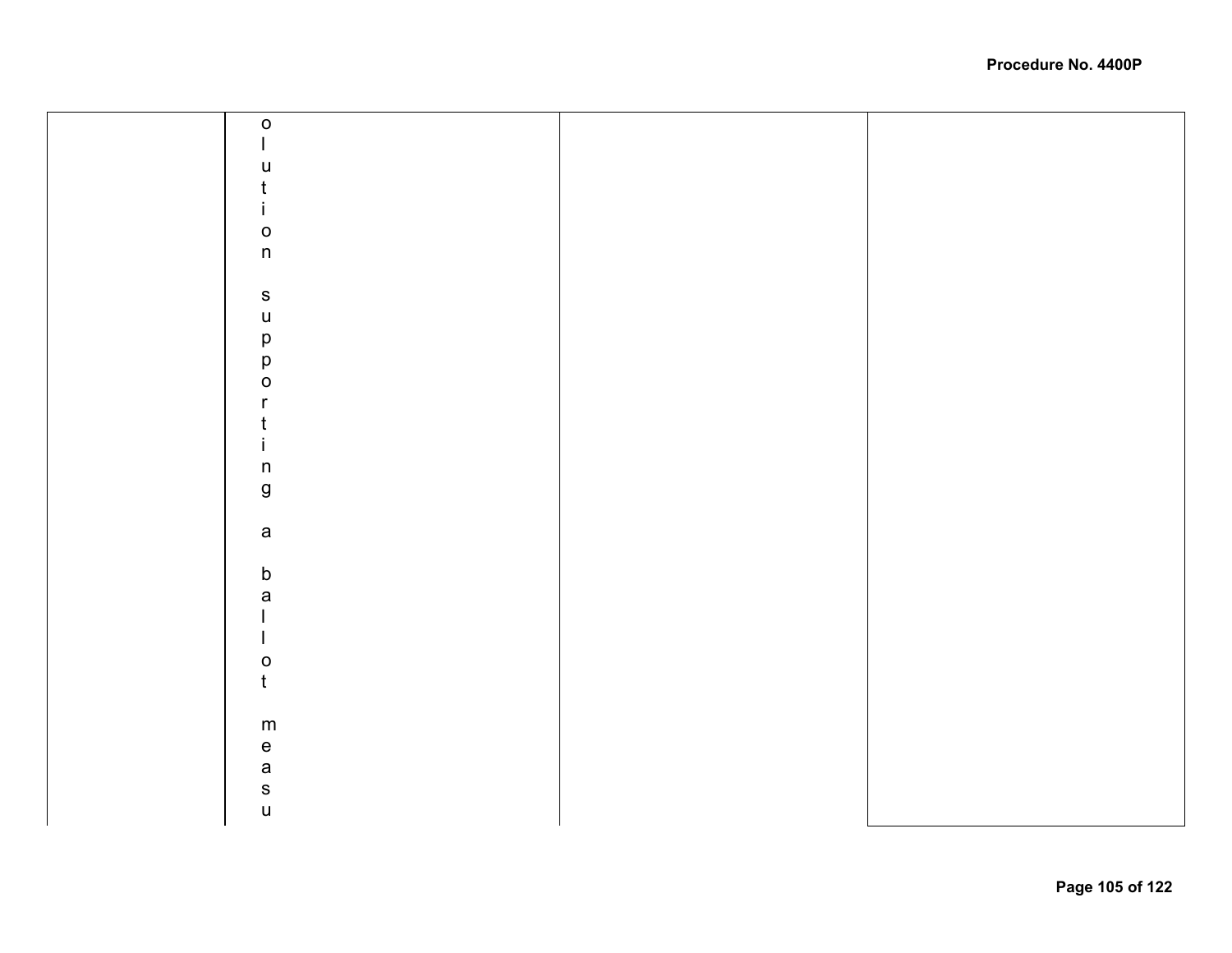| $\mathsf{r}$                      |           |
|-----------------------------------|-----------|
|                                   |           |
| $\mathsf{e}% _{t}\left( t\right)$ |           |
|                                   |           |
|                                   |           |
|                                   |           |
|                                   |           |
|                                   |           |
| $\bullet$ A                       | $\bullet$ |
|                                   |           |
|                                   |           |
| $9e$<br>n                         |           |
|                                   |           |
|                                   |           |
|                                   |           |
| c<br>i                            |           |
|                                   |           |
| $\mathsf{e}% _{t}\left( t\right)$ |           |
| $\mathbf S$                       |           |
|                                   |           |
|                                   |           |
| ${\sf m}$                         |           |
|                                   |           |
| a<br>y                            |           |
|                                   |           |
|                                   |           |
|                                   |           |
| $\frac{t}{h}$                     |           |
|                                   |           |
|                                   |           |
| $\mathsf{a}$                      |           |
| $\sf n$                           |           |
|                                   |           |
| $\sf k$                           |           |
|                                   |           |
|                                   |           |
| $\mathbf{C}$                      |           |
|                                   |           |
|                                   |           |
| ι                                 |           |
|                                   |           |
|                                   |           |
| $\mathsf z$                       |           |
| $\mathsf{e}% _{t}\left( t\right)$ |           |
|                                   |           |
| $\sf n$                           |           |
| $\mathbf S$                       |           |
|                                   |           |
|                                   |           |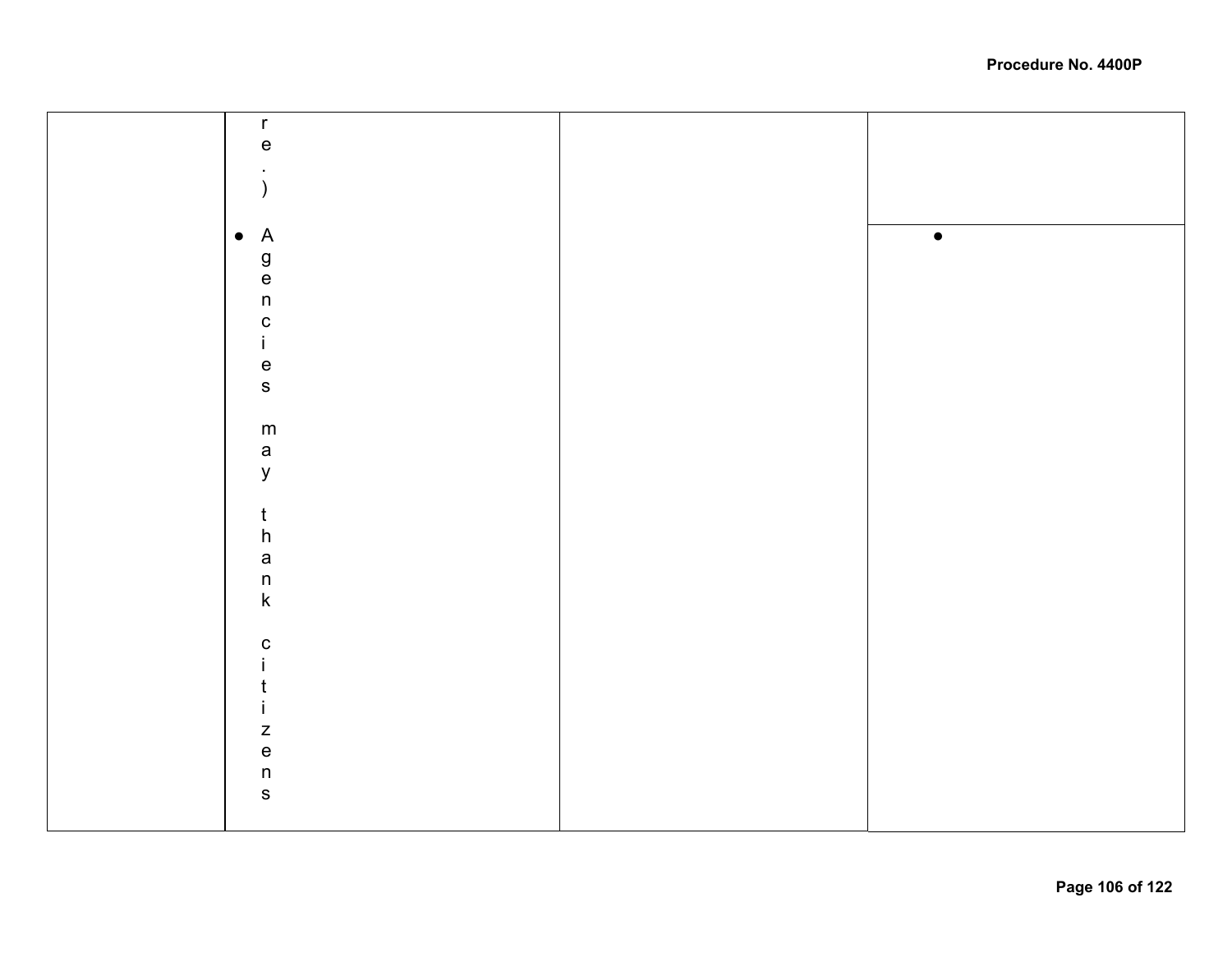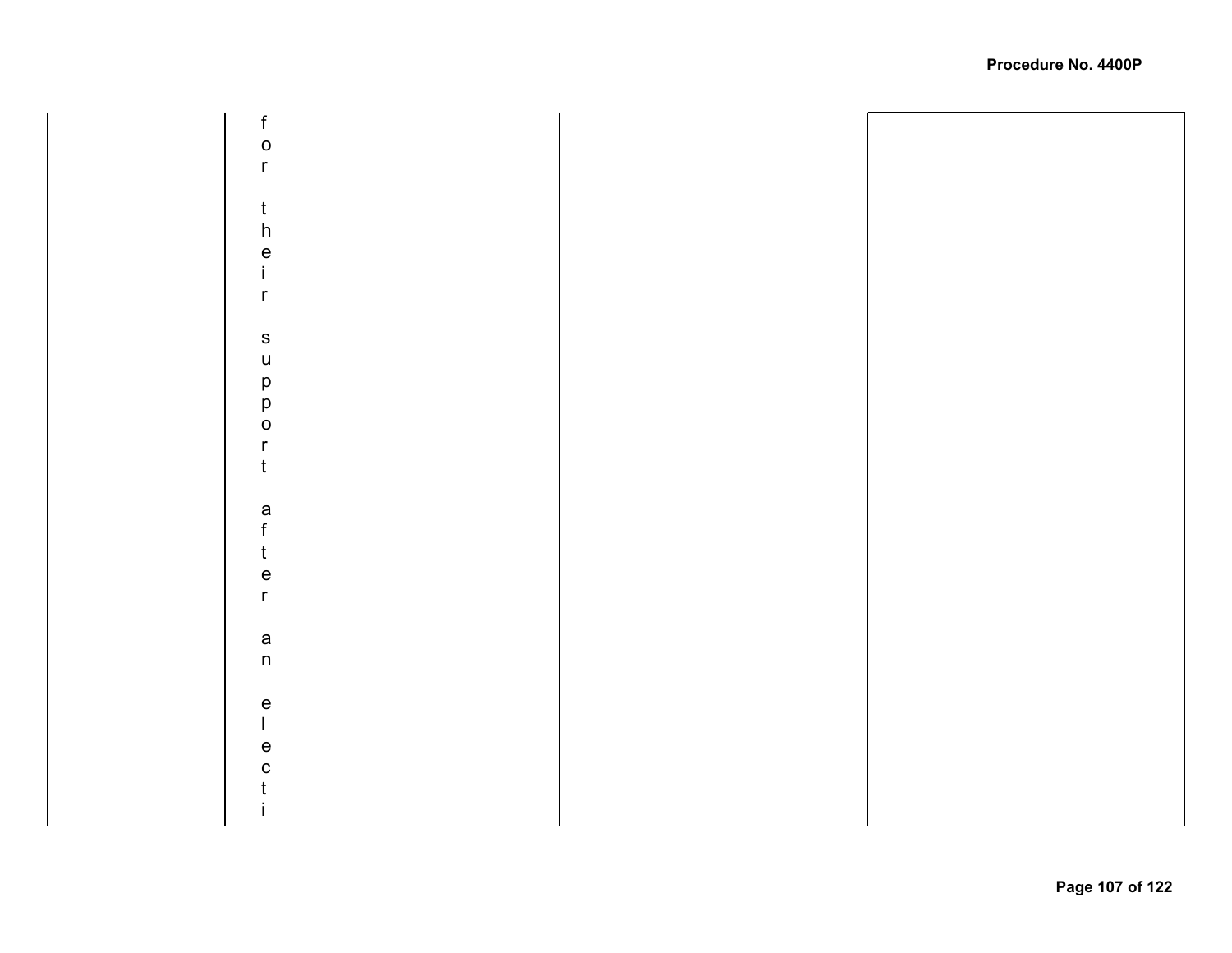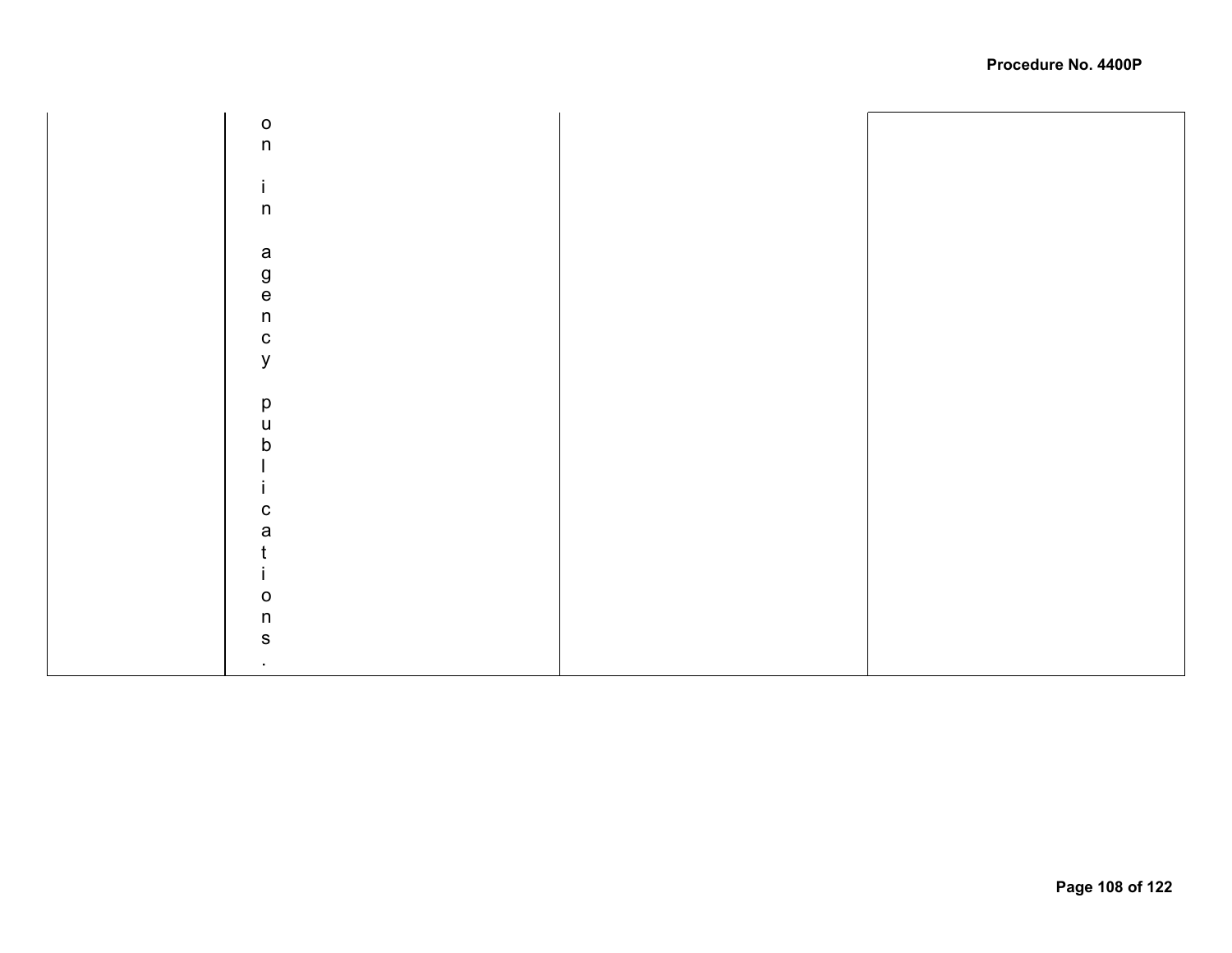| <b>Reader Boards/</b> | $\bullet$    | Agencies shall not display a<br>$\bullet$            |  |
|-----------------------|--------------|------------------------------------------------------|--|
| <b>Posters</b>        | $\sf n$      |                                                      |  |
|                       | f            | "Vote for " sign or other<br>promotional messages on |  |
|                       | o            | reader boards or posters.                            |  |
|                       | r            |                                                      |  |
|                       | ${\sf m}$    |                                                      |  |
|                       | a            |                                                      |  |
|                       |              |                                                      |  |
|                       |              |                                                      |  |
|                       | $\mathsf O$  |                                                      |  |
|                       | $\mathsf{n}$ |                                                      |  |
|                       |              |                                                      |  |
|                       | ${\bf e}$    |                                                      |  |
|                       | n            |                                                      |  |
|                       | ${\bf C}$    |                                                      |  |
|                       | $\mathbf O$  |                                                      |  |
|                       | u            |                                                      |  |
|                       | r            |                                                      |  |
|                       | a            |                                                      |  |
|                       | g            |                                                      |  |
|                       |              |                                                      |  |
|                       | $\sf n$      |                                                      |  |
|                       | g            |                                                      |  |
|                       |              |                                                      |  |
|                       | S            |                                                      |  |
|                       |              |                                                      |  |
|                       | a            |                                                      |  |
|                       | f            |                                                      |  |
|                       |              |                                                      |  |
|                       |              |                                                      |  |
|                       | $\mathsf a$  |                                                      |  |
|                       | $\sf n$      |                                                      |  |
|                       | $\sf d$      |                                                      |  |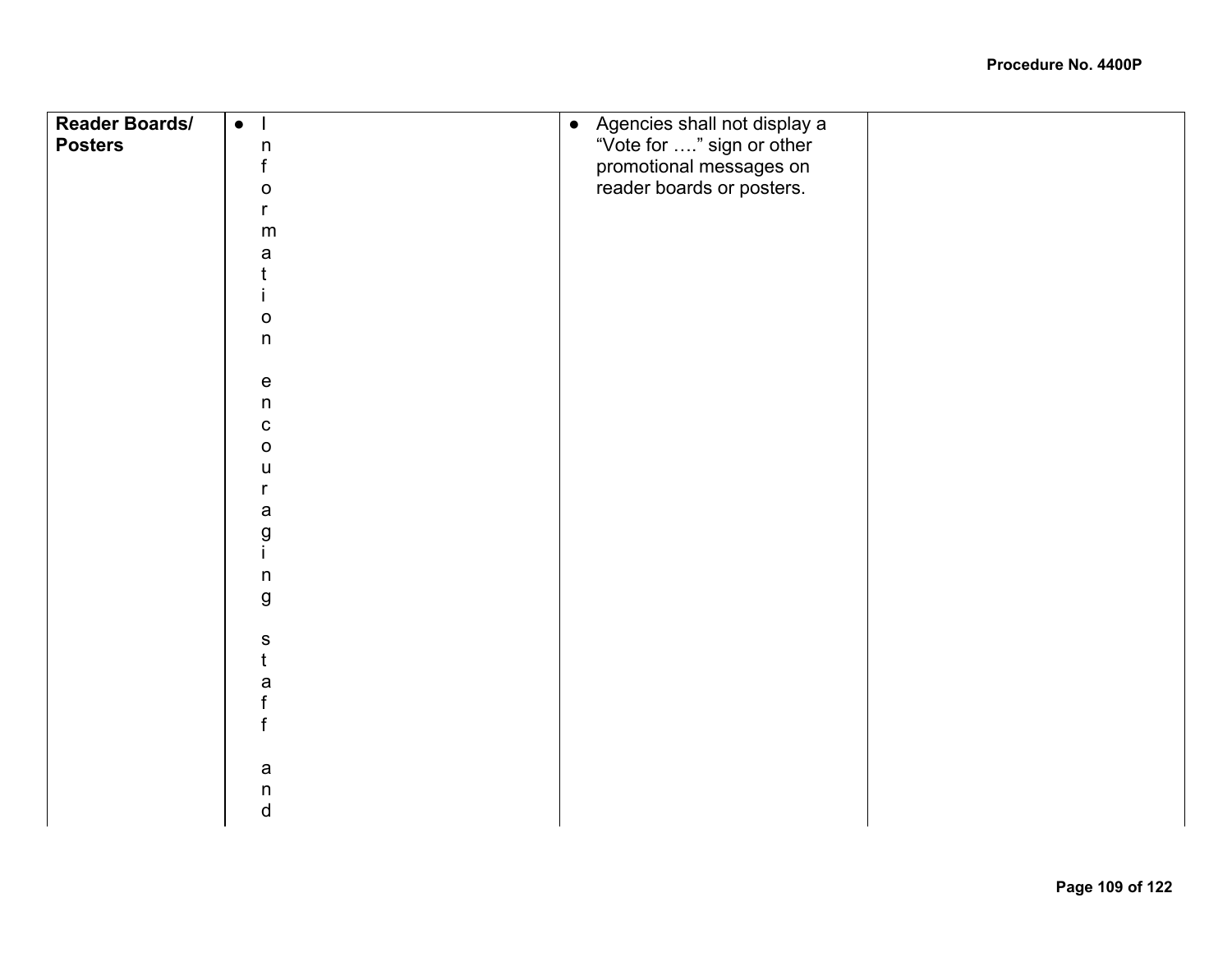| ${\sf m}$                                  |  |
|--------------------------------------------|--|
|                                            |  |
| $\mathsf{e}% _{t}\left( t\right)$          |  |
|                                            |  |
| ${\sf m}$                                  |  |
|                                            |  |
| b<br>e                                     |  |
|                                            |  |
|                                            |  |
| $\mathsf{r}$                               |  |
|                                            |  |
| ${\mathsf S}$                              |  |
|                                            |  |
|                                            |  |
|                                            |  |
|                                            |  |
|                                            |  |
| $\rm _f^o$                                 |  |
|                                            |  |
|                                            |  |
| t                                          |  |
|                                            |  |
| ${\sf h}$                                  |  |
|                                            |  |
| $\mathsf{e}% _{0}\left( \mathsf{e}\right)$ |  |
|                                            |  |
|                                            |  |
|                                            |  |
| $\mathsf{p}% _{T}$                         |  |
| $\sf U$                                    |  |
|                                            |  |
| $\mathsf b$                                |  |
|                                            |  |
|                                            |  |
|                                            |  |
|                                            |  |
|                                            |  |
| ${\bf C}$                                  |  |
|                                            |  |
|                                            |  |
| $\mathfrak{t}$                             |  |
|                                            |  |
| $\mathsf{o}$                               |  |
|                                            |  |
|                                            |  |
|                                            |  |
| $\sf V$                                    |  |
| $\mathsf O$                                |  |
|                                            |  |
| t                                          |  |
|                                            |  |
| $\mathsf{e}% _{t}\left( t_{0}\right)$      |  |
|                                            |  |
| $\,$                                       |  |
|                                            |  |
|                                            |  |
| $\mathsf{o}$                               |  |
|                                            |  |
|                                            |  |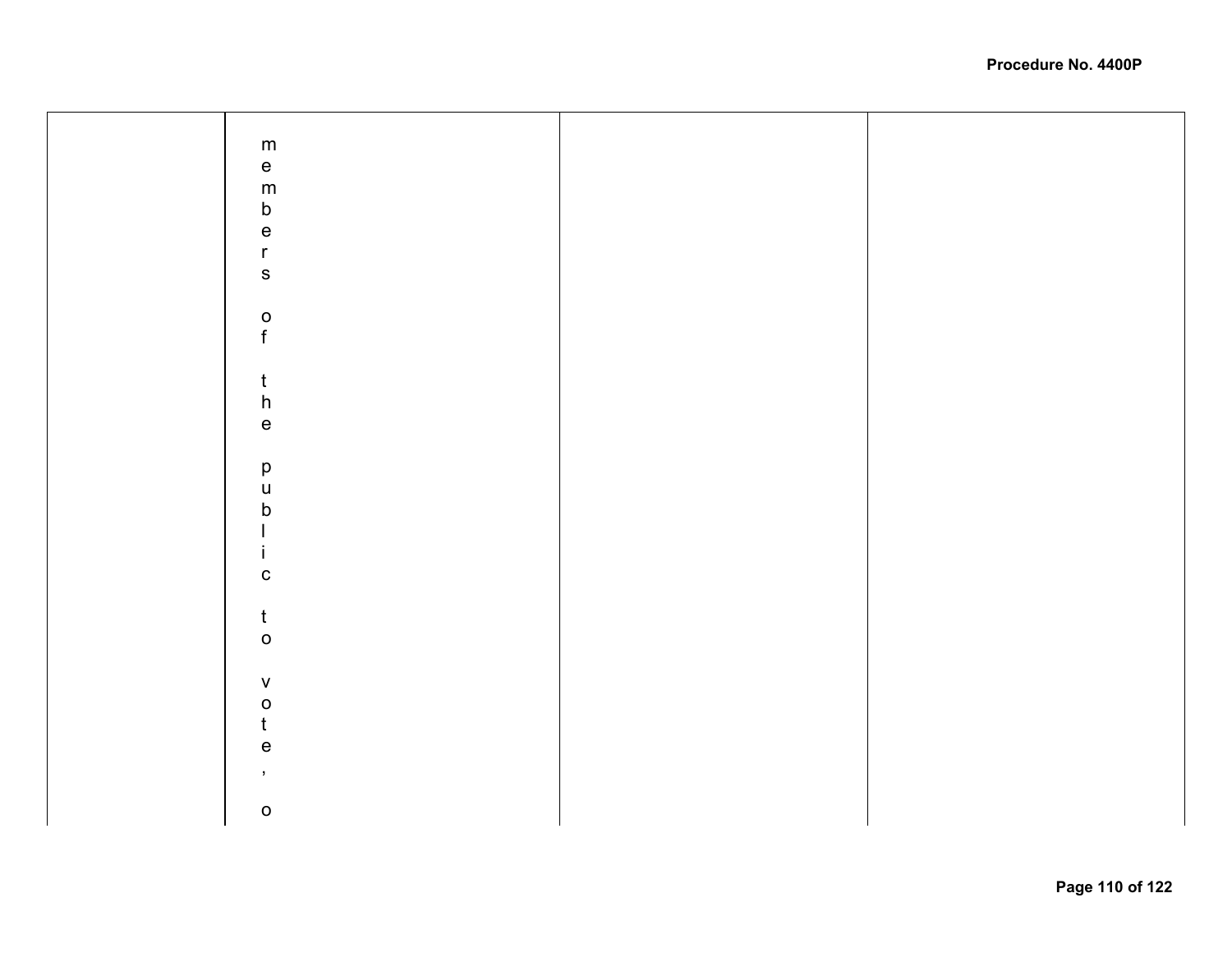| $\mathsf{r}$                      |  |
|-----------------------------------|--|
|                                   |  |
|                                   |  |
| $\mathsf{p}$                      |  |
| $\mathsf{r}$                      |  |
| $\mathsf{o}$                      |  |
| V                                 |  |
| L                                 |  |
| d                                 |  |
|                                   |  |
| $\mathbf{L}$                      |  |
| $\sf n$                           |  |
| $\boldsymbol{g}$                  |  |
|                                   |  |
| $\mathsf{t}$                      |  |
| ${\sf h}$                         |  |
|                                   |  |
| $\mathsf{e}% _{t}\left( t\right)$ |  |
|                                   |  |
| $\sf d$                           |  |
|                                   |  |
| a<br>t                            |  |
| $\mathsf{e}% _{t}\left( t\right)$ |  |
|                                   |  |
| $\mathsf{s}$                      |  |
|                                   |  |
|                                   |  |
| $\rm _f^o$                        |  |
|                                   |  |
| $\sf U$                           |  |
|                                   |  |
| $\frac{p}{c}$                     |  |
|                                   |  |
| $\mathsf{o}$                      |  |
| ${\sf m}$                         |  |
| İ.                                |  |
| $\sf n$                           |  |
|                                   |  |
| $\boldsymbol{g}$                  |  |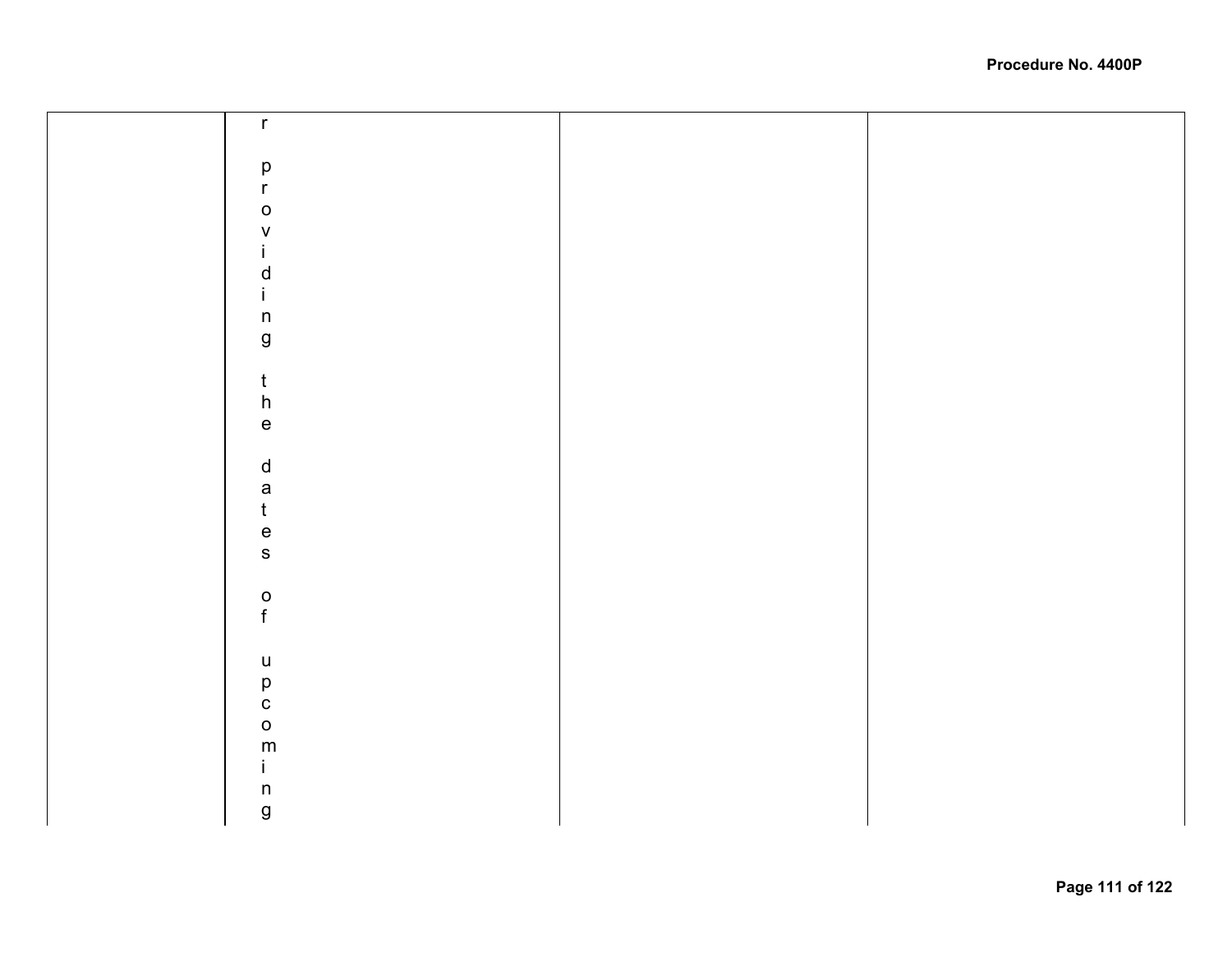| $\frac{e}{l}$                                                         |  |
|-----------------------------------------------------------------------|--|
|                                                                       |  |
|                                                                       |  |
|                                                                       |  |
|                                                                       |  |
| $\begin{array}{c} e \\ c \\ t \end{array}$                            |  |
|                                                                       |  |
|                                                                       |  |
| $\mathbf{i}$                                                          |  |
|                                                                       |  |
|                                                                       |  |
| $\frac{0}{n}$                                                         |  |
|                                                                       |  |
|                                                                       |  |
|                                                                       |  |
|                                                                       |  |
| $\mathsf{s}$                                                          |  |
|                                                                       |  |
|                                                                       |  |
| u<br>c<br>h                                                           |  |
|                                                                       |  |
|                                                                       |  |
|                                                                       |  |
|                                                                       |  |
| a<br>s                                                                |  |
|                                                                       |  |
|                                                                       |  |
|                                                                       |  |
| $\boldsymbol{\mu}$                                                    |  |
|                                                                       |  |
| ${\mathsf V}$                                                         |  |
|                                                                       |  |
|                                                                       |  |
| $\frac{0}{t}$                                                         |  |
|                                                                       |  |
| $\mathsf{e}% _{t}\left( t\right) \equiv\mathsf{e}_{t}\left( t\right)$ |  |
|                                                                       |  |
|                                                                       |  |
| $\frac{0}{n}$                                                         |  |
|                                                                       |  |
|                                                                       |  |
|                                                                       |  |
|                                                                       |  |
|                                                                       |  |
|                                                                       |  |
|                                                                       |  |
| F<br>e<br>b                                                           |  |
|                                                                       |  |
| $\mathsf{r}$                                                          |  |
| $\mathsf{u}%$                                                         |  |
|                                                                       |  |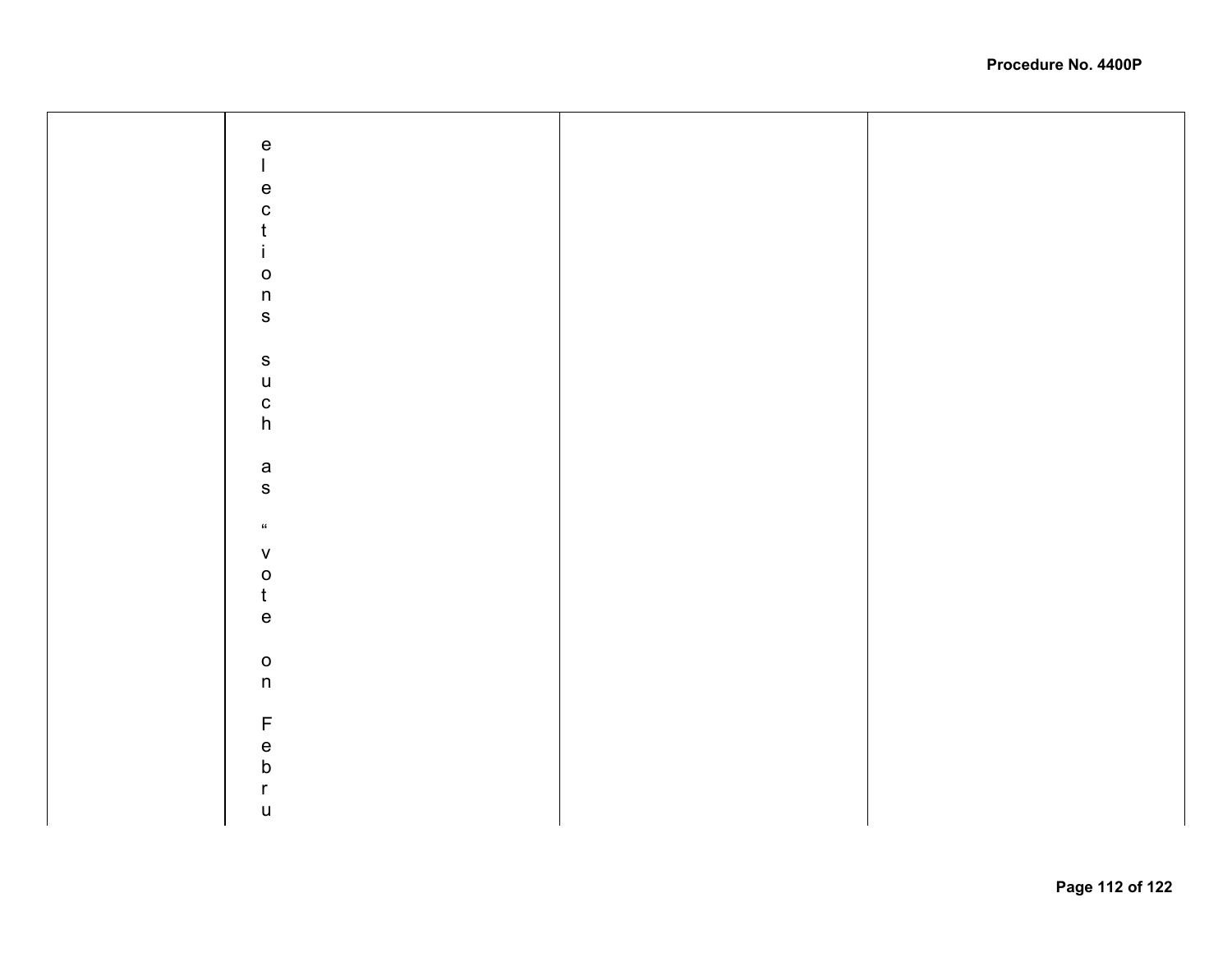|  | $\mathsf a$                                                           |  |
|--|-----------------------------------------------------------------------|--|
|  |                                                                       |  |
|  | $\mathsf{r}$                                                          |  |
|  |                                                                       |  |
|  | y                                                                     |  |
|  |                                                                       |  |
|  |                                                                       |  |
|  |                                                                       |  |
|  | -                                                                     |  |
|  |                                                                       |  |
|  |                                                                       |  |
|  |                                                                       |  |
|  |                                                                       |  |
|  | $\overline{\overline{n}}$                                             |  |
|  |                                                                       |  |
|  |                                                                       |  |
|  | $\mathcal{I}$                                                         |  |
|  |                                                                       |  |
|  |                                                                       |  |
|  | m                                                                     |  |
|  |                                                                       |  |
|  | $\mathsf{a}$                                                          |  |
|  |                                                                       |  |
|  | $\mathsf{y}$                                                          |  |
|  |                                                                       |  |
|  |                                                                       |  |
|  |                                                                       |  |
|  | $\mathsf b$                                                           |  |
|  |                                                                       |  |
|  | $\mathsf{e}% _{t}\left( t\right) \equiv\mathsf{e}_{t}\left( t\right)$ |  |
|  |                                                                       |  |
|  |                                                                       |  |
|  |                                                                       |  |
|  | $\mathsf{p}% _{T}$                                                    |  |
|  | $\mathsf{o}$                                                          |  |
|  |                                                                       |  |
|  | ${\sf S}$                                                             |  |
|  |                                                                       |  |
|  | t                                                                     |  |
|  |                                                                       |  |
|  | $\mathsf{e}% _{t}\left( t\right)$                                     |  |
|  |                                                                       |  |
|  | $\sf d$                                                               |  |
|  |                                                                       |  |
|  | $\mathcal{I}$                                                         |  |
|  |                                                                       |  |
|  |                                                                       |  |
|  | $\mathsf a$                                                           |  |
|  |                                                                       |  |
|  | ${\sf s}$                                                             |  |
|  |                                                                       |  |
|  |                                                                       |  |
|  |                                                                       |  |
|  | $\mathbf{I}$                                                          |  |
|  |                                                                       |  |
|  | $\mathsf{o}$                                                          |  |
|  |                                                                       |  |
|  | $\sf n$                                                               |  |
|  |                                                                       |  |
|  | ${\bf g}$                                                             |  |
|  |                                                                       |  |
|  |                                                                       |  |
|  |                                                                       |  |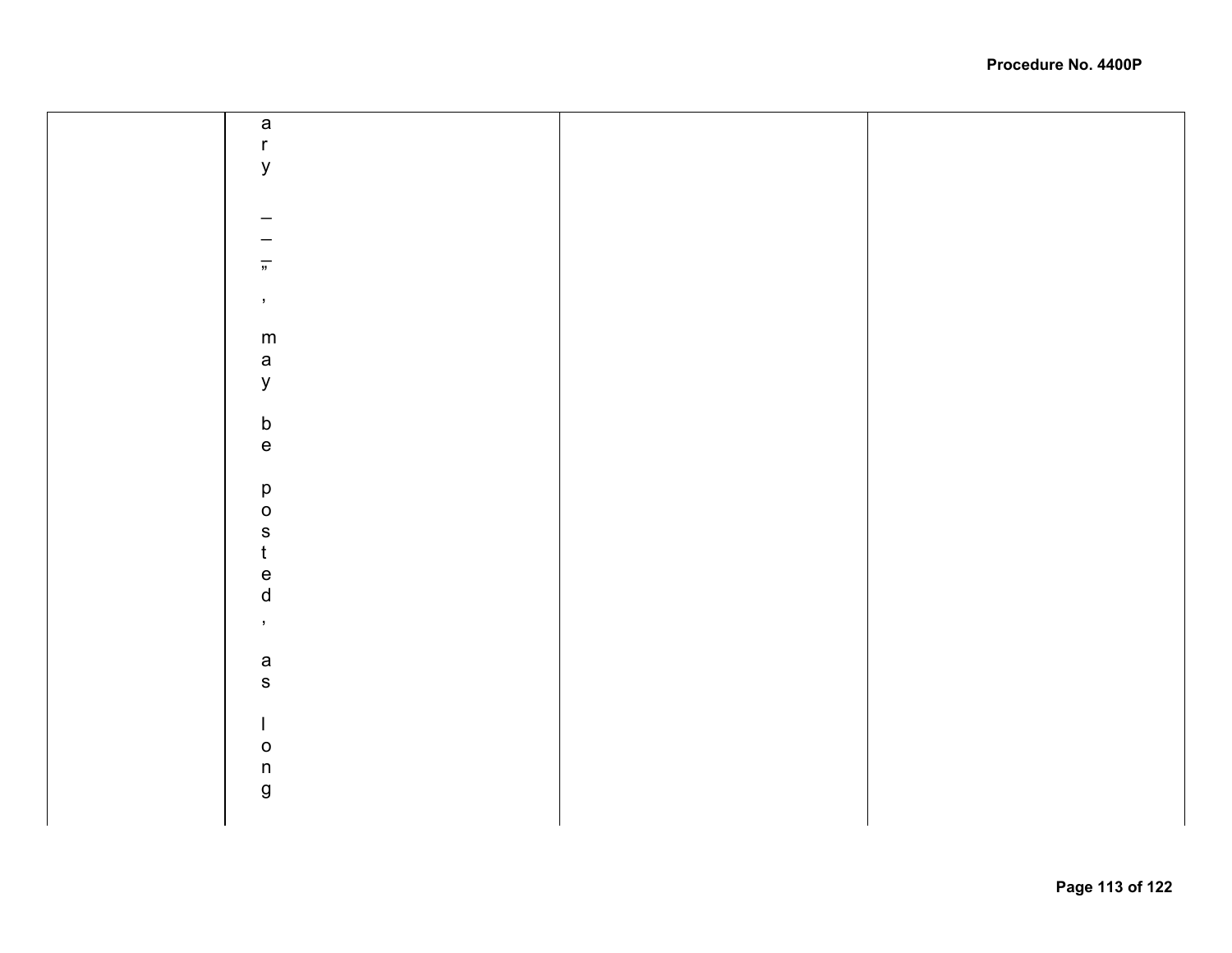| $\mathsf{a}$                               |  |
|--------------------------------------------|--|
| $\mathbf{s}$                               |  |
|                                            |  |
|                                            |  |
| ${\sf s}$                                  |  |
|                                            |  |
| $\begin{array}{c} u \\ c \\ h \end{array}$ |  |
|                                            |  |
|                                            |  |
|                                            |  |
| $\frac{e}{n}$                              |  |
|                                            |  |
| $\mathbf{C}$                               |  |
| $\mathsf{o}$                               |  |
| $\mathsf{u}%$                              |  |
| $\mathsf{r}$                               |  |
|                                            |  |
|                                            |  |
|                                            |  |
| a<br>g<br>m                                |  |
|                                            |  |
| $\frac{e}{n}$                              |  |
|                                            |  |
| $\mathfrak t$                              |  |
|                                            |  |
| $\mathbf i$                                |  |
|                                            |  |
| ${\sf s}$                                  |  |
|                                            |  |
| ${\bf c}$                                  |  |
| $\mathsf{u}$                               |  |
|                                            |  |
| s<br>t                                     |  |
| $\mathsf{o}$                               |  |
|                                            |  |
| ${\sf m}$                                  |  |
| a<br>r                                     |  |
|                                            |  |
|                                            |  |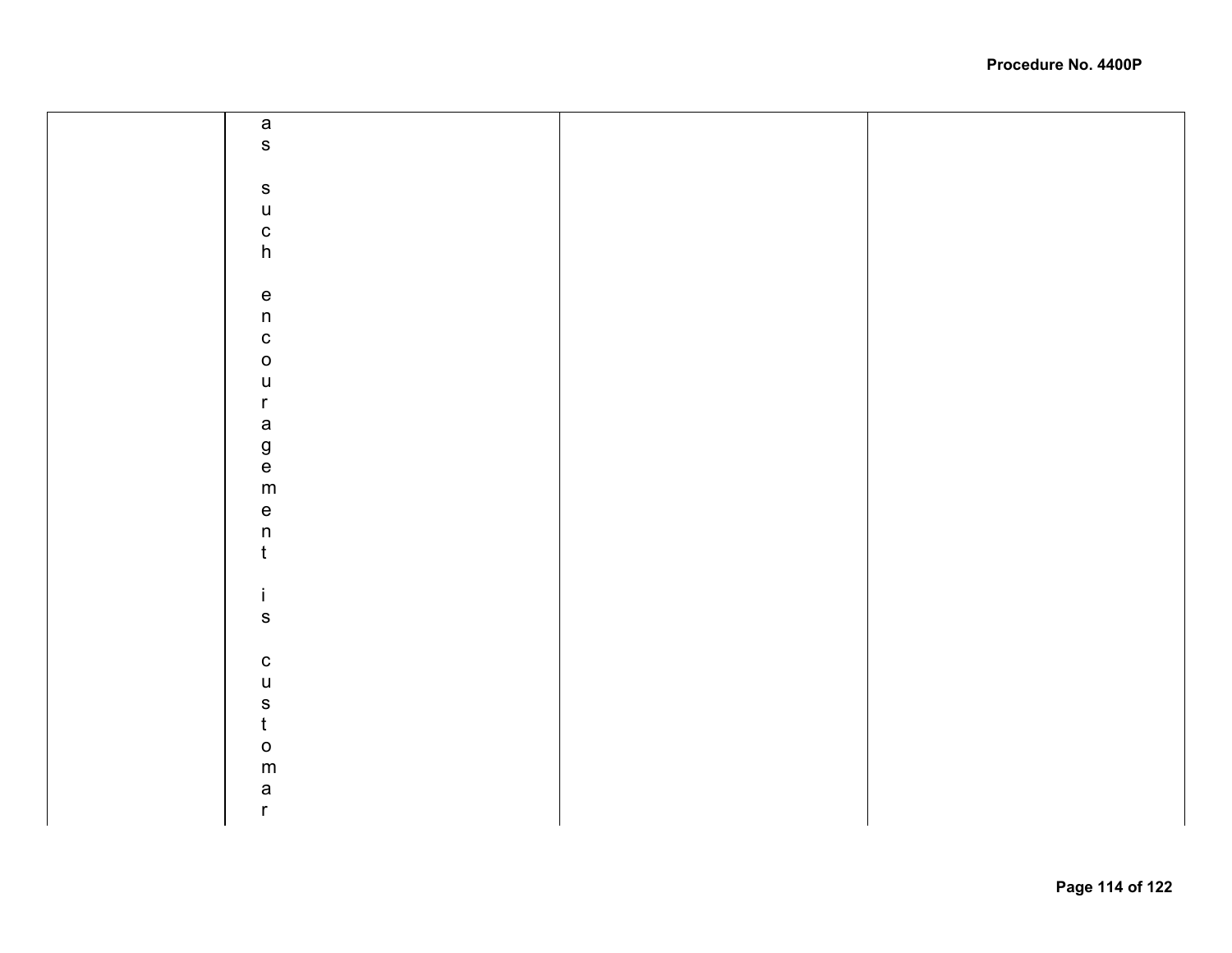| У                                         |  |
|-------------------------------------------|--|
|                                           |  |
| $\mathsf{p}% _{T}$                        |  |
| $\circ$                                   |  |
|                                           |  |
| s<br>t                                    |  |
|                                           |  |
| e<br>d                                    |  |
|                                           |  |
|                                           |  |
| $\mathsf f$                               |  |
| $\mathsf{o}$                              |  |
| $\mathsf{r}$                              |  |
|                                           |  |
| $\mathsf{e}% _{t}\left( t\right)$         |  |
| $\mathbf{I}$                              |  |
| $\mathsf{e}% _{t}\left( t\right)$         |  |
| $\mathbf{C}$                              |  |
| $\mathfrak t$                             |  |
| $\mathbf{i}$                              |  |
| $\mathsf{o}$                              |  |
| $\sf n$                                   |  |
| $\mathbf S$                               |  |
|                                           |  |
|                                           |  |
| $\begin{matrix} 0 \\ t \\ h \end{matrix}$ |  |
|                                           |  |
| $\mathsf{e}\mathsf{ }$                    |  |
| $\mathsf{r}$                              |  |
|                                           |  |
|                                           |  |
| $\mathsf{t}$                              |  |
| $\boldsymbol{\mathsf{h}}$                 |  |
|                                           |  |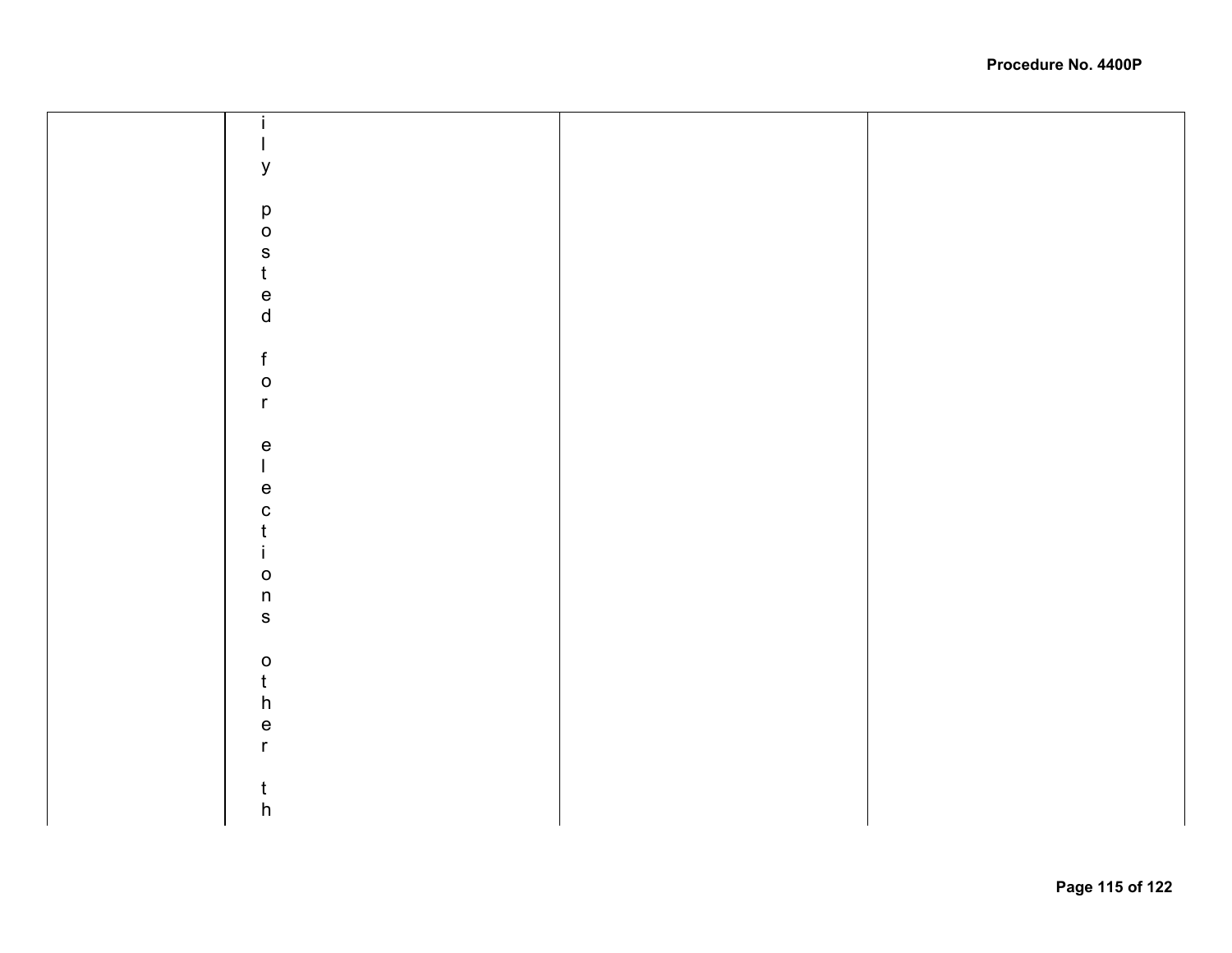| a<br>n           |  |
|------------------|--|
|                  |  |
|                  |  |
| j                |  |
| $\sf U$          |  |
| ${\mathsf S}$    |  |
| $\mathfrak t$    |  |
|                  |  |
|                  |  |
|                  |  |
| $\frac{a}{n}$    |  |
|                  |  |
|                  |  |
| a<br>g<br>n<br>n |  |
|                  |  |
|                  |  |
|                  |  |
| $\mathbf{C}$     |  |
| y<br>,           |  |
|                  |  |
| $\mathbf{s}$     |  |
|                  |  |
|                  |  |
| $\mathsf b$      |  |
| $\mathsf{a}$     |  |
|                  |  |
|                  |  |
| $\circ$          |  |
| $\mathfrak t$    |  |
|                  |  |
|                  |  |
| ${\sf m}$        |  |
| $\mathsf{e}\,$   |  |
| a<br>s           |  |
|                  |  |
| $\mathsf{u}$     |  |
|                  |  |
| $\mathsf{r}$     |  |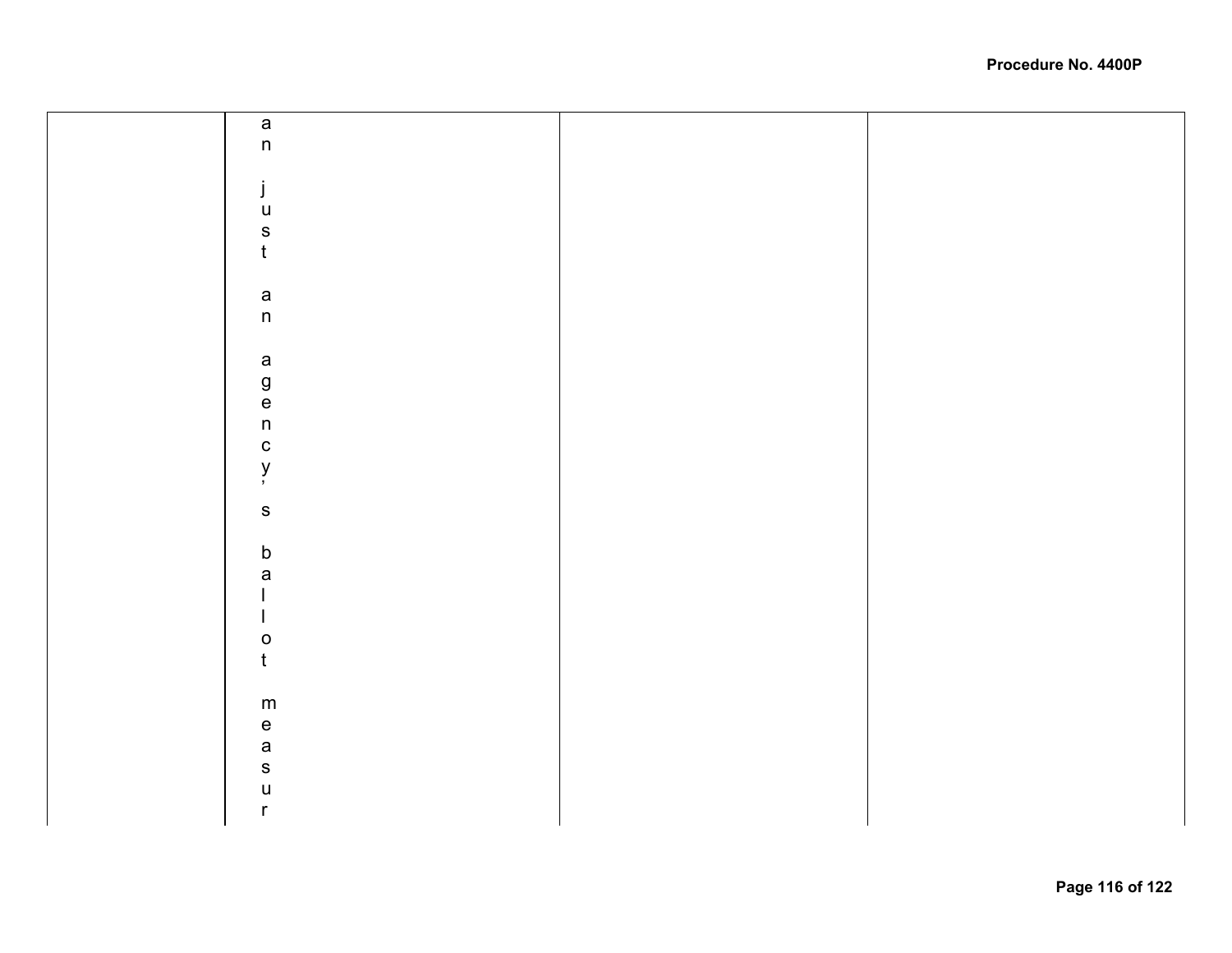| ${\bf e}$                         |                                   |  |
|-----------------------------------|-----------------------------------|--|
|                                   |                                   |  |
|                                   |                                   |  |
| $\overline{A}$<br>$\bullet$       | • Signs advocating for or against |  |
|                                   |                                   |  |
| ${\bf g}$                         | candidates or ballot measures     |  |
|                                   |                                   |  |
| ${\bf e}$                         | shall not be posted on agency     |  |
| $\mathsf{n}$                      | property in any area accessible   |  |
|                                   |                                   |  |
| $\mathbf C$                       | to the general public.            |  |
|                                   |                                   |  |
|                                   |                                   |  |
| $\mathsf{e}% _{t}\left( t\right)$ |                                   |  |
|                                   |                                   |  |
| $\mathbf S$                       |                                   |  |
|                                   |                                   |  |
|                                   |                                   |  |
| m                                 |                                   |  |
|                                   |                                   |  |
| $\mathsf a$                       |                                   |  |
| y                                 |                                   |  |
|                                   |                                   |  |
|                                   |                                   |  |
| t                                 |                                   |  |
|                                   |                                   |  |
| $\boldsymbol{\mathsf{h}}$         |                                   |  |
| a                                 |                                   |  |
|                                   |                                   |  |
| $\mathsf{n}$                      |                                   |  |
| $\mathsf k$                       |                                   |  |
|                                   |                                   |  |
|                                   |                                   |  |
|                                   |                                   |  |
| $\mathbf c$                       |                                   |  |
|                                   |                                   |  |
|                                   |                                   |  |
|                                   |                                   |  |
|                                   |                                   |  |
|                                   |                                   |  |
| Z                                 |                                   |  |
| $\mathsf{e}% _{t}\left( t\right)$ |                                   |  |
|                                   |                                   |  |
| $\mathsf{n}$                      |                                   |  |
|                                   |                                   |  |
| ${\bf S}$                         |                                   |  |
|                                   |                                   |  |
|                                   |                                   |  |
| $\mathsf{o}$                      |                                   |  |
| $\mathsf n$                       |                                   |  |
|                                   |                                   |  |
|                                   |                                   |  |
|                                   |                                   |  |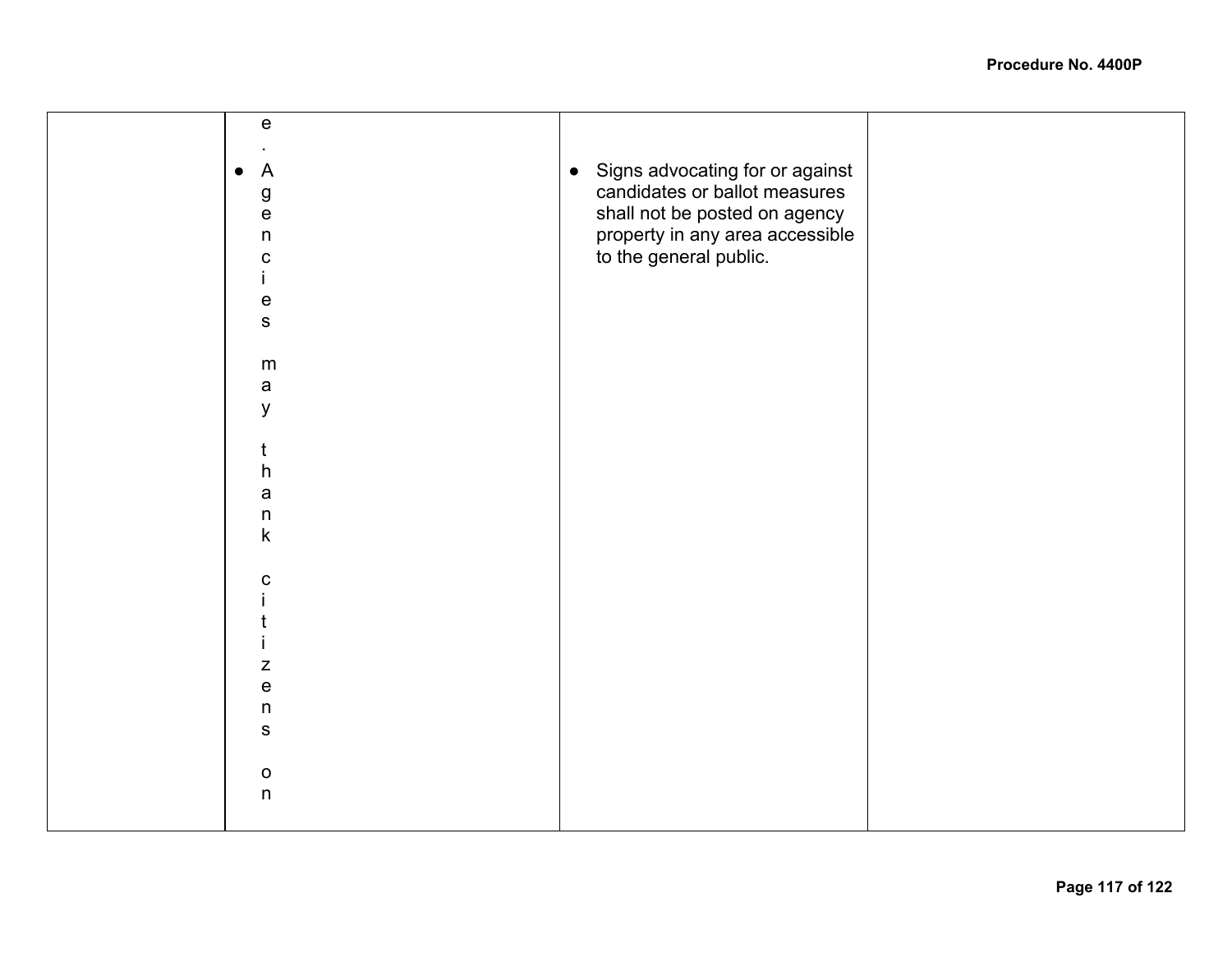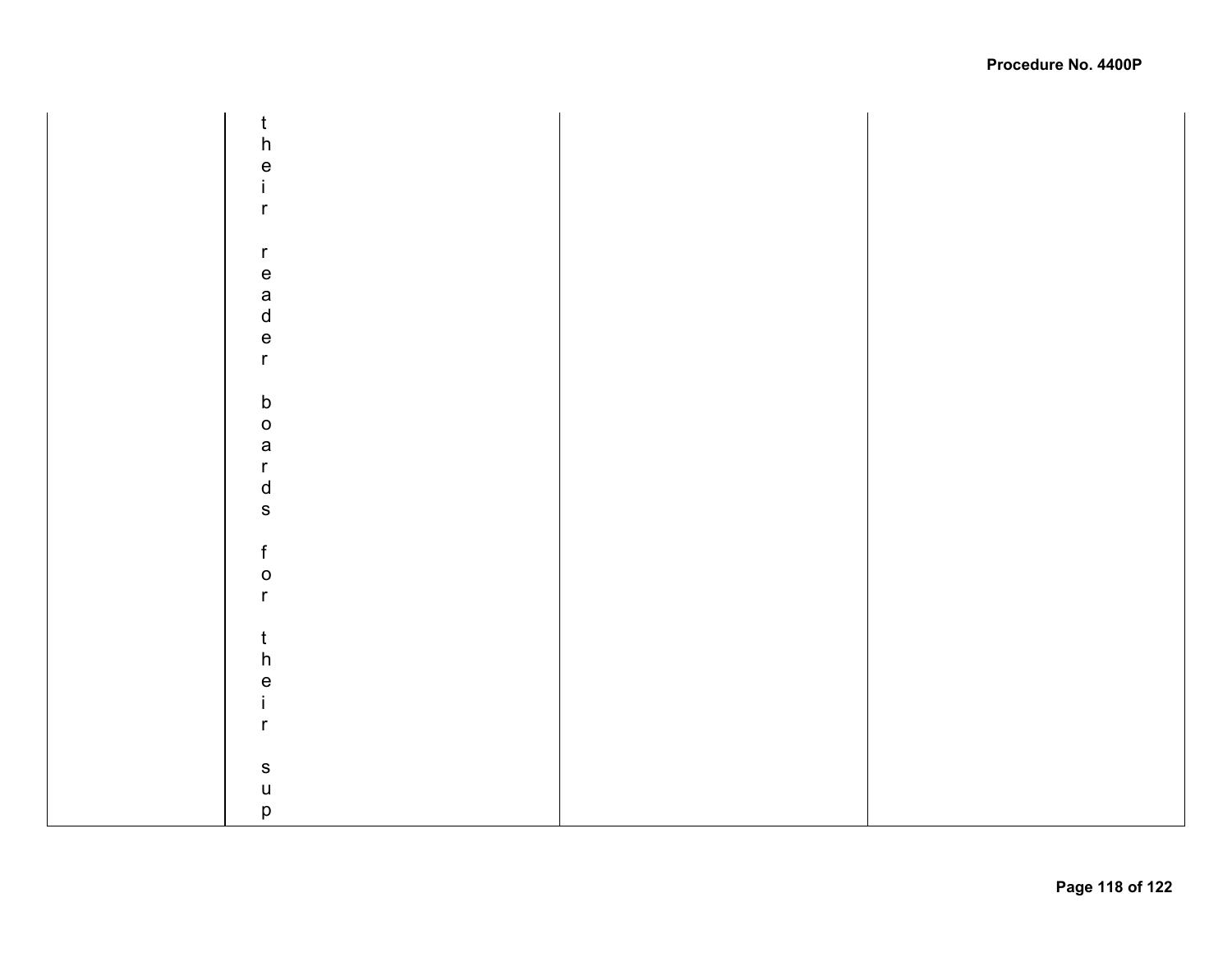|                                                        | p<br>$\Omega$<br>a<br>е<br>a<br>n<br>e<br>e<br>O<br>n                                                                                                                                                             |                                                                                                                     |                                                                                                                   |
|--------------------------------------------------------|-------------------------------------------------------------------------------------------------------------------------------------------------------------------------------------------------------------------|---------------------------------------------------------------------------------------------------------------------|-------------------------------------------------------------------------------------------------------------------|
| <b>Reader Boards/</b><br><b>Posters</b><br>(Continued) | May post objective and fair<br>$\bullet$<br>information at an agency or at a<br>future site regarding anticipated<br>improvements to be funded by a<br>ballot measure that is specific to<br>that agency or site. | Publicly owned vehicles shall<br>$\bullet$<br>not be used to carry or display<br>political material.                |                                                                                                                   |
| <b>Surveys and</b><br><b>Research</b>                  | Agencies may conduct surveys<br>$\bullet$<br>and/or other community research,<br>including demographic questions,                                                                                                 | Agencies shall not conduct<br>$\bullet$<br>surveys to determine what<br>taxation level the public would<br>support. | Has the elected legislative body<br>$\bullet$<br>passed a resolution authorizing<br>a measure to be placed on the |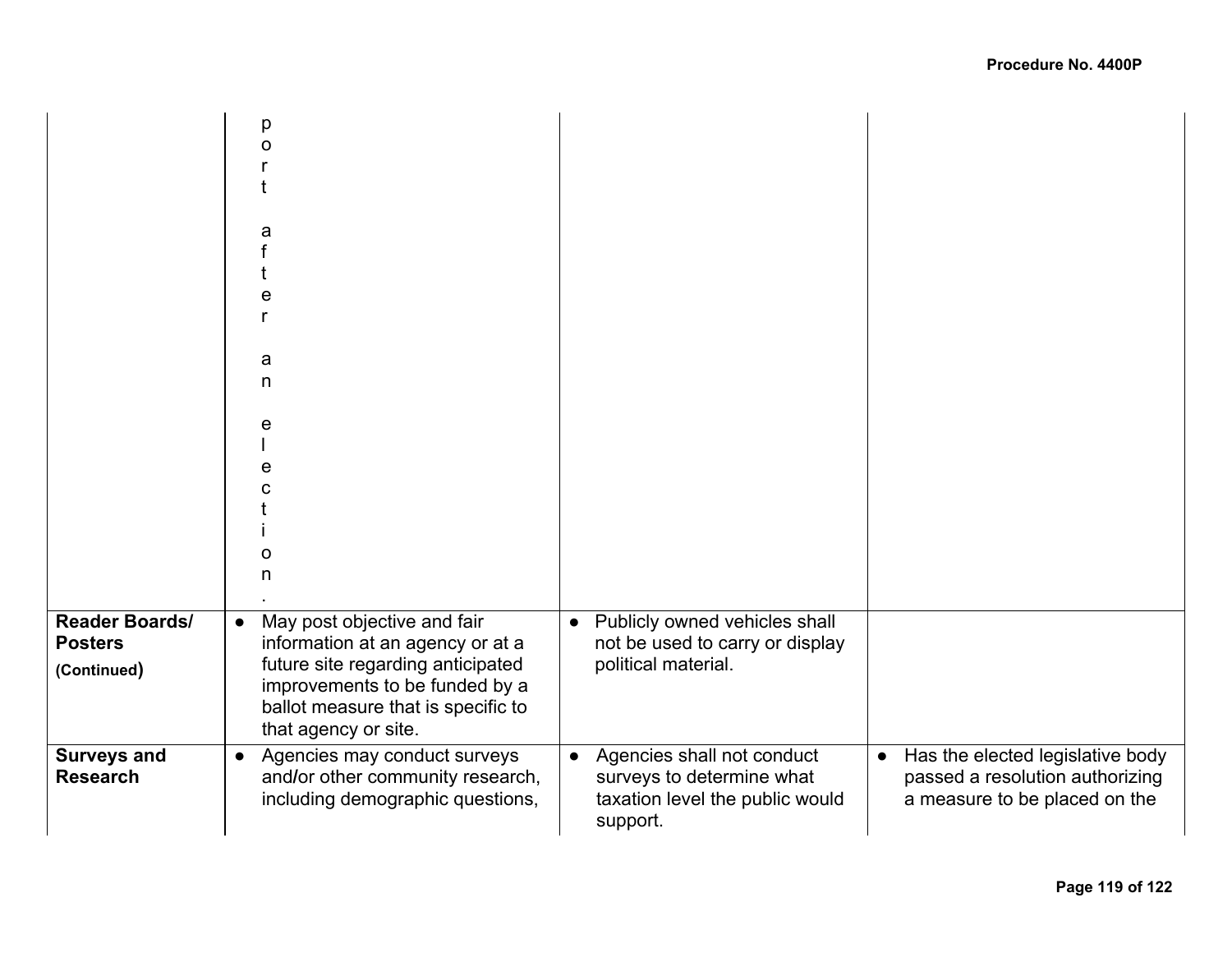|                                                         | to determine the community's<br>priorities, public perception of<br>performance, and/or to inform<br>the community about agency<br>programs and policies.                                                                                                                                                                             |                                                                                                                                                       | ballot? (If so, actions may be<br>more closely scrutinized.)                                                           |
|---------------------------------------------------------|---------------------------------------------------------------------------------------------------------------------------------------------------------------------------------------------------------------------------------------------------------------------------------------------------------------------------------------|-------------------------------------------------------------------------------------------------------------------------------------------------------|------------------------------------------------------------------------------------------------------------------------|
|                                                         | Agencies may conduct community<br>research (including but not limited<br>to the use of questionnaires,<br>surveys, workshops, focus groups,<br>and forums) to determine the<br>community's priorities for both<br>programs and/or facilities and<br>their associated total costs and<br>projected dollars per thousand<br>assessment. | Agencies shall not conduct<br>surveys designed to shore<br>up support or opposition for a<br>ballot measure.                                          | Does the election-related survey<br>target specific subgroups?                                                         |
| <b>Surveys and</b><br><b>Research</b><br>(continued)    | The surveys and/or other<br>$\bullet$<br>community research can be<br>conducted before or after the<br>governing body has approved<br>a resolution to place a ballot<br>measure on the ballot. However,<br>research conducted after the<br>adoption of the resolution may be<br>subject to greater scrutiny.                          | Agencies shall not target<br>registered voters or other<br>specific subgroups of the<br>jurisdiction in conducting their<br>election-related surveys. | Is the survey or community<br>$\bullet$<br>research consistent with normal<br>and regular activities of the<br>agency? |
|                                                         | Agencies may publish survey<br>results if it is consistent with the<br>normal and regular conduct of the<br>agency.                                                                                                                                                                                                                   | Agencies shall not use survey<br>results in a manner designed to<br>support or oppose a candidate<br>or ballot measure.                               |                                                                                                                        |
| <b>Technology</b><br>(websites, emails,<br>computerized | An agency may develop an<br>objective and fair presentation<br>of the facts and post that                                                                                                                                                                                                                                             | Agency computers, email<br>systems, telephones, and<br>other information technology                                                                   | • Are the materials developed an<br>objective and fair presentation of<br>the facts?                                   |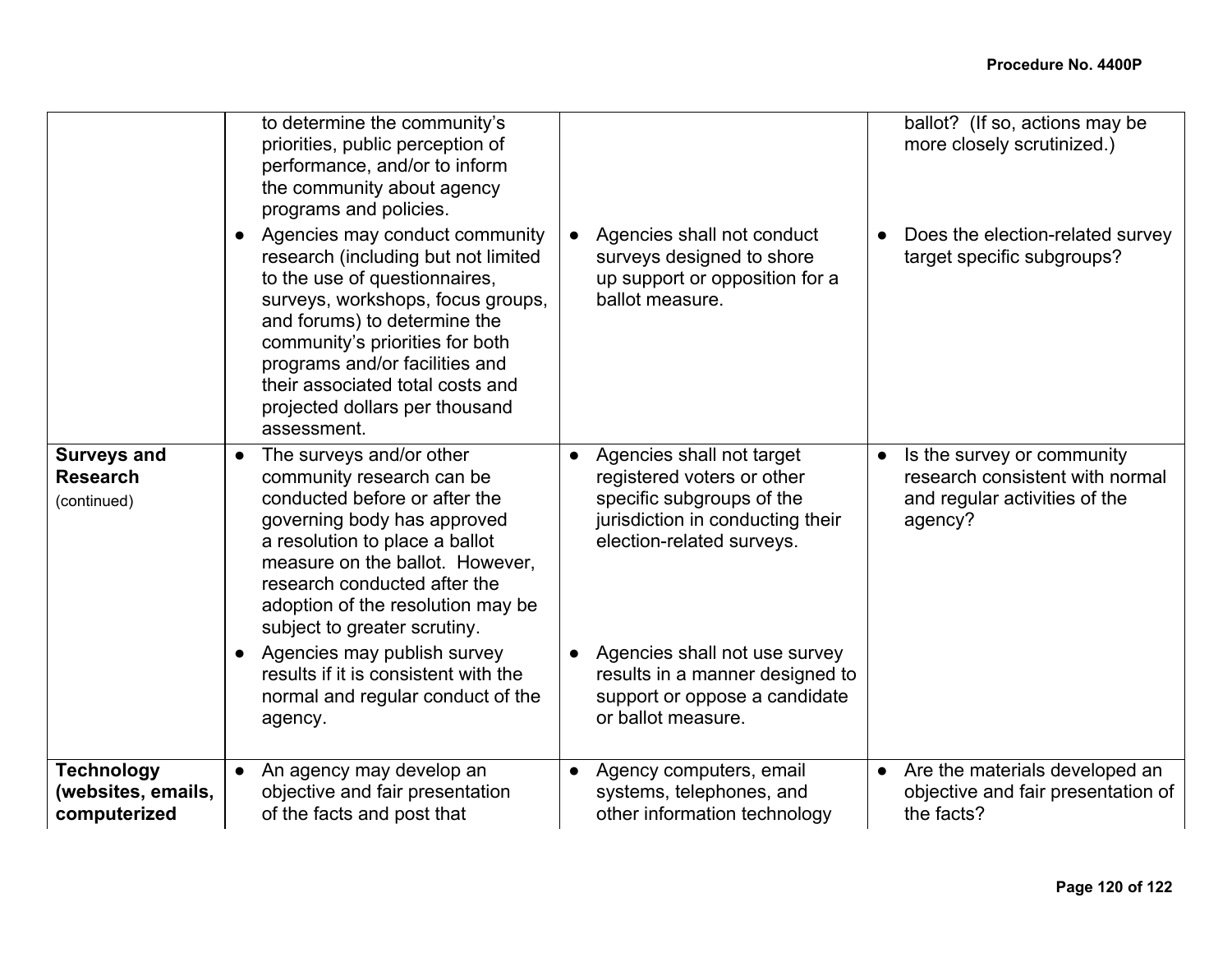| calling systems)                                                                           | information on its website,<br>including information regarding<br>agency needs and the anticipated<br>impacts of a ballot measure. This<br>information may be reformatted<br>so that it is consistent with the<br>manner in which the agency<br>customarily presents information<br>on its website.                                                                                                                                                                                                                                          | systems shall not be used to<br>aid a campaign for or against a<br>candidate or ballot measure.                                                                                                                                                                                   |                                                                                                                                                                                                                                                                                                                                                                                                                                                                                                   |
|--------------------------------------------------------------------------------------------|----------------------------------------------------------------------------------------------------------------------------------------------------------------------------------------------------------------------------------------------------------------------------------------------------------------------------------------------------------------------------------------------------------------------------------------------------------------------------------------------------------------------------------------------|-----------------------------------------------------------------------------------------------------------------------------------------------------------------------------------------------------------------------------------------------------------------------------------|---------------------------------------------------------------------------------------------------------------------------------------------------------------------------------------------------------------------------------------------------------------------------------------------------------------------------------------------------------------------------------------------------------------------------------------------------------------------------------------------------|
| <b>Technology</b><br>(websites, emails,<br>computerized<br>calling systems)<br>(continued) | Agency websites may permit<br>viewers to make selections<br>to learn about the anticipated<br>impacts of a ballot measure for<br>a specific division, or otherwise<br>allow readers to explore issues in<br>greater or lesser detail.<br>Agencies may update the<br>information on their websites in a<br>manner that is customary for the<br>agency.<br>Staff may respond to inquiries<br>regarding a ballot measure in an<br>objective and fair manner, via<br>email or by telephone, if it is part of<br>their normal and regular duties. | Electronic communication<br>systems shall not be used to<br>generate or forward information<br>that supports or opposes a<br>candidate or ballot measure.<br>Agency websites shall not<br>be used for the purposes<br>of supporting or opposing a<br>candidate or ballot measure. | Is the agency engaging in<br>significantly different activities<br>during the time period<br>immediately prior to the ballot<br>measure compared to all other<br>times of the year?<br>Do the materials accurately<br>present the costs and other<br>anticipated impacts of a ballot<br>measure?<br>Has there been communications<br>with staff and with union<br>representatives regarding the<br>prohibition on the use of the<br>agency's technology to support<br>or oppose a ballot measure? |